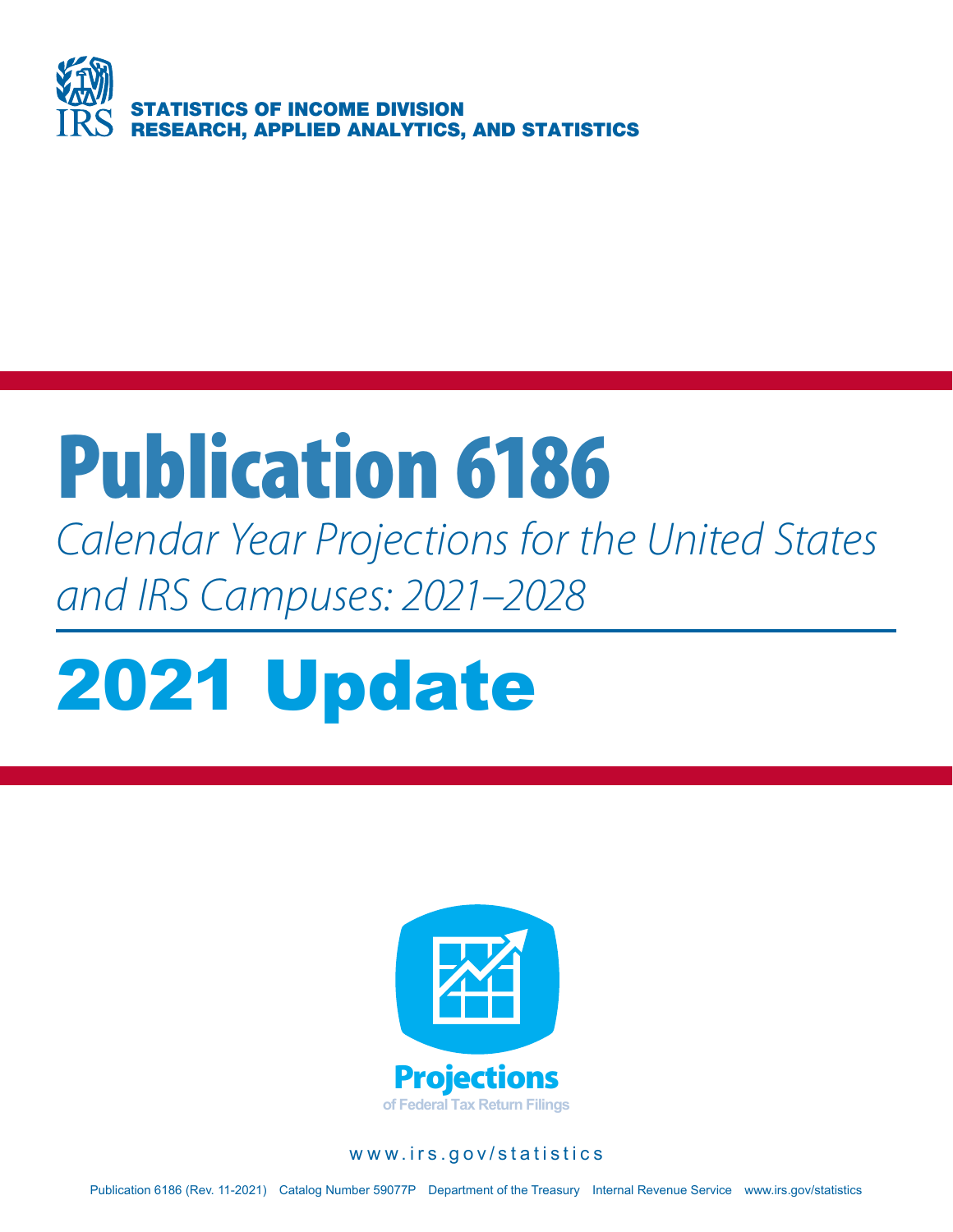**Publication 6186 (revised 11-2021) is a product of the IRS Statistics of Income Division within the Research, Applied Analytics, and Statistics organization.**

**Department of the Treasury Internal Revenue Service**

**Charles P. Rettig Commissioner** 

**Jeffrey J. Tribiano** Deputy Commissioner for Operations Support

**Melanie R. Krause**  Chief Data & Analytics Officer

**Barry W. Johnson** Deputy Chief Data & Analytics Officer, Statistics Director Statistics of Income Division, RAAS

**Laura R. Rasmussen** Chief, Statistical Services Branch

**Timothy S. Castle** Chief, Servicewide Support Section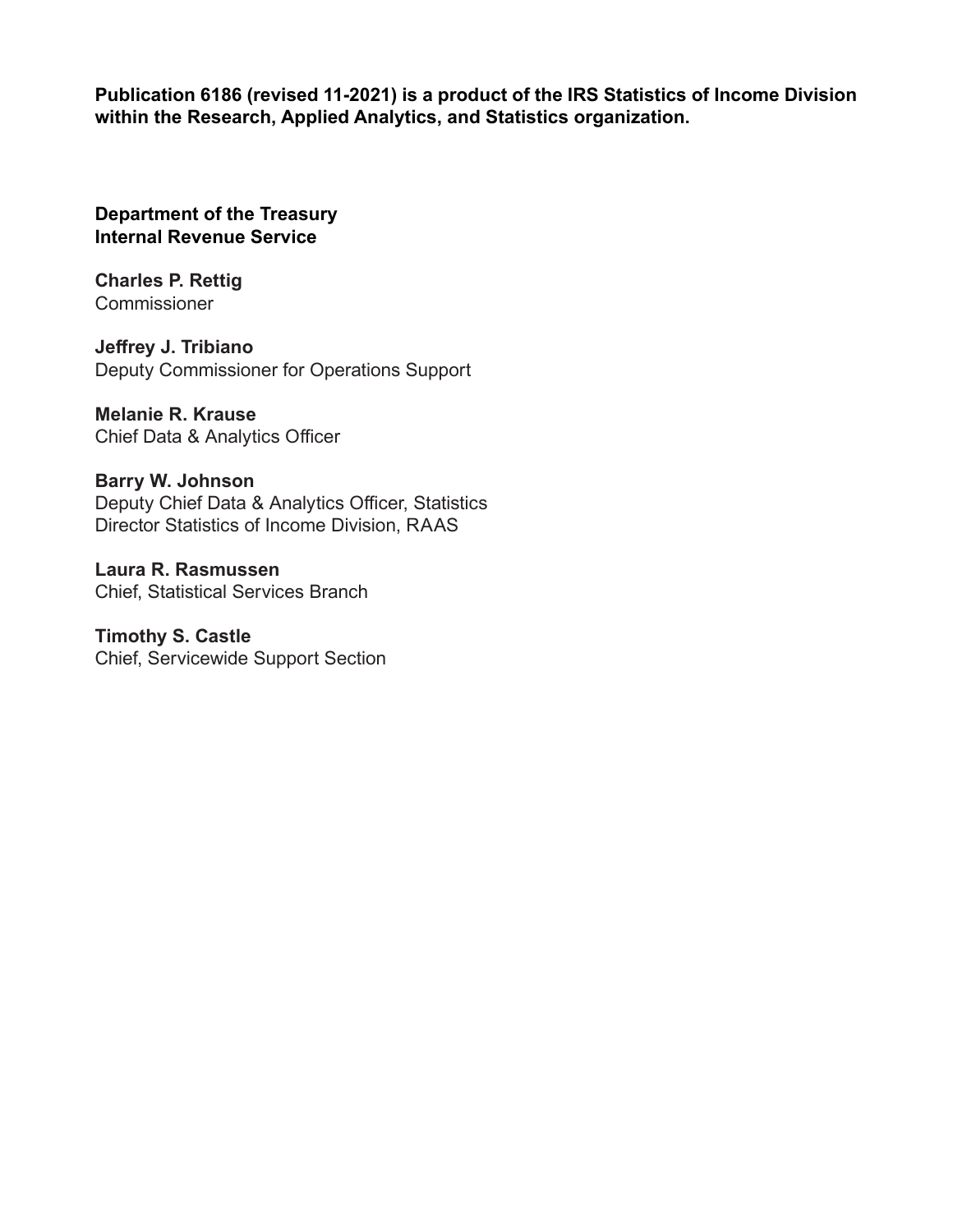## **Calendar Year Projections for the United States and IRS Campuses: 2021–2028**

## **Publication 6186 2021 Update**

**Suggested Citation**

Internal Revenue Service Research, Applied Analytics, and Statistics Statistics of Income Division Calendar Year Return Projections for the United States and IRS Campuses Publication 6186 (Rev. 11–2021) Washington, D.C. 20224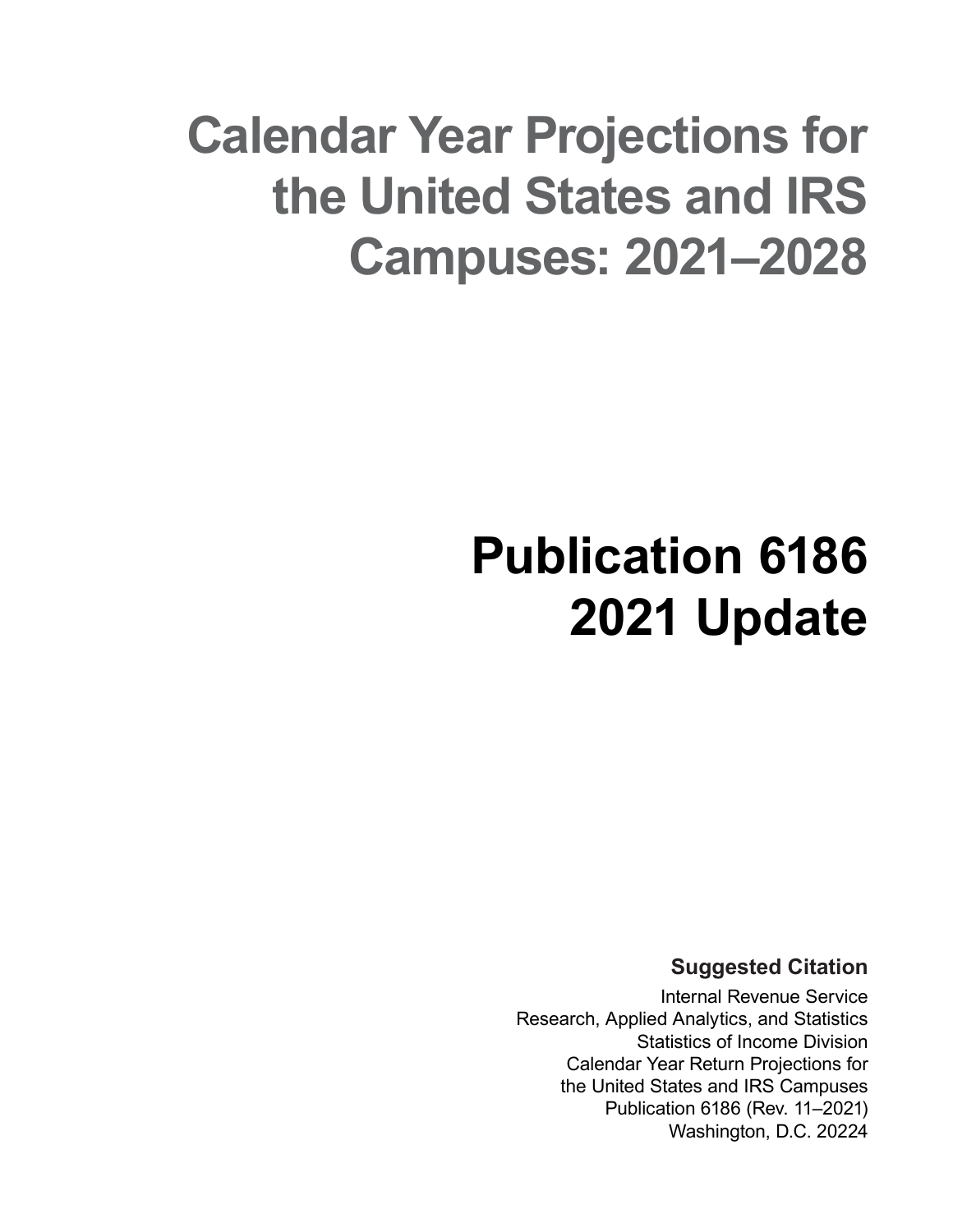## **Table of Contents**

|           | Impact of the COVID-19 Pandemic, Recent Legislation, and Other              |  |
|-----------|-----------------------------------------------------------------------------|--|
|           |                                                                             |  |
|           |                                                                             |  |
| Table 1.  | Historical Perspective by Calendar Year for the United States: Total        |  |
| Table 2.  |                                                                             |  |
| Table 3.  | Total Number of Returns Filed by Type for Andover IRS Campus 10             |  |
| Table 4.  | Total Number of Returns Filed by Type for Austin IRS Campus12               |  |
| Table 5.  | Total Number of Returns Filed by Type for Cincinnati IRS Campus14           |  |
| Table 6.  | Total Number of Returns Filed by Type for Fresno IRS Campus 16              |  |
| Table 7.  | Total Number of Returns Filed by Type for Kansas City IRS Campus 18         |  |
| Table 8.  |                                                                             |  |
| Table 9.  | Total Number of Returns Filed by Type for Philadelphia IRS Campus22         |  |
| Table 10. | Total Number of Returns Filed by Type of Return and Examination Class       |  |
|           | Table 11. Accuracy Measures for U.S. Forecasts of Major Return Categories26 |  |
|           |                                                                             |  |
|           | Approved Configuration of IRS Campuses for Most Paper Individual Returns-   |  |
|           | Approved Configuration of IRS Campuses for Electronic Individual Returns-   |  |
|           | Approved Configuration of IRS Campuses for Most Paper Business Returns-     |  |
|           | Approved Configuration of IRS Campuses for Electronic Business Returns-     |  |
|           |                                                                             |  |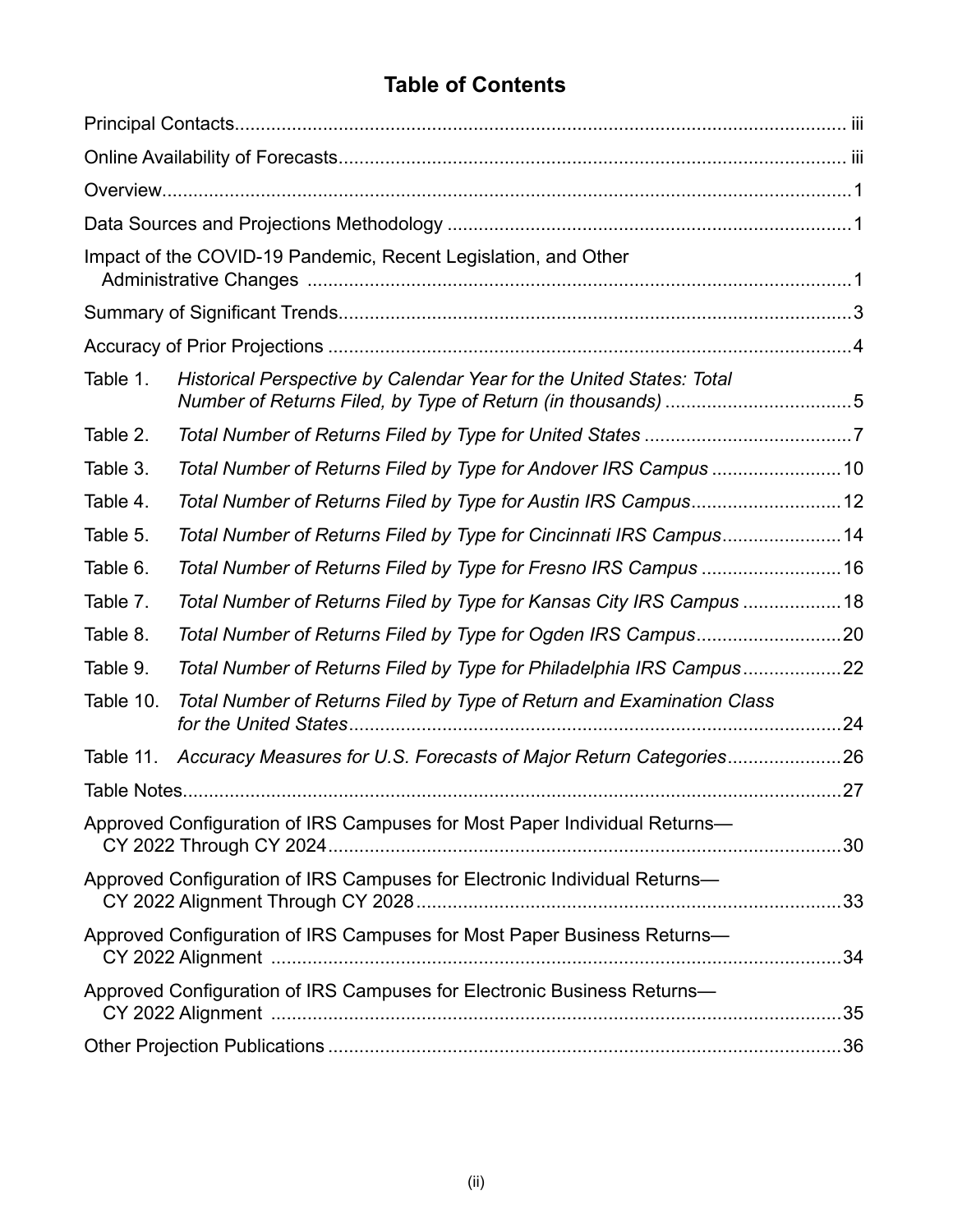## <span id="page-4-0"></span>**Principal Contacts**

Questions or comments regarding these return forecasts or related matters can be directed to the corresponding staff member listed below.

| <b>Business Returns</b>                                        | <b>Jeff Matsuo</b><br><b>Michelle Chu</b><br><b>Derrick Dennis</b><br>Yan K. Liu                     | $(202)$ 803-9363<br>(202) 803-9369<br>(202) 803-9337<br>(202) 803-9357                 |
|----------------------------------------------------------------|------------------------------------------------------------------------------------------------------|----------------------------------------------------------------------------------------|
| Individual Returns (Estimated Tax, Extensions,<br>and Amended) | <b>Saikouba Sisay</b><br>Yan K. Liu<br><b>Derrick Dennis</b><br>Andy J. Roche<br><b>Michelle Chu</b> | (202) 803-9274<br>(202) 803-9357<br>(202) 803-9337<br>(202) 803-9334<br>(202) 803-9369 |
| <b>Other Comments or Questions</b>                             | <b>Michelle Chu</b><br><b>Derrick Dennis</b>                                                         | $(202)$ 803-9369<br>(202) 803-9337                                                     |

## **Online Availability of Forecasts**

Forecasts from the most recent edition of this publication may be found on the IRS Internet pages. The World Wide Web address is: www.irs.gov/statistics. From the website, select "All Topics" in the "Products, Publications, & Papers" section.

We thank our customers for their support as we continually seek to improve our products and services wherever possible. We welcome customer feedback at any time. Comments and suggestions regarding this publication can be directed to Timothy Castle, Chief, Servicewide Support Section, at (202) 803-9106.

Bany w. Ib

Barry W. Johnson Deputy Chief Data & Analytics Officer, Statistics Director Statistics of Income Division, RAAS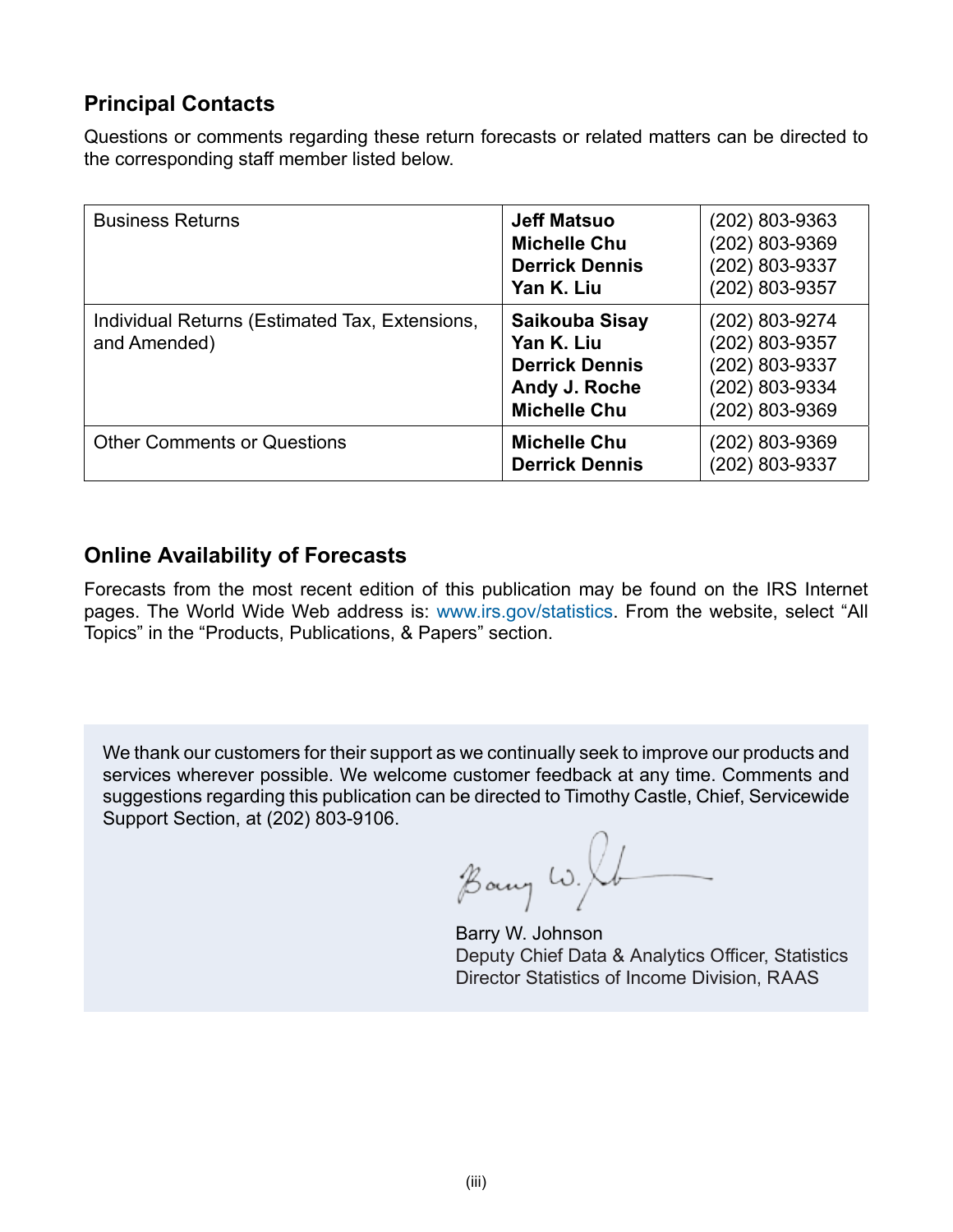## <span id="page-5-0"></span>**Overview**

The 2021 edition of IRS Publication 6186, *Calendar Year Return Projections for the United States and IRS Campuses: 2021–2028,* provides the most recent forecast for the number of tax returns to be filed for the United States and IRS processing campuses by major return categories for Calendar Years (CYs) 2021 through 2028. It also includes projections for the number of returns to be filed by IRS examination classes. These projections provide a foundation for IRS workload estimates and resource requirements contained in the IRS budget and other major planning documents. The Statistics of Income (SOI) staff within the IRS Research, Applied Analytics, and Statistics (RAAS) organization prepare these forecasts annually to incorporate changes in filing patterns, economic and demographic trends, legislative requirements, and IRS administrative processes. These projections are based on the information available as of August 2021 and do not include pending legislative or administrative initiatives under consideration.

## **Data Sources and Projections Methodology**

## *Data Sources*

The reported actual numbers of returns filed in CY 2020 are based on returns processed and recorded in the IRS Master Files. With few exceptions, these data are based on the same Master File reporting systems as those used for the *IRS Data Book* (Publication 55B). However, Master File counts were not available in some instances. In these cases, tallies of actual filings were provided by program staff in the IRS operating divisions, typically from data capture systems located at the IRS processing campuses.

## *General Projections Methodology*

The projections presented here are derived from various statistical models that capture and extrapolate historical filing trends by unique form types and filing mediums. Most of the models used time series extrapolation methods. However, the projections for some return types are based on regression models that used the economic and demographic variables provided by IHS Markit as key input factors. Additionally, where historical data were limited or nonexistent, such as for new e-file products, the filing pattern for a comparable return type was applied.

## **Impact of the COVID-19 Pandemic, Recent Legislation, and Other Administrative Changes**

## *The COVID-19 Pandemic*

The impact of the COVID-19 pandemic led to the temporary closures of the IRS processing centers in 2020. As a result, some paper returns that were received in 2020 were not processed until 2021. This is evident in most of the 2020 actual paper volumes presented in this publication, which are lower than expected based on the historical trends. SOI staff extensively researched how to account for these 2020 paper returns and made appropriate adjustments to their modeled forecasts based on the research results and the available 2021 filing season data.

## *The Tax Cuts and Jobs Act*

The Tax Cuts and Jobs Act (TCJA), enacted on December 22, 2017, changed the way tax is calculated for both individual and business tax return filers. Most of the changes affecting these filers became effective January 2018. While some changes sunset at the end of 2025, others are permanent. Highlights of the tax law changes include revised business expense deductions, in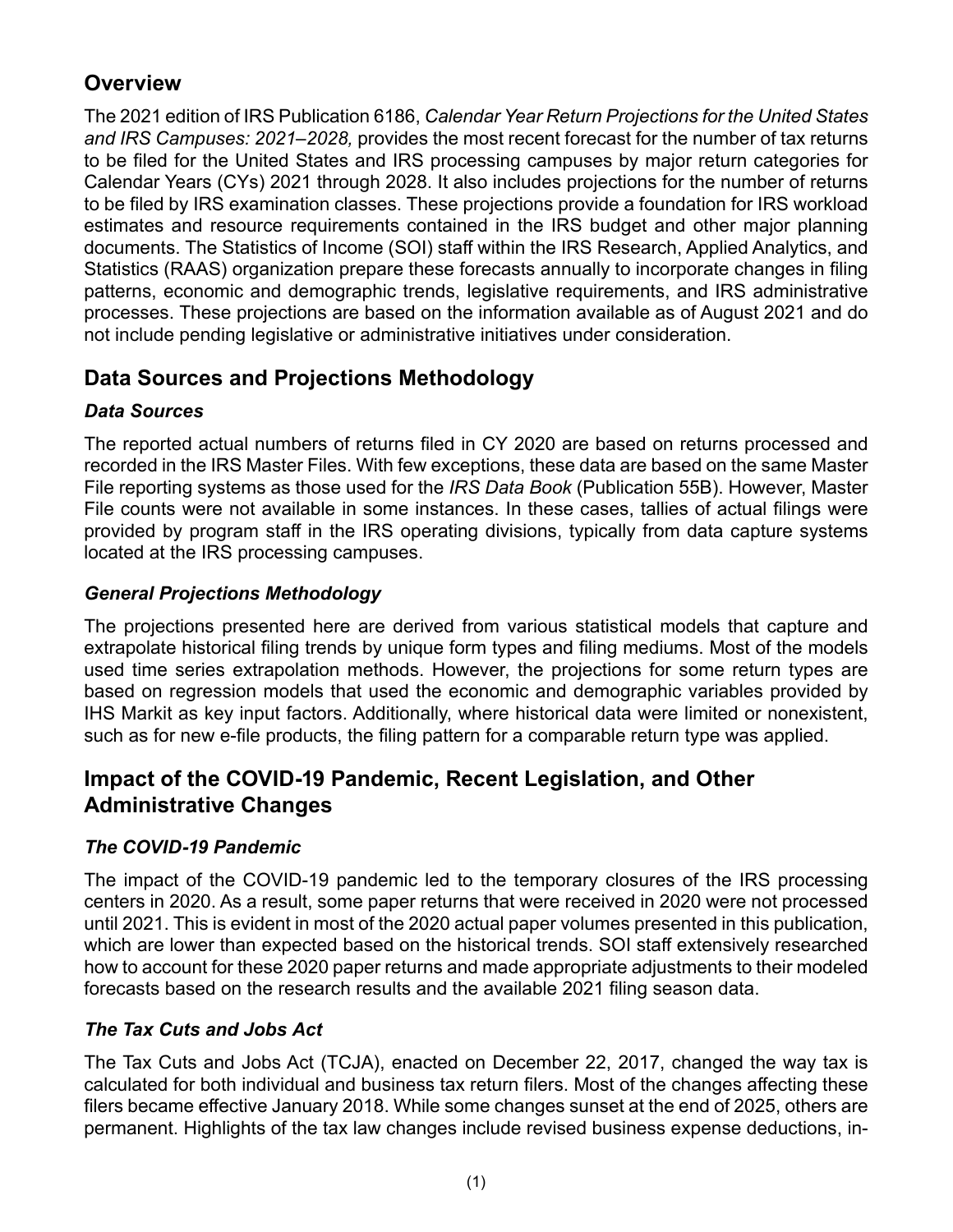creased individual standard deduction, eliminated personal exemptions, changed tax rates and brackets, increased child tax credit, and limited or discontinued select deductions. As a result, select business form types will return to their pre-TCJA trends starting with CY 2026.

## *The Impact of the Taxpayer First Act*

The *Taxpayer First Act (TFA)*, enacted on July 1, 2019, made filing electronically a more widespread practice for business taxpayers. Two of the TFA provisions directly affect the forecasts provided in this publication. First, the TFA lowers the mandatory electronic filing thresholds for corporations and partnerships starting in CY 2021. Second, the TFA makes electronic filing mandatory for tax-exempt organizations (Form 990 series) and political organizations (Form 8872) starting in CY 2021, with a temporary waiver for small organizations. Both provisions increase the number of electronic filings for the various forms and either decrease, or eliminate altogether, the amount of paper filings.

## *Electronic Filing Option for Form 1040-X*

On May 28, 2020, the IRS announced that taxpayers could submit *Amended U.S. Individual Income Tax Return* (Form 1040-X) electronically using commercial tax-filing software beginning in August 2020. As e-filing has grown in the past 30 years, the Form 1040-X was one of the last major individual tax forms required to be filed on paper. The U.S.-level and campus-level return projections for electronic Form 1040-X are included in this edition of Publication 6186.

## *Form 1040-SR*

The Bipartisan Budget Act of 2018 directed the IRS to create a new form, *U.S. Tax Return for Seniors* (Form 1040-SR), for individuals who are at least 65 years of age. The new form became available beginning Filing Year 2020. Form 1040-SR does not have limitations with respect to income. Filers can either itemize deductions or claim the standard deduction, depending on their tax situation. The U.S.-level paper return projections of Form 1040-SR are included in this edition of Publication 6186.

## *Form 1040-SP*

Under Executive Order 13166, IRS Policy Statement 22-3, and the Commissioner's Multilingual Service Initiative, the IRS introduced *U.S. Individual Income Tax Return* (Form 1040-SP) for Spanish-speaking taxpayers. The new form, written in Spanish, became available beginning Filing Year 2021. Form 1040-SP is part of IRS's initiative to provide language resources to reach underserved communities. The U.S-level paper return projections of Form 1040-SP are included in this edition of Publication 6186.

## *Reconfiguration of IRS Campus Processing Sites*

Over the years, IRS modernization efforts have resulted in a major redistribution and consolidation of returns processing operations among the traditional IRS submission processing campuses, built in part on the robust growth in electronic filings. In CY 2002, the IRS began processing most paper-based individual tax returns at eight campuses and transitioned a sizable portion of paperbased business and tax-exempt organization returns to the Ogden and Cincinnati Submission Processing Centers. IRS closed the Brookhaven Submission Processing Center in December 2003 and moved to a configuration where seven campuses handled all returns associated with individual tax returns. The Ogden and Cincinnati Submission Processing Centers handled virtually all the business (and tax-exempt) returns. IRS consolidation efforts continued with the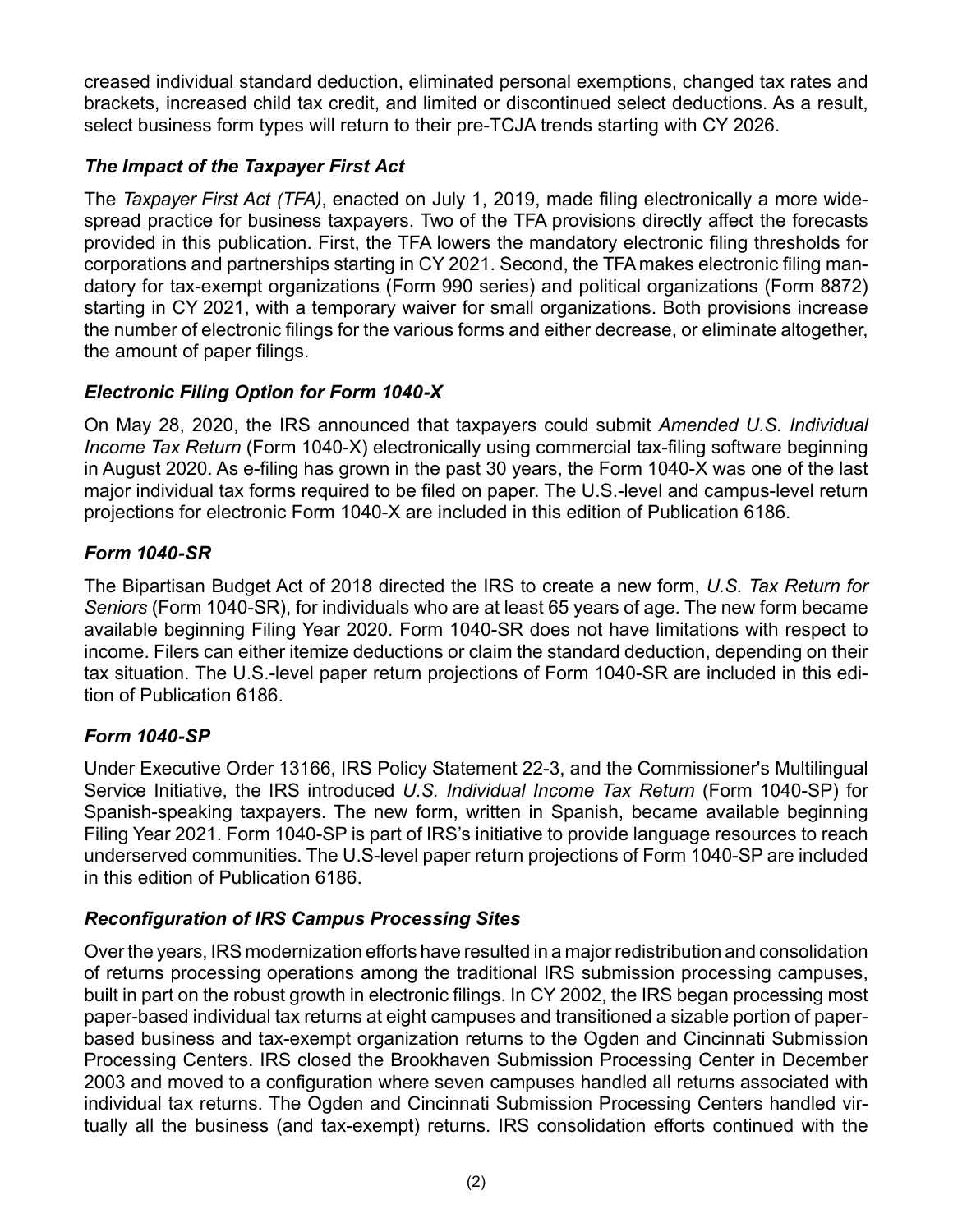<span id="page-7-0"></span>closure of the Memphis campus at the end of September 2005. The Philadelphia and Andover campuses ended their paper processing operations of individual tax returns in September 2007 and September 2009, respectively. The Atlanta campus ended paper processing in September 2011. The Austin, Fresno, and Kansas City campuses have processed all paper returns filed by individual taxpayers since 2012.

Plans were announced in September 2016 to further streamline the existing four-site configuration for individual paper returns processing (Austin, Fresno, Kansas City, and Ogden campuses) and the existing two-site configuration for business returns processing (Ogden and Cincinnati campuses). The Fresno campus ceased all paper individual returns processing operations in September 2021; the Austin campus is scheduled to cease submission processing operations in September 2024. The current consolidation plan envisions that all paper individual income tax returns will be processed at the Kansas City and Ogden campuses by July 2024.

The Cincinnati campus ceased all processing operations at the end of September 2019 for business returns, and subsequently, Kansas City was added as a processing campus for business returns. Accordingly, business returns are currently processed at either the Kansas City campus or the Ogden campus, while tax-exempt organization returns are processed only at the Ogden campus.

The campus-level CY 2022 through CY 2028 volumes in this publication reflect our estimates, made in collaboration with Headquarters Submission Processing, of how the workload for paper individual returns might migrate from consolidating submission processing sites to the two endstate sites, Kansas City and Ogden. The alignments may change in future years based on updated return volume projections and other considerations. The alignments of e-filed individual returns to IRS campuses are shown in this publication as not changing from the current alignments. Between CY 2022 and CY 2028, e-filed individual returns will continue to be processed at all five e-file processing campuses for individual returns (Andover, Austin, Fresno, Kansas City, and Philadelphia).

## **Summary of Significant Trends**

Below are some significant highlights for this year's Publication 6186:

- In CY 2020, the share of total returns (individual, business, and tax-exempt organization returns) filed electronically was 80.0 percent. While this percentage will drop in CY 2021 because the processing of some paper returns was delayed in 2020 due to campus closures, the percentage of returns filed electronically is expected to steadily increase between CY 2022 and CY 2028.
- Individual income tax returns make up over half of the grand total of return filings in any given year.
- For CY 2021, the projected share of the individual income tax returns that will be filed electronically is 88.8 percent; current forecasts project that this will reach 94.9 percent by CY 2028.
- In CY 2020, approximately 34.1 percent of tax returns were processed at the Kansas City and Ogden campuses. Consistent with the IRS's campus processing plans, beginning with CY 2021, Kansas City and Ogden campuses are expected to process almost half (approximately 47.0 percent, on average) of all tax returns over the next eight calendar years.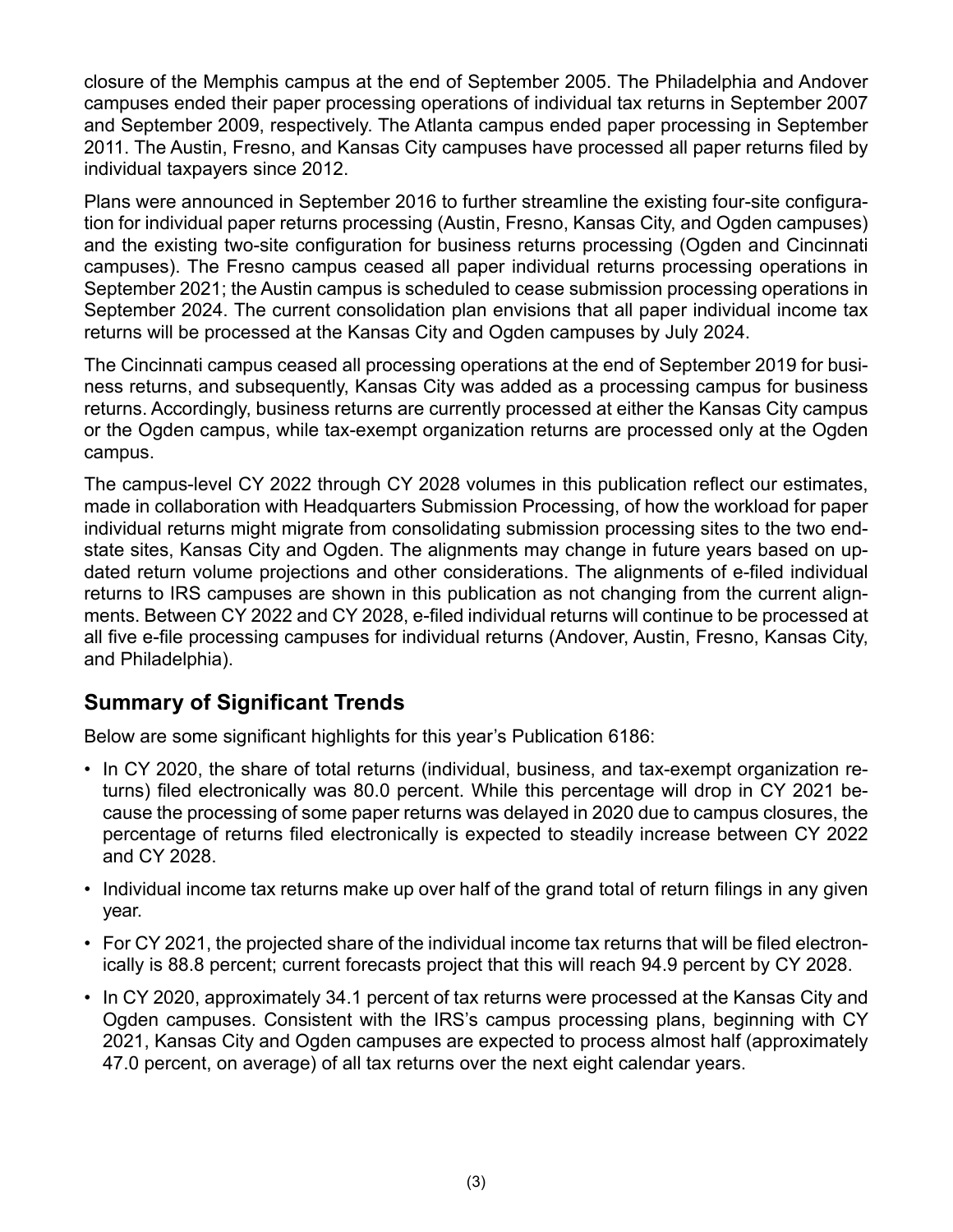## <span id="page-8-0"></span>**Accuracy of Prior Projections**

Table 11 provides a brief analysis of the accuracy of prior projections. Using 4 years of actual data from 2017 through 2020, Table 11 presents the accuracy of our national-level projections by major return categories. This analysis covers only the major return categories projected on a calendar-year basis and serves as a general measure for approximating the overall reliability of our U.S.-level return projections.

The table presents two measures of projection accuracy: (1) the mean absolute percent error (MAPE); and (2) the number of overprojections. The MAPE is computed as the average percentage projection error for the 4-year period, regardless of whether the projections were over or under actual filings in each of the four projection cycles. In addition, the number of overprojections can show whether projections are consistently over- or underprojected. A value of "2" indicates balanced forecasts over the four cycles.

The table groups these two measures by time horizon. The time horizon is determined based on the year a forecast was made and the year projected. For example, a forecast for 2019 made in 2016 would be part of the "3-years-ahead" time horizon.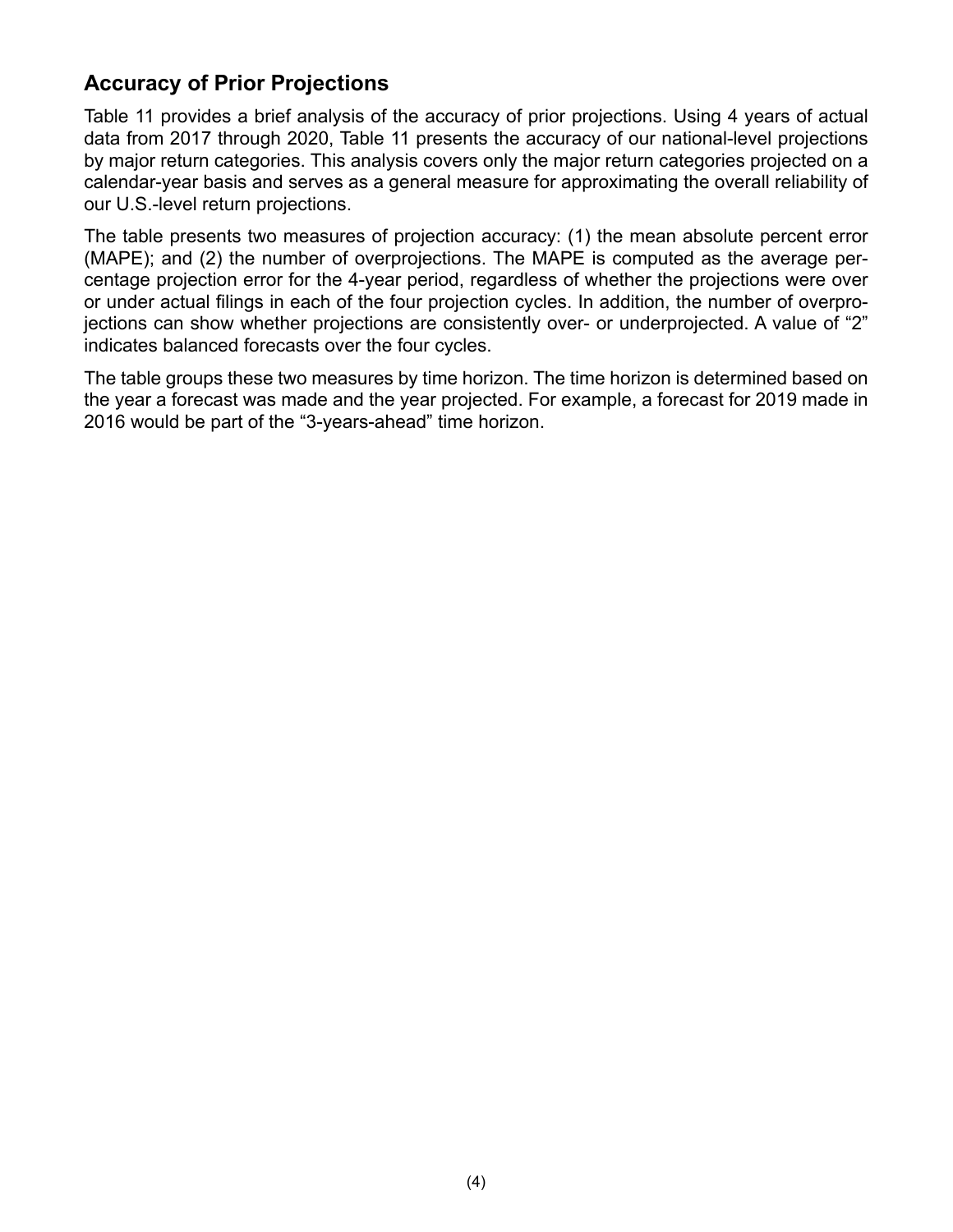| Calendar<br>Year | Grand<br>Total   | Individual | Individual<br>Estimated<br>Tax | Fiduciary        | Fiduciary<br>Estimated<br>Tax | Partnership | Corporation      | Form<br>2553 | Form<br>1066 | Estate          | Gift |
|------------------|------------------|------------|--------------------------------|------------------|-------------------------------|-------------|------------------|--------------|--------------|-----------------|------|
|                  | $\overline{(1)}$ | (2)        | (3)                            | $\overline{(4)}$ | $\overline{(5)}$              | (6)         | $\overline{(7)}$ | (8)          | (9)          | (10)            | (11) |
| Actual:          |                  |            |                                |                  |                               |             |                  |              |              |                 |      |
| 1989             | 198,994          | 110,129    | 38,059                         | 2,625            | 643                           | 1,780       | 4,197            | n.a.         | n.a.         | 56              | 124  |
| 1990             | 203,223          | 112,596    | 39,363                         | 2,681            | 667                           | 1,751       | 4,320            | n.a.         | n.a.         | 61              | 148  |
| 1991             | 204,264          | 114,134    | 38,814                         | 2,779            | 608                           | 1,652       | 4,374            | n.a.         | n.a.         | 65              | 157  |
| 1992             | 206,004          | 115,047    | 38,911                         | 2,888            | 647                           | 1,609       | 4,518            | n.a.         | n.a.         | 70              | 170  |
| 1993             | 203,042          | 114,116    | 37,101                         | 2,950            | 630                           | 1,567       | 4,516            | n.a.         | n.a.         | 73              | 218  |
| 1994             | 205,781          | 115,062    | 36,295                         | 3,088            | 668                           | 1,558       | 4,666            | n.a.         | n.a.         | 81              | 216  |
| 1995             | 206,710          | 116,467    | 35,944                         | 3,191            | 591                           | 1,580       | 4,818            | n.a.         | n.a.         | 81              | 216  |
| 1996             | 212,032          | 118,784    | 37,569                         | 3,267            | 702                           | 1,679       | 5,006            | n.a.         | n.a.         | 91              | 232  |
| 1997             | 217,916          | 120,782    | 39,021                         | 3,315            | 834                           | 1,755       | 5,149            | n.a.         | n.a.         | 102             | 256  |
| 1998             | 222,481          | 123,050    | 39,881                         | 3,398            | 957                           | 1,861       | 5,241            | n.a.         | n.a.         | 110             | 261  |
| 1999             | 224,435          | 125,390    | 39,332                         | 3,403            | 901                           | 1,975       | 5,398            | n.a.         | n.a.         | 116             | 292  |
| 2000             | 226,564          | 127,657    | 39,517                         | 3,529            | 933                           | 2,067       | 5,470            | n.a.         | n.a.         | 124             | 309  |
| 2001             | 229,933          | 130,094    | 39,023                         | 3,919            | 933                           | 2,165       | 5,561            | n.a.         | n.a.         | 122             | 304  |
| 2002             | 227,397          | 130,978    | 32,996                         | 3,658            | 587                           | 2,272       | 5,728            | 616          | 14           | 114             | 283  |
| 2003             | 224,071          | 130,837    | 28,614                         | 3,705            | 627                           | 2,405       | 5,913            | 611          | 16           | 87              | 285  |
| 2004             | 224,478          | 131,298    | 27,669                         | 3,722            | 664                           | 2,546       | 6,013            | 546          | 20           | 74              | 262  |
| 2005             | 226,298          | 133,023    | 29,099                         | 3,699            | 839                           | 2,720       | 6,159            | 551          | 22           | 55              | 265  |
| 2006             | 230,896          | 135,197    | 30,182                         | 3,751            | 649                           | 2,935       | 6,356            | 530          | 25           | 60              | 264  |
| 2007*            | 238,471          | 138,471    | 30,897                         | 3,730            | 805                           | 3,147       | 6,620            | 517          | 30           | 47              | 255  |
| 2008**           | 253,545          | 154,709    | 29,218                         | 3,111            | 929                           | 3,349       | 6,865            | 476          | 34           | 48              | 257  |
| 2009             | 239,174          | 143,526    | 26,031                         | 3,096            | 457                           | 3,424       | 6,783            | 410          | 33           | 42              | 239  |
| 2010             | 236,267          | 141,459    | 23,380                         | 3,051            | 336                           | 3,435       | 6,706            | 385          | 34           | 23              | 226  |
| 2011             | 234,859          | 143,173    | 23,309                         | 3,037            | 382                           | 3,525       | 6,701            | 389          | 36           | 13              | 223  |
| 2012             | 239,206          | 145,601    | 23,430                         | 3,048            | 424                           | 3,550       | 6,671            | 391          | 36           | 28              | 260  |
| 2013             | 240,545          | 145,021    | 23,457                         | 3,179            | 510                           | 3,649       | 6,685            | 396          | 37           | 34              | 372  |
| 2014             | 242,603          | 147,520    | 23,608                         | 3,216            | 609                           | 3,767       | 6,767            | 434          | 38           | 36              | 268  |
| 2015             | 245,309          | 148,650    | 23,901                         | 3,175            | 744                           | 3,863       | 6,823            | 442          | 39           | 36              | 238  |
| 2016             | 247,596          | 150,640    | 23,069                         | 3,188            | 633                           | 3,978       | 6,968            | 464          | 41           | 35              | 245  |
| 2017             | 248,712          | 150,815    | 22,229                         | 3,116            | 547                           | 4,043       | 6,931            | 468          | 42           | 34              | 242  |
| 2018             | 254,584          | 153,445    | 22,368                         | 3,134            | 699                           | 4,224       | 7,236            | 498          | 42           | 33              | 245  |
| 2019             | 257,065          | 154,431    | 22,284                         | 3,158            | 751                           | 4,315       | 7,340            | 472          | 43           | 23              | 250  |
| 2020             | 247,522          | 160,884    | 17,567                         | 2,831            | 641                           | 4,115       | 6,721            | 338          | 28           | 16              | 173  |
| Estimated:       |                  |            |                                |                  |                               |             |                  |              |              |                 |      |
| 2021             | 271,455          | 165,270    | 18,584                         | 3,187            | 654                           | 4,866       | 7,549            | 483          | 27           | 28              | 268  |
| Projected:       |                  |            |                                |                  |                               |             |                  |              |              |                 |      |
| 2022             | 263,579          | 161,712    | 19,100                         | 3,031            | 654                           | 4,830       | 7,421            | 456          | 44           | 15              | 228  |
| 2023             | 268,023          | 164,805    | 19,358                         | 2,999            | 654                           | 5,029       | 7,477            | 456          | 44           | 14              | 227  |
| 2024             | 270,960          | 166,460    | 19,254                         | 2,970            | 654                           | 5,239       | 7,530            | 456          | 45           | 13              | 226  |
| 2025             | 273,704          | 168,104    | 19,150                         | 2,943            | 654                           | 5,457       | 7,582            | 456          | 45           | 12              | 225  |
| 2026             | 276,593          | 169,871    | 19,046                         | 2,919            | 654                           | 5,565       | 7,631            | 456          | 45           | 11              | 225  |
| 2027             | 279,548          | 171,697    | 18,942                         | 2,897            | 654                           | 5,677       | 7,677            | 456          | 45           | 11              | 224  |
| 2028             | 282,603          | 173,564    | 18,871                         | 2,877            | 654                           | 5,792       | 7,722            | 456          | 46           | 10 <sup>1</sup> | 223  |
|                  |                  |            |                                |                  |                               |             |                  |              |              |                 |      |

#### <span id="page-9-0"></span>**Table 1. Historical Perspective by Calendar Year for the United States: Total Number of Returns Filed, by Type of Return (in thousands)**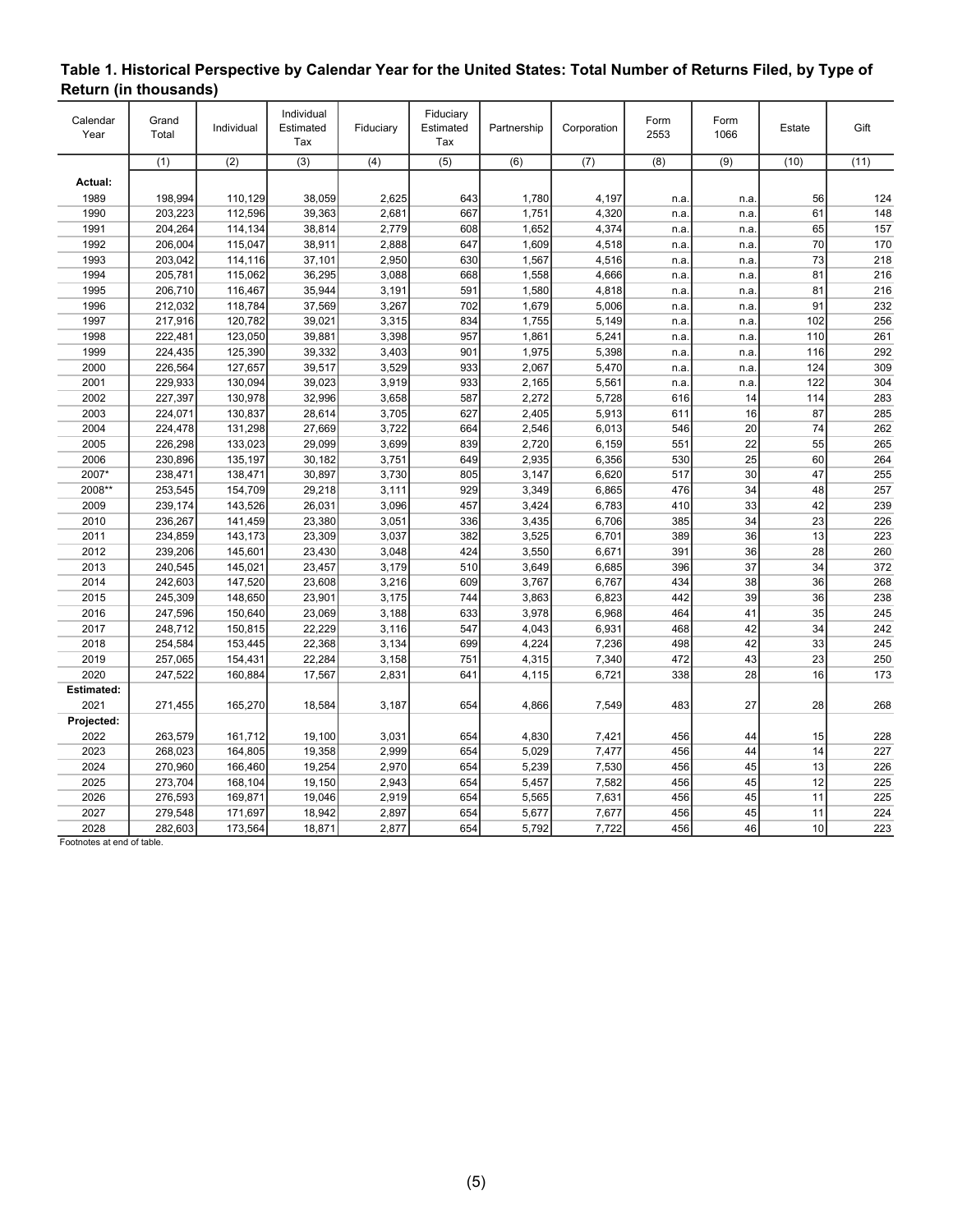| Calendar<br>Year  | Employment | Form<br>1042    | Exempt<br>Organization | Government<br>Entities | Political<br>Organization | <b>Excise</b> | Form<br>5330    | Form<br>8752   | Employee<br>Plans | Supplemental<br>Documents |
|-------------------|------------|-----------------|------------------------|------------------------|---------------------------|---------------|-----------------|----------------|-------------------|---------------------------|
|                   | (12)       | (13)            | (14)                   | (15)                   | (16)                      | (17)          | (18)            | (19)           | (20)              | (21)                      |
| Actual:           |            |                 |                        |                        |                           |               |                 |                |                   |                           |
| 1989              | 28,893     | 20              | 491                    | n.a                    | n.a.                      | 887           | n.a             | $\overline{0}$ | 1,008             | 10,082                    |
| 1990              | 28,911     | 22              | 487                    | n.a                    | n.a.                      | 852           | n.a             | $\mathbf 0$    | 1,108             | 10,257                    |
| 1991              | 28,465     | 22              | 520                    | n.a                    | n.a.                      | 821           | n.a.            | 65             | 1,126             | 10,663                    |
| 1992              | 28,717     | 22              | 538                    | n.a                    | n.a.                      | 832           | n.a             | 71             | 1,244             | 10,720                    |
| 1993              | 28,869     | 23              | 538                    | n.a                    | n.a.                      | 859           | n.a.            | 69             | 1,157             | 10,357                    |
| 1994              | 29,274     | $\overline{24}$ | 534                    | n.a                    | n.a                       | 823           | n.a.            | 65             | 1,219             | 12,209                    |
| 1995              | 28,655     | 24              | 573                    | n.a                    | n.a.                      | 789           | n.a.            | 62             | 1,213             | 12,507                    |
| 1996              | 28,699     | $\overline{24}$ | 578                    | n.a                    | n.a.                      | 786           | n.a.            | 58             | 968               | 13,589                    |
| 1997              | 29,045     | 26              | 639                    | n.a                    | n.a.                      | 801           | n.a.            | 56             | 1,618             | 14,518                    |
| 1998              | 29,106     | 25              | 618                    | n.a                    | n.a.                      | 822           | n.a.            | 53             | 1,515             | 15,583                    |
| 1999              | 28,974     | 26              | 693                    | n.a                    | n.a                       | 822           | n.a             | 52             | 1,363             | 15,698                    |
| 2000              | 28,841     | 25              | 699                    | n.a                    | n.a.                      | 853           | n.a.            | 49             | 658               | 15,834                    |
| 2001              | 28,936     | 26              | 724                    | 45                     | 8                         | 815           | 28              | 47             | 1,111             | 17,136                    |
| 2002              | 29,514     | 27              | 744                    | 67                     | 29                        | 836           | 26              | 45             | 1,222             | 18,864                    |
| 2003              | 30,091     | 30              | 818                    | 60                     | 12                        | 845           | $\overline{22}$ | 44             | 1,690             | 19,047                    |
| 2004              | 30,464     | 31              | 807                    | 51                     | 10                        | 835           | 23              | 42             | 1,049             | 19,400                    |
| 2005              | 31,058     | 31              | 819                    | 51                     | 9                         | 839           | 26              | 41             | 944               | 16,993                    |
| 2006              | 30,804     | 32              | 835                    | 48                     | 11                        | 896           | 25              | 40             | 1,084             | 18,253                    |
| 2007*             | 30,717     | 32              | 877                    | 47                     | 9                         | 895           | $\overline{24}$ | 40             | 1,089             | 20,222                    |
| 2008**            | 30,503     | 34              | 1,135                  | 47                     | 12                        | 935           | 24              | 43             | 1,007             | 20,809                    |
| 2009              | 30,158     | 35              | 1,120                  | 42                     | 10                        | 784           | 23              | 38             | 1,035             | 21,888                    |
| 2010              | 29,731     | 37              | 1,426                  | 46                     | 13                        | 817           | 20              | 36             | 1,299             | 23,807                    |
| 2011              | 29,371     | 37              | 1,326                  | 50                     | 10                        | 676           | 21              | 34             | 1,021             | 21,580                    |
| 2012              | 29,692     | 39              | 1,411                  | 53                     | 12                        | 1,027         | 21              | 33             | 903               | 22,509                    |
| 2013              | 29,827     | 42              | 1,440                  | 51                     | 9                         | 916           | 21              | 31             | 871               | 23,925                    |
| 2014              | 30,206     | 43              | 1,508                  | 46                     | 11                        | 983           | 20              | 30             | 902               | 23,379                    |
| 2015              | 30,088     | 44              | 1,541                  | 51                     | 9                         | 994           | 20              | 29             | 897               | 24,503                    |
| 2016              | 30,533     | 47              | 1,537                  | 50                     | 11                        | 1,001         | 20              | 28             | 905               | 24,204                    |
| 2017              | 30,584     | 50              | 1,552                  | 47                     | 10                        | 1,011         | $\overline{20}$ | 27             | 901               | 26,041                    |
| 2018              | 31,089     | 51              | 1,644                  | 44                     | 12                        | 1,043         | 19              | 26             | 926               | 27,806                    |
| 2019              | 31,584     | 54              | 1,650                  | 42                     | 9                         | 1,075         | 22              | 25             | 943               | 28,594                    |
| 2020              | 27,541     | 24              | 1,245                  | 19                     | 9                         | 1,020         | 5               | 12             | 870               | 23,463                    |
| <b>Estimated:</b> |            |                 |                        |                        |                           |               |                 |                |                   |                           |
| 2021              | 36,571     | 70              | 1,895                  | 37                     | 8                         | 1,246         | 25              | 24             | 947               | 29,717                    |
| Projected:        |            |                 |                        |                        |                           |               |                 |                |                   |                           |
| 2022              | 31,950     | 48              | 1,726                  | 38                     | $\overline{9}$            | 1,112         | 25              | 22             | 949               | 30,211                    |
| 2023              | 32,166     | 50              | 1,759                  | 37                     | $\overline{\mathbf{8}}$   | 1,120         | 20              | 21             | 952               | 30,827                    |
| 2024              | 32,317     | 52              | 1,795                  | 37                     | 9                         | 1,129         | $\overline{20}$ | 20             | 972               | 31,763                    |
| 2025              | 32,484     | 55              | 1,833                  | 36                     | 8                         | 1,137         | 20              | 19             | 975               | 32,509                    |
| 2026              | 32,682     | 58              | 1,872                  | 36                     | 9                         | 1,145         | 20              | 18             | 997               | 33,334                    |
| 2027              | 32,886     | 60              | 1,913                  | $\overline{35}$        | 8                         | 1,154         | 20              | 17             | 999               | 34,177                    |
| 2028              | 33,091     | 63              | 1,956                  | 34                     | 10 <sup>1</sup>           | 1,162         | $\overline{20}$ | 16             | 1,001             | 35,038                    |

#### **Table 1. Historical Perspective by Calendar Year for the United States: Total Number of Returns Filed, by Type of Return (in thousands)—Continued**

n.a.—Not available.

\*Includes around 2 million returns from the marginal effects of Telephone Excise Tax Refund on the existing population, but excludes the approximately 800 thousand Forms 1040EZ-T.

\*\* The Individual return volume includes around 15 million returns from the marginal impact of the 2008 Economic Stimulus Package.

NOTES: Detail may not add to total/subtotal because of rounding.

Figures include all returns filed from all filing media (paper, electronic and magnetic tape).

Table excludes Non-Master File accounts.

#### **Column Definitions:**

(1) Sum of (2) through (21).

(2) New streamlined Form 1040, Form 1040-SR, Form 1040-SP, Forms 1040-NR, 1040-NR-EZ, 1040-PR, and 1040-SS; Forms 1040, 1040-A, and 1040-EZ in 2018 and prior years; Forms 1040, 1040- A, and 1040-EZ returns filed for TY 2017 and prior tax years and processed in CY 2019 and CY 2020; 1040-C in 1991 and prior years; 1040-PC in 1992 through 2000; Form 1040-SR in 2020 and beyond; Form 1040-SP in 2021 and beyond.

(3) Number of Form 1040-ES vouchers.

(7) Forms 1120, 1120-A, 1120-F, 1120-H, 1120-S, 1120-L, 1120-PC, 1120-SF; Forms 1120-RIC and 1120-REIT in 1989 and subsequent years; Form 1120-SF replaced Form 1120-DF in 1994; Form 1120-POL in 2001 and prior years; Form 1120-FSC in 1989–2007; Form 1120-C was 990-C prior to 2006; Form 1120-ND from 2006 onwards.

(10) Projections reflect provisions of the Tax Relief, Unemployment Insurance Reauthorization, and Job Creation Act of 2010.

(12) Forms 940, 940-PR, 941, 941-E, 941-PR, 941-SS, 943, 943-PR, CT-1 and CT-2; Form 940-EZ in 1990 through 2006; Form 945 in 1995 and subsequent years; Forms 942 and 942-PR in 1995 and prior; Form 944 from 2007.

(14) Forms 990, 990-C, 990-PF, 990-T, 4720, and 5227; Form 990-EZ in 1990 and subsequent years; Excludes 990-C from 2006 when it changes to 1120-C; Includes Form 990-N from 2008 onwards. (15) Forms 8038, 8038-G, 8038-GC, 8038-T, and 8328; Form 8038-CP from 2009; Forms 8038-B, 8038-TC from 2010 onwards.

(16) Forms 1120-POL, 8871 and 8872.

(17) Forms 11-C, 720, 730, and 2290; Form 8849 from 2008 onwards.

(19) Form 8752 was introduced in 1991.

(20) Forms 5500, 5500-EZ, and 5500-SF; Form 5500-C and Form 5500-R in 1989 and prior years; Form 5500-SF from 2010; IRS and the Dept. of Labor share responsibility for processing employee plan returns.

(21) Forms 1040-X, 1120-X, 2688, 4868 and 7004; Form 1041-A in 1992 and prior years. Form 5558, 8868 in 2002 and subsequent years.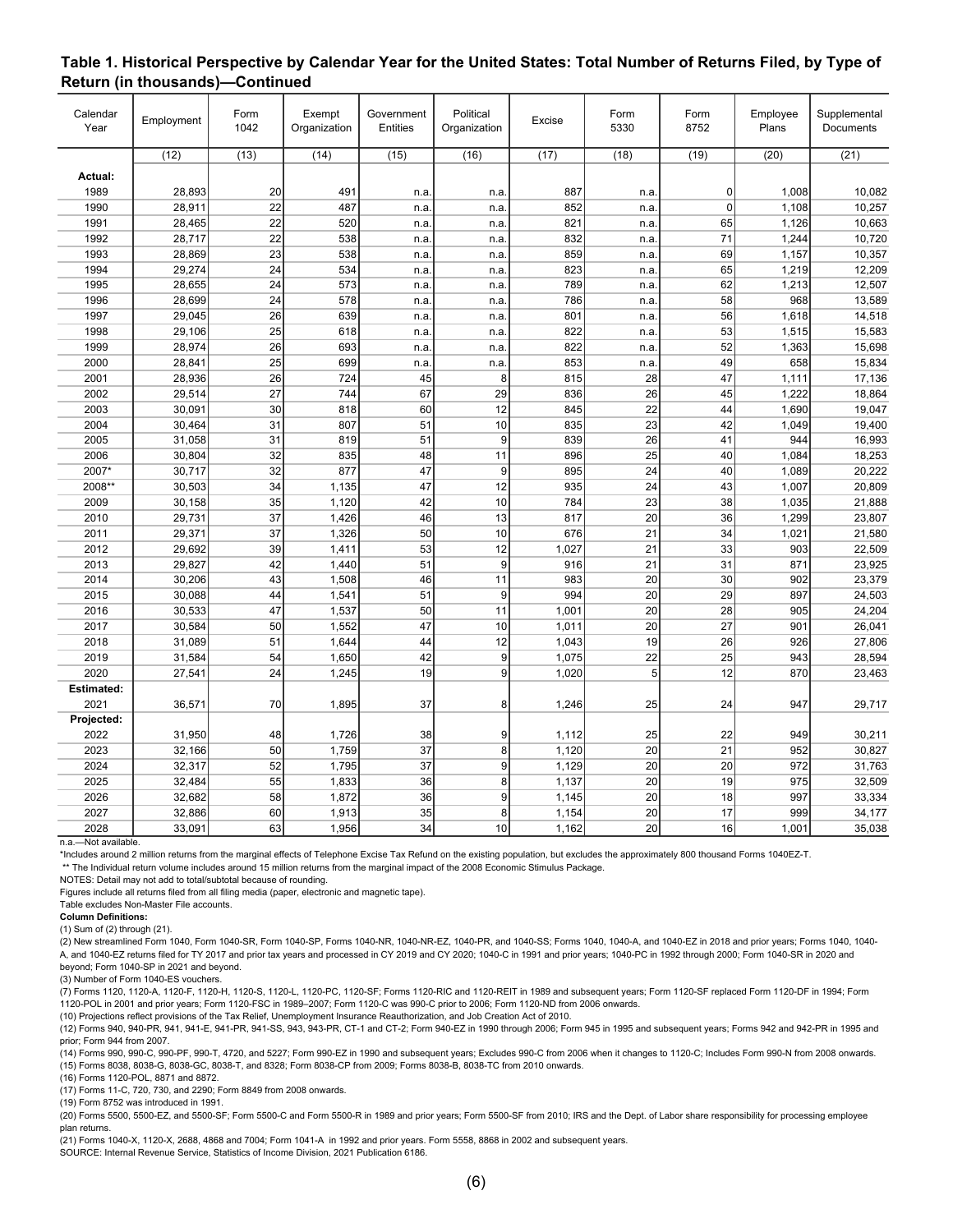#### <span id="page-11-0"></span>**Table 2. Total Number of Returns Filed by Type for the United States**

|                                               | Actual      | Projected<br>Estimated |             |             |             |             |             |               |             |
|-----------------------------------------------|-------------|------------------------|-------------|-------------|-------------|-------------|-------------|---------------|-------------|
| Type of Return                                |             |                        |             |             |             |             |             |               |             |
|                                               | 2020        | 2021                   | 2022        | 2023        | 2024        | 2025        | 2026        | 2027          | 2028        |
|                                               | (1)         | (2)                    | (3)         | (4)         | (5)         | (6)         | (7)         | (8)           | (9)         |
| <b>Grand Total</b>                            | 246,673,674 | 270,684,200            | 262,732,500 | 267,173,300 | 270,090,500 | 272,831,400 | 275,699,200 | 278,652,000   | 281,704,900 |
| Paper Grand Total                             | 49,233,950  | 69,504,000             | 57,849,700  | 55,760,800  | 53,692,000  | 51,536,600  | 49,594,300  | 47,765,800    | 46,049,000  |
| <b>Electronic Grand Total</b>                 | 197,439,724 | 201,180,200            | 204,882,800 | 211,412,500 | 216,398,500 | 221,294,800 | 226,104,800 | 230,886,200   | 235,655,900 |
| <b>Total Primary Returns</b>                  | 223,210,764 | 240,967,600            | 232,521,200 | 236,346,200 | 238,327,800 | 240,321,900 | 242,365,500 | 244,475,000   | 246,667,300 |
| Individual Income Tax, Total                  | 160,884,419 | 165,270,400            | 161,711,600 | 164,804,600 | 166,459,800 | 168,104,000 | 169,871,300 | 171,696,700   | 173,563,800 |
| Forms 1040, 1040-SR, and 1040-SP, Total       | 160,077,45  | 164,339,300            | 160,749,100 | 163,810,500 | 165,444,000 | 167,067,400 | 168,814,000 | 170,618,600   | 172,464,900 |
| <b>Total Paper Individual Returns</b>         | 10,608,427  | 18,468,100             | 13,177,900  | 12,330,900  | 11,538,300  | 10,796,700  | 10,102,700  | 9,453,400     | 8,845,700   |
| Paper Form 1040                               | 9,094,774   | 16,316,600             | 11,237,100  | 10,450,400  | 9,722,300   | 9,043,900   | 8,415,600   | 7,830,200     | 7,286,800   |
| Paper Form 1040-SR                            | 1,513,653   | 2,150,000              | 1,938,700   | 1,877,600   | 1,812,300   | 1,748,500   | 1,682,400   | 1,618,000     | 1,553,300   |
| Paper Form 1040-SP                            | N/A         | 1,400                  | 2,100       | 2,900       | 3,600       | 4,200       | 4,800       | 5,200         | 5,600       |
| <b>Total Electronic Individual Returns</b>    | 149,469,024 | 145,871,300            | 147,571,200 | 151,479,700 | 153,905,700 | 156,270,800 | 158,711,300 | 161, 165, 300 | 163,619,200 |
| Online Filing                                 | 70,513,828  | 64,537,700             | 65,666,400  | 69,003,600  | 70,858,400  | 72,652,200  | 74,521,500  | 76,404,200    | 78,286,900  |
| Practitioner Electronic Filing                | 78,955,196  | 81,333,500             | 81,904,800  | 82,476,000  | 83,047,300  | 83,618,500  | 84,189,800  | 84,761,000    | 85,332,300  |
| Forms 1040-NR/NR-EZ/C                         | 692,490     | 793,700                | 830,900     | 868,100     | 895,600     | 922,000     | 948,500     | 974,900       | 1,001,400   |
| Electronic Form 1040-NR                       | 298,032     | 431,800                | 474,100     | 516,400     | 558,700     | 601,100     | 643,400     | 685,700       | 728,000     |
| Forms 1040-PR and 1040-SS                     | 114,478     | 137,400                | 131,700     | 126,000     | 120,300     | 114,600     | 108,800     | 103,100       | 97,400      |
| Electronic Forms 1040-PR and 1040-SS          | 45,948      | 44,500                 | 43,700      | 42,900      | 42,200      | 41,400      | 40,600      | 39,900        | 39,100      |
| Individual Estimated Tax, Form 1040-ES, Total | 17,567,292  | 18,583,700             | 19,100,000  | 19,358,100  | 19,254,100  | 19,150,100  | 19,046,200  | 18,942,200    | 18,871,000  |
| Paper Form 1040-ES                            | 17,328,40   | 18,374,300             | 18,813,400  | 19,039,400  | 18,920,400  | 18,801,300  | 18,682,400  | 18,563,300    | 18,477,100  |
| Electronic (Credit Card) Form 1040-ES         | 238,891     | 209,400                | 286,500     | 318,700     | 333,800     | 348,800     | 363,800     | 378,800       | 393,900     |
| Fiduciary, Form 1041, Total                   | 2,831,111   | 3,187,300              | 3,030,700   | 2,999,000   | 2,969,900   | 2,943,300   | 2,919,100   | 2,897,000     | 2,876,800   |
| Paper Form 1041                               | 155,392     | 507,300                | 347,400     | 313,200     | 282,200     | 254,200     | 228,800     | 205,900       | 185,100     |
| Electronic Form 1041                          | 2,675,719   | 2,680,000              | 2,683,300   | 2,685,800   | 2,687,700   | 2,689,100   | 2,690,300   | 2,691,100     | 2,691,800   |
| Fiduciary Estimated Tax, Form 1041-ES         | 640,670     | 653,500                | 653,500     | 653,500     | 653,500     | 653,500     | 653,500     | 653,500       | 653,500     |
| Partnership, Forms 1065/1065-B, Total         | 4,114,980   | 4,865,500              | 4,829,600   | 5,028,500   | 5,238,800   | 5,457,100   | 5,565,300   | 5,677,100     | 5,791,600   |
| Paper Forms 1065/1065-B                       | 108,577     | 602,700                | 313,100     | 260,900     | 222,200     | 193,500     | 172,300     | 156,600       | 144,900     |
| Electronic Forms 1065/1065-B                  | 4,006,403   | 4,262,800              | 4,516,500   | 4,767,600   | 5,016,500   | 5,263,600   | 5,393,000   | 5,520,600     | 5,646,600   |
| <b>Corporation Income Tax, Total</b>          | 6,720,621   | 7,548,900              | 7,420,900   | 7,476,500   | 7,530,100   | 7,581,500   | 7,630,700   | 7,677,400     | 7,721,700   |
| <b>Total Paper Corporation Returns</b>        | 521,537     | 1,184,600              | 900,100     | 827,300     | 766,000     | 714,200     | 670,300     | 633,200       | 601,600     |
| <b>Total Electronic Corporation Returns</b>   | 6,199,084   | 6,364,300              | 6,520,800   | 6,649,200   | 6,764,100   | 6,867,400   | 6,960,300   | 7,044,200     | 7,120,100   |
| Form 1120                                     | 1,559,982   | 1,733,900              | 1,690,200   | 1,676,100   | 1,661,800   | 1,647,800   | 1,634,400   | 1,621,800     | 1,610,100   |
| Paper Form 1120                               | 134,517     | 289,100                | 223,300     | 202,500     | 183,800     | 166,800     | 151,400     | 137,500       | 124,900     |
| Electronic Form 1120                          | 1,425,465   | 1,444,800              | 1,466,900   | 1,473,600   | 1,478,000   | 1,481,000   | 1,483,000   | 1,484,300     | 1,485,200   |
| Form 1120-F                                   | 43,963      | 57,300                 | 55,200      | 56,100      | 57,000      | 57,900      | 58,800      | 59,600        | 60,400      |
| Paper Form 1120-F                             | 9,419       | 20,500                 | 16,300      | 15,400      | 14,600      | 14,000      | 13,500      | 13,100        | 12,700      |
| Electronic Form 1120-F                        | 34,544      | 36,800                 | 38,900      | 40,700      | 42,400      | 43,900      | 45,300      | 46,500        | 47,700      |
| Form 1120-FSC                                 | 25          |                        | $\Omega$    |             | $\Omega$    |             |             | $\cap$        | $\Omega$    |
| Form 1120-H                                   | 110,386     | 304,200                | 270,000     | 272,200     | 274,400     | 276,700     | 278,900     | 281,100       | 283,300     |
| Form 1120-RIC                                 | 2,528       | 18,300                 | 18,300      | 18,300      | 18,300      | 18,300      | 18,300      | 18,300        | 18,300      |
| Form 1120-S, Total                            | 4,987,179   | 5,400,300              | 5,355,500   | 5,421,700   | 5,486,200   | 5,548,200   | 5,607,300   | 5,663,200     | 5,715,900   |
| Paper Form 1120-S                             | 248,104     | 517,600                | 340,500     | 286,800     | 242,400     | 205,700     | 175,200     | 149,900       | 128,700     |
| Electronic Form 1120-S                        | 4,739,075   | 4,882,700              | 5,015,000   | 5,134,900   | 5,243,700   | 5,342,400   | 5,432,000   | 5,513,400     | 5,587,200   |
| Form 1120-L/ND/PC/REIT/SF, Total              | 13,248      | 31,600                 | 28,400      | 28,700      | 29,100      | 29,400      | 29,800      | 30,100        | 30,400      |
| Form 1120-C                                   | 3,310       | 3,300                  | 3,300       | 3,300       | 3,300       | 3,300       | 3,300       | 3,300         | 3,300       |
| Small Corporation Election, Form 2553         | 338,094     | 483,100                | 456,100     | 456,100     | 456,100     | 456,100     | 456,100     | 456,100       | 456,100     |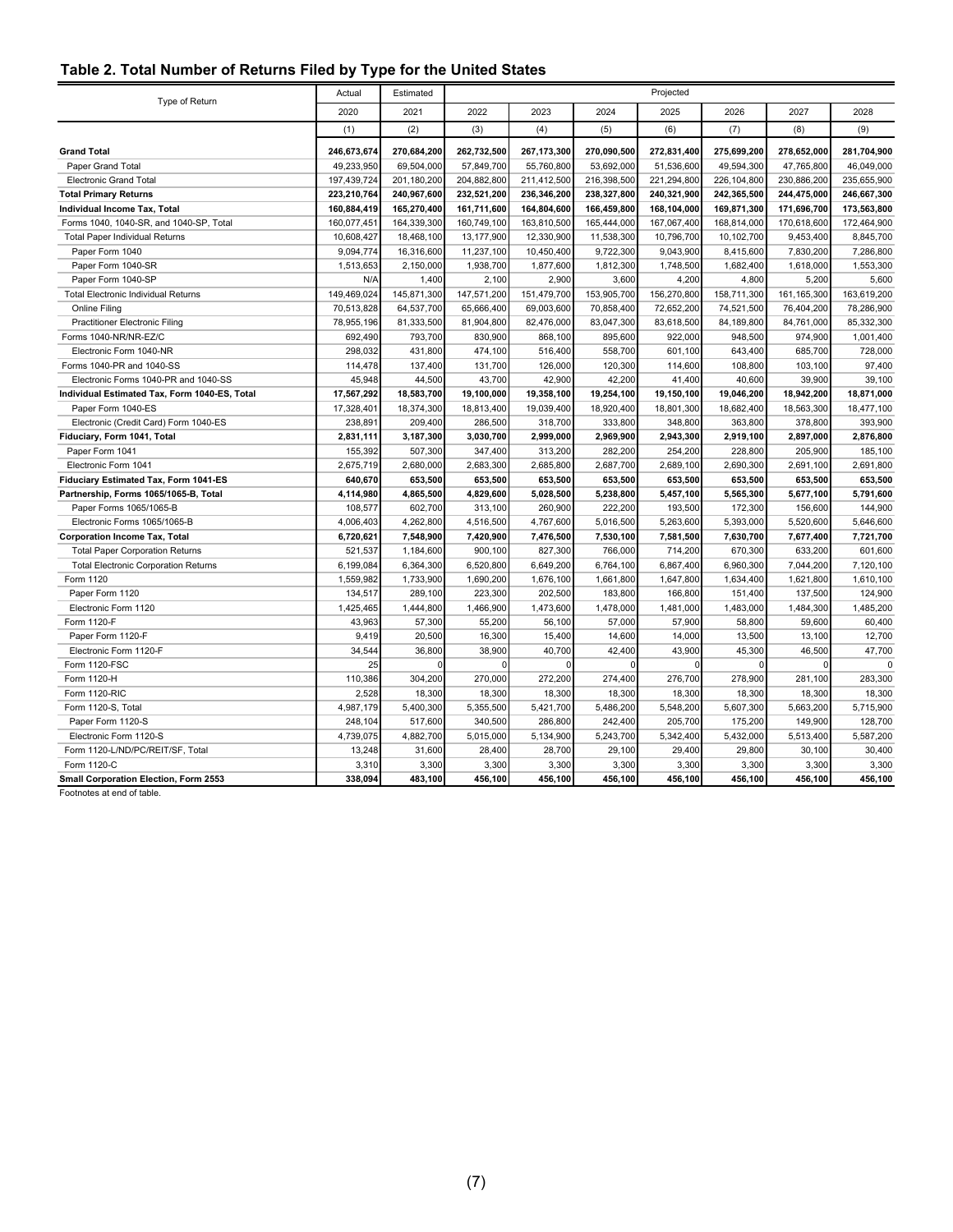#### **Table 2. Total Number of Returns Filed by Type for the United States—Continued**

|                                                 | Actual      | Estimated  |              |            |            | Projected  |            |            |             |
|-------------------------------------------------|-------------|------------|--------------|------------|------------|------------|------------|------------|-------------|
| Type of Return                                  | 2020        | 2021       | 2022         | 2023       | 2024       | 2025       | 2026       | 2027       | 2028        |
|                                                 | (1)         | (2)        | (3)          | (4)        | (5)        | (6)        | (7)        | (8)        | (9)         |
| "REMIC" Income Tax, Form 1066                   | 28,166      | 26,900     | 44,000       | 44,300     | 44,600     | 44,900     | 45,200     | 45,500     | 45,700      |
| Estate, Forms 706, 706-GS(D)/GS(T)/NA, Total    | 16,389      | 28.400     | 14,500       | 13,700     | 12,900     | 12,100     | 11,400     | 10,700     | 10,100      |
| Gift, Form 709                                  | 173,364     | 268,400    | 228,300      | 227,400    | 226,400    | 225,400    | 224,500    | 223,600    | 222,600     |
| <b>Employment, Total</b>                        | 27,540,551  | 36,570,800 | 31,949,800   | 32,166,300 | 32,316,800 | 32,484,000 | 32,682,100 | 32,886,300 | 33,091,100  |
| <b>Total Paper Employment Returns</b>           | 11,586,776  | 18,975,100 | 14, 141, 700 | 13,492,700 | 12,804,900 | 12,154,200 | 11,550,100 | 10,964,500 | 10,389,200  |
| <b>Total Electronic Employment Returns</b>      | 15,953,775  | 17,595,600 | 17,808,100   | 18,673,500 | 19,511,900 | 20,329,800 | 21,132,000 | 21,921,900 | 22,701,900  |
| Forms 940 and 940-PR, Total                     | 5,952,481   | 6,078,000  | 5,994,600    | 6,052,100  | 6,059,900  | 6,087,600  | 6,150,200  | 6,219,900  | 6,285,000   |
| Paper Forms 940 and 940-PR                      | 2,932,990   | 2,795,600  | 2,594,400    | 2,468,500  | 2,297,400  | 2,150,600  | 2,043,100  | 1,946,800  | 1,850,000   |
| Form 940 E-File/Online/XML                      | 3,019,491   | 3,282,400  | 3,400,300    | 3,583,600  | 3,762,500  | 3,937,000  | 4,107,100  | 4,273,100  | 4,435,000   |
| Forms 941, 941-PR/SS, Total                     | 21,315,747  | 30,222,800 | 25,692,400   | 25,853,600 | 26,005,400 | 26,152,900 | 26,298,300 | 26,442,800 | 26,592,300  |
| Paper Forms 941, 941-PR/SS                      | 8,406,573   | 15,938,900 | 11,316,700   | 10,798,900 | 10,294,200 | 9,801,400  | 9,317,800  | 8,841,400  | 8,375,900   |
| Form 941 E-File/Online/XML                      | 12.909.174  | 14,283,900 | 14,375,800   | 15,054,800 | 15,711,200 | 16,351,500 | 16,980,500 | 17,601,300 | 18,216,400  |
| Forms 943, 943-PR and 943-SS, Total             | 169,344     | 166,100    | 162,500      | 161,900    | 158,300    | 153,800    | 149,300    | 144,800    | 140,400     |
| Paper Forms 943, 943-PR and 943-SS              | 157,156     | 151,500    | 146,400      | 144,100    | 138,800    | 132,500    | 126,300    | 120,100    | 114,000     |
| Electronic Forms 943, 943-PR and 943-SS         | 12,188      | 14,700     | 16,100       | 17,800     | 19,600     | 21,300     | 23,000     | 24,700     | 26,400      |
| Forms 944, 944-PR and 944-SS, Total             | 49,796      | 56,200     | 53,400       | 51,900     | 50,400     | 50,900     | 49,400     | 47,900     | 46,400      |
| Paper Forms 944, 944-PR and 944-SS              | 41,371      | 46,900     | 43,400       | 41,200     | 39,000     | 38,800     | 36,600     | 34,400     | 32,200      |
| Electronic Form 944                             | 8,425       | 9,300      | 10,000       | 10,700     | 11,400     | 12,100     | 12,800     | 13,500     | 14,200      |
| Form 945                                        | 51,656      | 45,800     | 45,000       | 45,000     | 41,000     | 37,100     | 33,200     | 29,200     | 25,300      |
| Paper Form 945                                  | 47,159      | 40,500     | 39,100       | 38,400     | 33,800     | 29,200     | 24,600     | 20,000     | 15,400      |
| Electronic Form 945                             | 4,497       | 5,300      | 5,900        | 6,600      | 7,200      | 7,900      | 8,500      | 9,200      | 9,800       |
| Form CT-1                                       | 1,527       | 1,800      | 1,700        | 1,700      | 1,700      | 1.700      | 1,700      | 1.700      | 1,700       |
| Withholding Tax for Foreign Persons, Form 1042  | 23,726      | 69,800     | 47,800       | 50,100     | 52,500     | 54,900     | 57,500     | 60,200     | 63,000      |
| <b>Exempt Organizations, Total</b>              | 1,244,867   | 1,895,100  | 1,725,600    | 1,759,500  | 1,795,300  | 1,832,800  | 1,872,000  | 1,913,100  | 1,956,100   |
| <b>Total Paper Exempt Organizations Returns</b> | 93,178      | 421,700    | 113,300      | 86,400     | 84,200     | 82,100     | 79,900     | 77,800     | 75,700      |
| Total Electronic Exempt Organizations Returns   | 1,151,689   | 1,473,400  | 1,612,300    | 1,673,000  | 1,711,100  | 1,750,700  | 1,792,100  | 1,835,300  | 1,880,400   |
| Form 990, Total                                 | 284,328     | 345,100    | 329,100      | 329,100    | 329,100    | 329,100    | 329,100    | 329,100    | 329,100     |
| Paper Form 990                                  | 11,465      | 48,900     |              |            |            |            |            |            | $\Omega$    |
| Electronic Form 990                             | 272,863     | 296,100    | 329,100      | 329,100    | 329,100    | 329,100    | 329,100    | 329,100    | 329,100     |
| Form 990-EZ, Total                              | 164,486     | 288,900    | 256,000      | 256,100    | 256,100    | 256,100    | 256,100    | 256,100    | 256,100     |
| Paper Form 990-EZ                               | 18,071      | 118,400    | 21,200       | $\Omega$   | $\Omega$   | $\Omega$   | $\Omega$   | $\Omega$   | $\mathbf 0$ |
| Electronic Form 990-EZ                          | 146,415     | 170,500    | 234,800      | 256,100    | 256,100    | 256,100    | 256,100    | 256,100    | 256,100     |
| Form 990-N *                                    | 649,504     | 712,500    | 745,700      | 780,500    | 816,900    | 854,900    | 894,700    | 936,300    | 979,800     |
| Form 990-PF, Total                              | 95,179      | 135,700    | 114,400      | 115,400    | 116,800    | 118,300    | 119,700    | 121,200    | 122,600     |
| Paper Form 990-PF                               | 12,272      | 26,300     | 3,600        |            | C          | $\Omega$   |            | C          |             |
| Electronic Form 990-PF                          | 82,907      | 109,500    | 110,800      | 115,400    | 116,800    | 118,300    | 119,700    | 121,200    | 122,600     |
| Form 990-T **                                   | 38,600      | 287,800    | 190,900      | 190,900    | 190,900    | 190,900    | 190,900    | 190,900    | 190,900     |
| Paper Form 990-T                                | 38,600      | 103,600    | $\Omega$     | $\Omega$   | $\Omega$   | $\Omega$   | $\Omega$   | $\Omega$   | $\Omega$    |
| Electronic Form 990-T                           | $\mathbf 0$ | 184,100    | 190,900      | 190,900    | 190,900    | 190,900    | 190,900    | 190,900    | 190,900     |
| Form 4720 ***                                   | 1,318       | 2,200      | 2,200        | 2,300      | 2,300      | 2,300      | 2,300      | 2,400      | 2,400       |
| Paper Form 4720                                 | 1,318       | 1,600      | 1,300        | 1,200      | 1,000      | 900        | 700        | 700        | 600         |
| Electronic Form 4720                            | N/A         | 700        | 900          | 1,000      | 1,300      | 1,400      | 1,600      | 1,700      | 1,800       |
| Form 5227                                       | 11,452      | 122,900    | 87,200       | 85,200     | 83,200     | 81,200     | 79,100     | 77,100     | 75,100      |
| Form 1041-A                                     | 1,982       | 7,300      | 6,300        | 6,300      | 6,300      | 6,300      | 6,300      | 6,300      | 6,300       |
| <b>Government Entities/Bonds, Total</b>         | 18,952      | 37,300     | 38,100       | 37,400     | 36,800     | 36,200     | 35,600     | 35,000     | 34,400      |
| Form 8038                                       | 1,206       | 1,800      | 2,100        | 2,000      | 1,800      | 1,700      | 1,600      | 1,400      | 1,300       |
| Form 8038-CP                                    | 7,244       | 8,200      | 8,400        | 8,600      | 8,800      | 9,000      | 9,200      | 9,300      | 9,500       |
| Form 8038-G                                     | 7,428       | 21,500     | 21,100       | 20,800     | 20,500     | 20,200     | 19,900     | 19,700     | 19,400      |
| Form 8038-GC                                    | 2,76'       | 5,100      | 5,800        | 5,500      | 5,200      | 4,800      | 4,500      | 4,200      | 3,800       |
| Form 8038-T                                     | 124         | 400        | 400          | 300        | 300        | 300        | 200        | 200        | 200         |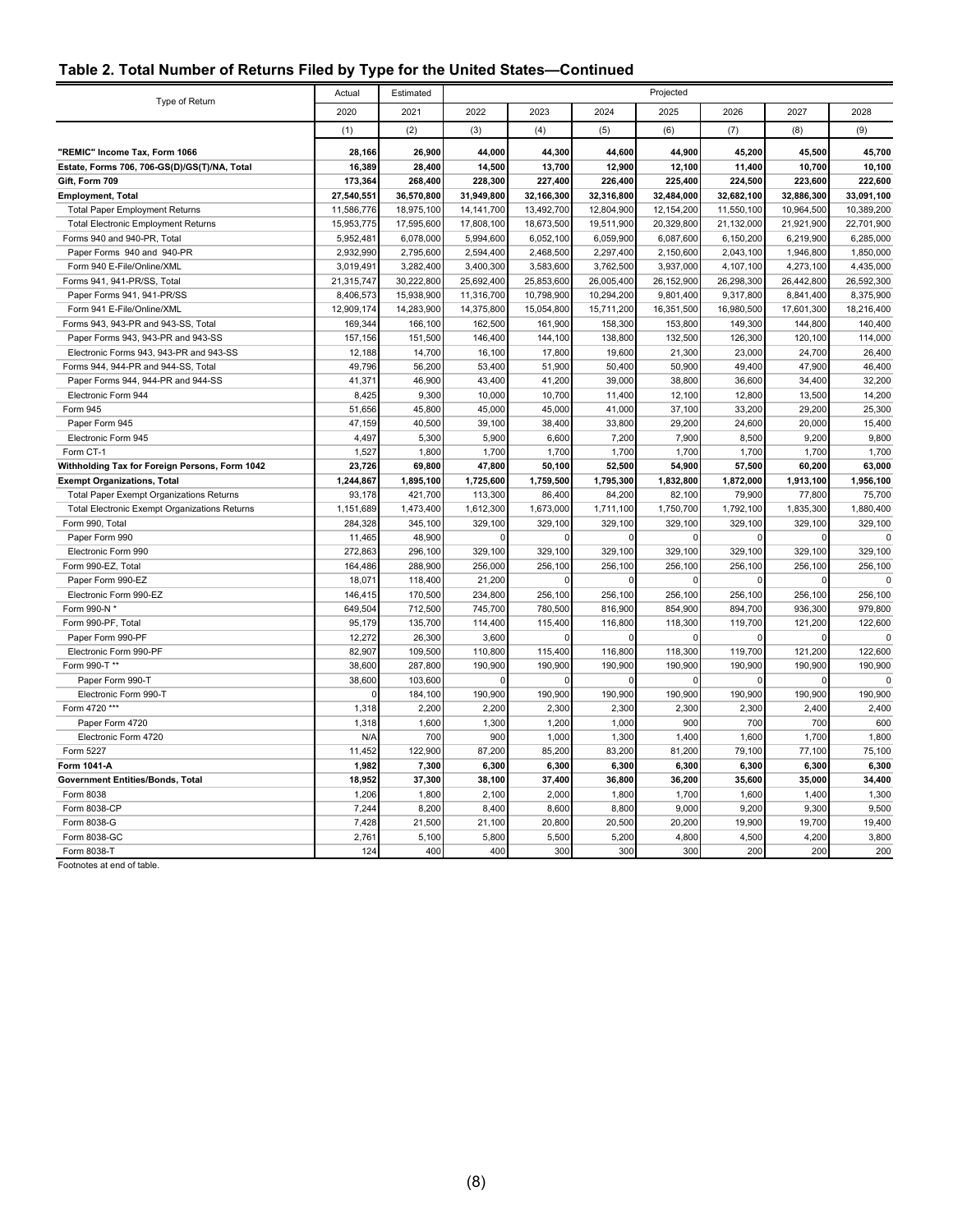| Table 2. Total Number of Returns Filed by Type for the United States-Continued |  |  |
|--------------------------------------------------------------------------------|--|--|
|--------------------------------------------------------------------------------|--|--|

| Type of Return                                 | Actual     | Estimated  | Projected  |              |            |            |            |            |             |
|------------------------------------------------|------------|------------|------------|--------------|------------|------------|------------|------------|-------------|
|                                                | 2020       | 2021       | 2022       | 2023         | 2024       | 2025       | 2026       | 2027       | 2028        |
|                                                | (1)        | (2)        | (3)        | (4)          | (5)        | (6)        | (7)        | (8)        | (9)         |
| Form 8038-TC                                   |            | $\Omega$   | O          | $\Omega$     | $\Omega$   | 0          | $\Omega$   | 0          | 0           |
| Form 8328                                      | 189        | 200        | 200        | 200          | 200        | 200        | 200        | 200        | 200         |
| <b>Political Organizations, Total</b>          | 9,195      | 7,800      | 9,000      | 7,500        | 9,200      | 7,600      | 9,300      | 7,600      | 9,500       |
| Form 1120-POL, Total                           | 3,113      | 2,600      | 2,500      | 2,300        | 2,200      | 2,100      | 2,000      | 1,800      | 1,700       |
| Paper Form 1120-POL                            | 3,065      | 2,500      | 2,400      | 2,300        | 2,200      | 2,000      | 1,900      | 1,800      | 1,700       |
| Electronic Form 1120-POL                       | 48         | 100        |            |              |            | 0          |            | $\Omega$   | $\mathbf 0$ |
| Form 8871 ****                                 | 2,713      | 3,200      | 3,000      | 3,200        | 3,300      | 3,500      | 3,600      | 3,800      | 3,900       |
| Form 8872                                      | 3,369      | 2,000      | 3,500      | 2,000        | 3,600      | 2,000      | 3,700      | 2,000      | 3,900       |
| Paper Form 8872                                | 188        | 100        | $\Omega$   | $\Omega$     | $\Omega$   | $\Omega$   | $\Omega$   | $\Omega$   | $\pmb{0}$   |
| Electronic Form 8872                           | 3,181      | 1,900      | 3,500      | 2,000        | 3,600      | 2,000      | 3,700      | 2,000      | 3,900       |
| Excise, Total                                  | 1,020,320  | 1,245,800  | 1,111,700  | 1,120,100    | 1,128,500  | 1,137,000  | 1,145,500  | 1,154,000  | 1,162,500   |
| Form 11-C                                      | 2,677      | 4,100      | 3,900      | 3,700        | 3,500      | 3,300      | 3,100      | 2,900      | 2,700       |
| <b>Form 720</b>                                | 168,531    | 195,100    | 181,400    | 178,900      | 176,400    | 173,800    | 171,300    | 168,800    | 166,200     |
| Paper Form 720                                 | 165,875    | 191,700    | 177,700    | 174,800      | 172,000    | 169,100    | 166,300    | 163,500    | 160,700     |
| Electronic Form 720                            | 2,656      | 3,400      | 3,800      | 4,100        | 4,400      | 4,800      | 5,000      | 5,300      | 5,500       |
| Form 730                                       | 13,408     | 22,000     | 20,600     | 20,000       | 19,400     | 18,800     | 18,300     | 17,800     | 17,300      |
| Form 2290                                      | 822,100    | 998,300    | 881,300    | 893,200      | 905,000    | 916,800    | 928,600    | 940,400    | 952,200     |
| Paper Form 2290                                | 135,513    | 202,700    | 174,300    | 172,100      | 170,000    | 167,700    | 165,500    | 163,400    | 161,300     |
| Electronic Form 2290                           | 686,587    | 795,500    | 707,100    | 721,000      | 734,900    | 749,100    | 763,100    | 777,000    | 790,900     |
| Form 8849                                      | 13,604     | 26,300     | 24,400     | 24,300       | 24,300     | 24,200     | 24,100     | 24,100     | 24,000      |
| Paper Form 8849                                | 7,699      | 19,000     | 17,900     | 17,700       | 17,400     | 17,100     | 16,900     | 16,600     | 16,300      |
| Electronic Form 8849                           | 5,905      | 7,400      | 6,500      | 6,700        | 6,900      | 7,100      | 7,200      | 7,400      | 7,600       |
| Excise Taxes re Employee Plans, Form 5330      | 5,218      | 25,100     | 25,100     | 19,800       | 19,800     | 19,700     | 19,700     | 19,700     | 19,600      |
| Form 5500-EZ, One-Participant Retirement Plans | 19,099     | 168,500    | 96,300     | 96,300       | 96,300     | 96,300     | 96,300     | 96,300     | 96,300      |
| Payment or Refund Under Sec.7519, Form 8752    | 11,748     | 23,800     | 22,400     | 21,300       | 20,100     | 19,000     | 17,800     | 16,700     | 15,600      |
| <b>Supplemental Documents, Total</b>           | 23,462,910 | 29,716,500 | 30,211,300 | 30,827,200   | 31,762,600 | 32,509,400 | 33,333,600 | 34,177,100 | 35,037,500  |
| Form 1040-X                                    | 3,125,719  | 5,352,200  | 4,206,900  | 3,729,500    | 3,509,600  | 3,371,300  | 3,289,900  | 3,226,800  | 3,174,000   |
| Paper Form 1040-X                              | 2,981,505  | 3,640,100  | 2,457,100  | 1,942,100    | 1,684,600  | 1,508,700  | 1,389,700  | 1,289,000  | 1,198,500   |
| Electronic Form 1040-X *****                   | 144,214    | 1,712,200  | 1,749,800  | 1,787,400    | 1,825,000  | 1,862,600  | 1,900,200  | 1,937,800  | 1,975,500   |
| Form 4868, Total                               | 11,598,905 | 13,558,900 | 15,217,000 | 16,020,900   | 16,824,800 | 17,292,300 | 17,757,300 | 18,220,900 | 18,683,800  |
| Paper Form 4868                                | 2,308,648  | 2,080,900  | 2,878,600  | 2,873,500    | 2,868,400  | 2,574,700  | 2,310,300  | 2,061,300  | 1,811,100   |
| Electronic Form 4868                           | 9,290,257  | 11,478,000 | 12,338,300 | 13, 147, 300 | 13,956,400 | 14,717,600 | 15,447,000 | 16,159,600 | 16,872,800  |
| Credit Card                                    | 165,381    | 226,300    | 243,200    | 259,200      | 275,100    | 290,200    | 304,500    | 318,600    | 332,600     |
| E-File                                         | 9,124,876  | 11,251,800 | 12,095,100 | 12,888,200   | 13,681,200 | 14,427,500 | 15,142,400 | 15,841,000 | 16,540,100  |
| Form 1120-X                                    | 15,543     | 24,400     | 19,200     | 17,600       | 16,900     | 16,900     | 16,900     | 16,900     | 16,900      |
| Form 5558                                      | 69,357     | 865,300    | 610,500    | 585,500      | 583,800    | 584,600    | 587,900    | 593,700    | 604,600     |
| Form 7004, Total                               | 7,965,880  | 9,025,000  | 9,306,300  | 9,642,400    | 9,978,600  | 10,369,600 | 10,760,700 | 11,151,700 | 11,542,800  |
| Paper Form 7004                                | 1,157,504  | 1,367,100  | 1,328,400  | 1,289,800    | 1,251,200  | 1,212,600  | 1,174,000  | 1,135,400  | 1,096,800   |
| Electronic Form 7004                           | 6,808,376  | 7,657,900  | 7,977,800  | 8,352,600    | 8,727,300  | 9,157,000  | 9,586,700  | 10,016,300 | 10,446,000  |
| Form 8868, Total                               | 687,506    | 890,700    | 851,600    | 831,300      | 849,000    | 874,700    | 921,000    | 967,100    | 1,015,500   |
| Paper Form 8868                                | 230,284    | 303,200    | 275,100    | 250,000      | 244,100    | 246,200    | 259,500    | 272,800    | 286,700     |
| Electronic Form 8868                           | 457,222    | 587,500    | 576,400    | 581,300      | 604,900    | 628,500    | 661,400    | 694,300    | 728,800     |

\* Form 990-N is all electronic.<br>\*\* Mandatory electronic filing of the 2020 Form 990-T started in February 2021.<br>\*\*\* Electronic filing of Form 4720 available as of March 2021 for Tax Year 2020 returns.<br>\*\*\*\* Form 8871 is all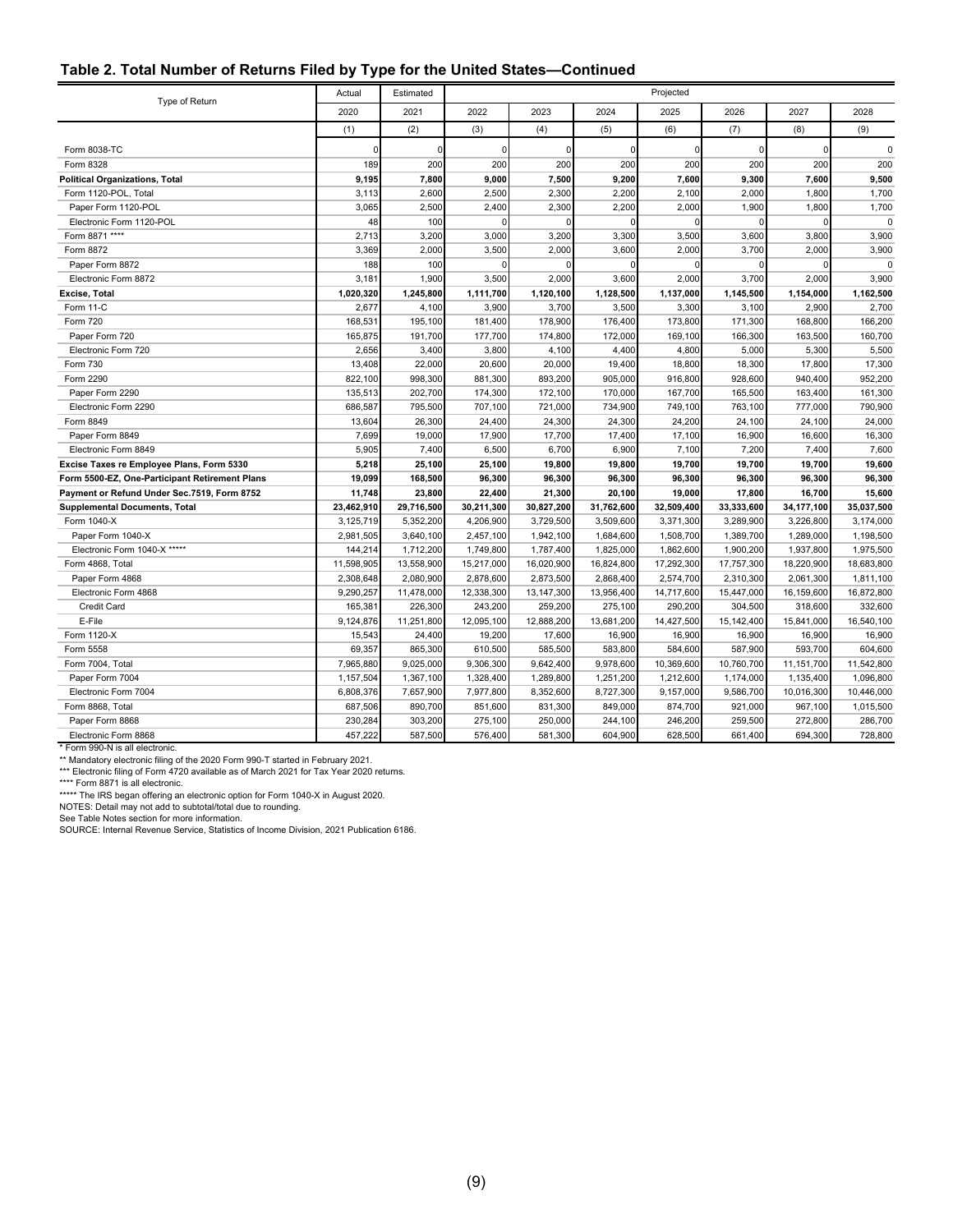#### <span id="page-14-0"></span>**Table 3. Total Number of Returns Filed by Type for Andover IRS Campus**

| Type of Return                                | Actual       | Estimated   | Projected    |             |             |              |             |              |             |
|-----------------------------------------------|--------------|-------------|--------------|-------------|-------------|--------------|-------------|--------------|-------------|
|                                               | 2020         | 2021        | 2022         | 2023        | 2024        | 2025         | 2026        | 2027         | 2028        |
|                                               | (1)          | (2)         | (3)          | (4)         | (5)         | (6)          | (7)         | (8)          | (9)         |
| <b>Grand Total</b>                            | 36,516,868   | 36,790,500  | 37,356,800   | 38,437,400  | 39,166,200  | 39,871,500   | 40,588,600  | 41,305,800   | 42,023,100  |
| <b>Total Primary Returns</b>                  | 34,835,418   | 34,619,700  | 35,023,200   | 35,950,800  | 36,526,500  | 37,087,800   | 37,667,000  | 38,249,400   | 38,831,800  |
| Individual Income Tax, Total                  | 34,835,418   | 34,619,700  | 35,023,200   | 35,950,800  | 36,526,500  | 37,087,800   | 37,667,000  | 38,249,400   | 38,831,800  |
| Total Individual Returns *                    | 34,835,418   | 34,619,700  | 35,023,200   | 35,950,800  | 36,526,500  | 37,087,800   | 37,667,000  | 38,249,400   | 38,831,800  |
| Total Paper Individual Returns *              | 0            | 0           | $\mathbf 0$  | $\mathbf 0$ | $\mathbf 0$ | $\mathbf 0$  | $\mathbf 0$ | $\mathbf 0$  | $\mathbf 0$ |
| Total Electronic Individual Returns *         | 34,835,418   | 34,619,700  | 35,023,200   | 35,950,800  | 36,526,500  | 37,087,800   | 37,667,000  | 38,249,400   | 38,831,800  |
| Online Filing                                 | 15,038,817   | 14,228,500  | 14,488,800   | 15,273,100  | 15,705,700  | 16,123,800   | 16,559,800  | 16,999,000   | 17,438,100  |
| <b>Practitioner Electronic Filing</b>         | 19,796,601   | 20,391,200  | 20,534,400   | 20,677,600  | 20,820,800  | 20,964,000   | 21,107,300  | 21,250,500   | 21,393,700  |
| Forms 1040-NR/NR-EZ/C                         | 0            | 0           | $\mathbf 0$  | 0           | 0           | $\Omega$     | $\Omega$    | $\mathbf 0$  | $\mathbf 0$ |
| Electronic Form 1040-NR                       | 0            | $\mathbf 0$ | $\mathbf 0$  | $\mathbf 0$ | $\mathbf 0$ | $\mathbf 0$  | $\mathbf 0$ | $\mathbf 0$  | $\mathbf 0$ |
| Forms 1040-PR and 1040-SS                     | $\mathbf 0$  | $\mathbf 0$ | $\mathbf 0$  | $\pmb{0}$   | $\pmb{0}$   | $\mathbf 0$  | $\mathbf 0$ | $\mathbf 0$  | $\mathbf 0$ |
| Electronic Forms 1040-PR and 1040-SS          | $\mathbf 0$  | 0           | $\mathbf 0$  | 0           | 0           | $\mathbf 0$  | $\mathbf 0$ | $\mathbf 0$  | $\mathbf 0$ |
| Individual Estimated Tax, Form 1040-ES, Total | $\mathbf{0}$ | 0           | $\mathbf{0}$ | $\mathbf 0$ | 0           | $\mathbf{0}$ | 0           | 0            | 0           |
| Paper Form 1040-ES                            | 0            | $\Omega$    | $\mathbf 0$  | $\mathbf 0$ | $\mathbf 0$ | $\mathbf 0$  | $\Omega$    | $\Omega$     | $\Omega$    |
| Electronic (Credit Card) Form 1040-ES         | $\mathbf 0$  | 0           | $\mathbf 0$  | $\mathbf 0$ | 0           | $\mathbf 0$  | $\mathbf 0$ | $\mathbf 0$  | $\mathbf 0$ |
| Fiduciary, Form 1041, Total                   | $\mathbf{0}$ | 0           | $\mathbf 0$  | 0           | 0           | $\mathbf{0}$ | 0           | $\mathbf{0}$ | 0           |
| Paper Form 1041                               | $\mathbf 0$  | 0           | $\mathbf 0$  | $\pmb{0}$   | 0           | $\mathbf 0$  | $\mathbf 0$ | $\mathbf 0$  | $\Omega$    |
| Electronic Form 1041                          | $\mathbf 0$  | 0           | $\mathbf 0$  | $\mathbf 0$ | 0           | $\mathbf 0$  | $\Omega$    | $\Omega$     | $\Omega$    |
| Fiduciary Estimated Tax, Form 1041-ES         | $\mathbf{0}$ | 0           | $\mathbf{0}$ | $\mathbf 0$ | 0           | 0            | 0           | 0            | 0           |
| Partnership, Forms 1065/1065-B, Total         | 0            | 0           | $\mathbf 0$  | $\mathbf 0$ | 0           | $\mathbf 0$  | 0           | $\mathbf 0$  | 0           |
| Paper Forms 1065/1065-B                       | $\mathbf 0$  | 0           | $\mathbf 0$  | 0           | 0           | $\mathbf 0$  | $\mathbf 0$ | $\mathbf 0$  | $\mathbf 0$ |
| Electronic Forms 1065/1065-B                  | $\mathbf 0$  | 0           | $\mathbf 0$  | $\pmb{0}$   | 0           | $\pmb{0}$    | $\mathbf 0$ | $\mathbf 0$  | $\mathbf 0$ |
| <b>Corporation, Total</b>                     | 0            | 0           | $\mathbf 0$  | $\mathbf 0$ | 0           | $\mathbf 0$  | 0           | 0            | 0           |
| <b>Total Paper Corporation Returns</b>        | $\mathbf 0$  | 0           | $\mathbf 0$  | $\mathbf 0$ | 0           | $\mathbf 0$  | $\Omega$    | $\Omega$     | $\mathbf 0$ |
| <b>Total Electronic Corporation Returns</b>   | 0            | $\mathbf 0$ | $\mathbf 0$  | $\mathbf 0$ | $\mathbf 0$ | $\mathbf 0$  | $\mathbf 0$ | $\mathbf 0$  | $\mathbf 0$ |
| Form 1120                                     | $\mathbf 0$  | 0           | $\mathbf 0$  | 0           | 0           | $\mathbf 0$  | $\Omega$    | $\mathbf 0$  | $\mathbf 0$ |
| Paper Form 1120                               | $\mathbf 0$  | $\mathbf 0$ | $\mathbf 0$  | $\pmb{0}$   | 0           | $\mathbf 0$  | $\mathbf 0$ | $\mathbf 0$  | $\mathbf 0$ |
| Electronic Form 1120                          | $\mathbf 0$  | 0           | $\mathbf 0$  | $\pmb{0}$   | $\pmb{0}$   | $\pmb{0}$    | $\mathbf 0$ | $\mathbf 0$  | $\mathbf 0$ |
| Form 1120-F                                   | $\mathbf 0$  | $\Omega$    | $\mathbf 0$  | $\mathbf 0$ | 0           | $\mathbf 0$  | $\Omega$    | $\Omega$     | $\Omega$    |
| Paper Form 1120-F                             | 0            | 0           | $\mathbf 0$  | $\mathbf 0$ | 0           | $\mathbf 0$  | $\mathbf 0$ | 0            | 0           |
| Electronic Form 1120-F                        | $\mathbf 0$  | 0           | $\mathbf 0$  | $\pmb{0}$   | $\mathbf 0$ | $\mathbf 0$  | $\Omega$    | $\mathbf 0$  | $\mathbf 0$ |
| Form 1120-FSC                                 | $\mathbf 0$  | 0           | $\mathbf 0$  | $\mathbf 0$ | 0           | $\mathbf 0$  | $\mathbf 0$ | $\mathbf 0$  | $\mathbf 0$ |
| Form 1120-H                                   | $\mathbf 0$  | 0           | $\mathbf 0$  | $\pmb{0}$   | 0           | $\mathbf 0$  | $\mathbf 0$ | $\mathbf 0$  | $\mathbf 0$ |
| Form 1120-RIC                                 | $\mathbf 0$  | $\Omega$    | $\mathbf 0$  | $\mathbf 0$ | 0           | $\mathbf 0$  | $\Omega$    | $\Omega$     | $\Omega$    |
| Form 1120-S, Total                            | $\mathbf 0$  | 0           | $\mathbf 0$  | $\mathbf 0$ | 0           | $\mathbf 0$  | $\mathbf 0$ | $\mathbf 0$  | $\mathbf 0$ |
| Paper 1120-S                                  | $\mathbf 0$  | 0           | $\mathbf 0$  | 0           | 0           | $\mathbf 0$  | $\Omega$    | 0            | $\mathbf 0$ |
| Electronic 1120-S                             | $\mathbf 0$  | 0           | $\mathbf 0$  | $\pmb{0}$   | $\mathbf 0$ | $\mathbf 0$  | $\mathbf 0$ | $\mathbf 0$  | $\mathbf 0$ |
| Forms 1120-L/ND/PC/REIT/SF, Total             | $\mathbf 0$  | 0           | $\mathbf 0$  | $\mathbf 0$ | 0           | $\pmb{0}$    | $\mathbf 0$ | $\mathbf 0$  | $\mathbf 0$ |
| Form 1120-C                                   | $\mathbf 0$  | 0           | $\mathbf 0$  | $\mathbf 0$ | 0           | $\mathbf 0$  | $\mathbf 0$ | $\mathbf 0$  | $\mathbf 0$ |
| Small Corporation Election, Form 2553         | 0            | 0           | 0            | 0           | 0           | 0            | 0           | 0            | 0           |
| "REMIC" Income Tax, Form 1066                 | 0            | 0           | 0            | 0           | 0           | $\mathbf{0}$ | 0           | $\mathbf{0}$ | 0           |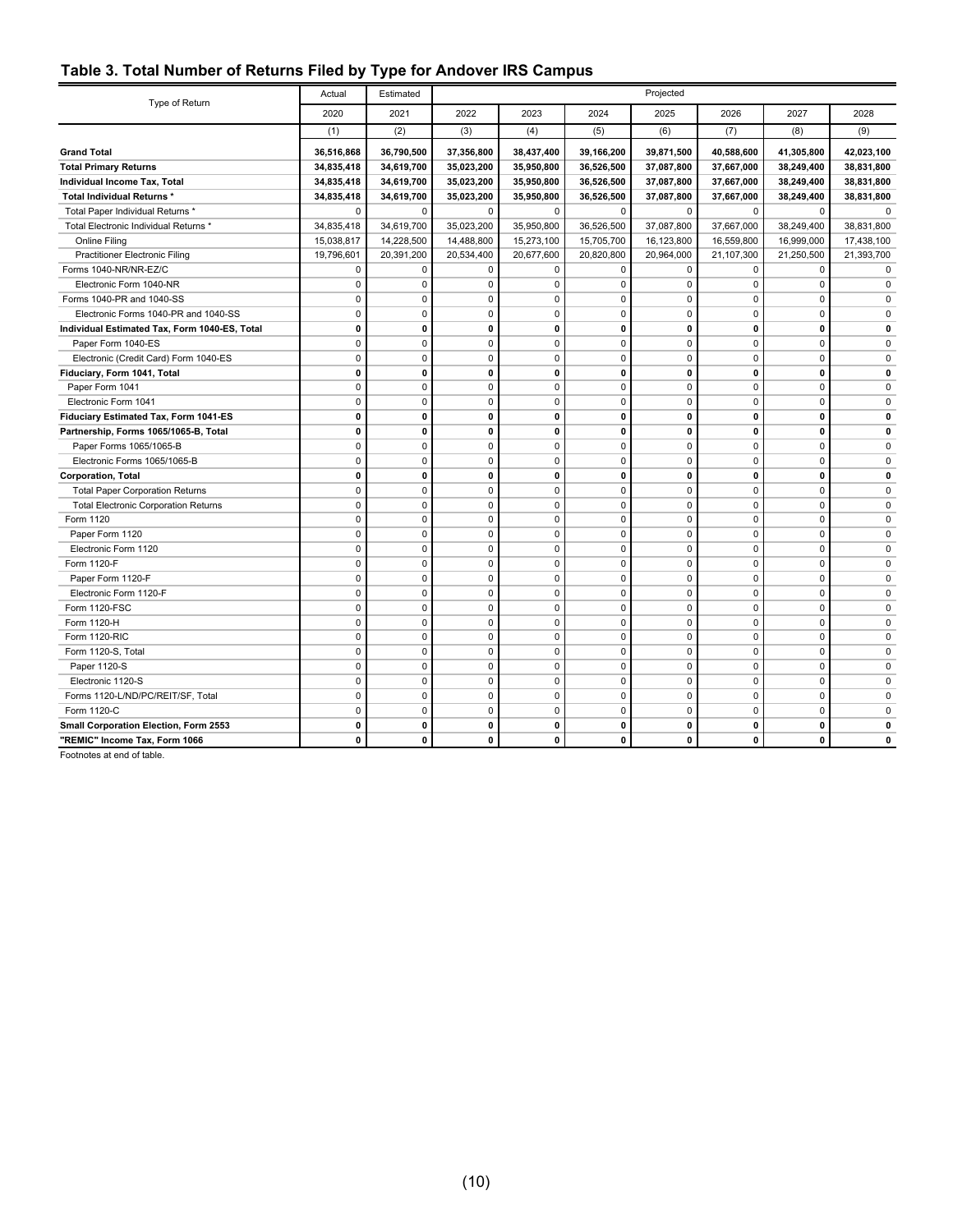#### **Table 3. Total Number of Returns Filed by Type for Andover IRS Campus—Continued**

| Type of Return                                 | Actual      | Estimated    |                | Projected   |              |              |              |              |             |  |
|------------------------------------------------|-------------|--------------|----------------|-------------|--------------|--------------|--------------|--------------|-------------|--|
|                                                | 2020        | 2021         | 2022           | 2023        | 2024         | 2025         | 2026         | 2027         | 2028        |  |
|                                                | (1)         | (2)          | (3)            | (4)         | (5)          | (6)          | (7)          | (8)          | (9)         |  |
| Estate, Forms 706, 706-GS(D)/GS(T)/NA, Total   | 0           | $\mathbf{0}$ | $\pmb{0}$      | $\pmb{0}$   | 0            | $\mathbf 0$  | $\mathbf 0$  | $\mathbf 0$  | 0           |  |
| Gift, Form 709                                 | 0           | 0            | $\mathbf{0}$   | $\mathbf 0$ | $\mathbf 0$  | $\mathbf 0$  | $\mathbf{0}$ | $\mathbf{0}$ | 0           |  |
| <b>Employment, Total</b>                       | $\mathbf 0$ | $\mathbf{0}$ | $\mathbf 0$    | $\mathbf 0$ | $\mathbf 0$  | $\mathbf 0$  | $\mathbf 0$  | $\mathbf 0$  | $\mathbf 0$ |  |
| <b>Total Paper Employment Returns</b>          | $\Omega$    | $\pmb{0}$    | $\mathbf 0$    | $\pmb{0}$   | $\pmb{0}$    | $\Omega$     | $\mathbf 0$  | $\mathbf 0$  | 0           |  |
| <b>Total Electronic Employment Returns</b>     | $\mathbf 0$ | $\mathbf{0}$ | $\mathbf 0$    | $\pmb{0}$   | $\mathbf 0$  | $\mathbf 0$  | $\mathbf 0$  | $\mathbf 0$  | 0           |  |
| Forms 940 and 940-PR, Total                    | $\mathbf 0$ | $\mathbf{0}$ | $\mathbf 0$    | $\pmb{0}$   | $\mathbf 0$  | $\mathbf 0$  | $\mathbf 0$  | $\mathbf 0$  | 0           |  |
| Paper Forms 940 and 940-PR                     | 0           | $\mathbf 0$  | $\mathbf 0$    | $\pmb{0}$   | $\mathsf 0$  | $\mathbf 0$  | $\mathbf 0$  | $\mathbf 0$  | 0           |  |
| Form 940 E-File/Online/XML                     | $\mathbf 0$ | $\mathbf 0$  | $\mathbf 0$    | 0           | $\pmb{0}$    | $\mathbf 0$  | $\mathbf 0$  | $\mathbf 0$  | $\mathbf 0$ |  |
| Forms 941, 941-PR/SS, Total                    | $\mathbf 0$ | $\mathbf 0$  | $\mathbf 0$    | 0           | $\mathsf 0$  | $\mathbf 0$  | $\mathbf 0$  | $\mathbf 0$  | $\mathbf 0$ |  |
| Paper Forms 941, 941-PR/SS                     | $\mathbf 0$ | $\mathbf 0$  | $\mathbf 0$    | 0           | $\mathsf 0$  | $\mathbf 0$  | $\mathbf 0$  | $\mathbf 0$  | $\mathbf 0$ |  |
| Form 941 E-File/Online/XML                     | $\mathbf 0$ | $\mathbf 0$  | $\mathbf 0$    | 0           | $\mathsf 0$  | $\pmb{0}$    | $\mathbf 0$  | $\mathbf 0$  | $\mathbf 0$ |  |
| Forms 943, 943-PR and 943-SS                   | $\Omega$    | $\mathbf 0$  | $\mathbf 0$    | 0           | $\mathbf 0$  | $\Omega$     | $\Omega$     | $\Omega$     | $\Omega$    |  |
| Paper Forms 943, 943-PR and 943-SS             | 0           | $\mathbf{0}$ | $\mathbf 0$    | 0           | $\mathbf 0$  | $\mathbf 0$  | $\mathbf 0$  | 0            | 0           |  |
| Electronic Forms 943, 943-PR and 943-SS        | $\Omega$    | $\Omega$     | $\mathbf 0$    | 0           | $\mathbf 0$  | $\Omega$     | $\Omega$     | $\Omega$     | $\Omega$    |  |
| Forms 944, 944-PR and 944-SS, Total            | $\Omega$    | $\mathbf{0}$ | $\mathbf 0$    | $\mathbf 0$ | $\mathbf 0$  | $\mathbf 0$  | $\mathbf 0$  | 0            | $\Omega$    |  |
| Paper Forms 944, 944-PR and 944-SS             | $\mathbf 0$ | $\mathbf{0}$ | $\mathbf 0$    | $\mathbf 0$ | $\mathbf 0$  | $\mathbf 0$  | $\mathbf 0$  | $\mathbf 0$  | $\Omega$    |  |
| Electronic Form 944                            | $\mathbf 0$ | $\mathbf{0}$ | $\mathbf 0$    | $\mathbf 0$ | $\mathbf 0$  | $\mathbf 0$  | $\mathbf 0$  | $\mathbf 0$  | 0           |  |
| Form 945                                       | 0           | $\mathbf{0}$ | $\mathbf 0$    | $\mathbf 0$ | $\mathbf 0$  | $\mathbf 0$  | $\mathbf 0$  | $\mathbf 0$  | 0           |  |
| Paper Form 945                                 | $\mathbf 0$ | $\mathbf{0}$ | $\mathbf 0$    | $\mathbf 0$ | $\mathsf 0$  | $\pmb{0}$    | $\mathbf 0$  | $\mathbf 0$  | 0           |  |
| Electronic Form 945                            | $\mathbf 0$ | $\mathbf{0}$ | $\mathbf 0$    | $\mathbf 0$ | $\mathbf 0$  | $\mathbf 0$  | $\mathbf 0$  | $\mathbf 0$  | $\Omega$    |  |
| Form CT-1                                      | $\mathbf 0$ | $\mathbf{0}$ | $\mathbf 0$    | $\mathbf 0$ | $\mathbf 0$  | $\mathbf 0$  | $\mathbf 0$  | $\mathbf 0$  | 0           |  |
| Withholding Tax for Foreign Persons, Form 1042 | 0           | $\mathbf 0$  | $\mathbf 0$    | $\mathbf 0$ | $\mathbf 0$  | $\mathbf 0$  | $\mathbf 0$  | $\mathbf{0}$ | 0           |  |
| <b>Exempt Organizations, Total</b>             | 0           | $\mathbf 0$  | $\mathbf 0$    | $\mathbf 0$ | $\mathbf 0$  | $\mathbf 0$  | $\mathbf 0$  | $\mathbf{0}$ | 0           |  |
| <b>Government Entities/Bonds, Total</b>        | 0           | $\mathbf 0$  | $\mathbf 0$    | $\mathbf 0$ | $\mathbf 0$  | $\mathbf 0$  | $\mathbf 0$  | 0            | 0           |  |
| <b>Political Organizations, Total</b>          | 0           | $\mathbf 0$  | $\mathbf{0}$   | $\mathbf 0$ | $\mathbf 0$  | $\mathbf 0$  | $\mathbf{0}$ | $\mathbf{0}$ | 0           |  |
| Excise, Total                                  | 0           | $\mathbf{0}$ | $\mathbf 0$    | 0           | 0            | $\mathbf 0$  | $\mathbf 0$  | 0            | 0           |  |
| Excise Taxes re Employee Plans, Form 5330      | 0           | $\mathbf 0$  | 0              | 0           | $\mathbf 0$  | $\mathbf 0$  | $\mathbf 0$  | 0            | 0           |  |
| Payment or Refund Under Sec.7519, Form 8752    | 0           | $\mathbf{0}$ | $\mathbf{0}$   | 0           | $\mathbf{0}$ | $\mathbf{0}$ | $\mathbf{0}$ | 0            | 0           |  |
| <b>Supplemental Documents, Total</b>           | 1,681,450   | 2,170,800    | 2,333,600      | 2,486,600   | 2,639,600    | 2,783,600    | 2,921,600    | 3,056,400    | 3,191,200   |  |
| Form 1040-X                                    | 0           | $\mathbf 0$  | $\pmb{0}$      | $\mathbf 0$ | $\mathbf 0$  | $\mathbf 0$  | $\mathbf 0$  | 0            | 0           |  |
| Paper Form 1040-X                              | $\mathbf 0$ | $\mathbf 0$  | $\mathbf 0$    | 0           | $\mathsf 0$  | $\mathbf 0$  | $\mathbf 0$  | $\mathbf 0$  | $\mathbf 0$ |  |
| Electronic Form 1040-X**                       | $\mathbf 0$ | $\pmb{0}$    | $\mathbf 0$    | $\pmb{0}$   | $\mathsf 0$  | $\mathbf 0$  | $\mathbf 0$  | 0            | 0           |  |
| Form 4868, Total                               | 1,681,450   | 2,170,800    | 2,333,600      | 2,486,600   | 2,639,600    | 2,783,600    | 2,921,600    | 3,056,400    | 3,191,200   |  |
| Paper Form 4868                                | 0           | $\mathbf 0$  | $\overline{0}$ | 0           | $\mathbf 0$  | $\pmb{0}$    | $\mathsf 0$  | 0            | 0           |  |
| Electronic Form 4868                           | 1,681,450   | 2,170,800    | 2,333,600      | 2,486,600   | 2,639,600    | 2,783,600    | 2,921,600    | 3,056,400    | 3,191,200   |  |
| <b>Credit Card</b>                             | $\Omega$    | $\mathbf 0$  | $\Omega$       | 0           | $\mathbf 0$  | $\mathbf 0$  | 0            | 0            | 0           |  |
| E-File                                         | 1,681,450   | 2,170,800    | 2,333,600      | 2,486,600   | 2,639,600    | 2,783,600    | 2,921,600    | 3,056,400    | 3,191,200   |  |
| Form 1120-X                                    | 0           | $\mathbf 0$  | 0              | 0           | 0            | $\mathbf 0$  | $\mathbf 0$  | 0            | 0           |  |
| Form 5558                                      | 0           | $\mathbf 0$  | $\mathbf 0$    | $\mathbf 0$ | $\mathbf 0$  | $\mathbf 0$  | $\mathbf 0$  | $\mathbf 0$  | 0           |  |
| Form 7004                                      | 0           | $\mathbf 0$  | $\mathbf 0$    | $\mathbf 0$ | $\mathbf 0$  | $\mathbf 0$  | $\mathbf 0$  | $\mathbf 0$  | 0           |  |
| Paper Form 7004                                | $\mathbf 0$ | $\mathbf{0}$ | $\mathbf 0$    | $\mathbf 0$ | $\mathbf 0$  | $\mathbf 0$  | $\mathbf 0$  | $\mathbf 0$  | $\mathbf 0$ |  |
| Electronic Form 7004                           | $\mathbf 0$ | $\pmb{0}$    | $\mathbf 0$    | $\pmb{0}$   | $\mathsf 0$  | $\pmb{0}$    | $\mathbf 0$  | $\mathbf 0$  | 0           |  |
| Form 8868                                      | $\mathbf 0$ | $\mathbf 0$  | $\mathbf 0$    | $\mathbf 0$ | $\mathbf 0$  | $\Omega$     | $\Omega$     | $\Omega$     | $\Omega$    |  |
| Paper Form 8868                                | $\Omega$    | $\Omega$     | $\mathbf 0$    | 0           | $\mathbf 0$  | $\mathbf 0$  | $\mathbf 0$  | $\mathbf 0$  | 0           |  |
| Electronic Form 8868                           | $\Omega$    | $\mathbf 0$  | $\mathbf 0$    | 0           | $\mathbf 0$  | $\Omega$     | $\mathbf 0$  | $\mathbf 0$  | 0           |  |

\* Form 990-N is all electronic. \*\* Mandatory electronic filing of the 2020 Form 990-T started in February 2021.

\*\*\* Electronic filing of Form 4720 available as of March 2021 for Tax Year 2020 returns.

\*\*\*\* Form 8871 is all electronic. \*\*\*\*\* The IRS began offering an electronic option for Form 1040-X in August 2020.

NOTES: Detail may not add to subtotal/total due to rounding.

See Table Notes section for more information.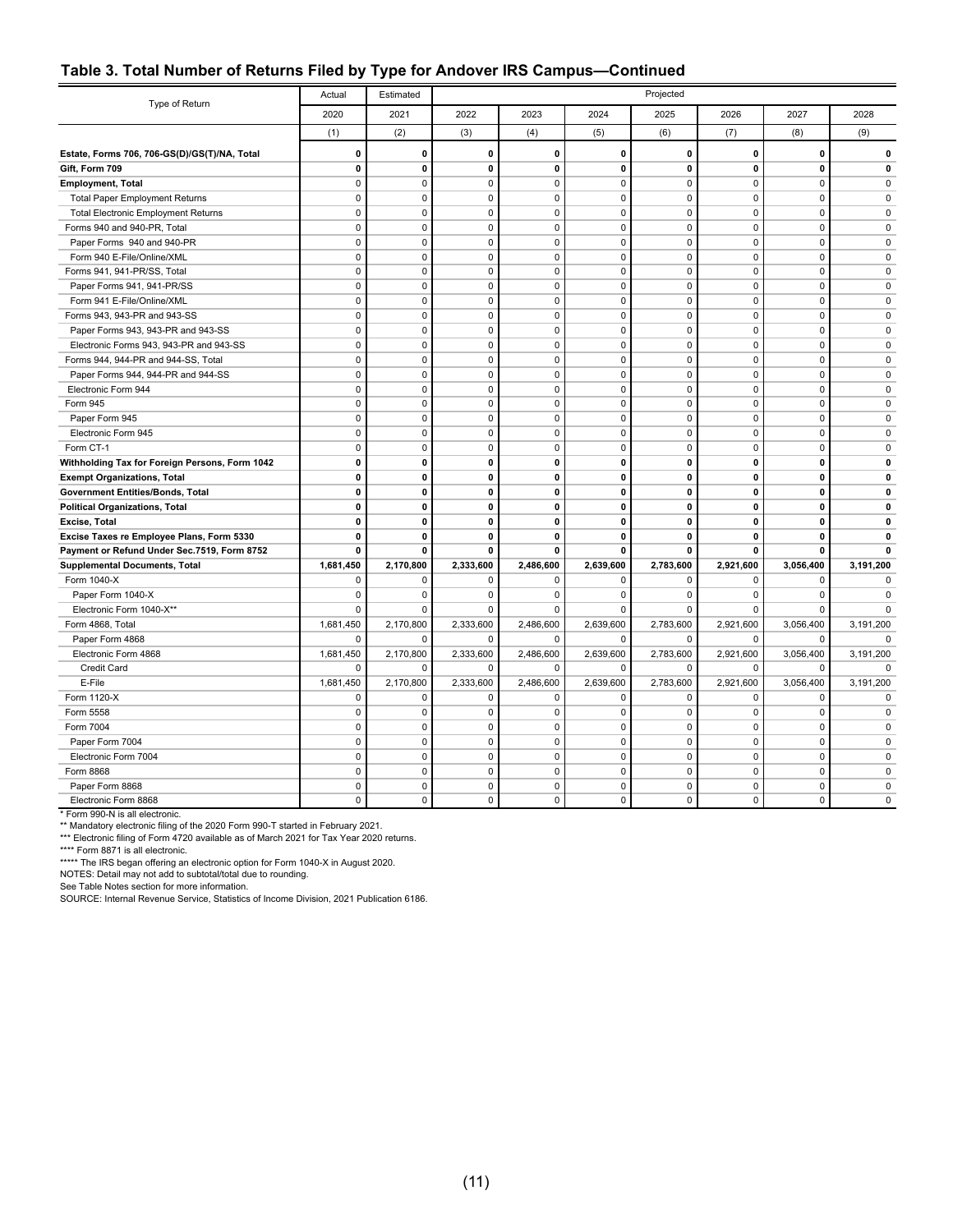#### <span id="page-16-0"></span>**Table 4. Total Number of Returns Filed by Type for Austin IRS Campus**

|                                                            | Actual                   | Estimated                |                          |                          |                          | Projected                |                          |                          |                          |
|------------------------------------------------------------|--------------------------|--------------------------|--------------------------|--------------------------|--------------------------|--------------------------|--------------------------|--------------------------|--------------------------|
| Type of Return                                             | 2020                     | 2021                     | 2022                     | 2023                     | 2024                     | 2025                     | 2026                     | 2027                     | 2028                     |
|                                                            | (1)                      | (2)                      | (3)                      | (4)                      | (5)                      | (6)                      | (7)                      | (8)                      | (9)                      |
|                                                            |                          |                          |                          |                          |                          |                          |                          |                          |                          |
| <b>Grand Total</b>                                         | 37,680,282               | 40,019,700               | 38,610,800               | 38,386,000               | 35,539,100               | 35,241,300               | 35,763,500               | 36,293,100               | 36,830,700               |
| <b>Total Primary Returns</b>                               | 34,015,891               | 35,782,700               | 34,228,900               | 34,284,600               | 32,185,200               | 31,959,100               | 32,328,000               | 32,707,800               | 33,095,500               |
| Individual Income Tax, Total<br>Total Individual Returns * | 31,224,604<br>30,417,636 | 31,736,300<br>30,805,200 | 31,094,800<br>30,132,300 | 31,485,900<br>30,706,100 | 31,655,800<br>31,012,300 | 31,959,100<br>31,316,600 | 32,328,000<br>31,644,000 | 32,707,800<br>31,982,300 | 33,095,500<br>32,328,400 |
| Total Paper Individual Returns *                           | 3,100,999                | 4,273,600                | 3,494,300                | 2,836,800                | 887,200                  | 0                        | $\mathbf 0$              | $\mathbf 0$              | $\mathbf 0$              |
| Total Electronic Individual Returns *                      | 27,316,637               | 26,531,700               | 26,637,900               | 27,869,300               | 30,125,100               | 31,316,600               | 31,644,000               | 31,982,300               | 32,328,400               |
| <b>Online Filing</b>                                       | 13,839,352               | 12,423,000               | 12,430,200               | 13,562,400               | 15,719,200               | 16,811,600               | 17,039,900               | 17,279,100               | 17,526,000               |
|                                                            |                          |                          |                          |                          |                          |                          |                          |                          |                          |
| <b>Practitioner Electronic Filing</b>                      | 13,477,285               | 14,108,700               | 14,207,800<br>830,900    | 14,306,900               | 14,406,000               | 14,505,000               | 14,604,100               | 14,703,200               | 14,802,300               |
| Forms 1040-NR/NR-EZ/C                                      | 692,490                  | 793,700                  |                          | 727,400                  | 601,300                  | 601,100                  | 643,400                  | 685,700                  | 728,000                  |
| Electronic Form 1040-NR                                    | 298,032                  | 431,800                  | 474,100                  | 516,400                  | 558,700                  | 601,100                  | 643,400                  | 685,700                  | 728,000                  |
| Forms 1040-PR and 1040-SS                                  | 114,478                  | 137,400                  | 131,700                  | 52,400                   | 42,200                   | 41,400                   | 40,600                   | 39,900                   | 39,100                   |
| Electronic Forms 1040-PR and 1040-SS                       | 45,948                   | 44,500                   | 43,700                   | 42,900                   | 42,200                   | 41,400                   | 40,600                   | 39,900                   | 39,100                   |
| Individual Estimated Tax, Form 1040-ES, Total              | 2,791,287                | 4,046,400                | 3,134,100                | 2,798,600                | 529,400                  | 0                        | 0                        | $\Omega$                 | 0                        |
| Paper Form 1040-ES                                         | 2,791,287                | 4,046,400                | 3,134,100                | 2,798,600                | 529,400                  | 0                        | $\mathbf 0$              | $\mathbf 0$              | $\Omega$                 |
| Electronic (Credit Card) Form 1040-ES                      | $\mathbf 0$              | $\Omega$                 | $\mathbf 0$              | $\mathbf 0$              | 0                        | $\mathbf 0$              | $\Omega$                 | $\Omega$                 | $\Omega$                 |
| Fiduciary, Form 1041, Total                                | $\mathbf 0$              | 0                        | $\mathbf 0$              | $\mathbf{0}$             | 0                        | $\mathbf 0$              | 0                        | 0                        | 0                        |
| Paper Form 1041                                            | 0                        | $\mathbf 0$              | $\mathbf 0$              | $\mathbf 0$              | $\mathbf 0$              | $\mathbf 0$              | $\mathbf 0$              | $\mathbf 0$              | $\mathbf 0$              |
| Electronic Form 1041                                       | $\mathbf 0$              | $\mathbf 0$              | $\mathbf 0$              | $\mathbf 0$              | 0                        | $\mathbf 0$              | $\mathbf 0$              | $\mathbf 0$              | $\mathbf 0$              |
| Fiduciary Estimated Tax, Form 1041-ES                      | $\mathbf 0$              | 0                        | 0                        | 0                        | 0                        | $\mathbf 0$              | 0                        | $\mathbf 0$              | 0                        |
| Partnership, Forms 1065/1065-B, Total                      | $\mathbf 0$              | 0                        | $\mathbf 0$              | $\mathbf{0}$             | 0                        | $\mathbf{0}$             | 0                        | $\mathbf{0}$             | $\mathbf{0}$             |
| Paper Forms 1065/1065-B                                    | $\mathbf 0$              | $\mathbf 0$              | $\mathbf 0$              | $\pmb{0}$                | 0                        | $\mathbf 0$              | $\mathbf 0$              | $\mathbf 0$              | $\mathbf 0$              |
| Electronic Forms 1065/1065-B                               | $\mathbf 0$              | $\mathbf 0$              | $\mathbf 0$              | $\mathbf{0}$             | 0                        | $\mathbf 0$              | $\mathbf 0$              | $\mathbf 0$              | $\mathbf 0$              |
| <b>Corporation, Total</b>                                  | $\mathbf{0}$             | 0                        | $\mathbf 0$              | $\mathbf{0}$             | 0                        | $\mathbf{0}$             | 0                        | $\mathbf{0}$             | $\mathbf{0}$             |
| <b>Total Paper Corporation Returns</b>                     | $\mathbf 0$              | $\mathbf 0$              | $\mathbf 0$              | $\mathbf{0}$             | $\mathbf 0$              | $\mathbf 0$              | $\Omega$                 | $\Omega$                 | $\mathbf 0$              |
| <b>Total Electronic Corporation Returns</b>                | 0                        | $\mathbf 0$              | $\mathbf 0$              | $\mathbf 0$              | 0                        | $\pmb{0}$                | $\mathbf 0$              | $\mathbf 0$              | $\mathbf 0$              |
| Form 1120                                                  | $\Omega$                 | $\Omega$                 | $\mathbf 0$              | $\mathbf 0$              | $\Omega$                 | $\Omega$                 | $\Omega$                 | $\Omega$                 | $\Omega$                 |
| Paper Form 1120                                            | $\mathbf 0$              | $\mathbf 0$              | $\mathbf 0$              | $\mathbf{0}$             | 0                        | $\mathbf 0$              | $\mathbf 0$              | $\mathbf 0$              | 0                        |
| Electronic Form 1120                                       | $\mathbf 0$              | $\mathbf 0$              | $\mathbf 0$              | $\mathbf{0}$             | $\mathbf 0$              | $\mathbf 0$              | $\mathbf 0$              | $\mathbf 0$              | $\Omega$                 |
| Form 1120-F                                                | $\mathbf 0$              | $\mathbf 0$              | $\mathbf 0$              | $\mathbf 0$              | 0                        | $\mathbf 0$              | $\mathbf 0$              | $\mathbf 0$              | $\mathbf 0$              |
| Paper Form 1120-F                                          | $\mathbf 0$              | $\mathbf 0$              | $\mathbf 0$              | $\mathbf{0}$             | $\mathbf 0$              | $\mathbf 0$              | $\mathbf 0$              | $\mathbf 0$              | $\mathbf 0$              |
| Electronic Form 1120-F                                     | 0                        | $\mathbf 0$              | $\mathbf 0$              | $\mathbf 0$              | 0                        | $\pmb{0}$                | $\mathbf 0$              | $\mathbf 0$              | $\mathbf 0$              |
| Form 1120-FSC                                              | $\mathbf 0$              | $\mathbf 0$              | $\mathbf 0$              | $\pmb{0}$                | 0                        | $\mathbf 0$              | $\mathbf 0$              | $\mathbf 0$              | $\mathbf 0$              |
| Form 1120-H                                                | $\mathbf 0$              | $\mathbf 0$              | $\mathbf 0$              | $\mathbf{0}$             | $\mathbf 0$              | $\mathbf 0$              | $\mathbf 0$              | $\mathbf 0$              | $\mathbf 0$              |
| Form 1120-RIC                                              | $\mathbf 0$              | $\mathbf 0$              | $\mathbf 0$              | $\pmb{0}$                | $\pmb{0}$                | $\mathbf 0$              | $\mathbf 0$              | $\mathbf 0$              | $\mathbf 0$              |
| Form 1120-S, Total                                         | $\mathbf 0$              | $\mathbf 0$              | $\mathbf 0$              | $\mathbf 0$              | 0                        | $\mathbf 0$              | $\mathbf 0$              | $\mathbf 0$              | $\mathbf 0$              |
| Paper 1120-S                                               | $\mathbf 0$              | $\pmb{0}$                | $\mathbf 0$              | $\pmb{0}$                | 0                        | $\pmb{0}$                | $\pmb{0}$                | $\mathbf 0$              | $\mathbf 0$              |
| Electronic 1120-S                                          | $\mathbf 0$              | $\Omega$                 | $\mathbf 0$              | $\mathbf{0}$             | 0                        | $\mathbf 0$              | $\Omega$                 | $\mathbf 0$              | $\mathbf 0$              |
| Forms 1120-L/ND/PC/REIT/SF, Total                          | $\mathbf 0$              | $\mathbf 0$              | $\mathbf 0$              | $\pmb{0}$                | 0                        | $\mathbf 0$              | $\mathbf 0$              | $\mathbf 0$              | $\mathbf 0$              |
| Form 1120-C                                                | $\mathbf 0$              | $\mathbf 0$              | $\mathbf 0$              | $\mathbf 0$              | $\mathbf 0$              | $\mathbf 0$              | $\mathbf 0$              | $\mathbf 0$              | $\Omega$                 |
| Small Corporation Election, Form 2553                      | 0                        | 0                        | $\mathbf 0$              | 0                        | 0                        | 0                        | 0                        | 0                        | 0                        |
| "REMIC" Income Tax, Form 1066                              | 0                        | 0                        | $\mathbf{0}$             | $\mathbf 0$              | 0                        | $\mathbf{0}$             | 0                        | $\Omega$                 | 0                        |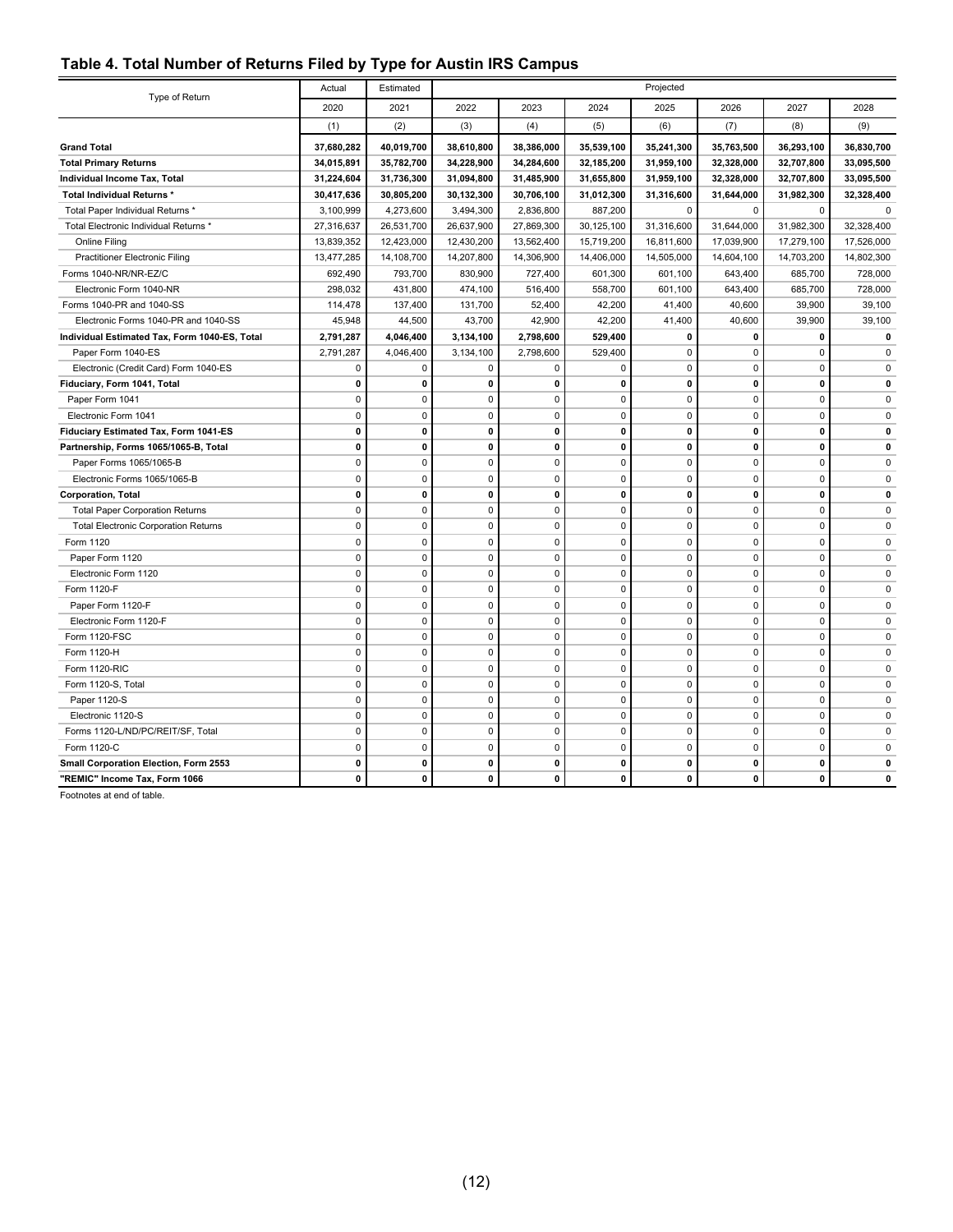#### **Table 4. Total Number of Returns Filed by Type for Austin IRS Campus—Continued**

| 2020<br>2021<br>2022<br>2023<br>2024<br>2025<br>2026<br>2027<br>2028<br>(1)<br>(2)<br>(3)<br>(4)<br>(5)<br>(6)<br>(7)<br>(8)<br>(9)<br>$\mathbf 0$<br>0<br>$\pmb{0}$<br>$\pmb{0}$<br>0<br>$\pmb{0}$<br>$\pmb{0}$<br>0<br>$\mathbf 0$<br>Estate, Forms 706, 706-GS(D)/GS(T)/NA, Total<br>$\mathbf 0$<br>$\mathbf 0$<br>Gift, Form 709<br>$\mathbf 0$<br>$\mathbf 0$<br>$\mathbf 0$<br>$\mathbf 0$<br>0<br>$\mathbf 0$<br>0<br>0<br>0<br>$\mathbf 0$<br>$\mathbf 0$<br>$\pmb{0}$<br>$\mathbf 0$<br><b>Employment, Total</b><br>$\mathbf 0$<br>$\Omega$<br>$\mathbf 0$<br>$\mathbf 0$<br>$\mathbf 0$<br><b>Total Paper Employment Returns</b><br>$\mathbf 0$<br>$\mathbf 0$<br>$\mathbf 0$<br>$\mathbf 0$<br>$\mathbf 0$<br>$\mathbf 0$<br>$\mathbf 0$<br>$\mathbf 0$<br>$\mathbf 0$<br>$\mathbf 0$<br>$\mathbf 0$<br>$\mathbf 0$<br>$\mathbf 0$<br>$\mathbf 0$<br><b>Total Electronic Employment Returns</b><br>0<br>$\mathbf 0$<br>$\Omega$<br>$\Omega$<br>$\Omega$<br>Forms 940 and 940-PR, Total<br>$\Omega$<br>$\Omega$<br>$\Omega$<br>$\Omega$<br>$\Omega$<br>$\Omega$<br>$\mathbf 0$<br>Paper Forms 940 and 940-PR<br>$\mathbf 0$<br>$\mathbf 0$<br>$\mathbf 0$<br>$\mathbf 0$<br>$\mathbf 0$<br>$\Omega$<br>$\Omega$<br>$\mathbf 0$<br>Form 940 E-File/Online/XML<br>$\mathbf 0$<br>$\mathsf 0$<br>$\mathbf 0$<br>$\pmb{0}$<br>$\mathsf 0$<br>$\mathbf 0$<br>$\mathbf 0$<br>$\mathbf 0$<br>$\pmb{0}$<br>Forms 941, 941-PR/SS, Total<br>$\mathbf 0$<br>$\mathbf 0$<br>$\mathbf 0$<br>$\pmb{0}$<br>$\mathbf 0$<br>$\mathbf 0$<br>$\mathbf 0$<br>$\mathbf 0$<br>$\mathbf 0$<br>$\mathbf 0$<br>$\mathsf 0$<br>$\mathsf 0$<br>$\pmb{0}$<br>$\pmb{0}$<br>$\mathbf 0$<br>0<br>$\mathbf 0$<br>$\mathbf 0$<br>Paper Forms 941, 941-PR/SS<br>$\mathbf 0$<br>$\mathbf 0$<br>$\mathbf 0$<br>$\mathbf 0$<br>$\mathbf 0$<br>$\mathbf 0$<br>$\mathbf 0$<br>$\mathbf 0$<br>Form 941 E-File/Online/XML<br>$\mathbf 0$<br>$\pmb{0}$<br>Forms 943, 943-PR and 943-SS<br>$\mathbf 0$<br>$\mathbf 0$<br>$\mathbf 0$<br>$\mathbf 0$<br>$\mathbf 0$<br>$\mathbf 0$<br>$\mathbf 0$<br>$\mathbf 0$<br>$\pmb{0}$<br>$\mathsf 0$<br>Paper Forms 943, 943-PR and 943-SS<br>0<br>$\mathsf 0$<br>$\pmb{0}$<br>0<br>0<br>$\mathbf 0$<br>$\mathbf 0$<br>$\mathbf 0$<br>$\mathbf 0$<br>$\mathbf 0$<br>$\mathbf 0$<br>$\mathsf 0$<br>$\mathbf 0$<br>Electronic Forms 943, 943-PR and 943-SS<br>$\mathbf 0$<br>$\mathbf 0$<br>$\mathbf 0$<br>$\mathbf 0$<br>$\pmb{0}$<br>$\mathsf 0$<br>$\pmb{0}$<br>Forms 944, 944-PR and 944-SS, Total<br>$\mathbf 0$<br>$\mathbf 0$<br>$\mathbf 0$<br>$\mathbf 0$<br>$\mathbf 0$<br>$\mathbf 0$<br>$\pmb{0}$<br>$\mathbf 0$<br>$\pmb{0}$<br>$\pmb{0}$<br>$\mathbf 0$<br>$\mathbf 0$<br>$\mathbf 0$<br>$\mathbf 0$<br>Paper Forms 944, 944-PR and 944-SS<br>$\mathbf 0$<br>$\pmb{0}$<br>Electronic Form 944<br>$\mathsf 0$<br>$\mathbf 0$<br>$\mathbf 0$<br>0<br>$\mathbf 0$<br>$\mathbf 0$<br>$\mathbf 0$<br>$\mathbf 0$<br>$\mathbf 0$<br>$\mathbf 0$<br>$\mathbf 0$<br>Form 945<br>$\mathbf{0}$<br>$\mathbf 0$<br>$\mathbf 0$<br>$\Omega$<br>$\mathbf 0$<br>$\mathbf 0$<br>$\mathbf 0$<br>Paper Form 945<br>$\mathbf 0$<br>$\mathbf 0$<br>$\mathbf 0$<br>$\pmb{0}$<br>$\mathbf 0$<br>$\mathbf 0$<br>$\mathbf 0$<br>$\mathbf 0$<br>$\mathbf 0$<br>$\mathbf 0$<br>0<br>$\mathbf 0$<br>$\mathbf 0$<br>Electronic Form 945<br>$\mathbf 0$<br>$\mathbf 0$<br>$\mathbf 0$<br>Form CT-1<br>$\mathbf 0$<br>$\mathbf 0$<br>$\mathbf 0$<br>$\mathbf 0$<br>$\mathbf 0$<br>$\mathbf 0$<br>$\mathbf 0$<br>$\mathbf 0$<br>$\mathbf 0$<br>Withholding Tax for Foreign Persons, Form 1042<br>$\mathbf 0$<br>$\mathbf{0}$<br>$\mathbf 0$<br>$\mathbf 0$<br>$\mathbf 0$<br>0<br>$\mathbf 0$<br>$\mathbf 0$<br>0<br>$\mathbf{0}$<br>$\mathbf{0}$<br>$\mathbf 0$<br><b>Exempt Organizations, Total</b><br>$\mathbf{0}$<br>$\mathbf{0}$<br>$\mathbf{0}$<br>0<br>$\mathbf{0}$<br>$\mathbf{0}$<br>$\pmb{0}$<br>0<br>$\mathbf 0$<br>$\mathbf 0$<br>$\mathbf 0$<br>$\mathbf 0$<br>0<br>$\mathbf 0$<br>Government Entities/Bonds, Total<br>$\Omega$<br>$\pmb{0}$<br>$\pmb{0}$<br>0<br><b>Political Organizations, Total</b><br>0<br>0<br>0<br>0<br>0<br>$\Omega$<br>$\mathbf 0$<br>$\mathbf 0$<br>$\mathbf 0$<br>0<br>$\mathbf 0$<br>$\mathbf 0$<br>0<br>$\mathbf 0$<br>Excise, Total<br>0<br>$\mathbf 0$<br>$\pmb{0}$<br>0<br>Excise Taxes re Employee Plans, Form 5330<br>0<br>0<br>$\mathbf 0$<br>0<br>$\mathbf 0$<br>0<br>Payment or Refund Under Sec.7519, Form 8752<br>0<br>0<br>$\mathbf 0$<br>0<br>$\mathbf 0$<br>$\mathbf 0$<br>0<br>$\mathbf{0}$<br>$\mathbf{0}$<br>3,664,391<br>4,237,100<br>4,381,900<br>4,101,400<br>3,353,800<br>3,282,300<br>3,435,400<br>3,585,300<br>3,735,200<br><b>Supplemental Documents, Total</b><br>Form 1040-X<br>902,672<br>1,327,200<br>1,114,000<br>793,700<br>385,700<br>322,300<br>328,800<br>335,300<br>341,800<br>873,521<br>1,026,300<br>484,400<br>69,900<br>Paper Form 1040-X<br>811,200<br>$\mathbf 0$<br>$\mathbf 0$<br>$\mathbf 0$<br>$\mathbf 0$<br>Electronic Form 1040-X**<br>29,151<br>300,900<br>302,800<br>309,300<br>315,800<br>322,300<br>328,800<br>335,300<br>341,800<br>2,909,900<br>3,268,000<br>3,307,700<br>2,968,200<br>Form 4868, Total<br>2,761,719<br>2,960,000<br>3,106,700<br>3,250,000<br>3,393,400<br>Paper Form 4868<br>665,571<br>601,600<br>786,500<br>663,600<br>161,300<br>0<br>0<br>0<br>$\mathbf 0$<br>2,096,148<br>2,308,300<br>2,481,500<br>2,644,200<br>2,806,900<br>2,960,000<br>3,106,700<br>3,250,000<br>3,393,400<br>Electronic Form 4868<br>Credit Card<br>0<br>$\mathbf 0$<br>0<br>0<br>0<br>0<br>$\mathbf 0$<br>$\mathbf 0$<br>$\mathbf 0$<br>E-File<br>2,096,148<br>2,308,300<br>2,481,500<br>2,644,200<br>2,806,900<br>2,960,000<br>3,106,700<br>3,250,000<br>3,393,400<br>Form 1120-X<br>$\mathbf 0$<br>$\mathbf 0$<br>$\mathbf 0$<br>0<br>$\mathbf 0$<br>$\mathbf 0$<br>$\mathbf 0$<br>$\mathbf 0$<br>$\mathbf 0$<br>$\mathbf 0$<br>$\mathsf 0$<br>$\pmb{0}$<br>$\pmb{0}$<br>$\mathsf 0$<br>$\pmb{0}$<br>$\Omega$<br>$\Omega$<br>$\pmb{0}$<br>Form 5558<br>$\mathbf 0$<br>$\ddot{\mathbf{0}}$<br>$\mathbf 0$<br>$\pmb{0}$<br>$\pmb{0}$<br>$\pmb{0}$<br>$\mathbf 0$<br>Form 7004<br>$\mathbf 0$<br>$\mathbf 0$<br>$\pmb{0}$<br>$\pmb{0}$<br>$\mathbf 0$<br>$\mathsf 0$<br>$\pmb{0}$<br>$\pmb{0}$<br>$\pmb{0}$<br>$\pmb{0}$<br>$\mathbf 0$<br>Paper Form 7004<br>$\pmb{0}$<br>$\mathbf 0$<br>$\mathbf 0$<br>$\pmb{0}$<br>$\mathbf 0$<br>$\mathbf 0$<br>$\mathbf 0$<br>$\mathbf 0$<br>Electronic Form 7004<br>$\mathbf 0$<br>$\pmb{0}$<br>$\pmb{0}$<br>$\mathbf 0$<br>$\mathbf 0$<br>$\pmb{0}$<br>$\pmb{0}$<br>$\mathbf 0$<br>$\mathbf 0$<br>$\mathbf 0$<br>Form 8868<br>$\mathbf 0$<br>$\mathbf 0$<br>$\mathbf 0$<br>$\mathbf 0$<br>$\mathbf 0$<br>$\mathbf 0$<br>Paper Form 8868<br>$\mathbf 0$<br>$\mathbf 0$<br>$\mathbf 0$<br>$\mathbf 0$<br>$\mathbf 0$<br>$\mathbf 0$<br>$\mathbf 0$<br>Electronic Form 8868<br>$\mathbf 0$<br>$\mathbf 0$<br>$\mathbf 0$<br>$\mathbf 0$<br>$\mathbf 0$ | Type of Return | Actual | Estimated |  | Projected |  |  |
|--------------------------------------------------------------------------------------------------------------------------------------------------------------------------------------------------------------------------------------------------------------------------------------------------------------------------------------------------------------------------------------------------------------------------------------------------------------------------------------------------------------------------------------------------------------------------------------------------------------------------------------------------------------------------------------------------------------------------------------------------------------------------------------------------------------------------------------------------------------------------------------------------------------------------------------------------------------------------------------------------------------------------------------------------------------------------------------------------------------------------------------------------------------------------------------------------------------------------------------------------------------------------------------------------------------------------------------------------------------------------------------------------------------------------------------------------------------------------------------------------------------------------------------------------------------------------------------------------------------------------------------------------------------------------------------------------------------------------------------------------------------------------------------------------------------------------------------------------------------------------------------------------------------------------------------------------------------------------------------------------------------------------------------------------------------------------------------------------------------------------------------------------------------------------------------------------------------------------------------------------------------------------------------------------------------------------------------------------------------------------------------------------------------------------------------------------------------------------------------------------------------------------------------------------------------------------------------------------------------------------------------------------------------------------------------------------------------------------------------------------------------------------------------------------------------------------------------------------------------------------------------------------------------------------------------------------------------------------------------------------------------------------------------------------------------------------------------------------------------------------------------------------------------------------------------------------------------------------------------------------------------------------------------------------------------------------------------------------------------------------------------------------------------------------------------------------------------------------------------------------------------------------------------------------------------------------------------------------------------------------------------------------------------------------------------------------------------------------------------------------------------------------------------------------------------------------------------------------------------------------------------------------------------------------------------------------------------------------------------------------------------------------------------------------------------------------------------------------------------------------------------------------------------------------------------------------------------------------------------------------------------------------------------------------------------------------------------------------------------------------------------------------------------------------------------------------------------------------------------------------------------------------------------------------------------------------------------------------------------------------------------------------------------------------------------------------------------------------------------------------------------------------------------------------------------------------------------------------------------------------------------------------------------------------------------------------------------------------------------------------------------------------------------------------------------------------------------------------------------------------------------------------------------------------------------------------------------------------------------------------------------------------------------------------------------------------------------------------------------------------------------------------------------------------------------------------------------------------------------------------------------------------------------------------------------------------------------------------------------------------------------------------------------------------------------------------------------------------------------------------------------------------------------------------------------------------------------------------------------------------------------------------------------------------------------------------------------------------------------------------------------------------------------------------------------------------------------------------------------------------------------------------------------------------------------------------------------------------------------------------------------------------------------------------------------------------------------------------------------------------------------------------------------------------------------------------------------------------------------------------------------------------------------------------------------------------------------------------------------------------------------------------------------------------------------------------------------------------------------------------------------------------------------------------------------------------------------------------------------------------------------------------------------------------------------------------------------------------|----------------|--------|-----------|--|-----------|--|--|
|                                                                                                                                                                                                                                                                                                                                                                                                                                                                                                                                                                                                                                                                                                                                                                                                                                                                                                                                                                                                                                                                                                                                                                                                                                                                                                                                                                                                                                                                                                                                                                                                                                                                                                                                                                                                                                                                                                                                                                                                                                                                                                                                                                                                                                                                                                                                                                                                                                                                                                                                                                                                                                                                                                                                                                                                                                                                                                                                                                                                                                                                                                                                                                                                                                                                                                                                                                                                                                                                                                                                                                                                                                                                                                                                                                                                                                                                                                                                                                                                                                                                                                                                                                                                                                                                                                                                                                                                                                                                                                                                                                                                                                                                                                                                                                                                                                                                                                                                                                                                                                                                                                                                                                                                                                                                                                                                                                                                                                                                                                                                                                                                                                                                                                                                                                                                                                                                                                                                                                                                                                                                                                                                                                                                                                                                                                                                                                                                                                                                                                                                                                                                                                                                                                                                                                                                                                                                                                                                                                          |                |        |           |  |           |  |  |
|                                                                                                                                                                                                                                                                                                                                                                                                                                                                                                                                                                                                                                                                                                                                                                                                                                                                                                                                                                                                                                                                                                                                                                                                                                                                                                                                                                                                                                                                                                                                                                                                                                                                                                                                                                                                                                                                                                                                                                                                                                                                                                                                                                                                                                                                                                                                                                                                                                                                                                                                                                                                                                                                                                                                                                                                                                                                                                                                                                                                                                                                                                                                                                                                                                                                                                                                                                                                                                                                                                                                                                                                                                                                                                                                                                                                                                                                                                                                                                                                                                                                                                                                                                                                                                                                                                                                                                                                                                                                                                                                                                                                                                                                                                                                                                                                                                                                                                                                                                                                                                                                                                                                                                                                                                                                                                                                                                                                                                                                                                                                                                                                                                                                                                                                                                                                                                                                                                                                                                                                                                                                                                                                                                                                                                                                                                                                                                                                                                                                                                                                                                                                                                                                                                                                                                                                                                                                                                                                                                          |                |        |           |  |           |  |  |
|                                                                                                                                                                                                                                                                                                                                                                                                                                                                                                                                                                                                                                                                                                                                                                                                                                                                                                                                                                                                                                                                                                                                                                                                                                                                                                                                                                                                                                                                                                                                                                                                                                                                                                                                                                                                                                                                                                                                                                                                                                                                                                                                                                                                                                                                                                                                                                                                                                                                                                                                                                                                                                                                                                                                                                                                                                                                                                                                                                                                                                                                                                                                                                                                                                                                                                                                                                                                                                                                                                                                                                                                                                                                                                                                                                                                                                                                                                                                                                                                                                                                                                                                                                                                                                                                                                                                                                                                                                                                                                                                                                                                                                                                                                                                                                                                                                                                                                                                                                                                                                                                                                                                                                                                                                                                                                                                                                                                                                                                                                                                                                                                                                                                                                                                                                                                                                                                                                                                                                                                                                                                                                                                                                                                                                                                                                                                                                                                                                                                                                                                                                                                                                                                                                                                                                                                                                                                                                                                                                          |                |        |           |  |           |  |  |
|                                                                                                                                                                                                                                                                                                                                                                                                                                                                                                                                                                                                                                                                                                                                                                                                                                                                                                                                                                                                                                                                                                                                                                                                                                                                                                                                                                                                                                                                                                                                                                                                                                                                                                                                                                                                                                                                                                                                                                                                                                                                                                                                                                                                                                                                                                                                                                                                                                                                                                                                                                                                                                                                                                                                                                                                                                                                                                                                                                                                                                                                                                                                                                                                                                                                                                                                                                                                                                                                                                                                                                                                                                                                                                                                                                                                                                                                                                                                                                                                                                                                                                                                                                                                                                                                                                                                                                                                                                                                                                                                                                                                                                                                                                                                                                                                                                                                                                                                                                                                                                                                                                                                                                                                                                                                                                                                                                                                                                                                                                                                                                                                                                                                                                                                                                                                                                                                                                                                                                                                                                                                                                                                                                                                                                                                                                                                                                                                                                                                                                                                                                                                                                                                                                                                                                                                                                                                                                                                                                          |                |        |           |  |           |  |  |
|                                                                                                                                                                                                                                                                                                                                                                                                                                                                                                                                                                                                                                                                                                                                                                                                                                                                                                                                                                                                                                                                                                                                                                                                                                                                                                                                                                                                                                                                                                                                                                                                                                                                                                                                                                                                                                                                                                                                                                                                                                                                                                                                                                                                                                                                                                                                                                                                                                                                                                                                                                                                                                                                                                                                                                                                                                                                                                                                                                                                                                                                                                                                                                                                                                                                                                                                                                                                                                                                                                                                                                                                                                                                                                                                                                                                                                                                                                                                                                                                                                                                                                                                                                                                                                                                                                                                                                                                                                                                                                                                                                                                                                                                                                                                                                                                                                                                                                                                                                                                                                                                                                                                                                                                                                                                                                                                                                                                                                                                                                                                                                                                                                                                                                                                                                                                                                                                                                                                                                                                                                                                                                                                                                                                                                                                                                                                                                                                                                                                                                                                                                                                                                                                                                                                                                                                                                                                                                                                                                          |                |        |           |  |           |  |  |
|                                                                                                                                                                                                                                                                                                                                                                                                                                                                                                                                                                                                                                                                                                                                                                                                                                                                                                                                                                                                                                                                                                                                                                                                                                                                                                                                                                                                                                                                                                                                                                                                                                                                                                                                                                                                                                                                                                                                                                                                                                                                                                                                                                                                                                                                                                                                                                                                                                                                                                                                                                                                                                                                                                                                                                                                                                                                                                                                                                                                                                                                                                                                                                                                                                                                                                                                                                                                                                                                                                                                                                                                                                                                                                                                                                                                                                                                                                                                                                                                                                                                                                                                                                                                                                                                                                                                                                                                                                                                                                                                                                                                                                                                                                                                                                                                                                                                                                                                                                                                                                                                                                                                                                                                                                                                                                                                                                                                                                                                                                                                                                                                                                                                                                                                                                                                                                                                                                                                                                                                                                                                                                                                                                                                                                                                                                                                                                                                                                                                                                                                                                                                                                                                                                                                                                                                                                                                                                                                                                          |                |        |           |  |           |  |  |
|                                                                                                                                                                                                                                                                                                                                                                                                                                                                                                                                                                                                                                                                                                                                                                                                                                                                                                                                                                                                                                                                                                                                                                                                                                                                                                                                                                                                                                                                                                                                                                                                                                                                                                                                                                                                                                                                                                                                                                                                                                                                                                                                                                                                                                                                                                                                                                                                                                                                                                                                                                                                                                                                                                                                                                                                                                                                                                                                                                                                                                                                                                                                                                                                                                                                                                                                                                                                                                                                                                                                                                                                                                                                                                                                                                                                                                                                                                                                                                                                                                                                                                                                                                                                                                                                                                                                                                                                                                                                                                                                                                                                                                                                                                                                                                                                                                                                                                                                                                                                                                                                                                                                                                                                                                                                                                                                                                                                                                                                                                                                                                                                                                                                                                                                                                                                                                                                                                                                                                                                                                                                                                                                                                                                                                                                                                                                                                                                                                                                                                                                                                                                                                                                                                                                                                                                                                                                                                                                                                          |                |        |           |  |           |  |  |
|                                                                                                                                                                                                                                                                                                                                                                                                                                                                                                                                                                                                                                                                                                                                                                                                                                                                                                                                                                                                                                                                                                                                                                                                                                                                                                                                                                                                                                                                                                                                                                                                                                                                                                                                                                                                                                                                                                                                                                                                                                                                                                                                                                                                                                                                                                                                                                                                                                                                                                                                                                                                                                                                                                                                                                                                                                                                                                                                                                                                                                                                                                                                                                                                                                                                                                                                                                                                                                                                                                                                                                                                                                                                                                                                                                                                                                                                                                                                                                                                                                                                                                                                                                                                                                                                                                                                                                                                                                                                                                                                                                                                                                                                                                                                                                                                                                                                                                                                                                                                                                                                                                                                                                                                                                                                                                                                                                                                                                                                                                                                                                                                                                                                                                                                                                                                                                                                                                                                                                                                                                                                                                                                                                                                                                                                                                                                                                                                                                                                                                                                                                                                                                                                                                                                                                                                                                                                                                                                                                          |                |        |           |  |           |  |  |
|                                                                                                                                                                                                                                                                                                                                                                                                                                                                                                                                                                                                                                                                                                                                                                                                                                                                                                                                                                                                                                                                                                                                                                                                                                                                                                                                                                                                                                                                                                                                                                                                                                                                                                                                                                                                                                                                                                                                                                                                                                                                                                                                                                                                                                                                                                                                                                                                                                                                                                                                                                                                                                                                                                                                                                                                                                                                                                                                                                                                                                                                                                                                                                                                                                                                                                                                                                                                                                                                                                                                                                                                                                                                                                                                                                                                                                                                                                                                                                                                                                                                                                                                                                                                                                                                                                                                                                                                                                                                                                                                                                                                                                                                                                                                                                                                                                                                                                                                                                                                                                                                                                                                                                                                                                                                                                                                                                                                                                                                                                                                                                                                                                                                                                                                                                                                                                                                                                                                                                                                                                                                                                                                                                                                                                                                                                                                                                                                                                                                                                                                                                                                                                                                                                                                                                                                                                                                                                                                                                          |                |        |           |  |           |  |  |
|                                                                                                                                                                                                                                                                                                                                                                                                                                                                                                                                                                                                                                                                                                                                                                                                                                                                                                                                                                                                                                                                                                                                                                                                                                                                                                                                                                                                                                                                                                                                                                                                                                                                                                                                                                                                                                                                                                                                                                                                                                                                                                                                                                                                                                                                                                                                                                                                                                                                                                                                                                                                                                                                                                                                                                                                                                                                                                                                                                                                                                                                                                                                                                                                                                                                                                                                                                                                                                                                                                                                                                                                                                                                                                                                                                                                                                                                                                                                                                                                                                                                                                                                                                                                                                                                                                                                                                                                                                                                                                                                                                                                                                                                                                                                                                                                                                                                                                                                                                                                                                                                                                                                                                                                                                                                                                                                                                                                                                                                                                                                                                                                                                                                                                                                                                                                                                                                                                                                                                                                                                                                                                                                                                                                                                                                                                                                                                                                                                                                                                                                                                                                                                                                                                                                                                                                                                                                                                                                                                          |                |        |           |  |           |  |  |
|                                                                                                                                                                                                                                                                                                                                                                                                                                                                                                                                                                                                                                                                                                                                                                                                                                                                                                                                                                                                                                                                                                                                                                                                                                                                                                                                                                                                                                                                                                                                                                                                                                                                                                                                                                                                                                                                                                                                                                                                                                                                                                                                                                                                                                                                                                                                                                                                                                                                                                                                                                                                                                                                                                                                                                                                                                                                                                                                                                                                                                                                                                                                                                                                                                                                                                                                                                                                                                                                                                                                                                                                                                                                                                                                                                                                                                                                                                                                                                                                                                                                                                                                                                                                                                                                                                                                                                                                                                                                                                                                                                                                                                                                                                                                                                                                                                                                                                                                                                                                                                                                                                                                                                                                                                                                                                                                                                                                                                                                                                                                                                                                                                                                                                                                                                                                                                                                                                                                                                                                                                                                                                                                                                                                                                                                                                                                                                                                                                                                                                                                                                                                                                                                                                                                                                                                                                                                                                                                                                          |                |        |           |  |           |  |  |
|                                                                                                                                                                                                                                                                                                                                                                                                                                                                                                                                                                                                                                                                                                                                                                                                                                                                                                                                                                                                                                                                                                                                                                                                                                                                                                                                                                                                                                                                                                                                                                                                                                                                                                                                                                                                                                                                                                                                                                                                                                                                                                                                                                                                                                                                                                                                                                                                                                                                                                                                                                                                                                                                                                                                                                                                                                                                                                                                                                                                                                                                                                                                                                                                                                                                                                                                                                                                                                                                                                                                                                                                                                                                                                                                                                                                                                                                                                                                                                                                                                                                                                                                                                                                                                                                                                                                                                                                                                                                                                                                                                                                                                                                                                                                                                                                                                                                                                                                                                                                                                                                                                                                                                                                                                                                                                                                                                                                                                                                                                                                                                                                                                                                                                                                                                                                                                                                                                                                                                                                                                                                                                                                                                                                                                                                                                                                                                                                                                                                                                                                                                                                                                                                                                                                                                                                                                                                                                                                                                          |                |        |           |  |           |  |  |
|                                                                                                                                                                                                                                                                                                                                                                                                                                                                                                                                                                                                                                                                                                                                                                                                                                                                                                                                                                                                                                                                                                                                                                                                                                                                                                                                                                                                                                                                                                                                                                                                                                                                                                                                                                                                                                                                                                                                                                                                                                                                                                                                                                                                                                                                                                                                                                                                                                                                                                                                                                                                                                                                                                                                                                                                                                                                                                                                                                                                                                                                                                                                                                                                                                                                                                                                                                                                                                                                                                                                                                                                                                                                                                                                                                                                                                                                                                                                                                                                                                                                                                                                                                                                                                                                                                                                                                                                                                                                                                                                                                                                                                                                                                                                                                                                                                                                                                                                                                                                                                                                                                                                                                                                                                                                                                                                                                                                                                                                                                                                                                                                                                                                                                                                                                                                                                                                                                                                                                                                                                                                                                                                                                                                                                                                                                                                                                                                                                                                                                                                                                                                                                                                                                                                                                                                                                                                                                                                                                          |                |        |           |  |           |  |  |
|                                                                                                                                                                                                                                                                                                                                                                                                                                                                                                                                                                                                                                                                                                                                                                                                                                                                                                                                                                                                                                                                                                                                                                                                                                                                                                                                                                                                                                                                                                                                                                                                                                                                                                                                                                                                                                                                                                                                                                                                                                                                                                                                                                                                                                                                                                                                                                                                                                                                                                                                                                                                                                                                                                                                                                                                                                                                                                                                                                                                                                                                                                                                                                                                                                                                                                                                                                                                                                                                                                                                                                                                                                                                                                                                                                                                                                                                                                                                                                                                                                                                                                                                                                                                                                                                                                                                                                                                                                                                                                                                                                                                                                                                                                                                                                                                                                                                                                                                                                                                                                                                                                                                                                                                                                                                                                                                                                                                                                                                                                                                                                                                                                                                                                                                                                                                                                                                                                                                                                                                                                                                                                                                                                                                                                                                                                                                                                                                                                                                                                                                                                                                                                                                                                                                                                                                                                                                                                                                                                          |                |        |           |  |           |  |  |
|                                                                                                                                                                                                                                                                                                                                                                                                                                                                                                                                                                                                                                                                                                                                                                                                                                                                                                                                                                                                                                                                                                                                                                                                                                                                                                                                                                                                                                                                                                                                                                                                                                                                                                                                                                                                                                                                                                                                                                                                                                                                                                                                                                                                                                                                                                                                                                                                                                                                                                                                                                                                                                                                                                                                                                                                                                                                                                                                                                                                                                                                                                                                                                                                                                                                                                                                                                                                                                                                                                                                                                                                                                                                                                                                                                                                                                                                                                                                                                                                                                                                                                                                                                                                                                                                                                                                                                                                                                                                                                                                                                                                                                                                                                                                                                                                                                                                                                                                                                                                                                                                                                                                                                                                                                                                                                                                                                                                                                                                                                                                                                                                                                                                                                                                                                                                                                                                                                                                                                                                                                                                                                                                                                                                                                                                                                                                                                                                                                                                                                                                                                                                                                                                                                                                                                                                                                                                                                                                                                          |                |        |           |  |           |  |  |
|                                                                                                                                                                                                                                                                                                                                                                                                                                                                                                                                                                                                                                                                                                                                                                                                                                                                                                                                                                                                                                                                                                                                                                                                                                                                                                                                                                                                                                                                                                                                                                                                                                                                                                                                                                                                                                                                                                                                                                                                                                                                                                                                                                                                                                                                                                                                                                                                                                                                                                                                                                                                                                                                                                                                                                                                                                                                                                                                                                                                                                                                                                                                                                                                                                                                                                                                                                                                                                                                                                                                                                                                                                                                                                                                                                                                                                                                                                                                                                                                                                                                                                                                                                                                                                                                                                                                                                                                                                                                                                                                                                                                                                                                                                                                                                                                                                                                                                                                                                                                                                                                                                                                                                                                                                                                                                                                                                                                                                                                                                                                                                                                                                                                                                                                                                                                                                                                                                                                                                                                                                                                                                                                                                                                                                                                                                                                                                                                                                                                                                                                                                                                                                                                                                                                                                                                                                                                                                                                                                          |                |        |           |  |           |  |  |
|                                                                                                                                                                                                                                                                                                                                                                                                                                                                                                                                                                                                                                                                                                                                                                                                                                                                                                                                                                                                                                                                                                                                                                                                                                                                                                                                                                                                                                                                                                                                                                                                                                                                                                                                                                                                                                                                                                                                                                                                                                                                                                                                                                                                                                                                                                                                                                                                                                                                                                                                                                                                                                                                                                                                                                                                                                                                                                                                                                                                                                                                                                                                                                                                                                                                                                                                                                                                                                                                                                                                                                                                                                                                                                                                                                                                                                                                                                                                                                                                                                                                                                                                                                                                                                                                                                                                                                                                                                                                                                                                                                                                                                                                                                                                                                                                                                                                                                                                                                                                                                                                                                                                                                                                                                                                                                                                                                                                                                                                                                                                                                                                                                                                                                                                                                                                                                                                                                                                                                                                                                                                                                                                                                                                                                                                                                                                                                                                                                                                                                                                                                                                                                                                                                                                                                                                                                                                                                                                                                          |                |        |           |  |           |  |  |
|                                                                                                                                                                                                                                                                                                                                                                                                                                                                                                                                                                                                                                                                                                                                                                                                                                                                                                                                                                                                                                                                                                                                                                                                                                                                                                                                                                                                                                                                                                                                                                                                                                                                                                                                                                                                                                                                                                                                                                                                                                                                                                                                                                                                                                                                                                                                                                                                                                                                                                                                                                                                                                                                                                                                                                                                                                                                                                                                                                                                                                                                                                                                                                                                                                                                                                                                                                                                                                                                                                                                                                                                                                                                                                                                                                                                                                                                                                                                                                                                                                                                                                                                                                                                                                                                                                                                                                                                                                                                                                                                                                                                                                                                                                                                                                                                                                                                                                                                                                                                                                                                                                                                                                                                                                                                                                                                                                                                                                                                                                                                                                                                                                                                                                                                                                                                                                                                                                                                                                                                                                                                                                                                                                                                                                                                                                                                                                                                                                                                                                                                                                                                                                                                                                                                                                                                                                                                                                                                                                          |                |        |           |  |           |  |  |
|                                                                                                                                                                                                                                                                                                                                                                                                                                                                                                                                                                                                                                                                                                                                                                                                                                                                                                                                                                                                                                                                                                                                                                                                                                                                                                                                                                                                                                                                                                                                                                                                                                                                                                                                                                                                                                                                                                                                                                                                                                                                                                                                                                                                                                                                                                                                                                                                                                                                                                                                                                                                                                                                                                                                                                                                                                                                                                                                                                                                                                                                                                                                                                                                                                                                                                                                                                                                                                                                                                                                                                                                                                                                                                                                                                                                                                                                                                                                                                                                                                                                                                                                                                                                                                                                                                                                                                                                                                                                                                                                                                                                                                                                                                                                                                                                                                                                                                                                                                                                                                                                                                                                                                                                                                                                                                                                                                                                                                                                                                                                                                                                                                                                                                                                                                                                                                                                                                                                                                                                                                                                                                                                                                                                                                                                                                                                                                                                                                                                                                                                                                                                                                                                                                                                                                                                                                                                                                                                                                          |                |        |           |  |           |  |  |
|                                                                                                                                                                                                                                                                                                                                                                                                                                                                                                                                                                                                                                                                                                                                                                                                                                                                                                                                                                                                                                                                                                                                                                                                                                                                                                                                                                                                                                                                                                                                                                                                                                                                                                                                                                                                                                                                                                                                                                                                                                                                                                                                                                                                                                                                                                                                                                                                                                                                                                                                                                                                                                                                                                                                                                                                                                                                                                                                                                                                                                                                                                                                                                                                                                                                                                                                                                                                                                                                                                                                                                                                                                                                                                                                                                                                                                                                                                                                                                                                                                                                                                                                                                                                                                                                                                                                                                                                                                                                                                                                                                                                                                                                                                                                                                                                                                                                                                                                                                                                                                                                                                                                                                                                                                                                                                                                                                                                                                                                                                                                                                                                                                                                                                                                                                                                                                                                                                                                                                                                                                                                                                                                                                                                                                                                                                                                                                                                                                                                                                                                                                                                                                                                                                                                                                                                                                                                                                                                                                          |                |        |           |  |           |  |  |
|                                                                                                                                                                                                                                                                                                                                                                                                                                                                                                                                                                                                                                                                                                                                                                                                                                                                                                                                                                                                                                                                                                                                                                                                                                                                                                                                                                                                                                                                                                                                                                                                                                                                                                                                                                                                                                                                                                                                                                                                                                                                                                                                                                                                                                                                                                                                                                                                                                                                                                                                                                                                                                                                                                                                                                                                                                                                                                                                                                                                                                                                                                                                                                                                                                                                                                                                                                                                                                                                                                                                                                                                                                                                                                                                                                                                                                                                                                                                                                                                                                                                                                                                                                                                                                                                                                                                                                                                                                                                                                                                                                                                                                                                                                                                                                                                                                                                                                                                                                                                                                                                                                                                                                                                                                                                                                                                                                                                                                                                                                                                                                                                                                                                                                                                                                                                                                                                                                                                                                                                                                                                                                                                                                                                                                                                                                                                                                                                                                                                                                                                                                                                                                                                                                                                                                                                                                                                                                                                                                          |                |        |           |  |           |  |  |
|                                                                                                                                                                                                                                                                                                                                                                                                                                                                                                                                                                                                                                                                                                                                                                                                                                                                                                                                                                                                                                                                                                                                                                                                                                                                                                                                                                                                                                                                                                                                                                                                                                                                                                                                                                                                                                                                                                                                                                                                                                                                                                                                                                                                                                                                                                                                                                                                                                                                                                                                                                                                                                                                                                                                                                                                                                                                                                                                                                                                                                                                                                                                                                                                                                                                                                                                                                                                                                                                                                                                                                                                                                                                                                                                                                                                                                                                                                                                                                                                                                                                                                                                                                                                                                                                                                                                                                                                                                                                                                                                                                                                                                                                                                                                                                                                                                                                                                                                                                                                                                                                                                                                                                                                                                                                                                                                                                                                                                                                                                                                                                                                                                                                                                                                                                                                                                                                                                                                                                                                                                                                                                                                                                                                                                                                                                                                                                                                                                                                                                                                                                                                                                                                                                                                                                                                                                                                                                                                                                          |                |        |           |  |           |  |  |
|                                                                                                                                                                                                                                                                                                                                                                                                                                                                                                                                                                                                                                                                                                                                                                                                                                                                                                                                                                                                                                                                                                                                                                                                                                                                                                                                                                                                                                                                                                                                                                                                                                                                                                                                                                                                                                                                                                                                                                                                                                                                                                                                                                                                                                                                                                                                                                                                                                                                                                                                                                                                                                                                                                                                                                                                                                                                                                                                                                                                                                                                                                                                                                                                                                                                                                                                                                                                                                                                                                                                                                                                                                                                                                                                                                                                                                                                                                                                                                                                                                                                                                                                                                                                                                                                                                                                                                                                                                                                                                                                                                                                                                                                                                                                                                                                                                                                                                                                                                                                                                                                                                                                                                                                                                                                                                                                                                                                                                                                                                                                                                                                                                                                                                                                                                                                                                                                                                                                                                                                                                                                                                                                                                                                                                                                                                                                                                                                                                                                                                                                                                                                                                                                                                                                                                                                                                                                                                                                                                          |                |        |           |  |           |  |  |
|                                                                                                                                                                                                                                                                                                                                                                                                                                                                                                                                                                                                                                                                                                                                                                                                                                                                                                                                                                                                                                                                                                                                                                                                                                                                                                                                                                                                                                                                                                                                                                                                                                                                                                                                                                                                                                                                                                                                                                                                                                                                                                                                                                                                                                                                                                                                                                                                                                                                                                                                                                                                                                                                                                                                                                                                                                                                                                                                                                                                                                                                                                                                                                                                                                                                                                                                                                                                                                                                                                                                                                                                                                                                                                                                                                                                                                                                                                                                                                                                                                                                                                                                                                                                                                                                                                                                                                                                                                                                                                                                                                                                                                                                                                                                                                                                                                                                                                                                                                                                                                                                                                                                                                                                                                                                                                                                                                                                                                                                                                                                                                                                                                                                                                                                                                                                                                                                                                                                                                                                                                                                                                                                                                                                                                                                                                                                                                                                                                                                                                                                                                                                                                                                                                                                                                                                                                                                                                                                                                          |                |        |           |  |           |  |  |
|                                                                                                                                                                                                                                                                                                                                                                                                                                                                                                                                                                                                                                                                                                                                                                                                                                                                                                                                                                                                                                                                                                                                                                                                                                                                                                                                                                                                                                                                                                                                                                                                                                                                                                                                                                                                                                                                                                                                                                                                                                                                                                                                                                                                                                                                                                                                                                                                                                                                                                                                                                                                                                                                                                                                                                                                                                                                                                                                                                                                                                                                                                                                                                                                                                                                                                                                                                                                                                                                                                                                                                                                                                                                                                                                                                                                                                                                                                                                                                                                                                                                                                                                                                                                                                                                                                                                                                                                                                                                                                                                                                                                                                                                                                                                                                                                                                                                                                                                                                                                                                                                                                                                                                                                                                                                                                                                                                                                                                                                                                                                                                                                                                                                                                                                                                                                                                                                                                                                                                                                                                                                                                                                                                                                                                                                                                                                                                                                                                                                                                                                                                                                                                                                                                                                                                                                                                                                                                                                                                          |                |        |           |  |           |  |  |
|                                                                                                                                                                                                                                                                                                                                                                                                                                                                                                                                                                                                                                                                                                                                                                                                                                                                                                                                                                                                                                                                                                                                                                                                                                                                                                                                                                                                                                                                                                                                                                                                                                                                                                                                                                                                                                                                                                                                                                                                                                                                                                                                                                                                                                                                                                                                                                                                                                                                                                                                                                                                                                                                                                                                                                                                                                                                                                                                                                                                                                                                                                                                                                                                                                                                                                                                                                                                                                                                                                                                                                                                                                                                                                                                                                                                                                                                                                                                                                                                                                                                                                                                                                                                                                                                                                                                                                                                                                                                                                                                                                                                                                                                                                                                                                                                                                                                                                                                                                                                                                                                                                                                                                                                                                                                                                                                                                                                                                                                                                                                                                                                                                                                                                                                                                                                                                                                                                                                                                                                                                                                                                                                                                                                                                                                                                                                                                                                                                                                                                                                                                                                                                                                                                                                                                                                                                                                                                                                                                          |                |        |           |  |           |  |  |
|                                                                                                                                                                                                                                                                                                                                                                                                                                                                                                                                                                                                                                                                                                                                                                                                                                                                                                                                                                                                                                                                                                                                                                                                                                                                                                                                                                                                                                                                                                                                                                                                                                                                                                                                                                                                                                                                                                                                                                                                                                                                                                                                                                                                                                                                                                                                                                                                                                                                                                                                                                                                                                                                                                                                                                                                                                                                                                                                                                                                                                                                                                                                                                                                                                                                                                                                                                                                                                                                                                                                                                                                                                                                                                                                                                                                                                                                                                                                                                                                                                                                                                                                                                                                                                                                                                                                                                                                                                                                                                                                                                                                                                                                                                                                                                                                                                                                                                                                                                                                                                                                                                                                                                                                                                                                                                                                                                                                                                                                                                                                                                                                                                                                                                                                                                                                                                                                                                                                                                                                                                                                                                                                                                                                                                                                                                                                                                                                                                                                                                                                                                                                                                                                                                                                                                                                                                                                                                                                                                          |                |        |           |  |           |  |  |
|                                                                                                                                                                                                                                                                                                                                                                                                                                                                                                                                                                                                                                                                                                                                                                                                                                                                                                                                                                                                                                                                                                                                                                                                                                                                                                                                                                                                                                                                                                                                                                                                                                                                                                                                                                                                                                                                                                                                                                                                                                                                                                                                                                                                                                                                                                                                                                                                                                                                                                                                                                                                                                                                                                                                                                                                                                                                                                                                                                                                                                                                                                                                                                                                                                                                                                                                                                                                                                                                                                                                                                                                                                                                                                                                                                                                                                                                                                                                                                                                                                                                                                                                                                                                                                                                                                                                                                                                                                                                                                                                                                                                                                                                                                                                                                                                                                                                                                                                                                                                                                                                                                                                                                                                                                                                                                                                                                                                                                                                                                                                                                                                                                                                                                                                                                                                                                                                                                                                                                                                                                                                                                                                                                                                                                                                                                                                                                                                                                                                                                                                                                                                                                                                                                                                                                                                                                                                                                                                                                          |                |        |           |  |           |  |  |
|                                                                                                                                                                                                                                                                                                                                                                                                                                                                                                                                                                                                                                                                                                                                                                                                                                                                                                                                                                                                                                                                                                                                                                                                                                                                                                                                                                                                                                                                                                                                                                                                                                                                                                                                                                                                                                                                                                                                                                                                                                                                                                                                                                                                                                                                                                                                                                                                                                                                                                                                                                                                                                                                                                                                                                                                                                                                                                                                                                                                                                                                                                                                                                                                                                                                                                                                                                                                                                                                                                                                                                                                                                                                                                                                                                                                                                                                                                                                                                                                                                                                                                                                                                                                                                                                                                                                                                                                                                                                                                                                                                                                                                                                                                                                                                                                                                                                                                                                                                                                                                                                                                                                                                                                                                                                                                                                                                                                                                                                                                                                                                                                                                                                                                                                                                                                                                                                                                                                                                                                                                                                                                                                                                                                                                                                                                                                                                                                                                                                                                                                                                                                                                                                                                                                                                                                                                                                                                                                                                          |                |        |           |  |           |  |  |
|                                                                                                                                                                                                                                                                                                                                                                                                                                                                                                                                                                                                                                                                                                                                                                                                                                                                                                                                                                                                                                                                                                                                                                                                                                                                                                                                                                                                                                                                                                                                                                                                                                                                                                                                                                                                                                                                                                                                                                                                                                                                                                                                                                                                                                                                                                                                                                                                                                                                                                                                                                                                                                                                                                                                                                                                                                                                                                                                                                                                                                                                                                                                                                                                                                                                                                                                                                                                                                                                                                                                                                                                                                                                                                                                                                                                                                                                                                                                                                                                                                                                                                                                                                                                                                                                                                                                                                                                                                                                                                                                                                                                                                                                                                                                                                                                                                                                                                                                                                                                                                                                                                                                                                                                                                                                                                                                                                                                                                                                                                                                                                                                                                                                                                                                                                                                                                                                                                                                                                                                                                                                                                                                                                                                                                                                                                                                                                                                                                                                                                                                                                                                                                                                                                                                                                                                                                                                                                                                                                          |                |        |           |  |           |  |  |
|                                                                                                                                                                                                                                                                                                                                                                                                                                                                                                                                                                                                                                                                                                                                                                                                                                                                                                                                                                                                                                                                                                                                                                                                                                                                                                                                                                                                                                                                                                                                                                                                                                                                                                                                                                                                                                                                                                                                                                                                                                                                                                                                                                                                                                                                                                                                                                                                                                                                                                                                                                                                                                                                                                                                                                                                                                                                                                                                                                                                                                                                                                                                                                                                                                                                                                                                                                                                                                                                                                                                                                                                                                                                                                                                                                                                                                                                                                                                                                                                                                                                                                                                                                                                                                                                                                                                                                                                                                                                                                                                                                                                                                                                                                                                                                                                                                                                                                                                                                                                                                                                                                                                                                                                                                                                                                                                                                                                                                                                                                                                                                                                                                                                                                                                                                                                                                                                                                                                                                                                                                                                                                                                                                                                                                                                                                                                                                                                                                                                                                                                                                                                                                                                                                                                                                                                                                                                                                                                                                          |                |        |           |  |           |  |  |
|                                                                                                                                                                                                                                                                                                                                                                                                                                                                                                                                                                                                                                                                                                                                                                                                                                                                                                                                                                                                                                                                                                                                                                                                                                                                                                                                                                                                                                                                                                                                                                                                                                                                                                                                                                                                                                                                                                                                                                                                                                                                                                                                                                                                                                                                                                                                                                                                                                                                                                                                                                                                                                                                                                                                                                                                                                                                                                                                                                                                                                                                                                                                                                                                                                                                                                                                                                                                                                                                                                                                                                                                                                                                                                                                                                                                                                                                                                                                                                                                                                                                                                                                                                                                                                                                                                                                                                                                                                                                                                                                                                                                                                                                                                                                                                                                                                                                                                                                                                                                                                                                                                                                                                                                                                                                                                                                                                                                                                                                                                                                                                                                                                                                                                                                                                                                                                                                                                                                                                                                                                                                                                                                                                                                                                                                                                                                                                                                                                                                                                                                                                                                                                                                                                                                                                                                                                                                                                                                                                          |                |        |           |  |           |  |  |
|                                                                                                                                                                                                                                                                                                                                                                                                                                                                                                                                                                                                                                                                                                                                                                                                                                                                                                                                                                                                                                                                                                                                                                                                                                                                                                                                                                                                                                                                                                                                                                                                                                                                                                                                                                                                                                                                                                                                                                                                                                                                                                                                                                                                                                                                                                                                                                                                                                                                                                                                                                                                                                                                                                                                                                                                                                                                                                                                                                                                                                                                                                                                                                                                                                                                                                                                                                                                                                                                                                                                                                                                                                                                                                                                                                                                                                                                                                                                                                                                                                                                                                                                                                                                                                                                                                                                                                                                                                                                                                                                                                                                                                                                                                                                                                                                                                                                                                                                                                                                                                                                                                                                                                                                                                                                                                                                                                                                                                                                                                                                                                                                                                                                                                                                                                                                                                                                                                                                                                                                                                                                                                                                                                                                                                                                                                                                                                                                                                                                                                                                                                                                                                                                                                                                                                                                                                                                                                                                                                          |                |        |           |  |           |  |  |
|                                                                                                                                                                                                                                                                                                                                                                                                                                                                                                                                                                                                                                                                                                                                                                                                                                                                                                                                                                                                                                                                                                                                                                                                                                                                                                                                                                                                                                                                                                                                                                                                                                                                                                                                                                                                                                                                                                                                                                                                                                                                                                                                                                                                                                                                                                                                                                                                                                                                                                                                                                                                                                                                                                                                                                                                                                                                                                                                                                                                                                                                                                                                                                                                                                                                                                                                                                                                                                                                                                                                                                                                                                                                                                                                                                                                                                                                                                                                                                                                                                                                                                                                                                                                                                                                                                                                                                                                                                                                                                                                                                                                                                                                                                                                                                                                                                                                                                                                                                                                                                                                                                                                                                                                                                                                                                                                                                                                                                                                                                                                                                                                                                                                                                                                                                                                                                                                                                                                                                                                                                                                                                                                                                                                                                                                                                                                                                                                                                                                                                                                                                                                                                                                                                                                                                                                                                                                                                                                                                          |                |        |           |  |           |  |  |
|                                                                                                                                                                                                                                                                                                                                                                                                                                                                                                                                                                                                                                                                                                                                                                                                                                                                                                                                                                                                                                                                                                                                                                                                                                                                                                                                                                                                                                                                                                                                                                                                                                                                                                                                                                                                                                                                                                                                                                                                                                                                                                                                                                                                                                                                                                                                                                                                                                                                                                                                                                                                                                                                                                                                                                                                                                                                                                                                                                                                                                                                                                                                                                                                                                                                                                                                                                                                                                                                                                                                                                                                                                                                                                                                                                                                                                                                                                                                                                                                                                                                                                                                                                                                                                                                                                                                                                                                                                                                                                                                                                                                                                                                                                                                                                                                                                                                                                                                                                                                                                                                                                                                                                                                                                                                                                                                                                                                                                                                                                                                                                                                                                                                                                                                                                                                                                                                                                                                                                                                                                                                                                                                                                                                                                                                                                                                                                                                                                                                                                                                                                                                                                                                                                                                                                                                                                                                                                                                                                          |                |        |           |  |           |  |  |
|                                                                                                                                                                                                                                                                                                                                                                                                                                                                                                                                                                                                                                                                                                                                                                                                                                                                                                                                                                                                                                                                                                                                                                                                                                                                                                                                                                                                                                                                                                                                                                                                                                                                                                                                                                                                                                                                                                                                                                                                                                                                                                                                                                                                                                                                                                                                                                                                                                                                                                                                                                                                                                                                                                                                                                                                                                                                                                                                                                                                                                                                                                                                                                                                                                                                                                                                                                                                                                                                                                                                                                                                                                                                                                                                                                                                                                                                                                                                                                                                                                                                                                                                                                                                                                                                                                                                                                                                                                                                                                                                                                                                                                                                                                                                                                                                                                                                                                                                                                                                                                                                                                                                                                                                                                                                                                                                                                                                                                                                                                                                                                                                                                                                                                                                                                                                                                                                                                                                                                                                                                                                                                                                                                                                                                                                                                                                                                                                                                                                                                                                                                                                                                                                                                                                                                                                                                                                                                                                                                          |                |        |           |  |           |  |  |
|                                                                                                                                                                                                                                                                                                                                                                                                                                                                                                                                                                                                                                                                                                                                                                                                                                                                                                                                                                                                                                                                                                                                                                                                                                                                                                                                                                                                                                                                                                                                                                                                                                                                                                                                                                                                                                                                                                                                                                                                                                                                                                                                                                                                                                                                                                                                                                                                                                                                                                                                                                                                                                                                                                                                                                                                                                                                                                                                                                                                                                                                                                                                                                                                                                                                                                                                                                                                                                                                                                                                                                                                                                                                                                                                                                                                                                                                                                                                                                                                                                                                                                                                                                                                                                                                                                                                                                                                                                                                                                                                                                                                                                                                                                                                                                                                                                                                                                                                                                                                                                                                                                                                                                                                                                                                                                                                                                                                                                                                                                                                                                                                                                                                                                                                                                                                                                                                                                                                                                                                                                                                                                                                                                                                                                                                                                                                                                                                                                                                                                                                                                                                                                                                                                                                                                                                                                                                                                                                                                          |                |        |           |  |           |  |  |
|                                                                                                                                                                                                                                                                                                                                                                                                                                                                                                                                                                                                                                                                                                                                                                                                                                                                                                                                                                                                                                                                                                                                                                                                                                                                                                                                                                                                                                                                                                                                                                                                                                                                                                                                                                                                                                                                                                                                                                                                                                                                                                                                                                                                                                                                                                                                                                                                                                                                                                                                                                                                                                                                                                                                                                                                                                                                                                                                                                                                                                                                                                                                                                                                                                                                                                                                                                                                                                                                                                                                                                                                                                                                                                                                                                                                                                                                                                                                                                                                                                                                                                                                                                                                                                                                                                                                                                                                                                                                                                                                                                                                                                                                                                                                                                                                                                                                                                                                                                                                                                                                                                                                                                                                                                                                                                                                                                                                                                                                                                                                                                                                                                                                                                                                                                                                                                                                                                                                                                                                                                                                                                                                                                                                                                                                                                                                                                                                                                                                                                                                                                                                                                                                                                                                                                                                                                                                                                                                                                          |                |        |           |  |           |  |  |
|                                                                                                                                                                                                                                                                                                                                                                                                                                                                                                                                                                                                                                                                                                                                                                                                                                                                                                                                                                                                                                                                                                                                                                                                                                                                                                                                                                                                                                                                                                                                                                                                                                                                                                                                                                                                                                                                                                                                                                                                                                                                                                                                                                                                                                                                                                                                                                                                                                                                                                                                                                                                                                                                                                                                                                                                                                                                                                                                                                                                                                                                                                                                                                                                                                                                                                                                                                                                                                                                                                                                                                                                                                                                                                                                                                                                                                                                                                                                                                                                                                                                                                                                                                                                                                                                                                                                                                                                                                                                                                                                                                                                                                                                                                                                                                                                                                                                                                                                                                                                                                                                                                                                                                                                                                                                                                                                                                                                                                                                                                                                                                                                                                                                                                                                                                                                                                                                                                                                                                                                                                                                                                                                                                                                                                                                                                                                                                                                                                                                                                                                                                                                                                                                                                                                                                                                                                                                                                                                                                          |                |        |           |  |           |  |  |
|                                                                                                                                                                                                                                                                                                                                                                                                                                                                                                                                                                                                                                                                                                                                                                                                                                                                                                                                                                                                                                                                                                                                                                                                                                                                                                                                                                                                                                                                                                                                                                                                                                                                                                                                                                                                                                                                                                                                                                                                                                                                                                                                                                                                                                                                                                                                                                                                                                                                                                                                                                                                                                                                                                                                                                                                                                                                                                                                                                                                                                                                                                                                                                                                                                                                                                                                                                                                                                                                                                                                                                                                                                                                                                                                                                                                                                                                                                                                                                                                                                                                                                                                                                                                                                                                                                                                                                                                                                                                                                                                                                                                                                                                                                                                                                                                                                                                                                                                                                                                                                                                                                                                                                                                                                                                                                                                                                                                                                                                                                                                                                                                                                                                                                                                                                                                                                                                                                                                                                                                                                                                                                                                                                                                                                                                                                                                                                                                                                                                                                                                                                                                                                                                                                                                                                                                                                                                                                                                                                          |                |        |           |  |           |  |  |
|                                                                                                                                                                                                                                                                                                                                                                                                                                                                                                                                                                                                                                                                                                                                                                                                                                                                                                                                                                                                                                                                                                                                                                                                                                                                                                                                                                                                                                                                                                                                                                                                                                                                                                                                                                                                                                                                                                                                                                                                                                                                                                                                                                                                                                                                                                                                                                                                                                                                                                                                                                                                                                                                                                                                                                                                                                                                                                                                                                                                                                                                                                                                                                                                                                                                                                                                                                                                                                                                                                                                                                                                                                                                                                                                                                                                                                                                                                                                                                                                                                                                                                                                                                                                                                                                                                                                                                                                                                                                                                                                                                                                                                                                                                                                                                                                                                                                                                                                                                                                                                                                                                                                                                                                                                                                                                                                                                                                                                                                                                                                                                                                                                                                                                                                                                                                                                                                                                                                                                                                                                                                                                                                                                                                                                                                                                                                                                                                                                                                                                                                                                                                                                                                                                                                                                                                                                                                                                                                                                          |                |        |           |  |           |  |  |
|                                                                                                                                                                                                                                                                                                                                                                                                                                                                                                                                                                                                                                                                                                                                                                                                                                                                                                                                                                                                                                                                                                                                                                                                                                                                                                                                                                                                                                                                                                                                                                                                                                                                                                                                                                                                                                                                                                                                                                                                                                                                                                                                                                                                                                                                                                                                                                                                                                                                                                                                                                                                                                                                                                                                                                                                                                                                                                                                                                                                                                                                                                                                                                                                                                                                                                                                                                                                                                                                                                                                                                                                                                                                                                                                                                                                                                                                                                                                                                                                                                                                                                                                                                                                                                                                                                                                                                                                                                                                                                                                                                                                                                                                                                                                                                                                                                                                                                                                                                                                                                                                                                                                                                                                                                                                                                                                                                                                                                                                                                                                                                                                                                                                                                                                                                                                                                                                                                                                                                                                                                                                                                                                                                                                                                                                                                                                                                                                                                                                                                                                                                                                                                                                                                                                                                                                                                                                                                                                                                          |                |        |           |  |           |  |  |
|                                                                                                                                                                                                                                                                                                                                                                                                                                                                                                                                                                                                                                                                                                                                                                                                                                                                                                                                                                                                                                                                                                                                                                                                                                                                                                                                                                                                                                                                                                                                                                                                                                                                                                                                                                                                                                                                                                                                                                                                                                                                                                                                                                                                                                                                                                                                                                                                                                                                                                                                                                                                                                                                                                                                                                                                                                                                                                                                                                                                                                                                                                                                                                                                                                                                                                                                                                                                                                                                                                                                                                                                                                                                                                                                                                                                                                                                                                                                                                                                                                                                                                                                                                                                                                                                                                                                                                                                                                                                                                                                                                                                                                                                                                                                                                                                                                                                                                                                                                                                                                                                                                                                                                                                                                                                                                                                                                                                                                                                                                                                                                                                                                                                                                                                                                                                                                                                                                                                                                                                                                                                                                                                                                                                                                                                                                                                                                                                                                                                                                                                                                                                                                                                                                                                                                                                                                                                                                                                                                          |                |        |           |  |           |  |  |
|                                                                                                                                                                                                                                                                                                                                                                                                                                                                                                                                                                                                                                                                                                                                                                                                                                                                                                                                                                                                                                                                                                                                                                                                                                                                                                                                                                                                                                                                                                                                                                                                                                                                                                                                                                                                                                                                                                                                                                                                                                                                                                                                                                                                                                                                                                                                                                                                                                                                                                                                                                                                                                                                                                                                                                                                                                                                                                                                                                                                                                                                                                                                                                                                                                                                                                                                                                                                                                                                                                                                                                                                                                                                                                                                                                                                                                                                                                                                                                                                                                                                                                                                                                                                                                                                                                                                                                                                                                                                                                                                                                                                                                                                                                                                                                                                                                                                                                                                                                                                                                                                                                                                                                                                                                                                                                                                                                                                                                                                                                                                                                                                                                                                                                                                                                                                                                                                                                                                                                                                                                                                                                                                                                                                                                                                                                                                                                                                                                                                                                                                                                                                                                                                                                                                                                                                                                                                                                                                                                          |                |        |           |  |           |  |  |
|                                                                                                                                                                                                                                                                                                                                                                                                                                                                                                                                                                                                                                                                                                                                                                                                                                                                                                                                                                                                                                                                                                                                                                                                                                                                                                                                                                                                                                                                                                                                                                                                                                                                                                                                                                                                                                                                                                                                                                                                                                                                                                                                                                                                                                                                                                                                                                                                                                                                                                                                                                                                                                                                                                                                                                                                                                                                                                                                                                                                                                                                                                                                                                                                                                                                                                                                                                                                                                                                                                                                                                                                                                                                                                                                                                                                                                                                                                                                                                                                                                                                                                                                                                                                                                                                                                                                                                                                                                                                                                                                                                                                                                                                                                                                                                                                                                                                                                                                                                                                                                                                                                                                                                                                                                                                                                                                                                                                                                                                                                                                                                                                                                                                                                                                                                                                                                                                                                                                                                                                                                                                                                                                                                                                                                                                                                                                                                                                                                                                                                                                                                                                                                                                                                                                                                                                                                                                                                                                                                          |                |        |           |  |           |  |  |
|                                                                                                                                                                                                                                                                                                                                                                                                                                                                                                                                                                                                                                                                                                                                                                                                                                                                                                                                                                                                                                                                                                                                                                                                                                                                                                                                                                                                                                                                                                                                                                                                                                                                                                                                                                                                                                                                                                                                                                                                                                                                                                                                                                                                                                                                                                                                                                                                                                                                                                                                                                                                                                                                                                                                                                                                                                                                                                                                                                                                                                                                                                                                                                                                                                                                                                                                                                                                                                                                                                                                                                                                                                                                                                                                                                                                                                                                                                                                                                                                                                                                                                                                                                                                                                                                                                                                                                                                                                                                                                                                                                                                                                                                                                                                                                                                                                                                                                                                                                                                                                                                                                                                                                                                                                                                                                                                                                                                                                                                                                                                                                                                                                                                                                                                                                                                                                                                                                                                                                                                                                                                                                                                                                                                                                                                                                                                                                                                                                                                                                                                                                                                                                                                                                                                                                                                                                                                                                                                                                          |                |        |           |  |           |  |  |
|                                                                                                                                                                                                                                                                                                                                                                                                                                                                                                                                                                                                                                                                                                                                                                                                                                                                                                                                                                                                                                                                                                                                                                                                                                                                                                                                                                                                                                                                                                                                                                                                                                                                                                                                                                                                                                                                                                                                                                                                                                                                                                                                                                                                                                                                                                                                                                                                                                                                                                                                                                                                                                                                                                                                                                                                                                                                                                                                                                                                                                                                                                                                                                                                                                                                                                                                                                                                                                                                                                                                                                                                                                                                                                                                                                                                                                                                                                                                                                                                                                                                                                                                                                                                                                                                                                                                                                                                                                                                                                                                                                                                                                                                                                                                                                                                                                                                                                                                                                                                                                                                                                                                                                                                                                                                                                                                                                                                                                                                                                                                                                                                                                                                                                                                                                                                                                                                                                                                                                                                                                                                                                                                                                                                                                                                                                                                                                                                                                                                                                                                                                                                                                                                                                                                                                                                                                                                                                                                                                          |                |        |           |  |           |  |  |

\* Form 990-N is all electronic. \*\* Mandatory electronic filing of the 2020 Form 990-T started in February 2021. \*\*\* Electronic filing of Form 4720 available as of March 2021 for Tax Year 2020 returns.

\*\*\*\* Form 8871 is all electronic. \*\*\*\*\* The IRS began offering an electronic option for Form 1040-X in August 2020.

NOTES: Detail may not add to subtotal/total due to rounding.

See Table Notes section for more information.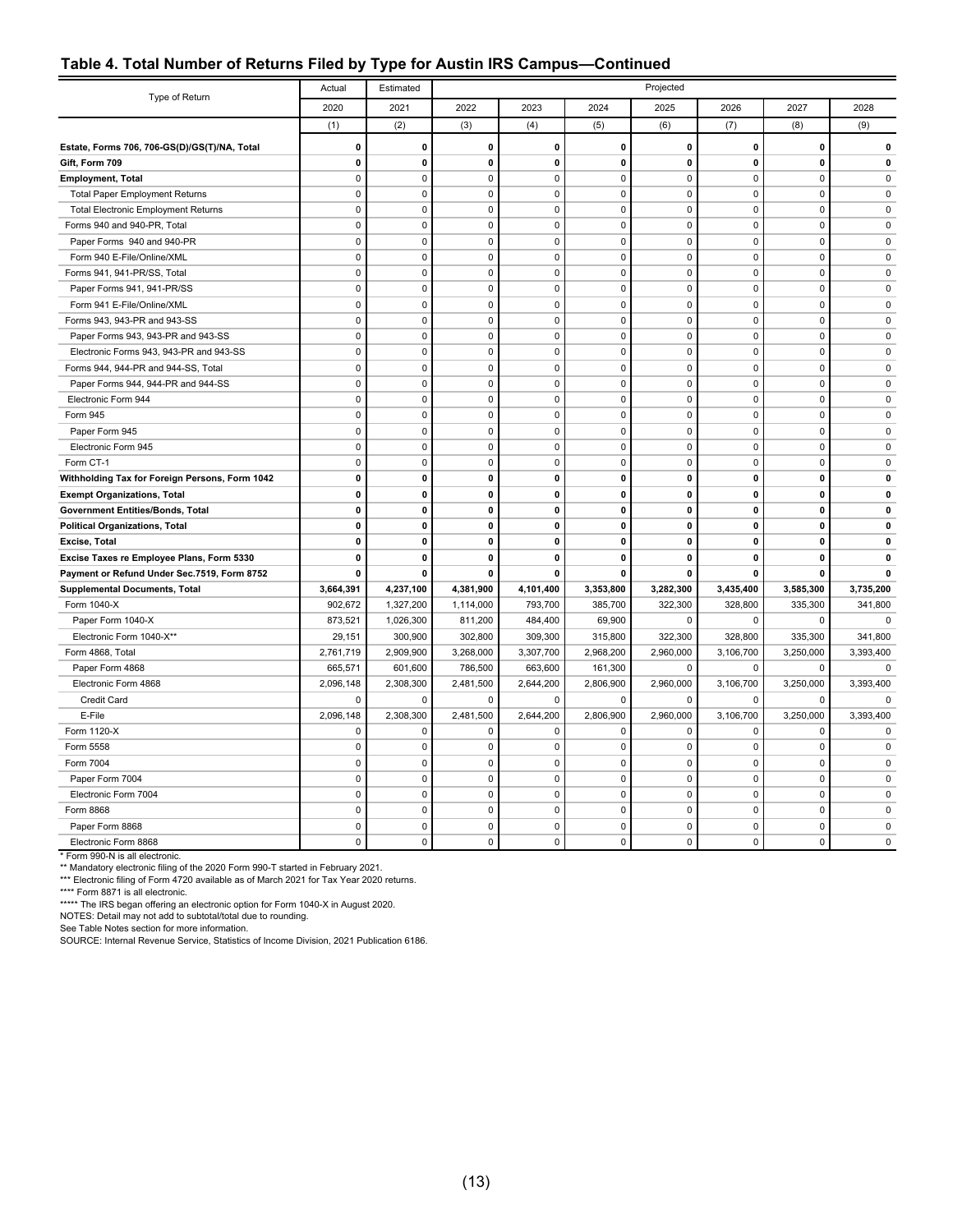<span id="page-18-0"></span>

|  |  |  |  |  |  |  | Table 5. Total Number of Returns Filed by Type for Cincinnati IRS Campus |
|--|--|--|--|--|--|--|--------------------------------------------------------------------------|
|--|--|--|--|--|--|--|--------------------------------------------------------------------------|

| 2022<br>2020<br>2021<br>2023<br>2024<br>2025<br>2026<br>2027<br>2028<br>(1)<br>(2)<br>(3)<br>(4)<br>(5)<br>(6)<br>(7)<br>(8)<br>(9)<br>16,648,115<br>42,700<br>24,400<br>24,300<br>24,300<br>24,200<br>24,100<br>24,100<br>24,000<br><b>Grand Total</b><br>42,700<br>24,400<br>24,300<br>24,300<br>24,200<br>24,100<br>24,100<br>24,000<br><b>Total Primary Returns</b><br>16,648,115<br>$\mathbf 0$<br>0<br>$\mathbf 0$<br>0<br>0<br>$\mathbf 0$<br>$\mathbf 0$<br>0<br>0<br>Individual Income Tax, Total<br>$\mathbf{0}$<br>Total Individual Returns *<br>0<br>$\mathbf{0}$<br>$\mathbf 0$<br>0<br>0<br>0<br>$\mathbf{0}$<br>$\mathbf{0}$<br>$\mathbf 0$<br>$\mathbf 0$<br>$\mathbf{0}$<br>Total Paper Individual Returns *<br>$\mathbf 0$<br>$\mathbf 0$<br>$\mathbf 0$<br>$\mathbf 0$<br>$\mathbf 0$<br>0<br>$\mathbf 0$<br>0<br>$\mathbf 0$<br>$\pmb{0}$<br>0<br>$\pmb{0}$<br>0<br>$\pmb{0}$<br>Total Electronic Individual Returns *<br>0<br>Online Filing<br>0<br>$\mathbf 0$<br>$\mathbf 0$<br>$\mathbf 0$<br>$\mathbf 0$<br>$\mathbf 0$<br>$\mathbf 0$<br>0<br>0<br>$\mathbf 0$<br>$\mathbf 0$<br>$\pmb{0}$<br>$\mathbf 0$<br>$\pmb{0}$<br>$\pmb{0}$<br>$\mathsf 0$<br>$\pmb{0}$<br>Practitioner Electronic Filing<br>$\Omega$<br>$\pmb{0}$<br>$\mathbf 0$<br>$\pmb{0}$<br>$\pmb{0}$<br>$\pmb{0}$<br>$\overline{0}$<br>$\pmb{0}$<br>Forms 1040-NR/NR-EZ/C<br>$\mathsf 0$<br>0<br>$\mathbf 0$<br>$\mathbf 0$<br>$\pmb{0}$<br>$\mathbf 0$<br>$\mathbf 0$<br>$\mathbf 0$<br>$\mathbf 0$<br>Electronic Form 1040-NR<br>$\mathbf 0$<br>0<br>Forms 1040-PR and 1040-SS<br>$\mathbf 0$<br>$\mathbf 0$<br>$\pmb{0}$<br>$\mathbf 0$<br>$\mathbf 0$<br>$\mathbf 0$<br>$\mathbf 0$<br>$\mathbf{0}$<br>0<br>Electronic Forms 1040-PR and 1040-SS<br>$\pmb{0}$<br>$\mathbf 0$<br>$\pmb{0}$<br>$\pmb{0}$<br>$\pmb{0}$<br>0<br>$\overline{0}$<br>$\pmb{0}$<br>0<br>Individual Estimated Tax, Form 1040-ES, Total<br>0<br>$\mathbf 0$<br>$\mathbf 0$<br>$\mathbf 0$<br>$\mathbf 0$<br>0<br>$\mathbf 0$<br>$\mathbf{0}$<br>0<br>$\mathbf 0$<br>$\mathbf 0$<br>$\mathbf 0$<br>$\mathbf{0}$<br>$\pmb{0}$<br>0<br>$\pmb{0}$<br>$\mathsf 0$<br>Paper Form 1040-ES<br>0<br>$\pmb{0}$<br>$\mathbf 0$<br>$\pmb{0}$<br>$\mathsf 0$<br>$\mathbf 0$<br>$\mathbf 0$<br>$\pmb{0}$<br>Electronic (Credit Card) Form 1040-ES<br>0<br>0<br>$\pmb{0}$<br>0<br>Fiduciary, Form 1041, Total<br>0<br>$\mathbf 0$<br>$\mathbf 0$<br>0<br>0<br>$\mathbf 0$<br>0<br>0<br>$\mathbf 0$<br>$\mathbf 0$<br>$\mathbf 0$<br>$\mathbf 0$<br>$\mathbf 0$<br>$\mathbf 0$<br>$\mathbf{0}$<br>Paper Form 1041<br>0<br>Electronic Form 1041<br>0<br>$\mathbf 0$<br>$\pmb{0}$<br>$\mathsf 0$<br>$\pmb{0}$<br>0<br>$\overline{0}$<br>$\pmb{0}$<br>0<br>Fiduciary Estimated Tax, Form 1041-ES<br>25,608<br>$\mathbf 0$<br>$\mathbf 0$<br>0<br>0<br>0<br>$\mathbf{0}$<br>$\mathbf 0$<br>0<br>Partnership, Forms 1065/1065-B, Total<br>$\pmb{0}$<br>$\pmb{0}$<br>$\pmb{0}$<br>$\pmb{0}$<br>0<br>$\mathbf{0}$<br>$\pmb{0}$<br>0<br>0<br>0<br>$\mathbf 0$<br>$\mathbf 0$<br>$\mathsf 0$<br>$\mathbf 0$<br>$\mathbf 0$<br>$\overline{0}$<br>$\mathbf 0$<br>Paper Forms 1065/1065-B<br>0<br>$\mathbf 0$<br>$\pmb{0}$<br>$\pmb{0}$<br>$\mathbf 0$<br>Electronic Forms 1065/1065-B<br>0<br>$\mathbf 0$<br>$\pmb{0}$<br>$\pmb{0}$<br>0<br>$\mathbf 0$<br>$\pmb{0}$<br>$\mathbf 0$<br>$\mathbf 0$<br>Corporation, Total<br>0<br>$\mathbf 0$<br>0<br>$\mathbf 0$<br>0<br>$\mathbf 0$<br><b>Total Paper Corporation Returns</b><br>0<br>$\mathbf 0$<br>$\pmb{0}$<br>$\mathsf 0$<br>$\mathbf 0$<br>$\mathbf 0$<br>$\mathbf 0$<br>0<br>$\mathbf 0$<br>$\mathbf 0$<br>$\pmb{0}$<br>0<br>$\pmb{0}$<br>$\mathbf 0$<br>$\mathbf 0$<br>$\mathbf{0}$<br><b>Total Electronic Corporation Returns</b><br>0<br>Form 1120<br>$\pmb{0}$<br>$\mathbf 0$<br>$\pmb{0}$<br>$\mathsf 0$<br>$\pmb{0}$<br>$\mathsf 0$<br>$\pmb{0}$<br>$\mathbf{0}$<br>0<br>$\mathbf 0$<br>0<br>$\mathbf 0$<br>$\mathbf 0$<br>$\mathsf 0$<br>$\mathbf 0$<br>$\mathbf 0$<br>$\mathbf 0$<br>Paper Form 1120<br>0<br>$\mathbf 0$<br>$\mathbf 0$<br>$\mathbf 0$<br>$\pmb{0}$<br>$\pmb{0}$<br>$\mathbf 0$<br>$\mathbf{0}$<br>Electronic Form 1120<br>$\pmb{0}$<br>0<br>$\mathbf 0$<br>$\pmb{0}$<br>$\mathbf 0$<br>$\mathbf 0$<br>$\mathbf 0$<br>$\mathbf{0}$<br>Form 1120-F<br>$\mathbf 0$<br>$\mathbf 0$<br>0<br>$\mathbf 0$<br>$\mathbf 0$<br>$\mathbf{0}$<br>Paper Form 1120-F<br>0<br>$\mathsf 0$<br>$\mathbf 0$<br>$\mathbf 0$<br>$\mathbf 0$<br>0<br>$\mathbf{0}$<br>$\mathbf 0$<br>$\mathbf 0$<br>$\pmb{0}$<br>0<br>$\mathbf 0$<br>$\mathbf 0$<br>$\mathbf 0$<br>Electronic Form 1120-F<br>0<br>Form 1120-FSC<br>0<br>$\mathbf 0$<br>$\pmb{0}$<br>$\mathbf 0$<br>$\mathbf 0$<br>$\mathbf 0$<br>$\mathbf 0$<br>$\mathbf 0$<br>0<br>$\mathbf{0}$<br>$\mathbf 0$<br>$\mathbf 0$<br>$\mathbf 0$<br>$\mathbf 0$<br>$\mathbf 0$<br>$\mathbf 0$<br>Form 1120-H<br>$\mathbf 0$<br>0<br>$\mathbf 0$<br>$\pmb{0}$<br>$\mathsf 0$<br>$\mathbf 0$<br>Form 1120-RIC<br>$\pmb{0}$<br>$\mathbf 0$<br>$\mathsf 0$<br>$\mathbf 0$<br>0<br>Form 1120-S, Total<br>0<br>$\mathbf 0$<br>$\mathbf 0$<br>$\mathbf 0$<br>$\mathbf 0$<br>$\Omega$<br>$\Omega$<br>$\Omega$<br>0<br>$\pmb{0}$<br>$\mathbf 0$<br>$\mathbf 0$<br>$\pmb{0}$<br>$\pmb{0}$<br>$\mathbf 0$<br>$\mathbf{0}$<br>Paper 1120-S<br>$\mathbf 0$<br>0<br>$\mathbf 0$<br>$\mathbf 0$<br>$\pmb{0}$<br>$\mathsf 0$<br>$\mathsf 0$<br>$\mathbf 0$<br>$\mathbf 0$<br>$\mathbf{0}$<br>Electronic 1120-S<br>0<br>Forms 1120-L/ND/PC/REIT/SF, Total<br>0<br>$\mathbf 0$<br>0<br>$\mathbf 0$<br>$\mathbf 0$<br>$\mathbf 0$<br>$\mathbf 0$<br>0<br>0<br>$\mathbf 0$<br>$\mathbf{0}$<br>$\mathbf 0$<br>$\mathbf 0$<br>$\mathbf 0$<br>$\mathbf 0$<br>$\mathbf 0$<br>$\mathbf 0$<br>Form 1120-C<br>0<br>27<br>Small Corporation Election, Form 2553<br>$\pmb{0}$<br>0<br>0<br>0<br>0<br>$\mathbf 0$<br>0<br>0 |                               | Actual | Projected<br>Estimated |              |   |              |   |              |   |   |
|----------------------------------------------------------------------------------------------------------------------------------------------------------------------------------------------------------------------------------------------------------------------------------------------------------------------------------------------------------------------------------------------------------------------------------------------------------------------------------------------------------------------------------------------------------------------------------------------------------------------------------------------------------------------------------------------------------------------------------------------------------------------------------------------------------------------------------------------------------------------------------------------------------------------------------------------------------------------------------------------------------------------------------------------------------------------------------------------------------------------------------------------------------------------------------------------------------------------------------------------------------------------------------------------------------------------------------------------------------------------------------------------------------------------------------------------------------------------------------------------------------------------------------------------------------------------------------------------------------------------------------------------------------------------------------------------------------------------------------------------------------------------------------------------------------------------------------------------------------------------------------------------------------------------------------------------------------------------------------------------------------------------------------------------------------------------------------------------------------------------------------------------------------------------------------------------------------------------------------------------------------------------------------------------------------------------------------------------------------------------------------------------------------------------------------------------------------------------------------------------------------------------------------------------------------------------------------------------------------------------------------------------------------------------------------------------------------------------------------------------------------------------------------------------------------------------------------------------------------------------------------------------------------------------------------------------------------------------------------------------------------------------------------------------------------------------------------------------------------------------------------------------------------------------------------------------------------------------------------------------------------------------------------------------------------------------------------------------------------------------------------------------------------------------------------------------------------------------------------------------------------------------------------------------------------------------------------------------------------------------------------------------------------------------------------------------------------------------------------------------------------------------------------------------------------------------------------------------------------------------------------------------------------------------------------------------------------------------------------------------------------------------------------------------------------------------------------------------------------------------------------------------------------------------------------------------------------------------------------------------------------------------------------------------------------------------------------------------------------------------------------------------------------------------------------------------------------------------------------------------------------------------------------------------------------------------------------------------------------------------------------------------------------------------------------------------------------------------------------------------------------------------------------------------------------------------------------------------------------------------------------------------------------------------------------------------------------------------------------------------------------------------------------------------------------------------------------------------------------------------------------------------------------------------------------------------------------------------------------------------------------------------------------------------------------------------------------------------------------------------------------------------------------------------------------------------------------------------------------------------------------------------------------------------------------------------------------------------------------------------------------------------------------------------------------------------------------------------------------------------------------------------------------------------------------------------------------------------|-------------------------------|--------|------------------------|--------------|---|--------------|---|--------------|---|---|
|                                                                                                                                                                                                                                                                                                                                                                                                                                                                                                                                                                                                                                                                                                                                                                                                                                                                                                                                                                                                                                                                                                                                                                                                                                                                                                                                                                                                                                                                                                                                                                                                                                                                                                                                                                                                                                                                                                                                                                                                                                                                                                                                                                                                                                                                                                                                                                                                                                                                                                                                                                                                                                                                                                                                                                                                                                                                                                                                                                                                                                                                                                                                                                                                                                                                                                                                                                                                                                                                                                                                                                                                                                                                                                                                                                                                                                                                                                                                                                                                                                                                                                                                                                                                                                                                                                                                                                                                                                                                                                                                                                                                                                                                                                                                                                                                                                                                                                                                                                                                                                                                                                                                                                                                                                                                                                                                                                                                                                                                                                                                                                                                                                                                                                                                                                                                                                              | Type of Return                |        |                        |              |   |              |   |              |   |   |
|                                                                                                                                                                                                                                                                                                                                                                                                                                                                                                                                                                                                                                                                                                                                                                                                                                                                                                                                                                                                                                                                                                                                                                                                                                                                                                                                                                                                                                                                                                                                                                                                                                                                                                                                                                                                                                                                                                                                                                                                                                                                                                                                                                                                                                                                                                                                                                                                                                                                                                                                                                                                                                                                                                                                                                                                                                                                                                                                                                                                                                                                                                                                                                                                                                                                                                                                                                                                                                                                                                                                                                                                                                                                                                                                                                                                                                                                                                                                                                                                                                                                                                                                                                                                                                                                                                                                                                                                                                                                                                                                                                                                                                                                                                                                                                                                                                                                                                                                                                                                                                                                                                                                                                                                                                                                                                                                                                                                                                                                                                                                                                                                                                                                                                                                                                                                                                              |                               |        |                        |              |   |              |   |              |   |   |
|                                                                                                                                                                                                                                                                                                                                                                                                                                                                                                                                                                                                                                                                                                                                                                                                                                                                                                                                                                                                                                                                                                                                                                                                                                                                                                                                                                                                                                                                                                                                                                                                                                                                                                                                                                                                                                                                                                                                                                                                                                                                                                                                                                                                                                                                                                                                                                                                                                                                                                                                                                                                                                                                                                                                                                                                                                                                                                                                                                                                                                                                                                                                                                                                                                                                                                                                                                                                                                                                                                                                                                                                                                                                                                                                                                                                                                                                                                                                                                                                                                                                                                                                                                                                                                                                                                                                                                                                                                                                                                                                                                                                                                                                                                                                                                                                                                                                                                                                                                                                                                                                                                                                                                                                                                                                                                                                                                                                                                                                                                                                                                                                                                                                                                                                                                                                                                              |                               |        |                        |              |   |              |   |              |   |   |
|                                                                                                                                                                                                                                                                                                                                                                                                                                                                                                                                                                                                                                                                                                                                                                                                                                                                                                                                                                                                                                                                                                                                                                                                                                                                                                                                                                                                                                                                                                                                                                                                                                                                                                                                                                                                                                                                                                                                                                                                                                                                                                                                                                                                                                                                                                                                                                                                                                                                                                                                                                                                                                                                                                                                                                                                                                                                                                                                                                                                                                                                                                                                                                                                                                                                                                                                                                                                                                                                                                                                                                                                                                                                                                                                                                                                                                                                                                                                                                                                                                                                                                                                                                                                                                                                                                                                                                                                                                                                                                                                                                                                                                                                                                                                                                                                                                                                                                                                                                                                                                                                                                                                                                                                                                                                                                                                                                                                                                                                                                                                                                                                                                                                                                                                                                                                                                              |                               |        |                        |              |   |              |   |              |   |   |
|                                                                                                                                                                                                                                                                                                                                                                                                                                                                                                                                                                                                                                                                                                                                                                                                                                                                                                                                                                                                                                                                                                                                                                                                                                                                                                                                                                                                                                                                                                                                                                                                                                                                                                                                                                                                                                                                                                                                                                                                                                                                                                                                                                                                                                                                                                                                                                                                                                                                                                                                                                                                                                                                                                                                                                                                                                                                                                                                                                                                                                                                                                                                                                                                                                                                                                                                                                                                                                                                                                                                                                                                                                                                                                                                                                                                                                                                                                                                                                                                                                                                                                                                                                                                                                                                                                                                                                                                                                                                                                                                                                                                                                                                                                                                                                                                                                                                                                                                                                                                                                                                                                                                                                                                                                                                                                                                                                                                                                                                                                                                                                                                                                                                                                                                                                                                                                              |                               |        |                        |              |   |              |   |              |   |   |
|                                                                                                                                                                                                                                                                                                                                                                                                                                                                                                                                                                                                                                                                                                                                                                                                                                                                                                                                                                                                                                                                                                                                                                                                                                                                                                                                                                                                                                                                                                                                                                                                                                                                                                                                                                                                                                                                                                                                                                                                                                                                                                                                                                                                                                                                                                                                                                                                                                                                                                                                                                                                                                                                                                                                                                                                                                                                                                                                                                                                                                                                                                                                                                                                                                                                                                                                                                                                                                                                                                                                                                                                                                                                                                                                                                                                                                                                                                                                                                                                                                                                                                                                                                                                                                                                                                                                                                                                                                                                                                                                                                                                                                                                                                                                                                                                                                                                                                                                                                                                                                                                                                                                                                                                                                                                                                                                                                                                                                                                                                                                                                                                                                                                                                                                                                                                                                              |                               |        |                        |              |   |              |   |              |   |   |
|                                                                                                                                                                                                                                                                                                                                                                                                                                                                                                                                                                                                                                                                                                                                                                                                                                                                                                                                                                                                                                                                                                                                                                                                                                                                                                                                                                                                                                                                                                                                                                                                                                                                                                                                                                                                                                                                                                                                                                                                                                                                                                                                                                                                                                                                                                                                                                                                                                                                                                                                                                                                                                                                                                                                                                                                                                                                                                                                                                                                                                                                                                                                                                                                                                                                                                                                                                                                                                                                                                                                                                                                                                                                                                                                                                                                                                                                                                                                                                                                                                                                                                                                                                                                                                                                                                                                                                                                                                                                                                                                                                                                                                                                                                                                                                                                                                                                                                                                                                                                                                                                                                                                                                                                                                                                                                                                                                                                                                                                                                                                                                                                                                                                                                                                                                                                                                              |                               |        |                        |              |   |              |   |              |   |   |
|                                                                                                                                                                                                                                                                                                                                                                                                                                                                                                                                                                                                                                                                                                                                                                                                                                                                                                                                                                                                                                                                                                                                                                                                                                                                                                                                                                                                                                                                                                                                                                                                                                                                                                                                                                                                                                                                                                                                                                                                                                                                                                                                                                                                                                                                                                                                                                                                                                                                                                                                                                                                                                                                                                                                                                                                                                                                                                                                                                                                                                                                                                                                                                                                                                                                                                                                                                                                                                                                                                                                                                                                                                                                                                                                                                                                                                                                                                                                                                                                                                                                                                                                                                                                                                                                                                                                                                                                                                                                                                                                                                                                                                                                                                                                                                                                                                                                                                                                                                                                                                                                                                                                                                                                                                                                                                                                                                                                                                                                                                                                                                                                                                                                                                                                                                                                                                              |                               |        |                        |              |   |              |   |              |   |   |
|                                                                                                                                                                                                                                                                                                                                                                                                                                                                                                                                                                                                                                                                                                                                                                                                                                                                                                                                                                                                                                                                                                                                                                                                                                                                                                                                                                                                                                                                                                                                                                                                                                                                                                                                                                                                                                                                                                                                                                                                                                                                                                                                                                                                                                                                                                                                                                                                                                                                                                                                                                                                                                                                                                                                                                                                                                                                                                                                                                                                                                                                                                                                                                                                                                                                                                                                                                                                                                                                                                                                                                                                                                                                                                                                                                                                                                                                                                                                                                                                                                                                                                                                                                                                                                                                                                                                                                                                                                                                                                                                                                                                                                                                                                                                                                                                                                                                                                                                                                                                                                                                                                                                                                                                                                                                                                                                                                                                                                                                                                                                                                                                                                                                                                                                                                                                                                              |                               |        |                        |              |   |              |   |              |   |   |
|                                                                                                                                                                                                                                                                                                                                                                                                                                                                                                                                                                                                                                                                                                                                                                                                                                                                                                                                                                                                                                                                                                                                                                                                                                                                                                                                                                                                                                                                                                                                                                                                                                                                                                                                                                                                                                                                                                                                                                                                                                                                                                                                                                                                                                                                                                                                                                                                                                                                                                                                                                                                                                                                                                                                                                                                                                                                                                                                                                                                                                                                                                                                                                                                                                                                                                                                                                                                                                                                                                                                                                                                                                                                                                                                                                                                                                                                                                                                                                                                                                                                                                                                                                                                                                                                                                                                                                                                                                                                                                                                                                                                                                                                                                                                                                                                                                                                                                                                                                                                                                                                                                                                                                                                                                                                                                                                                                                                                                                                                                                                                                                                                                                                                                                                                                                                                                              |                               |        |                        |              |   |              |   |              |   |   |
|                                                                                                                                                                                                                                                                                                                                                                                                                                                                                                                                                                                                                                                                                                                                                                                                                                                                                                                                                                                                                                                                                                                                                                                                                                                                                                                                                                                                                                                                                                                                                                                                                                                                                                                                                                                                                                                                                                                                                                                                                                                                                                                                                                                                                                                                                                                                                                                                                                                                                                                                                                                                                                                                                                                                                                                                                                                                                                                                                                                                                                                                                                                                                                                                                                                                                                                                                                                                                                                                                                                                                                                                                                                                                                                                                                                                                                                                                                                                                                                                                                                                                                                                                                                                                                                                                                                                                                                                                                                                                                                                                                                                                                                                                                                                                                                                                                                                                                                                                                                                                                                                                                                                                                                                                                                                                                                                                                                                                                                                                                                                                                                                                                                                                                                                                                                                                                              |                               |        |                        |              |   |              |   |              |   |   |
|                                                                                                                                                                                                                                                                                                                                                                                                                                                                                                                                                                                                                                                                                                                                                                                                                                                                                                                                                                                                                                                                                                                                                                                                                                                                                                                                                                                                                                                                                                                                                                                                                                                                                                                                                                                                                                                                                                                                                                                                                                                                                                                                                                                                                                                                                                                                                                                                                                                                                                                                                                                                                                                                                                                                                                                                                                                                                                                                                                                                                                                                                                                                                                                                                                                                                                                                                                                                                                                                                                                                                                                                                                                                                                                                                                                                                                                                                                                                                                                                                                                                                                                                                                                                                                                                                                                                                                                                                                                                                                                                                                                                                                                                                                                                                                                                                                                                                                                                                                                                                                                                                                                                                                                                                                                                                                                                                                                                                                                                                                                                                                                                                                                                                                                                                                                                                                              |                               |        |                        |              |   |              |   |              |   |   |
|                                                                                                                                                                                                                                                                                                                                                                                                                                                                                                                                                                                                                                                                                                                                                                                                                                                                                                                                                                                                                                                                                                                                                                                                                                                                                                                                                                                                                                                                                                                                                                                                                                                                                                                                                                                                                                                                                                                                                                                                                                                                                                                                                                                                                                                                                                                                                                                                                                                                                                                                                                                                                                                                                                                                                                                                                                                                                                                                                                                                                                                                                                                                                                                                                                                                                                                                                                                                                                                                                                                                                                                                                                                                                                                                                                                                                                                                                                                                                                                                                                                                                                                                                                                                                                                                                                                                                                                                                                                                                                                                                                                                                                                                                                                                                                                                                                                                                                                                                                                                                                                                                                                                                                                                                                                                                                                                                                                                                                                                                                                                                                                                                                                                                                                                                                                                                                              |                               |        |                        |              |   |              |   |              |   |   |
|                                                                                                                                                                                                                                                                                                                                                                                                                                                                                                                                                                                                                                                                                                                                                                                                                                                                                                                                                                                                                                                                                                                                                                                                                                                                                                                                                                                                                                                                                                                                                                                                                                                                                                                                                                                                                                                                                                                                                                                                                                                                                                                                                                                                                                                                                                                                                                                                                                                                                                                                                                                                                                                                                                                                                                                                                                                                                                                                                                                                                                                                                                                                                                                                                                                                                                                                                                                                                                                                                                                                                                                                                                                                                                                                                                                                                                                                                                                                                                                                                                                                                                                                                                                                                                                                                                                                                                                                                                                                                                                                                                                                                                                                                                                                                                                                                                                                                                                                                                                                                                                                                                                                                                                                                                                                                                                                                                                                                                                                                                                                                                                                                                                                                                                                                                                                                                              |                               |        |                        |              |   |              |   |              |   |   |
|                                                                                                                                                                                                                                                                                                                                                                                                                                                                                                                                                                                                                                                                                                                                                                                                                                                                                                                                                                                                                                                                                                                                                                                                                                                                                                                                                                                                                                                                                                                                                                                                                                                                                                                                                                                                                                                                                                                                                                                                                                                                                                                                                                                                                                                                                                                                                                                                                                                                                                                                                                                                                                                                                                                                                                                                                                                                                                                                                                                                                                                                                                                                                                                                                                                                                                                                                                                                                                                                                                                                                                                                                                                                                                                                                                                                                                                                                                                                                                                                                                                                                                                                                                                                                                                                                                                                                                                                                                                                                                                                                                                                                                                                                                                                                                                                                                                                                                                                                                                                                                                                                                                                                                                                                                                                                                                                                                                                                                                                                                                                                                                                                                                                                                                                                                                                                                              |                               |        |                        |              |   |              |   |              |   |   |
|                                                                                                                                                                                                                                                                                                                                                                                                                                                                                                                                                                                                                                                                                                                                                                                                                                                                                                                                                                                                                                                                                                                                                                                                                                                                                                                                                                                                                                                                                                                                                                                                                                                                                                                                                                                                                                                                                                                                                                                                                                                                                                                                                                                                                                                                                                                                                                                                                                                                                                                                                                                                                                                                                                                                                                                                                                                                                                                                                                                                                                                                                                                                                                                                                                                                                                                                                                                                                                                                                                                                                                                                                                                                                                                                                                                                                                                                                                                                                                                                                                                                                                                                                                                                                                                                                                                                                                                                                                                                                                                                                                                                                                                                                                                                                                                                                                                                                                                                                                                                                                                                                                                                                                                                                                                                                                                                                                                                                                                                                                                                                                                                                                                                                                                                                                                                                                              |                               |        |                        |              |   |              |   |              |   |   |
|                                                                                                                                                                                                                                                                                                                                                                                                                                                                                                                                                                                                                                                                                                                                                                                                                                                                                                                                                                                                                                                                                                                                                                                                                                                                                                                                                                                                                                                                                                                                                                                                                                                                                                                                                                                                                                                                                                                                                                                                                                                                                                                                                                                                                                                                                                                                                                                                                                                                                                                                                                                                                                                                                                                                                                                                                                                                                                                                                                                                                                                                                                                                                                                                                                                                                                                                                                                                                                                                                                                                                                                                                                                                                                                                                                                                                                                                                                                                                                                                                                                                                                                                                                                                                                                                                                                                                                                                                                                                                                                                                                                                                                                                                                                                                                                                                                                                                                                                                                                                                                                                                                                                                                                                                                                                                                                                                                                                                                                                                                                                                                                                                                                                                                                                                                                                                                              |                               |        |                        |              |   |              |   |              |   |   |
|                                                                                                                                                                                                                                                                                                                                                                                                                                                                                                                                                                                                                                                                                                                                                                                                                                                                                                                                                                                                                                                                                                                                                                                                                                                                                                                                                                                                                                                                                                                                                                                                                                                                                                                                                                                                                                                                                                                                                                                                                                                                                                                                                                                                                                                                                                                                                                                                                                                                                                                                                                                                                                                                                                                                                                                                                                                                                                                                                                                                                                                                                                                                                                                                                                                                                                                                                                                                                                                                                                                                                                                                                                                                                                                                                                                                                                                                                                                                                                                                                                                                                                                                                                                                                                                                                                                                                                                                                                                                                                                                                                                                                                                                                                                                                                                                                                                                                                                                                                                                                                                                                                                                                                                                                                                                                                                                                                                                                                                                                                                                                                                                                                                                                                                                                                                                                                              |                               |        |                        |              |   |              |   |              |   |   |
|                                                                                                                                                                                                                                                                                                                                                                                                                                                                                                                                                                                                                                                                                                                                                                                                                                                                                                                                                                                                                                                                                                                                                                                                                                                                                                                                                                                                                                                                                                                                                                                                                                                                                                                                                                                                                                                                                                                                                                                                                                                                                                                                                                                                                                                                                                                                                                                                                                                                                                                                                                                                                                                                                                                                                                                                                                                                                                                                                                                                                                                                                                                                                                                                                                                                                                                                                                                                                                                                                                                                                                                                                                                                                                                                                                                                                                                                                                                                                                                                                                                                                                                                                                                                                                                                                                                                                                                                                                                                                                                                                                                                                                                                                                                                                                                                                                                                                                                                                                                                                                                                                                                                                                                                                                                                                                                                                                                                                                                                                                                                                                                                                                                                                                                                                                                                                                              |                               |        |                        |              |   |              |   |              |   |   |
|                                                                                                                                                                                                                                                                                                                                                                                                                                                                                                                                                                                                                                                                                                                                                                                                                                                                                                                                                                                                                                                                                                                                                                                                                                                                                                                                                                                                                                                                                                                                                                                                                                                                                                                                                                                                                                                                                                                                                                                                                                                                                                                                                                                                                                                                                                                                                                                                                                                                                                                                                                                                                                                                                                                                                                                                                                                                                                                                                                                                                                                                                                                                                                                                                                                                                                                                                                                                                                                                                                                                                                                                                                                                                                                                                                                                                                                                                                                                                                                                                                                                                                                                                                                                                                                                                                                                                                                                                                                                                                                                                                                                                                                                                                                                                                                                                                                                                                                                                                                                                                                                                                                                                                                                                                                                                                                                                                                                                                                                                                                                                                                                                                                                                                                                                                                                                                              |                               |        |                        |              |   |              |   |              |   |   |
|                                                                                                                                                                                                                                                                                                                                                                                                                                                                                                                                                                                                                                                                                                                                                                                                                                                                                                                                                                                                                                                                                                                                                                                                                                                                                                                                                                                                                                                                                                                                                                                                                                                                                                                                                                                                                                                                                                                                                                                                                                                                                                                                                                                                                                                                                                                                                                                                                                                                                                                                                                                                                                                                                                                                                                                                                                                                                                                                                                                                                                                                                                                                                                                                                                                                                                                                                                                                                                                                                                                                                                                                                                                                                                                                                                                                                                                                                                                                                                                                                                                                                                                                                                                                                                                                                                                                                                                                                                                                                                                                                                                                                                                                                                                                                                                                                                                                                                                                                                                                                                                                                                                                                                                                                                                                                                                                                                                                                                                                                                                                                                                                                                                                                                                                                                                                                                              |                               |        |                        |              |   |              |   |              |   |   |
|                                                                                                                                                                                                                                                                                                                                                                                                                                                                                                                                                                                                                                                                                                                                                                                                                                                                                                                                                                                                                                                                                                                                                                                                                                                                                                                                                                                                                                                                                                                                                                                                                                                                                                                                                                                                                                                                                                                                                                                                                                                                                                                                                                                                                                                                                                                                                                                                                                                                                                                                                                                                                                                                                                                                                                                                                                                                                                                                                                                                                                                                                                                                                                                                                                                                                                                                                                                                                                                                                                                                                                                                                                                                                                                                                                                                                                                                                                                                                                                                                                                                                                                                                                                                                                                                                                                                                                                                                                                                                                                                                                                                                                                                                                                                                                                                                                                                                                                                                                                                                                                                                                                                                                                                                                                                                                                                                                                                                                                                                                                                                                                                                                                                                                                                                                                                                                              |                               |        |                        |              |   |              |   |              |   |   |
|                                                                                                                                                                                                                                                                                                                                                                                                                                                                                                                                                                                                                                                                                                                                                                                                                                                                                                                                                                                                                                                                                                                                                                                                                                                                                                                                                                                                                                                                                                                                                                                                                                                                                                                                                                                                                                                                                                                                                                                                                                                                                                                                                                                                                                                                                                                                                                                                                                                                                                                                                                                                                                                                                                                                                                                                                                                                                                                                                                                                                                                                                                                                                                                                                                                                                                                                                                                                                                                                                                                                                                                                                                                                                                                                                                                                                                                                                                                                                                                                                                                                                                                                                                                                                                                                                                                                                                                                                                                                                                                                                                                                                                                                                                                                                                                                                                                                                                                                                                                                                                                                                                                                                                                                                                                                                                                                                                                                                                                                                                                                                                                                                                                                                                                                                                                                                                              |                               |        |                        |              |   |              |   |              |   |   |
|                                                                                                                                                                                                                                                                                                                                                                                                                                                                                                                                                                                                                                                                                                                                                                                                                                                                                                                                                                                                                                                                                                                                                                                                                                                                                                                                                                                                                                                                                                                                                                                                                                                                                                                                                                                                                                                                                                                                                                                                                                                                                                                                                                                                                                                                                                                                                                                                                                                                                                                                                                                                                                                                                                                                                                                                                                                                                                                                                                                                                                                                                                                                                                                                                                                                                                                                                                                                                                                                                                                                                                                                                                                                                                                                                                                                                                                                                                                                                                                                                                                                                                                                                                                                                                                                                                                                                                                                                                                                                                                                                                                                                                                                                                                                                                                                                                                                                                                                                                                                                                                                                                                                                                                                                                                                                                                                                                                                                                                                                                                                                                                                                                                                                                                                                                                                                                              |                               |        |                        |              |   |              |   |              |   |   |
|                                                                                                                                                                                                                                                                                                                                                                                                                                                                                                                                                                                                                                                                                                                                                                                                                                                                                                                                                                                                                                                                                                                                                                                                                                                                                                                                                                                                                                                                                                                                                                                                                                                                                                                                                                                                                                                                                                                                                                                                                                                                                                                                                                                                                                                                                                                                                                                                                                                                                                                                                                                                                                                                                                                                                                                                                                                                                                                                                                                                                                                                                                                                                                                                                                                                                                                                                                                                                                                                                                                                                                                                                                                                                                                                                                                                                                                                                                                                                                                                                                                                                                                                                                                                                                                                                                                                                                                                                                                                                                                                                                                                                                                                                                                                                                                                                                                                                                                                                                                                                                                                                                                                                                                                                                                                                                                                                                                                                                                                                                                                                                                                                                                                                                                                                                                                                                              |                               |        |                        |              |   |              |   |              |   |   |
|                                                                                                                                                                                                                                                                                                                                                                                                                                                                                                                                                                                                                                                                                                                                                                                                                                                                                                                                                                                                                                                                                                                                                                                                                                                                                                                                                                                                                                                                                                                                                                                                                                                                                                                                                                                                                                                                                                                                                                                                                                                                                                                                                                                                                                                                                                                                                                                                                                                                                                                                                                                                                                                                                                                                                                                                                                                                                                                                                                                                                                                                                                                                                                                                                                                                                                                                                                                                                                                                                                                                                                                                                                                                                                                                                                                                                                                                                                                                                                                                                                                                                                                                                                                                                                                                                                                                                                                                                                                                                                                                                                                                                                                                                                                                                                                                                                                                                                                                                                                                                                                                                                                                                                                                                                                                                                                                                                                                                                                                                                                                                                                                                                                                                                                                                                                                                                              |                               |        |                        |              |   |              |   |              |   |   |
|                                                                                                                                                                                                                                                                                                                                                                                                                                                                                                                                                                                                                                                                                                                                                                                                                                                                                                                                                                                                                                                                                                                                                                                                                                                                                                                                                                                                                                                                                                                                                                                                                                                                                                                                                                                                                                                                                                                                                                                                                                                                                                                                                                                                                                                                                                                                                                                                                                                                                                                                                                                                                                                                                                                                                                                                                                                                                                                                                                                                                                                                                                                                                                                                                                                                                                                                                                                                                                                                                                                                                                                                                                                                                                                                                                                                                                                                                                                                                                                                                                                                                                                                                                                                                                                                                                                                                                                                                                                                                                                                                                                                                                                                                                                                                                                                                                                                                                                                                                                                                                                                                                                                                                                                                                                                                                                                                                                                                                                                                                                                                                                                                                                                                                                                                                                                                                              |                               |        |                        |              |   |              |   |              |   |   |
|                                                                                                                                                                                                                                                                                                                                                                                                                                                                                                                                                                                                                                                                                                                                                                                                                                                                                                                                                                                                                                                                                                                                                                                                                                                                                                                                                                                                                                                                                                                                                                                                                                                                                                                                                                                                                                                                                                                                                                                                                                                                                                                                                                                                                                                                                                                                                                                                                                                                                                                                                                                                                                                                                                                                                                                                                                                                                                                                                                                                                                                                                                                                                                                                                                                                                                                                                                                                                                                                                                                                                                                                                                                                                                                                                                                                                                                                                                                                                                                                                                                                                                                                                                                                                                                                                                                                                                                                                                                                                                                                                                                                                                                                                                                                                                                                                                                                                                                                                                                                                                                                                                                                                                                                                                                                                                                                                                                                                                                                                                                                                                                                                                                                                                                                                                                                                                              |                               |        |                        |              |   |              |   |              |   |   |
|                                                                                                                                                                                                                                                                                                                                                                                                                                                                                                                                                                                                                                                                                                                                                                                                                                                                                                                                                                                                                                                                                                                                                                                                                                                                                                                                                                                                                                                                                                                                                                                                                                                                                                                                                                                                                                                                                                                                                                                                                                                                                                                                                                                                                                                                                                                                                                                                                                                                                                                                                                                                                                                                                                                                                                                                                                                                                                                                                                                                                                                                                                                                                                                                                                                                                                                                                                                                                                                                                                                                                                                                                                                                                                                                                                                                                                                                                                                                                                                                                                                                                                                                                                                                                                                                                                                                                                                                                                                                                                                                                                                                                                                                                                                                                                                                                                                                                                                                                                                                                                                                                                                                                                                                                                                                                                                                                                                                                                                                                                                                                                                                                                                                                                                                                                                                                                              |                               |        |                        |              |   |              |   |              |   |   |
|                                                                                                                                                                                                                                                                                                                                                                                                                                                                                                                                                                                                                                                                                                                                                                                                                                                                                                                                                                                                                                                                                                                                                                                                                                                                                                                                                                                                                                                                                                                                                                                                                                                                                                                                                                                                                                                                                                                                                                                                                                                                                                                                                                                                                                                                                                                                                                                                                                                                                                                                                                                                                                                                                                                                                                                                                                                                                                                                                                                                                                                                                                                                                                                                                                                                                                                                                                                                                                                                                                                                                                                                                                                                                                                                                                                                                                                                                                                                                                                                                                                                                                                                                                                                                                                                                                                                                                                                                                                                                                                                                                                                                                                                                                                                                                                                                                                                                                                                                                                                                                                                                                                                                                                                                                                                                                                                                                                                                                                                                                                                                                                                                                                                                                                                                                                                                                              |                               |        |                        |              |   |              |   |              |   |   |
|                                                                                                                                                                                                                                                                                                                                                                                                                                                                                                                                                                                                                                                                                                                                                                                                                                                                                                                                                                                                                                                                                                                                                                                                                                                                                                                                                                                                                                                                                                                                                                                                                                                                                                                                                                                                                                                                                                                                                                                                                                                                                                                                                                                                                                                                                                                                                                                                                                                                                                                                                                                                                                                                                                                                                                                                                                                                                                                                                                                                                                                                                                                                                                                                                                                                                                                                                                                                                                                                                                                                                                                                                                                                                                                                                                                                                                                                                                                                                                                                                                                                                                                                                                                                                                                                                                                                                                                                                                                                                                                                                                                                                                                                                                                                                                                                                                                                                                                                                                                                                                                                                                                                                                                                                                                                                                                                                                                                                                                                                                                                                                                                                                                                                                                                                                                                                                              |                               |        |                        |              |   |              |   |              |   |   |
|                                                                                                                                                                                                                                                                                                                                                                                                                                                                                                                                                                                                                                                                                                                                                                                                                                                                                                                                                                                                                                                                                                                                                                                                                                                                                                                                                                                                                                                                                                                                                                                                                                                                                                                                                                                                                                                                                                                                                                                                                                                                                                                                                                                                                                                                                                                                                                                                                                                                                                                                                                                                                                                                                                                                                                                                                                                                                                                                                                                                                                                                                                                                                                                                                                                                                                                                                                                                                                                                                                                                                                                                                                                                                                                                                                                                                                                                                                                                                                                                                                                                                                                                                                                                                                                                                                                                                                                                                                                                                                                                                                                                                                                                                                                                                                                                                                                                                                                                                                                                                                                                                                                                                                                                                                                                                                                                                                                                                                                                                                                                                                                                                                                                                                                                                                                                                                              |                               |        |                        |              |   |              |   |              |   |   |
|                                                                                                                                                                                                                                                                                                                                                                                                                                                                                                                                                                                                                                                                                                                                                                                                                                                                                                                                                                                                                                                                                                                                                                                                                                                                                                                                                                                                                                                                                                                                                                                                                                                                                                                                                                                                                                                                                                                                                                                                                                                                                                                                                                                                                                                                                                                                                                                                                                                                                                                                                                                                                                                                                                                                                                                                                                                                                                                                                                                                                                                                                                                                                                                                                                                                                                                                                                                                                                                                                                                                                                                                                                                                                                                                                                                                                                                                                                                                                                                                                                                                                                                                                                                                                                                                                                                                                                                                                                                                                                                                                                                                                                                                                                                                                                                                                                                                                                                                                                                                                                                                                                                                                                                                                                                                                                                                                                                                                                                                                                                                                                                                                                                                                                                                                                                                                                              |                               |        |                        |              |   |              |   |              |   |   |
|                                                                                                                                                                                                                                                                                                                                                                                                                                                                                                                                                                                                                                                                                                                                                                                                                                                                                                                                                                                                                                                                                                                                                                                                                                                                                                                                                                                                                                                                                                                                                                                                                                                                                                                                                                                                                                                                                                                                                                                                                                                                                                                                                                                                                                                                                                                                                                                                                                                                                                                                                                                                                                                                                                                                                                                                                                                                                                                                                                                                                                                                                                                                                                                                                                                                                                                                                                                                                                                                                                                                                                                                                                                                                                                                                                                                                                                                                                                                                                                                                                                                                                                                                                                                                                                                                                                                                                                                                                                                                                                                                                                                                                                                                                                                                                                                                                                                                                                                                                                                                                                                                                                                                                                                                                                                                                                                                                                                                                                                                                                                                                                                                                                                                                                                                                                                                                              |                               |        |                        |              |   |              |   |              |   |   |
|                                                                                                                                                                                                                                                                                                                                                                                                                                                                                                                                                                                                                                                                                                                                                                                                                                                                                                                                                                                                                                                                                                                                                                                                                                                                                                                                                                                                                                                                                                                                                                                                                                                                                                                                                                                                                                                                                                                                                                                                                                                                                                                                                                                                                                                                                                                                                                                                                                                                                                                                                                                                                                                                                                                                                                                                                                                                                                                                                                                                                                                                                                                                                                                                                                                                                                                                                                                                                                                                                                                                                                                                                                                                                                                                                                                                                                                                                                                                                                                                                                                                                                                                                                                                                                                                                                                                                                                                                                                                                                                                                                                                                                                                                                                                                                                                                                                                                                                                                                                                                                                                                                                                                                                                                                                                                                                                                                                                                                                                                                                                                                                                                                                                                                                                                                                                                                              |                               |        |                        |              |   |              |   |              |   |   |
|                                                                                                                                                                                                                                                                                                                                                                                                                                                                                                                                                                                                                                                                                                                                                                                                                                                                                                                                                                                                                                                                                                                                                                                                                                                                                                                                                                                                                                                                                                                                                                                                                                                                                                                                                                                                                                                                                                                                                                                                                                                                                                                                                                                                                                                                                                                                                                                                                                                                                                                                                                                                                                                                                                                                                                                                                                                                                                                                                                                                                                                                                                                                                                                                                                                                                                                                                                                                                                                                                                                                                                                                                                                                                                                                                                                                                                                                                                                                                                                                                                                                                                                                                                                                                                                                                                                                                                                                                                                                                                                                                                                                                                                                                                                                                                                                                                                                                                                                                                                                                                                                                                                                                                                                                                                                                                                                                                                                                                                                                                                                                                                                                                                                                                                                                                                                                                              |                               |        |                        |              |   |              |   |              |   |   |
|                                                                                                                                                                                                                                                                                                                                                                                                                                                                                                                                                                                                                                                                                                                                                                                                                                                                                                                                                                                                                                                                                                                                                                                                                                                                                                                                                                                                                                                                                                                                                                                                                                                                                                                                                                                                                                                                                                                                                                                                                                                                                                                                                                                                                                                                                                                                                                                                                                                                                                                                                                                                                                                                                                                                                                                                                                                                                                                                                                                                                                                                                                                                                                                                                                                                                                                                                                                                                                                                                                                                                                                                                                                                                                                                                                                                                                                                                                                                                                                                                                                                                                                                                                                                                                                                                                                                                                                                                                                                                                                                                                                                                                                                                                                                                                                                                                                                                                                                                                                                                                                                                                                                                                                                                                                                                                                                                                                                                                                                                                                                                                                                                                                                                                                                                                                                                                              |                               |        |                        |              |   |              |   |              |   |   |
|                                                                                                                                                                                                                                                                                                                                                                                                                                                                                                                                                                                                                                                                                                                                                                                                                                                                                                                                                                                                                                                                                                                                                                                                                                                                                                                                                                                                                                                                                                                                                                                                                                                                                                                                                                                                                                                                                                                                                                                                                                                                                                                                                                                                                                                                                                                                                                                                                                                                                                                                                                                                                                                                                                                                                                                                                                                                                                                                                                                                                                                                                                                                                                                                                                                                                                                                                                                                                                                                                                                                                                                                                                                                                                                                                                                                                                                                                                                                                                                                                                                                                                                                                                                                                                                                                                                                                                                                                                                                                                                                                                                                                                                                                                                                                                                                                                                                                                                                                                                                                                                                                                                                                                                                                                                                                                                                                                                                                                                                                                                                                                                                                                                                                                                                                                                                                                              |                               |        |                        |              |   |              |   |              |   |   |
|                                                                                                                                                                                                                                                                                                                                                                                                                                                                                                                                                                                                                                                                                                                                                                                                                                                                                                                                                                                                                                                                                                                                                                                                                                                                                                                                                                                                                                                                                                                                                                                                                                                                                                                                                                                                                                                                                                                                                                                                                                                                                                                                                                                                                                                                                                                                                                                                                                                                                                                                                                                                                                                                                                                                                                                                                                                                                                                                                                                                                                                                                                                                                                                                                                                                                                                                                                                                                                                                                                                                                                                                                                                                                                                                                                                                                                                                                                                                                                                                                                                                                                                                                                                                                                                                                                                                                                                                                                                                                                                                                                                                                                                                                                                                                                                                                                                                                                                                                                                                                                                                                                                                                                                                                                                                                                                                                                                                                                                                                                                                                                                                                                                                                                                                                                                                                                              |                               |        |                        |              |   |              |   |              |   |   |
|                                                                                                                                                                                                                                                                                                                                                                                                                                                                                                                                                                                                                                                                                                                                                                                                                                                                                                                                                                                                                                                                                                                                                                                                                                                                                                                                                                                                                                                                                                                                                                                                                                                                                                                                                                                                                                                                                                                                                                                                                                                                                                                                                                                                                                                                                                                                                                                                                                                                                                                                                                                                                                                                                                                                                                                                                                                                                                                                                                                                                                                                                                                                                                                                                                                                                                                                                                                                                                                                                                                                                                                                                                                                                                                                                                                                                                                                                                                                                                                                                                                                                                                                                                                                                                                                                                                                                                                                                                                                                                                                                                                                                                                                                                                                                                                                                                                                                                                                                                                                                                                                                                                                                                                                                                                                                                                                                                                                                                                                                                                                                                                                                                                                                                                                                                                                                                              |                               |        |                        |              |   |              |   |              |   |   |
|                                                                                                                                                                                                                                                                                                                                                                                                                                                                                                                                                                                                                                                                                                                                                                                                                                                                                                                                                                                                                                                                                                                                                                                                                                                                                                                                                                                                                                                                                                                                                                                                                                                                                                                                                                                                                                                                                                                                                                                                                                                                                                                                                                                                                                                                                                                                                                                                                                                                                                                                                                                                                                                                                                                                                                                                                                                                                                                                                                                                                                                                                                                                                                                                                                                                                                                                                                                                                                                                                                                                                                                                                                                                                                                                                                                                                                                                                                                                                                                                                                                                                                                                                                                                                                                                                                                                                                                                                                                                                                                                                                                                                                                                                                                                                                                                                                                                                                                                                                                                                                                                                                                                                                                                                                                                                                                                                                                                                                                                                                                                                                                                                                                                                                                                                                                                                                              |                               |        |                        |              |   |              |   |              |   |   |
|                                                                                                                                                                                                                                                                                                                                                                                                                                                                                                                                                                                                                                                                                                                                                                                                                                                                                                                                                                                                                                                                                                                                                                                                                                                                                                                                                                                                                                                                                                                                                                                                                                                                                                                                                                                                                                                                                                                                                                                                                                                                                                                                                                                                                                                                                                                                                                                                                                                                                                                                                                                                                                                                                                                                                                                                                                                                                                                                                                                                                                                                                                                                                                                                                                                                                                                                                                                                                                                                                                                                                                                                                                                                                                                                                                                                                                                                                                                                                                                                                                                                                                                                                                                                                                                                                                                                                                                                                                                                                                                                                                                                                                                                                                                                                                                                                                                                                                                                                                                                                                                                                                                                                                                                                                                                                                                                                                                                                                                                                                                                                                                                                                                                                                                                                                                                                                              |                               |        |                        |              |   |              |   |              |   |   |
|                                                                                                                                                                                                                                                                                                                                                                                                                                                                                                                                                                                                                                                                                                                                                                                                                                                                                                                                                                                                                                                                                                                                                                                                                                                                                                                                                                                                                                                                                                                                                                                                                                                                                                                                                                                                                                                                                                                                                                                                                                                                                                                                                                                                                                                                                                                                                                                                                                                                                                                                                                                                                                                                                                                                                                                                                                                                                                                                                                                                                                                                                                                                                                                                                                                                                                                                                                                                                                                                                                                                                                                                                                                                                                                                                                                                                                                                                                                                                                                                                                                                                                                                                                                                                                                                                                                                                                                                                                                                                                                                                                                                                                                                                                                                                                                                                                                                                                                                                                                                                                                                                                                                                                                                                                                                                                                                                                                                                                                                                                                                                                                                                                                                                                                                                                                                                                              | "REMIC" Income Tax, Form 1066 | 0      | $\mathbf{0}$           | $\mathbf{0}$ | 0 | $\mathbf{0}$ | 0 | $\mathbf{0}$ | 0 | 0 |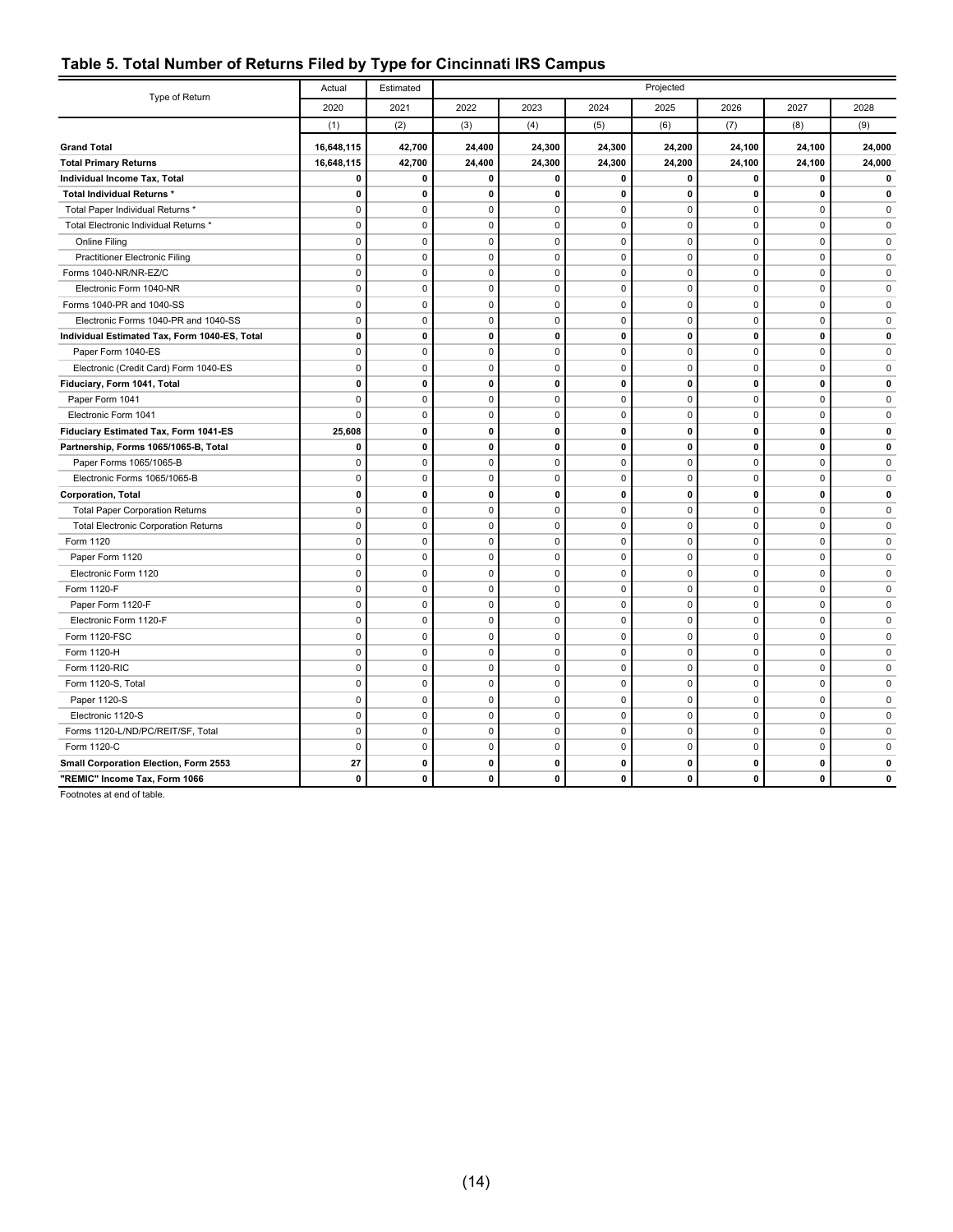#### **Table 5. Total Number of Returns Filed by Type for Cincinnati IRS Campus—Continued**

| Type of Return                                 | Actual       | Estimated    | Projected   |              |                     |             |              |              |             |
|------------------------------------------------|--------------|--------------|-------------|--------------|---------------------|-------------|--------------|--------------|-------------|
|                                                | 2020         | 2021         | 2022        | 2023         | 2024                | 2025        | 2026         | 2027         | 2028        |
|                                                | (1)          | (2)          | (3)         | (4)          | (5)                 | (6)         | (7)          | (8)          | (9)         |
| Estate, Forms 706, 706-GS(D)/GS(T)/NA, Total   | 38           | 0            | $\pmb{0}$   | 0            | 0                   | 0           | 0            | $\mathbf 0$  | 0           |
| Gift, Form 709                                 | 0            | 0            | 0           | 0            | 0                   | 0           | 0            | $\mathbf 0$  | 0           |
| <b>Employment, Total</b>                       | 15,919,485   | $\mathbf 0$  | $\mathbf 0$ | 0            | $\mathbf 0$         | $\mathbf 0$ | 0            | $\mathbf 0$  | 0           |
| <b>Total Paper Employment Returns</b>          | 582          | $\mathbf{0}$ | $\mathbf 0$ | 0            | $\mathbf 0$         | $\mathbf 0$ | $\mathbf 0$  | $\mathbf 0$  | $\mathbf 0$ |
| <b>Total Electronic Employment Returns</b>     | 15,918,903   | $\mathbf 0$  | $\mathbf 0$ | 0            | $\mathbf 0$         | $\mathbf 0$ | $\Omega$     | $\Omega$     | $\mathbf 0$ |
| Forms 940 and 940-PR, Total                    | 3,015,038    | $\mathbf 0$  | $\pmb{0}$   | $\pmb{0}$    | $\mathbf 0$         | $\mathbf 0$ | $\mathbf 0$  | $\mathbf 0$  | 0           |
| Paper Forms 940 and 940-PR                     | 198          | $\mathbf 0$  | $\pmb{0}$   | $\mathbf 0$  | $\mathbf 0$         | $\mathbf 0$ | $\mathbf 0$  | $\Omega$     | $\mathbf 0$ |
| Form 940 E-File/Online/XML                     | 3,014,840    | $\mathsf 0$  | $\pmb{0}$   | 0            | $\mathsf 0$         | $\mathbf 0$ | $\mathsf 0$  | $\mathbf 0$  | 0           |
| Forms 941, 941-PR/SS, Total                    | 12,879,353   | $\mathsf 0$  | $\pmb{0}$   | 0            | $\mathsf 0$         | $\mathbf 0$ | $\pmb{0}$    | $\pmb{0}$    | $\pmb{0}$   |
| Paper Forms 941, 941-PR/SS                     | 353          | $\mathbf 0$  | $\pmb{0}$   | $\mathbf{0}$ | $\mathbf 0$         | $\mathbf 0$ | $\mathbf 0$  | $\mathbf 0$  | $\mathbf 0$ |
| Form 941 E-File/Online/XML                     | 12,879,000   | $\mathbf 0$  | $\mathbf 0$ | 0            | $\mathsf 0$         | $\mathbf 0$ | $\mathbf 0$  | $\mathbf 0$  | $\mathbf 0$ |
| Forms 943, 943-PR and 943-SS                   | 12,160       | $\mathbf{0}$ | $\mathbf 0$ | $\mathbf{0}$ | $\mathbf 0$         | $\mathbf 0$ | $\mathbf 0$  | $\mathbf 0$  | $\mathbf 0$ |
| Paper Forms 943, 943-PR and 943-SS             | 0            | $\mathbf{0}$ | $\mathbf 0$ | 0            | $\mathbf 0$         | $\mathbf 0$ | $\mathbf 0$  | $\mathbf 0$  | $\mathbf 0$ |
| Electronic Forms 943, 943-PR and 943-SS        | 12,156       | $\pmb{0}$    | $\mathbf 0$ | 0            | $\mathsf 0$         | $\mathbf 0$ | $\mathsf 0$  | $\mathbf 0$  | $\pmb{0}$   |
| Forms 944, 944-PR and 944-SS, Total            | 8,436        | $\mathsf 0$  | $\mathbf 0$ | 0            | $\mathsf 0$         | $\mathbf 0$ | $\mathbf 0$  | $\mathbf 0$  | $\mathbf 0$ |
| Paper Forms 944, 944-PR and 944-SS             | 15           | $\mathbf 0$  | $\mathbf 0$ | 0            | $\ddot{\mathbf{0}}$ | $\mathbf 0$ | $\pmb{0}$    | $\mathbf 0$  | $\mathbf 0$ |
| Electronic Form 944                            | 8,421        | $\mathbf 0$  | $\mathbf 0$ | 0            | $\mathbf 0$         | $\mathbf 0$ | $\mathbf 0$  | $\mathbf 0$  | $\mathbf 0$ |
| Form 945                                       | 4,498        | $\mathbf 0$  | $\mathbf 0$ | 0            | 0                   | $\pmb{0}$   | $\mathbf 0$  | $\mathbf 0$  | $\mathbf 0$ |
| Paper Form 945                                 | 12           | $\mathbf 0$  | $\mathbf 0$ | 0            | $\mathsf 0$         | $\pmb{0}$   | 0            | $\mathbf 0$  | $\mathbf 0$ |
| Electronic Form 945                            | 4,486        | $\mathbf{0}$ | $\mathbf 0$ | $\mathbf 0$  | $\mathbf 0$         | $\mathbf 0$ | $\mathbf 0$  | $\mathbf 0$  | $\mathbf 0$ |
| Form CT-1                                      | 0            | $\mathbf 0$  | $\mathbf 0$ | 0            | $\mathbf 0$         | $\mathbf 0$ | $\mathbf 0$  | $\mathbf 0$  | $\mathbf 0$ |
| Withholding Tax for Foreign Persons, Form 1042 | 0            | $\mathbf 0$  | $\mathbf 0$ | 0            | $\mathbf{0}$        | $\mathbf 0$ | $\mathbf{0}$ | $\mathbf{0}$ | 0           |
| <b>Exempt Organizations, Total</b>             | 0            | $\mathbf 0$  | $\mathbf 0$ | 0            | $\mathbf 0$         | $\mathbf 0$ | 0            | $\mathbf 0$  | 0           |
| Government Entities/Bonds, Total               | 0            | $\mathbf 0$  | $\pmb{0}$   | 0            | $\pmb{0}$           | $\mathbf 0$ | 0            | $\mathbf 0$  | 0           |
| <b>Political Organizations, Total</b>          | 0            | 0            | 0           | 0            | 0                   | $\mathbf 0$ | 0            | 0            | 0           |
| Excise, Total                                  | 702,847      | 42,700       | 24,400      | 24,300       | 24,300              | 24,200      | 24,100       | 24,100       | 24,000      |
| Excise Taxes re Employee Plans, Form 5330      | 0            | 0            | $\mathbf 0$ | 0            | $\mathbf 0$         | $\mathbf 0$ | 0            | 0            | 0           |
| Payment or Refund Under Sec.7519, Form 8752    | 109          | $\mathbf{0}$ | $\mathbf 0$ | 0            | $\mathbf 0$         | $\mathbf 0$ | 0            | $\mathbf 0$  | 0           |
| <b>Supplemental Documents, Total</b>           | $\mathbf{0}$ | $\mathbf{0}$ | $\mathbf 0$ | 0            | $\mathbf{0}$        | $\mathbf 0$ | $\mathbf{0}$ | $\mathbf{0}$ | 0           |
| Form 1040-X                                    | $\mathbf 0$  | $\mathbf 0$  | $\mathbf 0$ | 0            | $\mathsf 0$         | $\mathbf 0$ | $\mathbf 0$  | $\mathbf 0$  | $\mathbf 0$ |
| Paper Form 1040-X                              | $\pmb{0}$    | $\mathsf 0$  | $\mathbf 0$ | 0            | $\mathsf 0$         | $\mathbf 0$ | $\mathsf 0$  | $\mathbf 0$  | $\pmb{0}$   |
| Electronic Form 1040-X**                       | $\mathbf 0$  | $\mathbf 0$  | $\mathbf 0$ | 0            | $\mathsf 0$         | $\mathbf 0$ | $\mathbf 0$  | $\mathbf 0$  | $\mathbf 0$ |
| Form 4868, Total                               | $\pmb{0}$    | $\mathbf 0$  | $\mathbf 0$ | 0            | $\mathsf 0$         | $\pmb{0}$   | $\pmb{0}$    | $\mathbf 0$  | $\mathbf 0$ |
| Paper Form 4868                                | $\mathbf 0$  | $\pmb{0}$    | $\pmb{0}$   | 0            | $\pmb{0}$           | $\pmb{0}$   | $\mathbf 0$  | $\mathbf 0$  | $\mathbf 0$ |
| Electronic Form 4868                           | 0            | $\mathbf 0$  | $\mathbf 0$ | 0            | $\pmb{0}$           | $\pmb{0}$   | $\mathbf 0$  | $\mathbf 0$  | $\mathbf 0$ |
| Credit Card                                    | 0            | $\mathbf 0$  | $\mathbf 0$ | 0            | $\pmb{0}$           | $\pmb{0}$   | 0            | $\mathbf 0$  | $\mathbf 0$ |
| E-File                                         | 0            | $\mathbf{0}$ | $\mathbf 0$ | $\mathbf 0$  | $\mathbf 0$         | $\mathbf 0$ | $\mathbf 0$  | $\mathbf 0$  | $\mathbf 0$ |
| Form 1120-X                                    | $\pmb{0}$    | $\mathsf 0$  | $\mathsf 0$ | $\pmb{0}$    | $\mathsf 0$         | $\mathbf 0$ | $\mathsf 0$  | $\mathbf 0$  | $\pmb{0}$   |
| Form 5558                                      | $\mathbf 0$  | $\mathbf 0$  | $\pmb{0}$   | $\mathbf 0$  | $\mathbf 0$         | $\mathbf 0$ | $\mathbf 0$  | $\Omega$     | $\mathbf 0$ |
| Form 7004                                      | $\pmb{0}$    | $\mathsf 0$  | $\pmb{0}$   | 0            | $\mathsf 0$         | $\mathbf 0$ | $\mathsf 0$  | $\mathbf 0$  | 0           |
| Paper Form 7004                                | $\pmb{0}$    | $\mathsf 0$  | $\pmb{0}$   | 0            | $\mathsf 0$         | $\mathbf 0$ | $\pmb{0}$    | $\pmb{0}$    | $\pmb{0}$   |
| Electronic Form 7004                           | $\pmb{0}$    | $\mathsf 0$  | $\pmb{0}$   | 0            | $\mathbf 0$         | $\mathbf 0$ | $\mathbf 0$  | $\mathbf 0$  | $\mathbf 0$ |
| Form 8868                                      | 0            | $\mathbf 0$  | $\mathbf 0$ | 0            | $\pmb{0}$           | $\pmb{0}$   | $\mathbf 0$  | $\mathbf{0}$ | $\mathbf 0$ |
| Paper Form 8868                                | $\mathbf 0$  | $\mathbf{0}$ | $\mathbf 0$ | $\mathbf{0}$ | $\mathbf 0$         | $\mathbf 0$ | $\mathbf 0$  | $\mathbf 0$  | $\mathbf 0$ |
| Electronic Form 8868                           | 0            | $\mathbf 0$  | $\mathbf 0$ | $\mathbf 0$  | $\mathbf 0$         | $\mathbf 0$ | $\mathbf 0$  | $\mathbf 0$  | $\mathbf 0$ |

\* Form 990-N is all electronic. \*\* Mandatory electronic filing of the 2020 Form 990-T started in February 2021. \*\*\* Electronic filing of Form 4720 available as of March 2021 for Tax Year 2020 returns.

\*\*\*\* Form 8871 is all electronic. \*\*\*\*\* The IRS began offering an electronic option for Form 1040-X in August 2020.

NOTES: Detail may not add to subtotal/total due to rounding.

See Table Notes section for more information.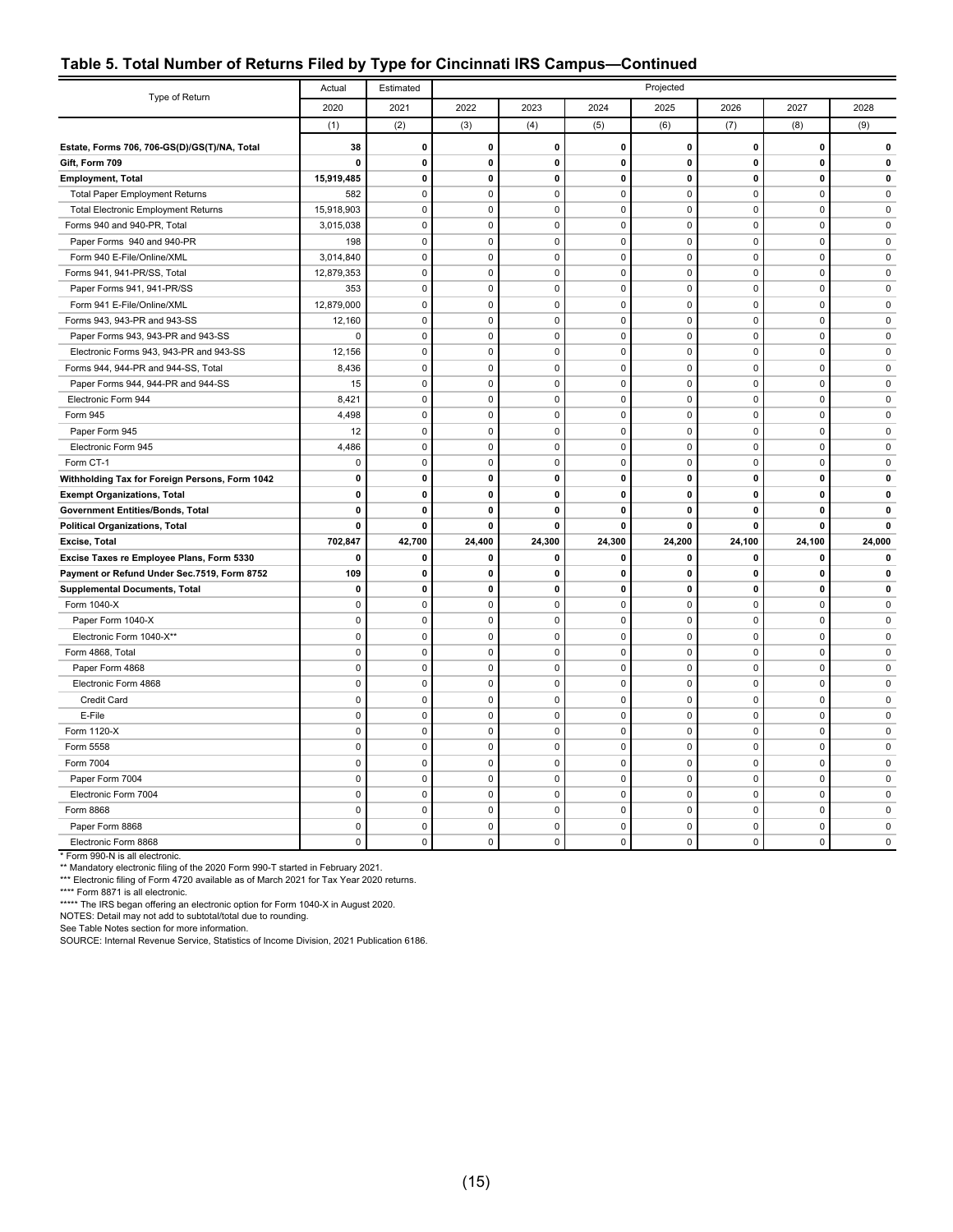#### <span id="page-20-0"></span>**Table 6. Total Number of Returns Filed by Type for Fresno IRS Campus**

|                                               | Actual       | Estimated   |              |             |              | Projected    |              |              |            |
|-----------------------------------------------|--------------|-------------|--------------|-------------|--------------|--------------|--------------|--------------|------------|
| Type of Return                                | 2020         | 2021        | 2022         | 2023        | 2024         | 2025         | 2026         | 2027         | 2028       |
|                                               | (1)          | (2)         | (3)          | (4)         | (5)          | (6)          | (7)          | (8)          | (9)        |
| <b>Grand Total</b>                            | 44,051,326   | 39,544,800  | 36,964,200   | 37,685,600  | 37,735,000   | 38,195,400   | 38,676,100   | 39,167,700   | 39,671,300 |
| <b>Total Primary Returns</b>                  | 39,891,643   | 35,360,300  | 33,256,100   | 33,760,600  | 33,593,100   | 33,848,700   | 34,132,600   | 34,431,700   | 34,742,600 |
| Individual Income Tax, Total                  | 35,199,982   | 35,221,500  | 33,256,100   | 33,760,600  | 33,593,100   | 33,848,700   | 34,132,600   | 34,431,700   | 34,742,600 |
| Total Individual Returns *                    | 35,199,982   | 35,221,500  | 33,256,100   | 33,760,600  | 33,593,100   | 33,848,700   | 34,132,600   | 34,431,700   | 34,742,600 |
| Total Paper Individual Returns *              | 3,515,632    | 2,839,200   | 0            | $\mathbf 0$ | $\mathbf 0$  | 0            | $\mathbf 0$  | 0            | $\Omega$   |
| Total Electronic Individual Returns *         | 31,684,350   | 32,382,300  | 33,256,100   | 33,760,600  | 33,593,100   | 33,848,700   | 34,132,600   | 34,431,700   | 34,742,600 |
| Online Filing                                 | 14,674,217   | 15,000,800  | 15,752,400   | 16,134,900  | 15,845,300   | 15,978,800   | 16,140,700   | 16,317,700   | 16,506,500 |
| <b>Practitioner Electronic Filing</b>         | 17,010,133   | 17,381,600  | 17,503,700   | 17,625,700  | 17,747,800   | 17,869,900   | 17,992,000   | 18,114,100   | 18,236,100 |
| Forms 1040-NR/NR-EZ/C                         | $\pmb{0}$    | 0           | $\mathbf 0$  | 0           | $\pmb{0}$    | $\pmb{0}$    | $\pmb{0}$    | $\mathbf 0$  | 0          |
| Electronic Form 1040-NR                       | $\Omega$     | $\Omega$    | $\mathbf 0$  | $\mathbf 0$ | $\Omega$     | $\mathbf 0$  | 0            | $\Omega$     | $\Omega$   |
| Forms 1040-PR and 1040-SS                     | $\mathbf 0$  | $\mathbf 0$ | $\mathbf 0$  | $\mathbf 0$ | $\pmb{0}$    | $\pmb{0}$    | $\mathbf 0$  | $\mathbf 0$  | $\Omega$   |
| Electronic Forms 1040-PR and 1040-SS          | $\mathbf 0$  | 0           | $\mathbf 0$  | $\pmb{0}$   | $\pmb{0}$    | $\mathbf 0$  | $\mathbf 0$  | $\mathbf 0$  | $\Omega$   |
| Individual Estimated Tax, Form 1040-ES, Total | 4,691,661    | 138,800     | $\mathbf 0$  | $\pmb{0}$   | $\mathbf 0$  | $\mathbf 0$  | $\mathbf 0$  | $\mathbf 0$  | O          |
| Paper Form 1040-ES                            | 4,691,661    | 138,800     | $\mathbf 0$  | $\mathbf 0$ | $\mathbf 0$  | $\mathbf 0$  | $\mathbf 0$  | $\mathbf 0$  | $\Omega$   |
| Electronic (Credit Card) Form 1040-ES         | $\pmb{0}$    | 0           | $\mathbf 0$  | $\pmb{0}$   | $\pmb{0}$    | $\pmb{0}$    | $\pmb{0}$    | $\mathbf 0$  | $\Omega$   |
| Fiduciary, Form 1041, Total                   | $\mathbf 0$  | 0           | $\mathbf{0}$ | $\mathbf 0$ | $\mathbf{0}$ | $\mathbf 0$  | $\mathbf{0}$ | $\mathbf{0}$ | $\Omega$   |
| Paper Form 1041                               | $\mathbf 0$  | $\mathbf 0$ | $\mathbf 0$  | $\mathbf 0$ | $\mathbf 0$  | $\mathbf 0$  | $\mathbf 0$  | $\mathbf 0$  | $\Omega$   |
| Electronic Form 1041                          | 0            | $\mathbf 0$ | $\mathbf 0$  | 0           | $\mathbf 0$  | $\pmb{0}$    | $\mathbf 0$  | $\mathbf 0$  | $\Omega$   |
| Fiduciary Estimated Tax, Form 1041-ES         | $\mathbf 0$  | 0           | $\mathbf 0$  | $\mathbf 0$ | 0            | $\mathbf 0$  | 0            | $\mathbf 0$  | 0          |
| Partnership, Forms 1065/1065-B, Total         | $\mathbf 0$  | 0           | $\mathbf 0$  | $\mathbf 0$ | $\mathbf 0$  | $\mathbf 0$  | $\mathbf 0$  | $\mathbf 0$  | O          |
| Paper Forms 1065/1065-B                       | $\pmb{0}$    | 0           | $\mathbf 0$  | $\pmb{0}$   | $\mathsf 0$  | $\pmb{0}$    | $\pmb{0}$    | $\mathbf 0$  | $\Omega$   |
| Electronic Forms 1065/1065-B                  | $\mathbf 0$  | 0           | $\mathbf 0$  | $\mathbf 0$ | $\mathbf 0$  | $\mathbf 0$  | 0            | $\mathbf 0$  | $\Omega$   |
| <b>Corporation, Total</b>                     | $\pmb{0}$    | 0           | $\mathbf 0$  | $\pmb{0}$   | $\mathbf 0$  | $\pmb{0}$    | $\mathbf 0$  | $\mathbf 0$  | $\Omega$   |
| <b>Total Paper Corporation Returns</b>        | $\pmb{0}$    | 0           | $\mathbf 0$  | 0           | $\mathbf 0$  | $\mathbf 0$  | 0            | $\mathbf 0$  | 0          |
| <b>Total Electronic Corporation Returns</b>   | $\pmb{0}$    | 0           | $\mathbf 0$  | $\pmb{0}$   | 0            | $\pmb{0}$    | 0            | $\mathbf 0$  | $\Omega$   |
| Form 1120                                     | $\mathbf 0$  | $\mathbf 0$ | $\mathbf 0$  | $\mathbf 0$ | $\mathbf 0$  | $\mathbf 0$  | $\mathbf 0$  | $\mathbf 0$  | $\Omega$   |
| Paper Form 1120                               | $\pmb{0}$    | $\pmb{0}$   | $\mathbf 0$  | $\pmb{0}$   | $\mathsf 0$  | $\pmb{0}$    | $\mathsf 0$  | $\mathbf 0$  | 0          |
| Electronic Form 1120                          | $\mathbf 0$  | $\mathbf 0$ | $\mathbf 0$  | $\mathbf 0$ | $\mathbf 0$  | $\mathbf 0$  | 0            | $\mathbf 0$  | $\Omega$   |
| Form 1120-F                                   | $\pmb{0}$    | $\pmb{0}$   | $\mathbf 0$  | $\pmb{0}$   | $\mathsf 0$  | $\pmb{0}$    | $\mathsf 0$  | $\mathbf 0$  | $\Omega$   |
| Paper Form 1120-F                             | $\mathbf 0$  | 0           | $\mathbf 0$  | $\pmb{0}$   | $\mathbf 0$  | $\mathbf 0$  | $\mathbf 0$  | $\mathbf 0$  | 0          |
| Electronic Form 1120-F                        | $\mathbf 0$  | $\mathbf 0$ | $\mathbf 0$  | $\mathbf 0$ | $\mathbf 0$  | $\mathbf 0$  | $\mathbf 0$  | $\mathbf 0$  | $\Omega$   |
| Form 1120-FSC                                 | $\pmb{0}$    | $\mathsf 0$ | $\mathbf 0$  | 0           | $\mathbf 0$  | $\pmb{0}$    | $\mathbf 0$  | $\mathbf 0$  | $\Omega$   |
| Form 1120-H                                   | $\mathbf 0$  | $\Omega$    | $\mathbf 0$  | $\mathbf 0$ | $\mathbf 0$  | $\mathbf 0$  | $\Omega$     | $\Omega$     | 0          |
| Form 1120-RIC                                 | $\mathbf 0$  | $\mathbf 0$ | $\pmb{0}$    | $\pmb{0}$   | $\mathsf 0$  | $\pmb{0}$    | $\mathbf 0$  | $\mathbf 0$  | $\Omega$   |
| Form 1120-S, Total                            | $\mathbf 0$  | $\mathbf 0$ | $\mathbf 0$  | $\mathbf 0$ | $\mathbf 0$  | $\mathbf 0$  | $\mathbf 0$  | $\Omega$     | $\Omega$   |
| Paper 1120-S                                  | $\mathbf 0$  | 0           | $\mathbf 0$  | $\mathbf 0$ | $\mathbf 0$  | $\mathbf 0$  | 0            | $\mathbf 0$  | 0          |
| Electronic 1120-S                             | $\mathbf 0$  | $\mathbf 0$ | $\mathbf 0$  | $\mathbf 0$ | $\mathbf 0$  | $\mathbf 0$  | $\mathbf 0$  | $\mathbf 0$  | 0          |
| Forms 1120-L/ND/PC/REIT/SF, Total             | $\pmb{0}$    | $\mathsf 0$ | $\mathbf 0$  | 0           | $\mathbf 0$  | 0            | $\mathbf 0$  | $\mathbf 0$  | $\Omega$   |
| Form 1120-C                                   | $\mathbf 0$  | $\Omega$    | $\mathbf 0$  | $\mathbf 0$ | $\mathbf 0$  | $\mathbf 0$  | $\Omega$     | $\Omega$     | $\Omega$   |
| Small Corporation Election, Form 2553         | $\mathbf 0$  | 0           | $\mathbf 0$  | 0           | 0            | $\mathbf 0$  | $\mathbf 0$  | $\mathbf 0$  | 0          |
| "REMIC" Income Tax, Form 1066                 | $\mathbf{0}$ | 0           | $\mathbf{0}$ | 0           | 0            | $\mathbf{0}$ | 0            | $\mathbf{0}$ | 0          |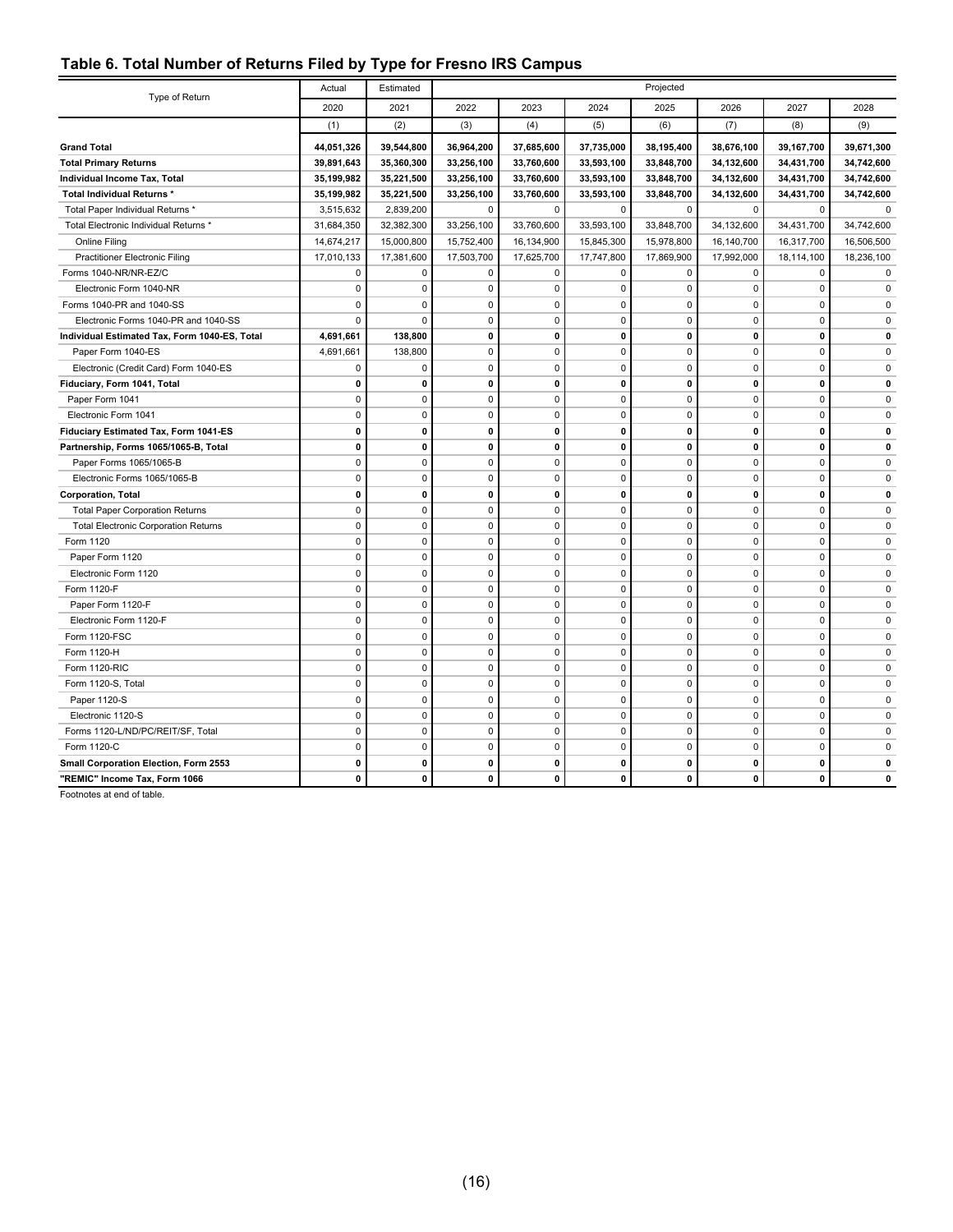#### **Table 6. Total Number of Returns Filed by Type for Fresno IRS Campus—Continued**

|                                                | Actual      | Estimated   | Projected   |              |             |              |             |              |              |
|------------------------------------------------|-------------|-------------|-------------|--------------|-------------|--------------|-------------|--------------|--------------|
| Type of Return                                 | 2020        | 2021        | 2022        | 2023         | 2024        | 2025         | 2026        | 2027         | 2028         |
|                                                | (1)         | (2)         | (3)         | (4)          | (5)         | (6)          | (7)         | (8)          | (9)          |
| Estate, Forms 706, 706-GS(D)/GS(T)/NA, Total   | 0           | 0           | $\mathbf 0$ | $\mathbf 0$  | 0           | $\mathbf{0}$ | 0           | $\mathbf{0}$ | 0            |
| Gift, Form 709                                 | 0           | $\mathbf 0$ | $\mathbf 0$ | $\pmb{0}$    | $\pmb{0}$   | $\mathbf 0$  | 0           | $\mathbf{0}$ | $\mathbf{0}$ |
| <b>Employment, Total</b>                       | 0           | 0           | $\mathbf 0$ | 0            | 0           | $\mathbf 0$  | 0           | $\mathbf 0$  | $\Omega$     |
| <b>Total Paper Employment Returns</b>          | 0           | $\pmb{0}$   | $\mathbf 0$ | $\pmb{0}$    | 0           | $\pmb{0}$    | $\pmb{0}$   | $\mathbf 0$  | $\mathbf 0$  |
| <b>Total Electronic Employment Returns</b>     | 0           | 0           | 0           | $\pmb{0}$    | 0           | $\mathbf 0$  | $\mathbf 0$ | $\Omega$     | $\mathbf 0$  |
| Forms 940 and 940-PR, Total                    | 0           | 0           | $\pmb{0}$   | 0            | 0           | $\pmb{0}$    | 0           | $\mathbf 0$  | $\mathbf 0$  |
| Paper Forms 940 and 940-PR                     | 0           | $\mathbf 0$ | $\mathbf 0$ | $\mathbf 0$  | $\mathbf 0$ | $\Omega$     | $\Omega$    | $\Omega$     | $\Omega$     |
| Form 940 E-File/Online/XML                     | $\mathbf 0$ | $\mathsf 0$ | $\mathbf 0$ | $\pmb{0}$    | $\mathbf 0$ | $\mathbf 0$  | $\mathbf 0$ | $\mathbf 0$  | $\mathbf 0$  |
| Forms 941, 941-PR/SS, Total                    | 0           | $\mathbf 0$ | $\mathbf 0$ | $\pmb{0}$    | $\mathbf 0$ | $\mathbf 0$  | $\mathbf 0$ | $\mathbf 0$  | $\mathbf 0$  |
| Paper Forms 941, 941-PR/SS                     | $\pmb{0}$   | $\pmb{0}$   | $\pmb{0}$   | $\mathbf 0$  | $\pmb{0}$   | $\pmb{0}$    | $\pmb{0}$   | $\pmb{0}$    | 0            |
| Form 941 E-File/Online/XML                     | $\mathbf 0$ | $\mathbf 0$ | $\mathbf 0$ | $\pmb{0}$    | $\mathbf 0$ | $\mathbf 0$  | $\mathbf 0$ | $\mathbf 0$  | $\mathbf 0$  |
| Forms 943, 943-PR and 943-SS                   | $\pmb{0}$   | $\pmb{0}$   | $\pmb{0}$   | $\mathbf 0$  | $\pmb{0}$   | $\pmb{0}$    | $\mathbf 0$ | $\mathbf 0$  | $\pmb{0}$    |
| Paper Forms 943, 943-PR and 943-SS             | $\mathbf 0$ | $\mathbf 0$ | $\mathbf 0$ | $\mathbf 0$  | $\mathbf 0$ | $\mathbf 0$  | $\mathbf 0$ | $\mathbf 0$  | $\mathbf 0$  |
| Electronic Forms 943, 943-PR and 943-SS        | 0           | $\mathbf 0$ | $\mathbf 0$ | $\mathbf 0$  | $\mathbf 0$ | $\mathbf 0$  | $\mathbf 0$ | $\mathbf 0$  | $\mathbf 0$  |
| Forms 944, 944-PR and 944-SS, Total            | $\mathbf 0$ | $\mathbf 0$ | $\mathbf 0$ | $\mathbf 0$  | $\mathbf 0$ | $\mathbf 0$  | $\Omega$    | $\mathbf 0$  | $\mathbf 0$  |
| Paper Forms 944, 944-PR and 944-SS             | $\pmb{0}$   | $\pmb{0}$   | $\mathbf 0$ | $\pmb{0}$    | $\pmb{0}$   | $\mathbf 0$  | $\pmb{0}$   | $\mathbf 0$  | $\mathbf 0$  |
| Electronic Form 944                            | 0           | 0           | $\mathbf 0$ | $\pmb{0}$    | $\pmb{0}$   | $\pmb{0}$    | $\mathbf 0$ | $\mathbf 0$  | $\mathbf 0$  |
| Form 945                                       | $\mathbf 0$ | 0           | $\mathbf 0$ | $\pmb{0}$    | 0           | $\mathbf 0$  | $\mathbf 0$ | $\mathbf 0$  | $\mathbf 0$  |
| Paper Form 945                                 | 0           | 0           | $\mathbf 0$ | $\mathbf 0$  | 0           | $\mathbf 0$  | $\mathbf 0$ | $\mathbf 0$  | $\mathbf 0$  |
| Electronic Form 945                            | $\mathbf 0$ | $\mathbf 0$ | $\mathbf 0$ | $\mathbf 0$  | $\mathbf 0$ | $\mathbf 0$  | $\mathbf 0$ | $\mathbf 0$  | $\mathbf 0$  |
| Form CT-1                                      | 0           | $\mathbf 0$ | $\mathbf 0$ | $\mathbf 0$  | $\mathbf 0$ | $\mathbf 0$  | $\Omega$    | $\mathbf 0$  | $\mathbf 0$  |
| Withholding Tax for Foreign Persons, Form 1042 | 0           | $\mathbf 0$ | $\mathbf 0$ | $\pmb{0}$    | $\mathbf 0$ | $\mathbf 0$  | 0           | $\mathbf 0$  | $\mathbf{0}$ |
| <b>Exempt Organizations, Total</b>             | $\mathbf 0$ | $\mathbf 0$ | $\mathbf 0$ | $\mathbf{0}$ | $\mathbf 0$ | $\mathbf 0$  | 0           | $\mathbf{0}$ | $\mathbf{0}$ |
| Government Entities/Bonds, Total               | $\pmb{0}$   | 0           | $\pmb{0}$   | $\pmb{0}$    | $\pmb{0}$   | $\pmb{0}$    | 0           | $\mathbf{0}$ | n            |
| <b>Political Organizations, Total</b>          | $\mathbf 0$ | 0           | $\mathbf 0$ | $\mathbf{0}$ | 0           | $\mathbf 0$  | 0           | $\mathbf 0$  | 0            |
| Excise, Total                                  | 0           | 0           | $\mathbf 0$ | 0            | $\mathbf 0$ | $\mathbf 0$  | 0           | $\mathbf 0$  | 0            |
| Excise Taxes re Employee Plans, Form 5330      | 0           | 0           | $\mathbf 0$ | 0            | 0           | $\mathbf 0$  | 0           | $\mathbf{0}$ | 0            |
| Payment or Refund Under Sec.7519, Form 8752    | $\mathbf 0$ | 0           | $\mathbf 0$ | 0            | 0           | $\mathbf 0$  | 0           | $\mathbf 0$  | $\mathbf{0}$ |
| <b>Supplemental Documents, Total</b>           | 4,159,683   | 4,184,500   | 3,708,200   | 3,925,000    | 4,141,900   | 4,346,700    | 4,543,400   | 4,736,000    | 4,928,700    |
| Form 1040-X                                    | 1,057,200   | 891,700     | 596,400     | 609,200      | 622,000     | 634,800      | 647,600     | 660,400      | 673,300      |
| Paper Form 1040-X                              | 1,013,850   | 314,200     | $\mathbf 0$ | $\Omega$     | 0           | $\mathbf 0$  | $\Omega$    | $\mathbf 0$  | $\mathbf 0$  |
| Electronic Form 1040-X**                       | 43,351      | 577,500     | 596,400     | 609,200      | 622,000     | 634,800      | 647,600     | 660,400      | 673,300      |
| Form 4868, Total                               | 3,102,483   | 3,292,800   | 3,111,800   | 3,315,800    | 3,519,900   | 3,711,900    | 3,895,800   | 4,075,500    | 4,255,400    |
| Paper Form 4868                                | 750,337     | 397,800     | 0           | 0            | $\Omega$    | $\Omega$     | $\Omega$    | $\Omega$     | 0            |
| Electronic Form 4868                           | 2,352,146   | 2,895,000   | 3,111,800   | 3,315,800    | 3,519,900   | 3,711,900    | 3,895,800   | 4,075,500    | 4,255,400    |
| Credit Card                                    | 0           | 0           | 0           | $\pmb{0}$    | 0           | 0            | $\mathbf 0$ | $\mathbf 0$  | 0            |
| E-File                                         | 2,352,146   | 2,895,000   | 3,111,800   | 3,315,800    | 3,519,900   | 3,711,900    | 3,895,800   | 4,075,500    | 4,255,400    |
| Form 1120-X                                    | 0           | 0           | $\pmb{0}$   | $\pmb{0}$    | 0           | $\pmb{0}$    | $\pmb{0}$   | $\mathbf 0$  | 0            |
| Form 5558                                      | $\mathbf 0$ | $\mathbf 0$ | $\mathbf 0$ | $\mathbf 0$  | $\mathbf 0$ | $\mathbf 0$  | $\mathbf 0$ | $\mathbf 0$  | $\mathbf 0$  |
| Form 7004                                      | 0           | 0           | $\pmb{0}$   | $\pmb{0}$    | $\pmb{0}$   | $\pmb{0}$    | $\mathbf 0$ | $\mathbf 0$  | $\mathbf 0$  |
| Paper Form 7004                                | $\mathbf 0$ | $\mathbf 0$ | $\mathbf 0$ | $\mathbf 0$  | $\mathbf 0$ | $\mathbf 0$  | $\Omega$    | $\mathbf 0$  | $\mathbf 0$  |
| Electronic Form 7004                           | $\mathsf 0$ | $\pmb{0}$   | $\mathbf 0$ | $\mathbf 0$  | $\pmb{0}$   | $\pmb{0}$    | $\mathbf 0$ | $\pmb{0}$    | $\mathbf 0$  |
| Form 8868                                      | 0           | $\pmb{0}$   | $\mathbf 0$ | $\pmb{0}$    | $\pmb{0}$   | $\pmb{0}$    | $\mathbf 0$ | $\mathbf 0$  | $\mathbf 0$  |
| Paper Form 8868                                | 0           | 0           | $\mathbf 0$ | 0            | 0           | $\mathbf 0$  | $\pmb{0}$   | 0            | 0            |
| Electronic Form 8868                           | $\mathbf 0$ | 0           | $\mathbf 0$ | $\mathbf 0$  | 0           | $\mathbf 0$  | $\Omega$    | $\Omega$     | $\mathbf 0$  |

\* Form 990-N is all electronic. \*\* Mandatory electronic filing of the 2020 Form 990-T started in February 2021.

\*\*\* Electronic filing of Form 4720 available as of March 2021 for Tax Year 2020 returns.<br>\*\*\*\* Form 8871 is all electronic.<br>\*\*\*\*\* The IRS began offering an electronic option for Form 1040-X in August 2020.

NOTES: Detail may not add to subtotal/total due to rounding. See Table Notes section for more information.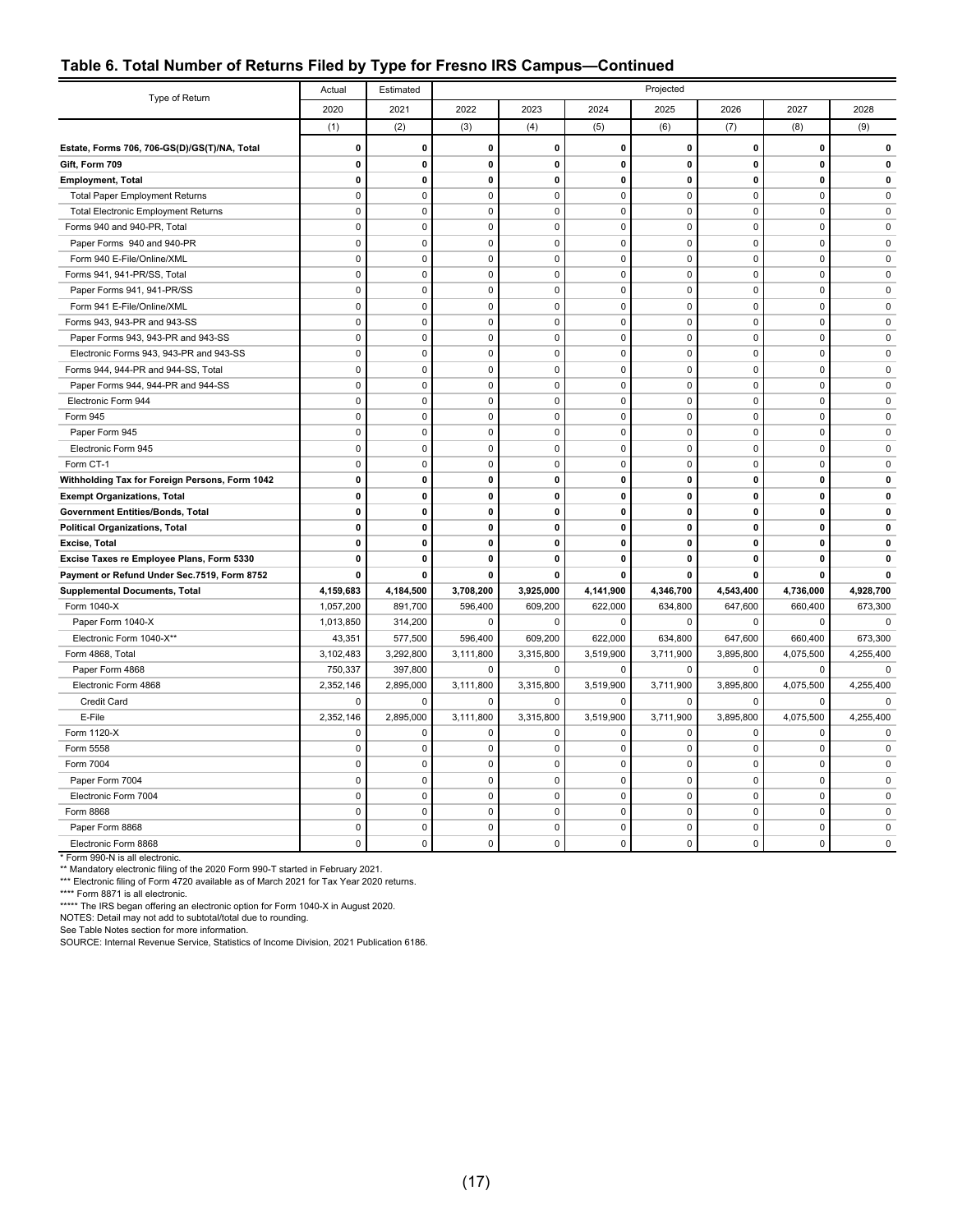## <span id="page-22-0"></span>**Table 7. Total Number of Returns Filed by Type for Kansas City IRS Campus**

| Type of Return                                | Actual      | Estimated   |              |             |             | Projected   |             |             |             |
|-----------------------------------------------|-------------|-------------|--------------|-------------|-------------|-------------|-------------|-------------|-------------|
|                                               | 2020        | 2021        | 2022         | 2023        | 2024        | 2025        | 2026        | 2027        | 2028        |
|                                               | (1)         | (2)         | (3)          | (4)         | (5)         | (6)         | (7)         | (8)         | (9)         |
| <b>Grand Total</b>                            | 46,730,591  | 74,676,100  | 69,971,100   | 71,592,700  | 74,610,400  | 75,570,300  | 75,807,200  | 76,083,500  | 76,393,100  |
| <b>Total Primary Returns</b>                  | 43,448,594  | 69,273,800  | 64,520,100   | 65,955,900  | 68,290,600  | 69,211,000  | 69,573,900  | 69,956,200  | 70,371,300  |
| Individual Income Tax, Total                  | 32,185,895  | 34,177,600  | 33,430,900   | 34,242,500  | 34,752,600  | 35,093,200  | 35,437,800  | 35,794,400  | 36,159,700  |
| Total Individual Returns *                    | 32,185,895  | 34,177,600  | 33,430,900   | 34,067,600  | 34,407,300  | 34,745,000  | 35,108,200  | 35,483,500  | 35,867,500  |
| Total Paper Individual Returns *              | 2,479,561   | 6,702,400   | 5,929,000    | 5,986,800   | 6,978,100   | 7,362,200   | 6,891,400   | 6,450,700   | 6,038,400   |
| Total Electronic Individual Returns *         | 29,706,334  | 27,475,200  | 27,502,000   | 28,080,800  | 27,429,300  | 27,382,800  | 28,216,800  | 29,032,800  | 29,829,100  |
| <b>Online Filing</b>                          | 14,014,600  | 11,302,300  | 11,215,500   | 11,680,800  | 10,915,600  | 10,755,500  | 11,476,000  | 12,178,300  | 12,861,100  |
| Practitioner Electronic Filing                | 15,691,734  | 16,172,900  | 16,286,500   | 16,400,100  | 16,513,700  | 16,627,200  | 16,740,800  | 16,854,400  | 16,968,000  |
| Forms 1040-NR/NR-EZ/C                         | 0           | 0           | $\pmb{0}$    | 105,500     | 275,000     | 282,400     | 268,200     | 253,900     | 239,700     |
| Electronic Form 1040-NR                       | 0           | $\mathbf 0$ | $\mathbf 0$  | $\mathbf 0$ | 0           | $\mathbf 0$ | $\mathbf 0$ | $\mathbf 0$ | $\mathbf 0$ |
| Forms 1040-PR and 1040-SS                     | 0           | 0           | $\mathbf 0$  | 69,300      | 70,200      | 65,800      | 61,400      | 56,900      | 52,500      |
| Electronic Forms 1040-PR and 1040-SS          | 0           | 0           | $\mathbf 0$  | 0           | $\Omega$    | $\Omega$    | $\Omega$    | $\Omega$    | $\Omega$    |
| Individual Estimated Tax, Form 1040-ES, Total | 6,489,643   | 11,218,900  | 9,669,600    | 10,158,900  | 11,871,400  | 12,322,700  | 12,244,700  | 12,166,600  | 12,110,100  |
| Paper Form 1040-ES                            | 6,489,643   | 11,218,900  | 9,669,600    | 10,158,900  | 11,871,400  | 12,322,700  | 12,244,700  | 12,166,600  | 12,110,100  |
| Electronic (Credit Card) Form 1040-ES         | 0           | 0           | 0            | $\mathbf 0$ | 0           | 0           | $\mathbf 0$ | $\mathbf 0$ | 0           |
| Fiduciary, Form 1041, Total                   | 61,444      | 1,576,300   | 1,490,600    | 1,471,700   | 1,454,300   | 1,438,200   | 1,423,500   | 1,409,900   | 1,397,400   |
| Paper Form 1041                               | 61,444      | 246,700     | 168,900      | 152,300     | 137,200     | 123,600     | 111,300     | 100,100     | 90,000      |
| Electronic Form 1041                          | 0           | 1,329,600   | 1,321,700    | 1,319,400   | 1,317,000   | 1,314,600   | 1,312,200   | 1,309,800   | 1,307,400   |
| Fiduciary Estimated Tax, Form 1041-ES         | 0           | 0           | $\mathbf{0}$ | 0           | 0           | 0           | 0           | $\mathbf 0$ | 0           |
| Partnership, Forms 1065/1065-B, Total         | 76,207      | 2,168,400   | 2,137,200    | 2,225,300   | 2,319,500   | 2,418,100   | 2,468,700   | 2,521,300   | 2,575,300   |
| Paper Forms 1065/1065-B                       | 76,207      | 438,200     | 227,700      | 189,700     | 161,600     | 140,700     | 125,300     | 113,800     | 105,400     |
| Electronic Forms 1065/1065-B                  | 0           | 1,730,200   | 1,909,500    | 2,035,600   | 2,157,900   | 2,277,300   | 2,343,400   | 2,407,500   | 2,470,000   |
| <b>Corporation, Total</b>                     | 203,514     | 3,073,500   | 2,984,100    | 2,985,400   | 2,985,800   | 2,988,100   | 2,989,600   | 2,992,000   | 2,993,700   |
| <b>Total Paper Corporation Returns</b>        | 203,514     | 511,900     | 388,900      | 356,900     | 329,900     | 307,100     | 287,900     | 271,600     | 257,800     |
| <b>Total Electronic Corporation Returns</b>   | 0           | 2,561,500   | 2,595,300    | 2,628,500   | 2,655,900   | 2,681,000   | 2,701,700   | 2,720,400   | 2,735,900   |
| Form 1120                                     | 43,638      | 746,900     | 717,500      | 705,400     | 691,600     | 679,300     | 666,300     | 654,300     | 642,000     |
| Paper Form 1120                               | 43,638      | 126,500     | 97,700       | 88,600      | 80,400      | 73,000      | 66,200      | 60,100      | 54,600      |
| Electronic Form 1120                          | 0           | 620,500     | 619,800      | 616,700     | 611,200     | 606,300     | 600,000     | 594,200     | 587,400     |
| Form 1120-F                                   | 0           | 0           | 0            | 0           | 0           | $\mathbf 0$ | $\mathbf 0$ | $\mathbf 0$ | $\pmb{0}$   |
| Paper Form 1120-F                             | 0           | 0           | $\mathbf 0$  | $\mathbf 0$ | $\mathbf 0$ | $\mathbf 0$ | 0           | $\mathbf 0$ | $\mathbf 0$ |
| Electronic Form 1120-F                        | $\mathbf 0$ | $\mathbf 0$ | $\mathbf 0$  | 0           | 0           | $\mathbf 0$ | $\mathbf 0$ | $\mathbf 0$ | $\mathbf 0$ |
| Form 1120-FSC                                 | 0           | 0           | $\mathbf 0$  | 0           | 0           | $\mathbf 0$ | $\mathbf 0$ | $\Omega$    | $\mathbf 0$ |
| Form 1120-H                                   | 60,395      | 139,100     | 123,800      | 125,100     | 126,400     | 127,700     | 129,000     | 130,300     | 131,500     |
| Form 1120-RIC                                 | 313         | 13,600      | 13,600       | 13,600      | 13,600      | 13,600      | 13,600      | 13,600      | 13,600      |
| Form 1120-S, Total                            | 99,168      | 2,173,800   | 2,129,200    | 2,141,300   | 2,154,200   | 2,167,500   | 2,180,800   | 2,193,900   | 2,206,500   |
| Paper 1120-S                                  | 99,168      | 232,700     | 153,800      | 129,500     | 109,500     | 92,900      | 79,100      | 67,600      | 58,100      |
| Electronic 1120-S                             | 0           | 1,941,100   | 1,975,500    | 2,011,800   | 2,044,700   | 2,074,600   | 2,101,700   | 2,126,200   | 2,148,500   |
| Forms 1120-L/ND/PC/REIT/SF, Total             | 0           | 0           | 0            | 0           | 0           | $\mathbf 0$ | $\mathbf 0$ | $\mathbf 0$ | 0           |
| Form 1120-C                                   | 0           | 0           | $\mathbf 0$  | $\Omega$    | 0           | 0           | $\mathbf 0$ | 0           | 0           |
| Small Corporation Election, Form 2553         | 105,548     | 185,400     | 175,000      | 175,000     | 175,000     | 175,000     | 175,000     | 175,000     | 175,000     |
| "REMIC" Income Tax, Form 1066                 | 0           | 0           | 0            | 0           | 0           | 0           | 0           | 0           | 0           |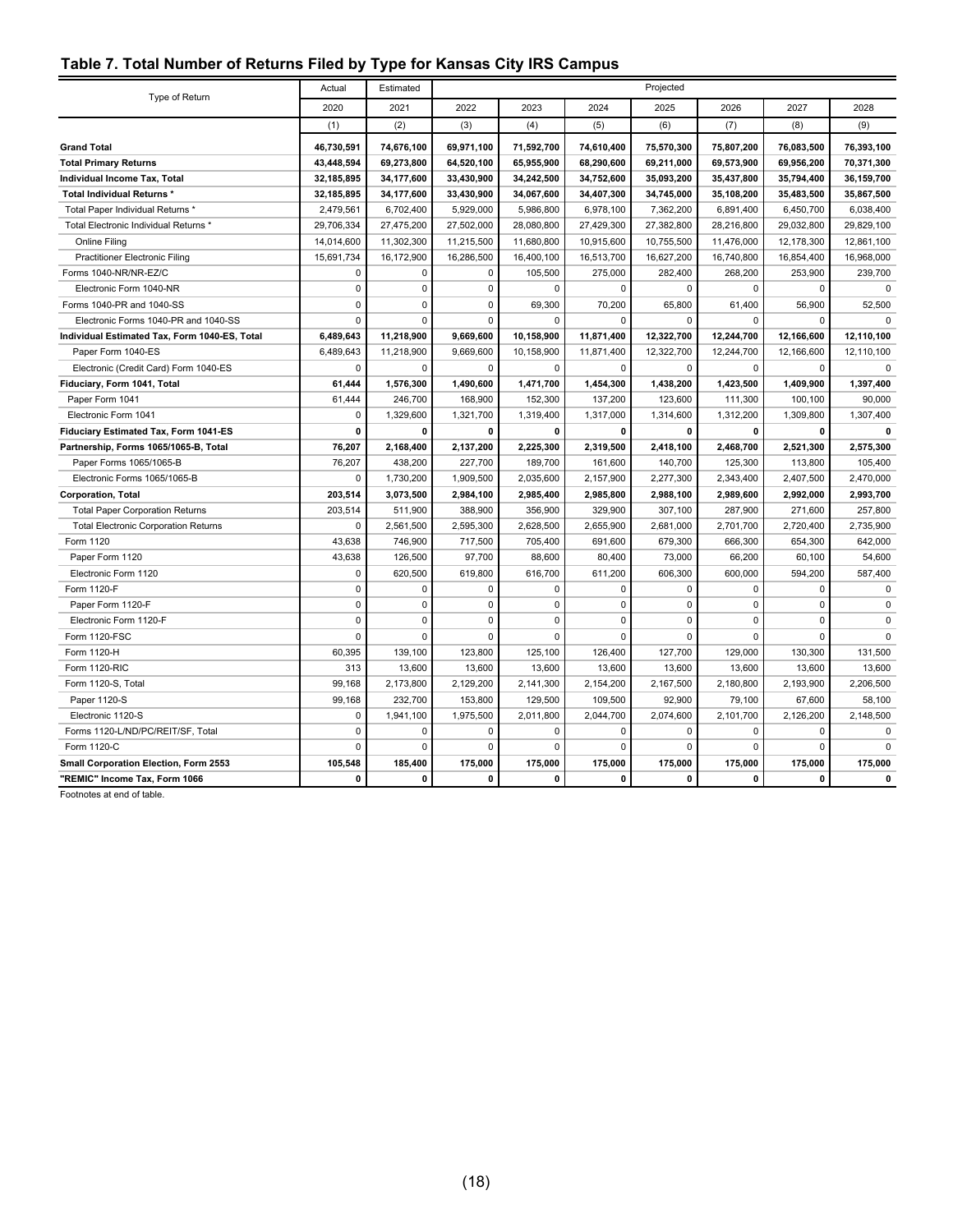#### **Table 7. Total Number of Returns Filed by Type for Kansas City IRS Campus—Continued**

|                                                | Actual       | Estimated    |              |                |              | Projected    |              |              |              |
|------------------------------------------------|--------------|--------------|--------------|----------------|--------------|--------------|--------------|--------------|--------------|
| Type of Return                                 | 2020         | 2021         | 2022         | 2023           | 2024         | 2025         | 2026         | 2027         | 2028         |
|                                                | (1)          | (2)          | (3)          | (4)            | (5)          | (6)          | (7)          | (8)          | (9)          |
| Estate, Forms 706, 706-GS(D)/GS(T)/NA, Total   | 16,351       | 28,400       | 14,500       | 13,700         | 12,900       | 12,100       | 11,400       | 10,700       | 10,100       |
| Gift. Form 709                                 | 173,363      | 268,400      | 228,300      | 227,400        | 226,400      | 225,400      | 224,500      | 223,600      | 222,600      |
| <b>Employment, Total</b>                       | 4,136,452    | 16,576,300   | 14,375,800   | 14,442,800     | 14,480,100   | 14,526,200   | 14,587,600   | 14,652,300   | 14,717,700   |
| <b>Total Paper Employment Returns</b>          | 4,136,452    | 8,668,000    | 6,372,800    | 6,051,200      | 5,712,000    | 5,390,800    | 5,091,900    | 4,801,900    | 4,517,000    |
| <b>Total Electronic Employment Returns</b>     | 0            | 7,908,400    | 8,003,000    | 8,391,600      | 8,768,100    | 9,135,400    | 9,495,600    | 9,850,400    | 10,200,700   |
| Forms 940 and 940-PR, Total                    | 1,140,564    | 2,723,800    | 2,679,700    | 2,699,200      | 2,695,500    | 2,701,400    | 2,723,800    | 2,749,800    | 2,773,800    |
| Paper Forms 940 and 940-PR                     | 1,140,564    | 1,274,400    | 1,178,300    | 1,116,800      | 1,034,100    | 962,900      | 910,300      | 862,900      | 815,400      |
| Form 940 E-File/Online/XML                     | 0            | 1,449,400    | 1,501,400    | 1,582,400      | 1,661,400    | 1,738,400    | 1,813,600    | 1,886,900    | 1,958,400    |
| Forms 941, 941-PR/SS, Total                    | 2,916,174    | 13,753,200   | 11,599,700   | 11,648,200     | 11,693,200   | 11,736,800   | 11,779,900   | 11,822,800   | 11,868,400   |
| Paper Forms 941, 941-PR/SS                     | 2,916,174    | 7,305,800    | 5,110,800    | 4,852,800      | 4,601,500    | 4,356,100    | 4,115,300    | 3,878,000    | 3,646,000    |
| Form 941 E-File/Online/XML                     | 0            | 6,447,400    | 6,488,900    | 6,795,300      | 7,091,600    | 7,380,700    | 7,664,600    | 7,944,800    | 8,222,400    |
| Forms 943, 943-PR and 943-SS                   | 42,889       | 50,400       | 49,200       | 48,900         | 47,700       | 46,300       | 44,800       | 43,300       | 41,900       |
| Paper Forms 943, 943-PR and 943-SS             | 42,889       | 45,300       | 43,700       | 42,800         | 41,000       | 38,900       | 36,900       | 34,900       | 32,800       |
| Electronic Forms 943, 943-PR and 943-SS        | 0            | 5,000        | 5,500        | 6,100          | 6,700        | 7,300        | 7,900        | 8,500        | 9,100        |
| Forms 944, 944-PR and 944-SS, Total            | 14,946       | 23,800       | 22,600       | 21,900         | 21,200       | 21,400       | 20,700       | 20,000       | 19,400       |
| Paper Forms 944, 944-PR and 944-SS             | 14,946       | 20,000       | 18,500       | 17,500         | 16,500       | 16,400       | 15,400       | 14,500       | 13,500       |
| Electronic Form 944                            | 0            | 3,800        | 4,100        | 4,400          | 4,700        | 5,000        | 5,300        | 5,600        | 5,900        |
| Form 945                                       | 20,352       | 23,300       | 22,900       | 22,800         | 20,800       | 18,700       | 16,600       | 14,600       | 12,500       |
| Paper Form 945                                 | 20,352       | 20,600       | 19,900       | 19,500         | 17,100       | 14,700       | 12,300       | 9,900        | 7,500        |
| Electronic Form 945                            | 0            | 2,700        | 3,000        | 3,300          | 3,600        | 4,000        | 4,300        | 4,600        | 5,000        |
| Form CT-1                                      | 1,527        | 1,800        | 1,700        | 1,700          | 1,700        | 1,700        | 1,700        | 1,700        | 1,700        |
| Withholding Tax for Foreign Persons, Form 1042 | 0            | 0            | $\mathbf 0$  | 0              | 0            | $\mathbf 0$  | 0            | 0            | 0            |
| <b>Exempt Organizations, Total</b>             | $\mathbf{0}$ | 0            | $\mathbf 0$  | 0              | 0            | 0            | $\mathbf{0}$ | $\mathbf 0$  | $\mathbf{0}$ |
| <b>Government Entities/Bonds, Total</b>        | 0            | $\mathbf 0$  | 0            | 0              | 0            | 0            | 0            | 0            | 0            |
| <b>Political Organizations, Total</b>          | $\mathbf{0}$ | $\mathbf{0}$ | $\mathbf{0}$ | $\mathbf{0}$   | $\mathbf{0}$ | $\mathbf{0}$ | 0            | $\mathbf{0}$ | $\mathbf 0$  |
| Excise, Total                                  | 0            | 0            | $\mathbf 0$  | 0              | $\mathbf 0$  | $\mathbf{0}$ | 0            | $\mathbf{0}$ | 0            |
| Excise Taxes re Employee Plans, Form 5330      | 0            | $\mathbf{0}$ | $\mathbf{0}$ | 0              | 0            | $\mathbf{0}$ | $\Omega$     | $\Omega$     | $\mathbf{0}$ |
| Payment or Refund Under Sec.7519, Form 8752    | 177          | 500          | 14,000       | 13,300         | 12,600       | 11,900       | 11,100       | 10,400       | 9,700        |
| <b>Supplemental Documents, Total</b>           | 3,281,997    | 5,402,300    | 5,451,000    | 5,636,900      | 6,319,900    | 6,359,400    | 6,233,400    | 6,127,300    | 6,021,800    |
| Form 1040-X                                    | 821,110      | 2,136,700    | 1,729,500    | 1,688,900      | 1,844,100    | 1,799,600    | 1,732,800    | 1,678,600    | 1,631,200    |
| Paper Form 1040-X                              | 764,724      | 1,486,500    | 1,064,500    | 1,009,600      | 1,150,500    | 1,091,600    | 1,010,600    | 942,100      | 880,400      |
| Electronic Form 1040-X**                       | 56,386       | 650,200      | 665,000      | 679,300        | 693,600      | 707,900      | 722,200      | 736,500      | 750,800      |
| Form 4868, Total                               | 1,787,216    | 2,453,800    | 2,936,600    | 3,177,000      | 3,707,200    | 3,792,100    | 3,730,300    | 3,676,300    | 3,622,000    |
| Paper Form 4868                                | 490,959      | 764,900      | 1,121,100    | 1,242,500      | 1,653,700    | 1,626,500    | 1,457,400    | 1,298,500    | 1,139,300    |
| Electronic Form 4868                           | 1,296,257    | 1,688,900    | 1,815,500    | 1,934,500      | 2,053,600    | 2,165,600    | 2,272,900    | 2,377,800    | 2,482,700    |
| Credit Card                                    | 0            | 0            | 0            | 0              | 0            | 0            | $\mathbf 0$  | $\mathbf 0$  | $\mathbf 0$  |
| E-File                                         | 1,296,257    | 1,688,900    | 1,815,500    | 1,934,500      | 2,053,600    | 2,165,600    | 2,272,900    | 2,377,800    | 2,482,700    |
| Form 1120-X                                    | 6,758        | 10,600       | 8,300        | 7,700          | 7,300        | 7,300        | 7,300        | 7,300        | 7,300        |
| Form 5558                                      | 0            | $\mathbf 0$  | $\mathbf 0$  | 0              | $\mathbf 0$  | $\Omega$     | $\Omega$     | $\Omega$     | $\mathbf 0$  |
| Form 7004                                      | 446,116      | 526,900      | 512,000      | 497,100        | 482,200      | 467,400      | 452,400      | 437,600      | 422,700      |
| Paper Form 7004                                | 446,116      | 526,900      | 512,000      | 497,100        | 482,200      | 467,400      | 452,400      | 437,600      | 422,700      |
| Electronic Form 7004                           | 0            | 0            | 0            | $\overline{0}$ | 0            | $\mathbf 0$  | $\mathbf 0$  | $\mathbf 0$  | $\mathbf 0$  |
| Form 8868                                      | 220,797      | 274,300      | 264,600      | 266,200        | 279,000      | 293,000      | 310,500      | 327,400      | 338,600      |
| Paper Form 8868                                | $\Omega$     | $\Omega$     | $\Omega$     | $\Omega$       | $\Omega$     | $\Omega$     | $\Omega$     | $\Omega$     | $\mathbf 0$  |
| Electronic Form 8868                           | 220.797      | 274,300      | 264,600      | 266,200        | 279,000      | 293,000      | 310,500      | 327.400      | 338,600      |

\* Form 990-N is all electronic. \*\* Mandatory electronic filing of the 2020 Form 990-T started in February 2021.

\*\*\* Electronic filing of Form 4720 available as of March 2021 for Tax Year 2020 returns.<br>\*\*\*\* Form 8871 is all electronic.<br>\*\*\*\*\* The IRS began offering an electronic option for Form 1040-X in August 2020.

NOTES: Detail may not add to subtotal/total due to rounding. See Table Notes section for more information.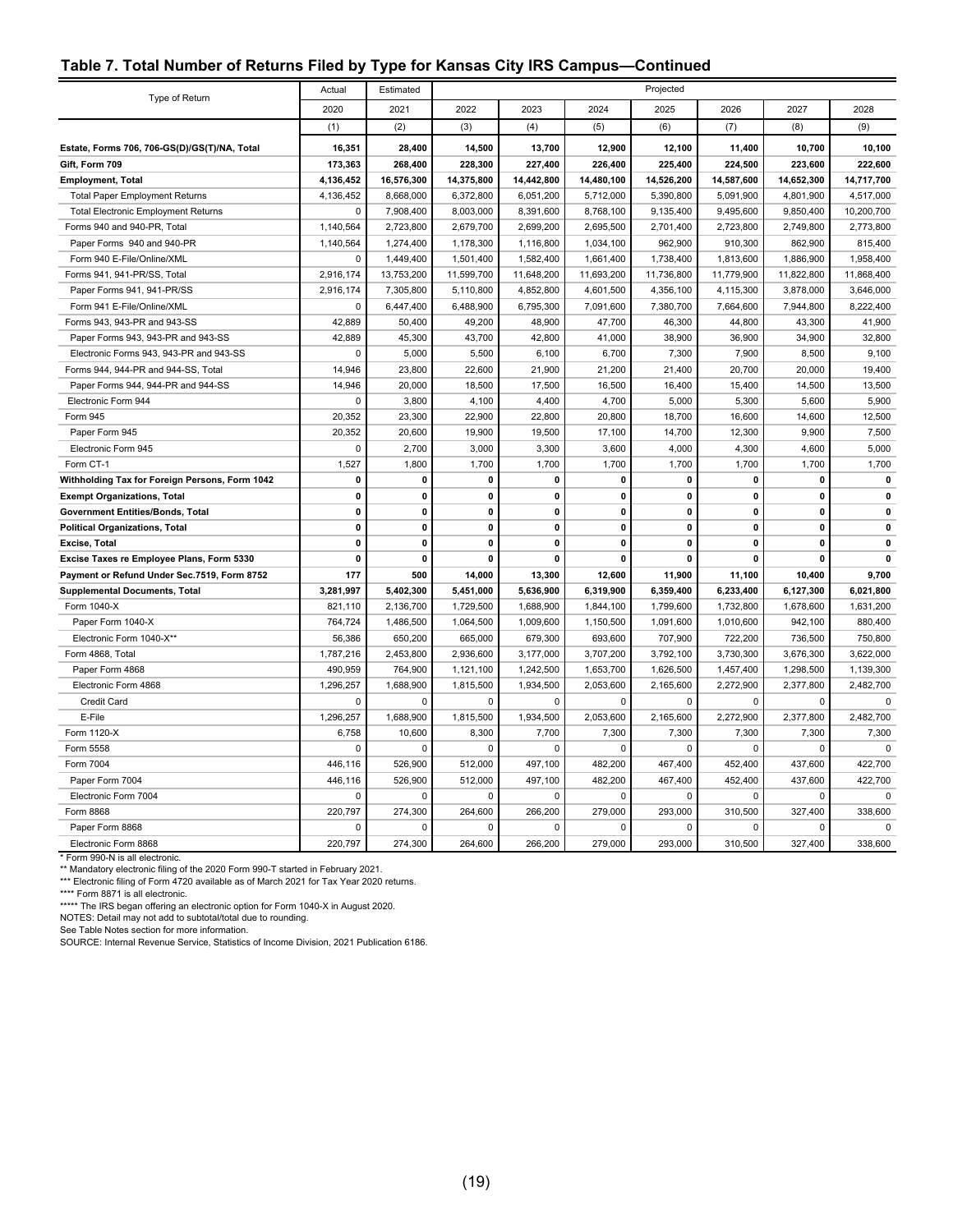#### <span id="page-24-0"></span>**Table 8. Total Number of Returns Filed by Type for Ogden IRS Campus**

| Type of Return                                | Actual      | Estimated   |             |             |             | Projected   |             |             |             |
|-----------------------------------------------|-------------|-------------|-------------|-------------|-------------|-------------|-------------|-------------|-------------|
|                                               | 2020        | 2021        | 2022        | 2023        | 2024        | 2025        | 2026        | 2027        | 2028        |
|                                               | (1)         | (2)         | (3)         | (4)         | (5)         | (6)         | (7)         | (8)         | (9)         |
| <b>Grand Total</b>                            | 37,384,861  | 52,200,800  | 52,012,200  | 52,429,800  | 53,515,300  | 53,896,700  | 54,267,600  | 54,665,500  | 55,108,800  |
| <b>Total Primary Returns</b>                  | 28,423,673  | 40,851,300  | 40,213,800  | 40,449,200  | 41,062,800  | 41,163,200  | 41,214,800  | 41,280,300  | 41,375,200  |
| Individual Income Tax, Total                  | 1,512,235   | 4,653,900   | 3,754,600   | 3,546,600   | 3,389,100   | 3,189,800   | 2,983,600   | 2,790,600   | 2,609,900   |
| Total Individual Returns *                    | 1,512,235   | 4,653,900   | 3,754,600   | 3,507,200   | 3,362,000   | 3,143,900   | 2,939,800   | 2,748,900   | 2,570,300   |
| Total Paper Individual Returns *              | 1,512,235   | 4,652,900   | 3,754,600   | 3,507,200   | 3,673,000   | 3,434,500   | 3,211,300   | 3,002,600   | 2,807,400   |
| Total Electronic Individual Returns *         | $\pmb{0}$   | $\mathbf 0$ | $\mathbf 0$ | 0           | 0           | $\mathbf 0$ | $\mathbf 0$ | $\mathbf 0$ | $\mathbf 0$ |
| <b>Online Filing</b>                          | $\mathbf 0$ | $\mathbf 0$ | $\mathbf 0$ | $\mathbf 0$ | $\mathbf 0$ | $\mathbf 0$ | $\mathbf 0$ | $\mathbf 0$ | $\mathbf 0$ |
| <b>Practitioner Electronic Filing</b>         | $\mathbf 0$ | $\mathbf 0$ | $\mathbf 0$ | $\mathbf 0$ | $\mathbf 0$ | $\mathbf 0$ | 0           | $\mathbf 0$ | $\mathbf 0$ |
| Forms 1040-NR/NR-EZ/C                         | $\mathbf 0$ | $\mathbf 0$ | $\mathbf 0$ | 35,200      | 19,200      | 38,500      | 36,900      | 35,300      | 33,700      |
| Electronic Form 1040-NR                       | $\mathbf 0$ | $\Omega$    | $\mathbf 0$ | $\Omega$    | 0           | 0           | $\mathbf 0$ | 0           | $\mathbf 0$ |
| Forms 1040-PR and 1040-SS                     | $\mathbf 0$ | $\mathbf 0$ | $\mathbf 0$ | 4,200       | 7,800       | 7,400       | 6,900       | 6,400       | 5,900       |
| Electronic Forms 1040-PR and 1040-SS          | $\mathbf 0$ | $\Omega$    | $\mathbf 0$ | $\Omega$    | 0           | $\Omega$    | $\Omega$    | $\Omega$    | $\Omega$    |
| Individual Estimated Tax, Form 1040-ES, Total | 3,594,701   | 3,179,700   | 6,296,300   | 6,400,600   | 6,853,300   | 6,827,400   | 6,801,500   | 6,775,500   | 6,760,900   |
| Paper Form 1040-ES                            | 3,355,810   | 2,970,300   | 6,009,800   | 6,081,900   | 6,519,600   | 6,478,600   | 6,437,700   | 6,396,700   | 6,367,000   |
| Electronic (Credit Card) Form 1040-ES         | 238,891     | 209,400     | 286,500     | 318,700     | 333,800     | 348,800     | 363,800     | 378,800     | 393,900     |
| Fiduciary, Form 1041, Total                   | 2,769,667   | 1,611,000   | 1,540,100   | 1,527,300   | 1,515,600   | 1,505,100   | 1,495,600   | 1,487,100   | 1,479,400   |
| Paper Form 1041                               | 93,948      | 260,600     | 178,500     | 160,900     | 145,000     | 130,600     | 117,600     | 105,800     | 95,100      |
| Electronic Form 1041                          | 2,675,719   | 1,350,400   | 1,361,600   | 1,366,400   | 1,370,600   | 1,374,500   | 1,378,100   | 1,381,300   | 1,384,300   |
| Fiduciary Estimated Tax, Form 1041-ES         | 615,062     | 653,500     | 653,500     | 653,500     | 653,500     | 653,500     | 653,500     | 653,500     | 653,500     |
| Partnership, Forms 1065/1065-B, Total         | 4,038,773   | 2,697,100   | 2,692,400   | 2,803,200   | 2,919,300   | 3,039,100   | 3,096,600   | 3,155,800   | 3,216,200   |
| Paper Forms 1065/1065-B                       | 32,370      | 164,500     | 85,500      | 71,200      | 60,700      | 52,800      | 47,000      | 42,700      | 39,600      |
| Electronic Forms 1065/1065-B                  | 4,006,403   | 2,532,600   | 2,607,000   | 2,732,000   | 2,858,600   | 2,986,200   | 3,049,600   | 3,113,100   | 3,176,700   |
| <b>Corporation, Total</b>                     | 6,517,107   | 4,475,500   | 4,436,700   | 4,491,100   | 4,544,200   | 4,593,400   | 4,641,000   | 4,685,400   | 4,728,100   |
| <b>Total Paper Corporation Returns</b>        | 318,023     | 672,700     | 511,300     | 470,500     | 436,100     | 407,000     | 382,400     | 361,600     | 343,800     |
| <b>Total Electronic Corporation Returns</b>   | 6,199,084   | 3,802,800   | 3,925,500   | 4,020,700   | 4,108,200   | 4,186,400   | 4,258,600   | 4,323,800   | 4,384,200   |
| Form 1120                                     | 1,516,344   | 986,900     | 972,700     | 970,800     | 970,200     | 968,400     | 968,100     | 967,500     | 968,100     |
| Paper Form 1120                               | 90,879      | 162,600     | 125,600     | 113,900     | 103,400     | 93,800      | 85,100      | 77,300      | 70,200      |
| Electronic Form 1120                          | 1,425,465   | 824,400     | 847,100     | 856,800     | 866,800     | 874,600     | 883,000     | 890,100     | 897,800     |
| Form 1120-F                                   | 43,963      | 57,300      | 55,200      | 56,100      | 57,000      | 57,900      | 58,800      | 59,600      | 60,400      |
| Paper Form 1120-F                             | 9,419       | 20,500      | 16,300      | 15,400      | 14,600      | 14,000      | 13,500      | 13,100      | 12,700      |
| Electronic Form 1120-F                        | 34,544      | 36,800      | 38,900      | 40,700      | 42,400      | 43,900      | 45,300      | 46,500      | 47,700      |
| Form 1120-FSC                                 | 25          | $\mathbf 0$ | $\Omega$    | $\Omega$    | 0           | $\mathbf 0$ | $\mathbf 0$ | $\mathbf 0$ | $\mathbf 0$ |
| Form 1120-H                                   | 49,991      | 165,100     | 146,200     | 147,100     | 148,000     | 148,900     | 149,900     | 150,900     | 151,800     |
| Form 1120-RIC                                 | 2,215       | 4,700       | 4,700       | 4,700       | 4,700       | 4,700       | 4,700       | 4,700       | 4,700       |
| Form 1120-S, Total                            | 4,888,011   | 3,226,500   | 3,226,200   | 3,280,400   | 3,332,000   | 3,380,700   | 3,426,500   | 3,469,400   | 3,509,400   |
| Paper 1120-S                                  | 148,936     | 284,900     | 186,700     | 157,300     | 133,000     | 112,800     | 96,100      | 82,200      | 70,600      |
| Electronic 1120-S                             | 4,739,075   | 2,941,600   | 3,039,500   | 3,123,100   | 3,199,000   | 3,267,800   | 3,330,400   | 3,387,100   | 3,438,800   |
| Forms 1120-L/ND/PC/REIT/SF, Total             | 13,248      | 31,600      | 28,400      | 28,700      | 29,100      | 29,400      | 29,800      | 30,100      | 30,400      |
| Form 1120-C                                   | 3,310       | 3,300       | 3,300       | 3,300       | 3,300       | 3,300       | 3,300       | 3,300       | 3,300       |
| Small Corporation Election, Form 2553         | 232,455     | 297,700     | 281,100     | 281,100     | 281,100     | 281,100     | 281,100     | 281,100     | 281,100     |
| "REMIC" Income Tax, Form 1066                 | 28,166      | 26,900      | 44,000      | 44,300      | 44,600      | 44,900      | 45,200      | 45,500      | 45,700      |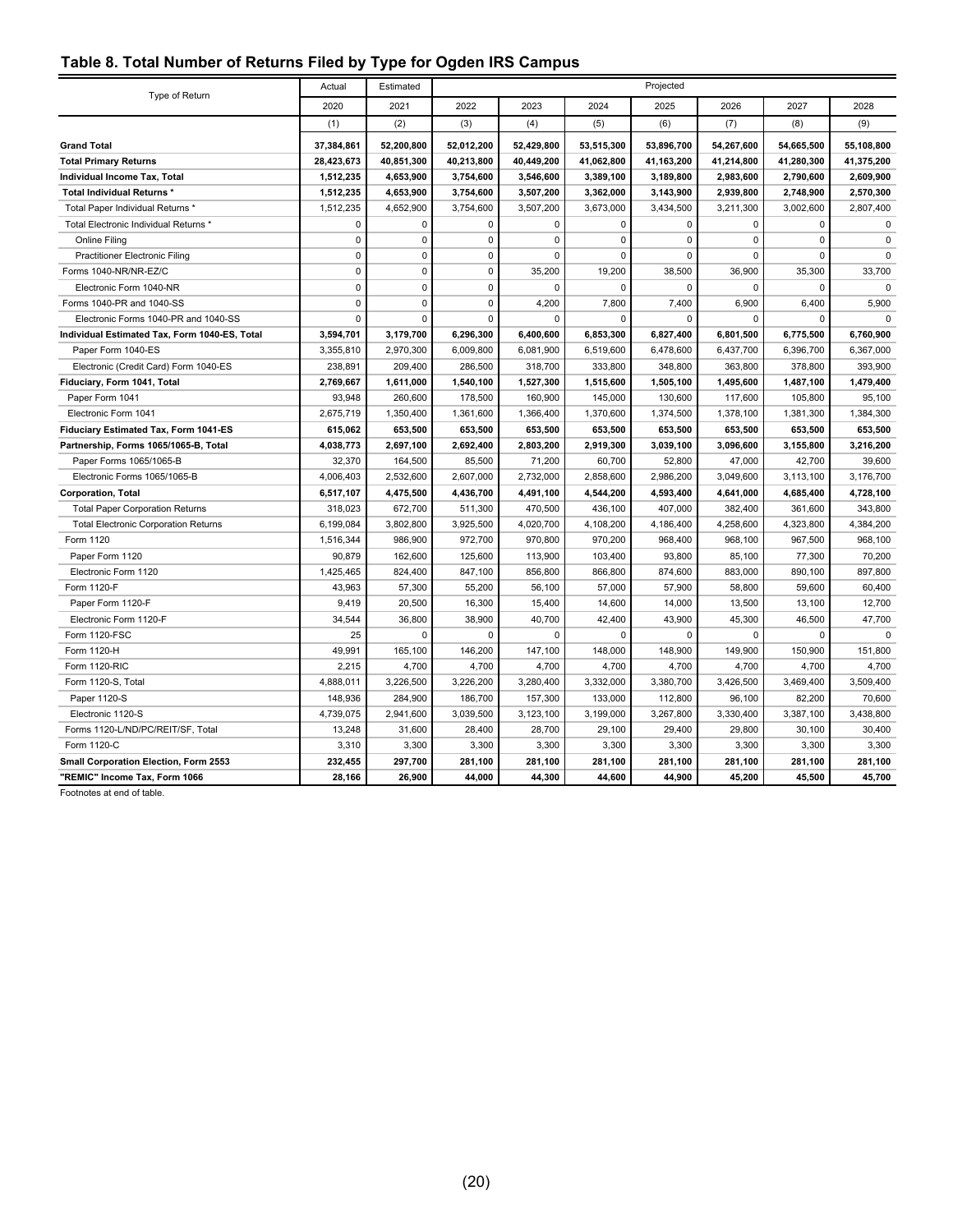| Table 8. Total Number of Returns Filed by Type for Ogden IRS Campus-Continued |  |  |
|-------------------------------------------------------------------------------|--|--|
|-------------------------------------------------------------------------------|--|--|

| Type of Return                                 | Actual       | Estimated    |              |             |             | Projected    |             |             |              |
|------------------------------------------------|--------------|--------------|--------------|-------------|-------------|--------------|-------------|-------------|--------------|
|                                                | 2020         | 2021         | 2022         | 2023        | 2024        | 2025         | 2026        | 2027        | 2028         |
|                                                | (1)          | (2)          | (3)          | (4)         | (5)         | (6)          | (7)         | (8)         | (9)          |
| Estate, Forms 706, 706-GS(D)/GS(T)/NA, Total   | 0            | $\mathbf 0$  | $\mathbf{0}$ | 0           | 0           | $\mathbf 0$  | 0           | $\mathbf 0$ | $\mathbf{0}$ |
| Gift, Form 709                                 | $\mathbf{0}$ | $\mathbf{0}$ | $\mathbf 0$  | 0           | $\mathbf 0$ | $\mathbf{0}$ | 0           | $\mathbf 0$ | $\mathbf{0}$ |
| <b>Employment, Total</b>                       | 7,484,614    | 19,994,400   | 17,574,000   | 17,723,500  | 17,836,700  | 17,957,800   | 18,094,600  | 18,234,100  | 18,373,500   |
| <b>Total Paper Employment Returns</b>          | 7,449,742    | 10,307,100   | 7,768,900    | 7,441,600   | 7,092,900   | 6,763,400    | 6,458,200   | 6,162,500   | 5,872,200    |
| <b>Total Electronic Employment Returns</b>     | 34,872       | 9,687,300    | 9,805,100    | 10,281,900  | 10,743,800  | 11,194,400   | 11,636,300  | 12,071,500  | 12,501,200   |
| Forms 940 and 940-PR, Total                    | 1,796,879    | 3,354,200    | 3,314,900    | 3,352,900   | 3,364,400   | 3,386,200    | 3,426,400   | 3,470,100   | 3,511,300    |
| Paper Forms 940 and 940-PR                     | 1,792,228    | 1,521,200    | 1,416,100    | 1,351,700   | 1,263,300   | 1,187,700    | 1,132,800   | 1,083,900   | 1,034,600    |
| Form 940 E-File/Online/XML                     | 4,651        | 1,833,000    | 1,898,800    | 2,001,200   | 2,101,100   | 2,198,500    | 2,293,600   | 2,386,300   | 2,476,700    |
| Forms 941, 941-PR/SS, Total                    | 5,520,220    | 16,469,500   | 14,092,800   | 14,205,500  | 14,312,300  | 14,416,100   | 14,518,500  | 14,619,900  | 14,723,800   |
| Paper Forms 941, 941-PR/SS                     | 5,490,046    | 8,633,000    | 6,205,900    | 5,946,000   | 5,692,700   | 5,445,300    | 5,202,600   | 4,963,400   | 4,729,900    |
| Form 941 E-File/Online/XML                     | 30,174       | 7,836,500    | 7,886,900    | 8,259,400   | 8,619,500   | 8,970,800    | 9,315,900   | 9,656,500   | 9,994,000    |
| Forms 943, 943-PR and 943-SS                   | 114,295      | 115,800      | 113,300      | 113,000     | 110,600     | 107,500      | 104,500     | 101,500     | 98,500       |
| Paper Forms 943, 943-PR and 943-SS             | 114,263      | 106,100      | 102,800      | 101,300     | 97,700      | 93,600       | 89,400      | 85,300      | 81,200       |
| Electronic Forms 943, 943-PR and 943-SS        | 32           | 9,600        | 10,600       | 11,700      | 12,800      | 14,000       | 15,100      | 16,200      | 17,400       |
| Forms 944, 944-PR and 944-SS, Total            | 26,414       | 32,400       | 30,900       | 30,000      | 29,200      | 29,500       | 28,700      | 27,800      | 27,000       |
| Paper Forms 944, 944-PR and 944-SS             | 26,410       | 26,900       | 25,000       | 23,700      | 22,500      | 22,400       | 21,100      | 19,900      | 18,700       |
| Electronic Form 944                            | $\mathbf 0$  | 5,500        | 5,900        | 6,300       | 6,700       | 7,100        | 7,500       | 7,900       | 8,300        |
| Form 945                                       | 26,806       | 22,500       | 22,100       | 22,100      | 20,300      | 18,400       | 16,500      | 14,700      | 12,800       |
| Paper Form 945                                 | 26,795       | 19,800       | 19,200       | 18,900      | 16,700      | 14,500       | 12,300      | 10,100      | 7,900        |
| Electronic Form 945                            | 11           | 2,600        | 2,900        | 3,300       | 3,600       | 3,900        | 4,200       | 4,600       | 4,900        |
| Form CT-1                                      | $\Omega$     | $\Omega$     | $\mathbf 0$  | $\mathbf 0$ | $\Omega$    | $\mathbf 0$  | $\mathbf 0$ | $\mathbf 0$ | $\mathbf 0$  |
| Withholding Tax for Foreign Persons, Form 1042 | 23,726       | 69,800       | 47,800       | 50,100      | 52,500      | 54,900       | 57,500      | 60,200      | 63,000       |
| <b>Exempt Organizations, Total</b>             | 1,244,867    | 1,895,100    | 1,725,600    | 1,759,500   | 1,795,300   | 1,832,800    | 1,872,000   | 1,913,100   | 1,956,100    |
| Government Entities/Bonds, Total               | 18,952       | 37,300       | 38,100       | 37,400      | 36,800      | 36,200       | 35,600      | 35,000      | 34,400       |
| <b>Political Organizations, Total</b>          | 9,195        | 7,800        | 9,000        | 7,500       | 9,200       | 7,600        | 9,300       | 7,600       | 9,500        |
| Excise, Total                                  | 317,473      | 1,203,100    | 1,087,300    | 1,095,800   | 1,104,300   | 1,112,800    | 1,121,400   | 1,129,900   | 1,138,500    |
| Excise Taxes re Employee Plans, Form 5330      | 5,218        | 25,100       | 25,100       | 19,800      | 19,800      | 19,700       | 19,700      | 19,700      | 19,600       |
| Payment or Refund Under Sec.7519, Form 8752    | 11,462       | 23,300       | 8,400        | 8,000       | 7,500       | 7,100        | 6,700       | 6,300       | 5,800        |
| <b>Supplemental Documents, Total</b>           | 8,961,188    | 11,349,500   | 11,798,300   | 11,980,700  | 12,452,500  | 12,733,500   | 13,052,700  | 13,385,200  | 13,733,600   |
| Form 1040-X                                    | 329,410      | 813,000      | 581,500      | 448,100     | 464,200     | 417,000      | 379,100     | 346,900     | 318,200      |
| Paper Form 1040-X                              | 329,410      | 813,000      | 581,500      | 448,100     | 464,200     | 417,000      | 379,100     | 346,900     | 318,200      |
| Electronic Form 1040-X**                       | $\mathbf 0$  | $\mathbf 0$  | $\mathbf 0$  | $\mathbf 0$ | $\mathbf 0$ | $\mathbf 0$  | $\Omega$    | $\mathbf 0$ | $\mathbf 0$  |
| Form 4868, Total                               | 567,162      | 542,900      | 1,214,300    | 1,226,700   | 1,328,600   | 1,238,300    | 1,157,500   | 1,081,400   | 1,004,400    |
| Paper Form 4868                                | 401,781      | 316,700      | 971,100      | 967,500     | 1,053,400   | 948,200      | 852,900     | 762,800     | 671,800      |
| Electronic Form 4868                           | 165,381      | 226,300      | 243,200      | 259,200     | 275,100     | 290,200      | 304,500     | 318,600     | 332,600      |
| <b>Credit Card</b>                             | 165,381      | 226,300      | 243,200      | 259,200     | 275,100     | 290,200      | 304,500     | 318,600     | 332,600      |
| E-File                                         | $\Omega$     | $\Omega$     | $\Omega$     | $\Omega$    | $\Omega$    | $\mathbf 0$  | $\mathbf 0$ | $\Omega$    | $\mathbf 0$  |
| Form 1120-X                                    | 8,785        | 13,800       | 10,800       | 10,000      | 9,500       | 9,600        | 9,600       | 9,600       | 9,600        |
| Form 5558                                      | 69,357       | 865,300      | 610,500      | 585,500     | 583,800     | 584,600      | 587,900     | 593,700     | 604,600      |
| Form 7004                                      | 7,519,764    | 8,498,100    | 8,794,300    | 9,145,300   | 9,496,400   | 9,902,200    | 10,308,200  | 10,714,100  | 11,120,000   |
| Paper Form 7004                                | 711,388      | 840,200      | 816,500      | 792,700     | 769,000     | 745,200      | 721,500     | 697,700     | 674,000      |
| Electronic Form 7004                           | 6,808,376    | 7,657,900    | 7,977,800    | 8,352,600   | 8,727,300   | 9,157,000    | 9,586,700   | 10,016,300  | 10,446,000   |
| Form 8868                                      | 466,709      | 616,400      | 587,000      | 565,100     | 570,100     | 581,700      | 610,500     | 639,600     | 676,900      |
| Paper Form 8868                                | 230,284      | 303,200      | 275,100      | 250,000     | 244,100     | 246,200      | 259,500     | 272,800     | 286,700      |
| Electronic Form 8868                           | 236,425      | 313,200      | 311,800      | 315,100     | 326,000     | 335,500      | 351,000     | 366,800     | 390,200      |

\* Form 990-N is all electronic.<br>\*\* Mandatory electronic filing of the 2020 Form 990-T started in February 2021.<br>\*\*\* Electronic filing of Form 4720 available as of March 2021 for Tax Year 2020 returns.<br>\*\*\*\* Form 8871 is all

See Table Notes section for more information. SOURCE: Internal Revenue Service, Statistics of Income Division, 2021 Publication 6186.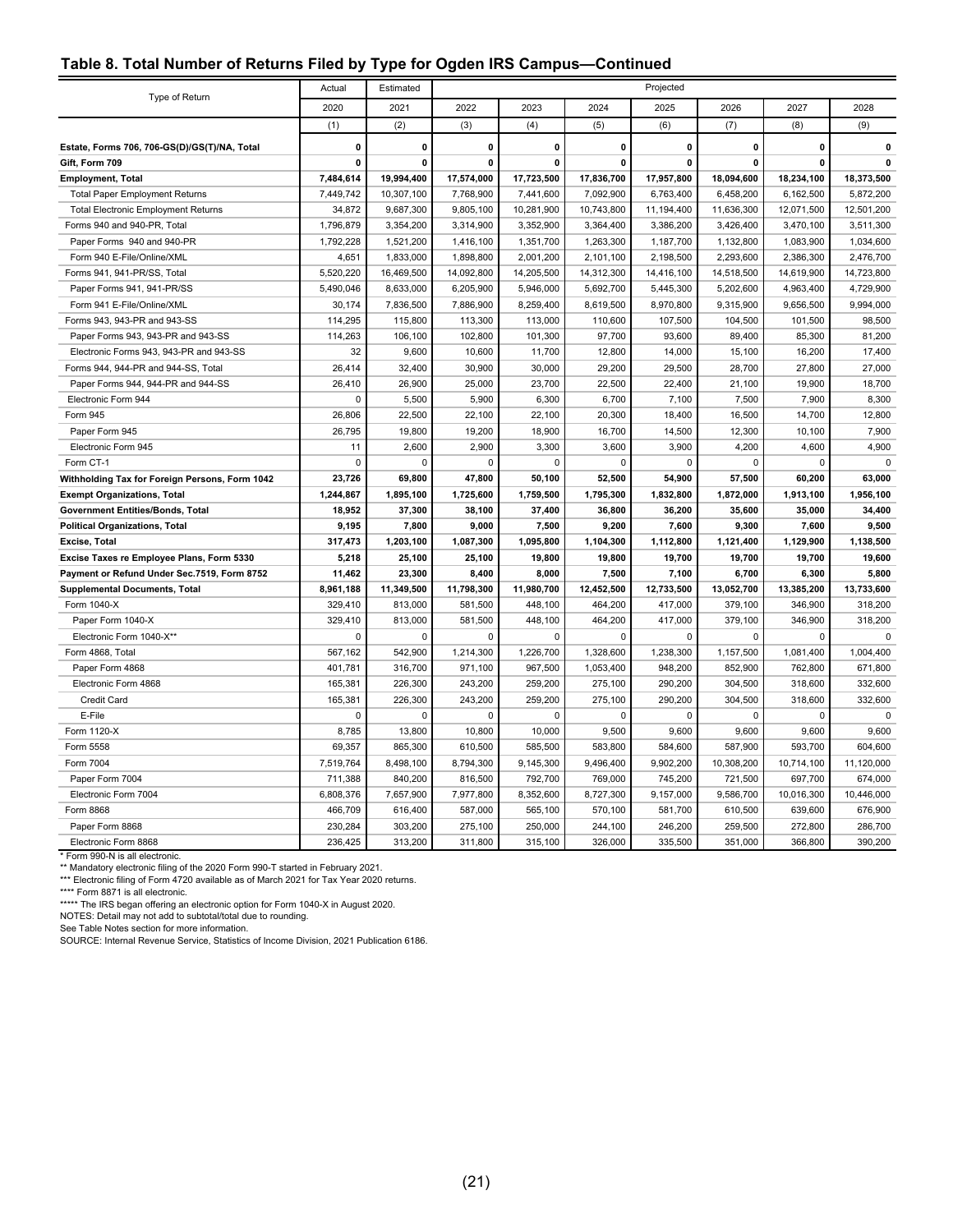#### <span id="page-26-0"></span>**Table 9. Total Number of Returns Filed by Type for Philadelphia IRS Campus**

| Type of Return                                | Actual       | Estimated    | Projected   |              |              |              |              |              |              |
|-----------------------------------------------|--------------|--------------|-------------|--------------|--------------|--------------|--------------|--------------|--------------|
|                                               | 2020         | 2021         | 2022        | 2023         | 2024         | 2025         | 2026         | 2027         | 2028         |
|                                               | (1)          | (2)          | (3)         | (4)          | (5)          | (6)          | (7)          | (8)          | (9)          |
| <b>Grand Total</b>                            | 27,640,548   | 27,234,600   | 27,690,400  | 28,514,800   | 29,086,600   | 29,638,800   | 30,197,800   | 30,756,000   | 31,314,200   |
| <b>Total Primary Returns</b>                  | 25,926,347   | 24,862,400   | 25,152,000  | 25,818,200   | 26,231,700   | 26,634,800   | 27,050,800   | 27,469,000   | 27,887,300   |
| Individual Income Tax, Total                  | 25,926,285   | 24,862,300   | 25,152,000  | 25,818,200   | 26,231,700   | 26,634,800   | 27,050,800   | 27,469,000   | 27,887,300   |
| <b>Total Individual Returns *</b>             | 25,926,285   | 24,862,300   | 25,152,000  | 25,818,200   | 26,231,700   | 26,634,800   | 27,050,800   | 27,469,000   | 27,887,300   |
| Total Paper Individual Returns *              | $\mathbf{0}$ | $\Omega$     | $\Omega$    | $\Omega$     | $\Omega$     | $\Omega$     | $\Omega$     | $\mathbf 0$  | $\Omega$     |
| Total Electronic Individual Returns *         | 25,926,285   | 24,862,300   | 25,152,000  | 25,818,200   | 26,231,700   | 26,634,800   | 27,050,800   | 27,469,000   | 27,887,300   |
| Online Filing                                 | 12,946,842   | 11,583,100   | 11,779,500  | 12,352,400   | 12,672,700   | 12,982,500   | 13,305,200   | 13,630,200   | 13,955,200   |
| <b>Practitioner Electronic Filing</b>         | 12,979,443   | 13,279,200   | 13,372,500  | 13,465,800   | 13,559,000   | 13,652,300   | 13,745,600   | 13,838,800   | 13,932,100   |
| Forms 1040-NR/NR-EZ/C                         | 0            | 0            | 0           | $\mathbf 0$  | $\mathbf 0$  | $\pmb{0}$    | $\mathbf 0$  | $\mathbf 0$  | 0            |
| Electronic Form 1040-NR                       | $\Omega$     | $\Omega$     | 0           | $\mathbf 0$  | $\mathbf 0$  | $\mathbf 0$  | $\mathbf 0$  | $\mathbf 0$  | 0            |
| Forms 1040-PR and 1040-SS                     | 0            | $\mathbf 0$  | 0           | $\mathbf{0}$ | $\mathbf 0$  | $\mathbf 0$  | $\mathbf 0$  | $\mathbf 0$  | 0            |
| Electronic Forms 1040-PR and 1040-SS          | 0            | $\mathbf 0$  | 0           | $\mathbf{0}$ | $\mathbf 0$  | $\pmb{0}$    | $\mathbf 0$  | $\Omega$     | 0            |
| Individual Estimated Tax, Form 1040-ES, Total | $\Omega$     | 0            | 0           | 0            | $\mathbf{0}$ | 0            | $\mathbf{0}$ | $\mathbf{0}$ | $\mathbf{0}$ |
| Paper Form 1040-ES                            | $\mathbf 0$  | $\mathbf 0$  | $\mathbf 0$ | $\Omega$     | $\mathbf 0$  | $\mathbf 0$  | $\Omega$     | $\mathbf 0$  | $\Omega$     |
| Electronic (Credit Card) Form 1040-ES         | 0            | 0            | 0           | $\mathbf 0$  | $\mathbf 0$  | 0            | 0            | $\Omega$     | 0            |
| Fiduciary, Form 1041, Total                   | 0            | 0            | 0           | 0            | $\mathbf 0$  | 0            | 0            | 0            | 0            |
| Paper Form 1041                               | 0            | $\mathbf 0$  | 0           | $\mathbf{0}$ | $\mathbf 0$  | $\mathbf 0$  | $\mathbf 0$  | $\mathbf 0$  | 0            |
| Electronic Form 1041                          | 0            | 0            | 0           | $\mathbf 0$  | $\mathbf 0$  | 0            | 0            | $\mathbf 0$  | 0            |
| Fiduciary Estimated Tax, Form 1041-ES         | 0            | 0            | 0           | 0            | $\mathbf 0$  | 0            | $\mathbf{0}$ | $\mathbf{0}$ | 0            |
| Partnership, Forms 1065/1065-B, Total         | 0            | 0            | 0           | 0            | $\mathbf 0$  | 0            | $\mathbf{0}$ | $\mathbf{0}$ | 0            |
| Paper Forms 1065/1065-B                       | 0            | $\pmb{0}$    | 0           | $\mathbf 0$  | $\mathbf 0$  | $\pmb{0}$    | $\mathbf 0$  | $\Omega$     | 0            |
| Electronic Forms 1065/1065-B                  | $\Omega$     | $\Omega$     | 0           | $\Omega$     | $\mathbf 0$  | $\mathbf 0$  | $\Omega$     | $\Omega$     | $\Omega$     |
| <b>Corporation, Total</b>                     | 0            | 0            | 0           | 0            | $\mathbf{0}$ | 0            | $\mathbf{0}$ | $\mathbf{0}$ | O            |
| <b>Total Paper Corporation Returns</b>        | 0            | $\mathbf 0$  | 0           | $\mathbf 0$  | $\mathbf 0$  | 0            | 0            | $\Omega$     | 0            |
| <b>Total Electronic Corporation Returns</b>   | $\Omega$     | $\Omega$     | 0           | 0            | $\mathbf 0$  | $\mathbf 0$  | $\mathbf 0$  | $\Omega$     | 0            |
| Form 1120                                     | 0            | $\mathbf 0$  | 0           | $\mathbf 0$  | $\mathbf 0$  | $\pmb{0}$    | $\mathbf 0$  | $\mathbf 0$  | 0            |
| Paper Form 1120                               | 0            | 0            | 0           | $\mathbf 0$  | $\mathbf 0$  | $\pmb{0}$    | 0            | $\Omega$     | 0            |
| Electronic Form 1120                          | $\Omega$     | $\Omega$     | 0           | $\mathbf 0$  | $\mathbf 0$  | $\mathbf 0$  | $\mathbf 0$  | $\Omega$     | 0            |
| Form 1120-F                                   | 0            | $\mathbf 0$  | 0           | $\mathbf{0}$ | $\mathbf 0$  | $\mathbf 0$  | $\mathbf 0$  | $\mathbf 0$  | 0            |
| Paper Form 1120-F                             | 0            | $\pmb{0}$    | 0           | $\mathbf{0}$ | $\mathbf 0$  | $\pmb{0}$    | $\mathbf 0$  | $\Omega$     | 0            |
| Electronic Form 1120-F                        | $\Omega$     | $\Omega$     | 0           | $\Omega$     | $\mathbf 0$  | $\mathbf 0$  | $\Omega$     | $\Omega$     | $\Omega$     |
| Form 1120-FSC                                 | $\mathbf 0$  | $\mathbf 0$  | 0           | $\mathbf{0}$ | $\mathbf 0$  | $\mathbf 0$  | $\mathbf 0$  | $\mathbf 0$  | $\Omega$     |
| Form 1120-H                                   | 0            | 0            | 0           | $\mathbf 0$  | $\mathbf 0$  | 0            | 0            | $\Omega$     | 0            |
| Form 1120-RIC                                 | $\Omega$     | $\Omega$     | 0           | 0            | $\mathbf 0$  | $\mathbf 0$  | $\mathbf 0$  | $\Omega$     | 0            |
| Form 1120-S, Total                            | $\mathbf 0$  | $\mathbf 0$  | 0           | $\mathbf{0}$ | $\mathbf 0$  | $\mathbf 0$  | $\mathbf 0$  | $\mathbf 0$  | 0            |
| Paper 1120-S                                  | 0            | 0            | 0           | $\mathbf 0$  | $\mathbf 0$  | 0            | 0            | $\Omega$     | 0            |
| Electronic 1120-S                             | $\Omega$     | $\Omega$     | 0           | $\mathbf 0$  | $\mathbf 0$  | $\mathbf 0$  | $\mathbf 0$  | $\Omega$     | 0            |
| Forms 1120-L/ND/PC/REIT/SF, Total             | 0            | $\mathbf 0$  | 0           | $\mathbf{0}$ | $\mathbf 0$  | $\mathbf 0$  | $\mathbf 0$  | $\mathbf 0$  | 0            |
| Form 1120-C                                   | $\mathbf 0$  | $\Omega$     | 0           | $\mathbf 0$  | $\mathbf 0$  | $\pmb{0}$    | $\mathbf 0$  | $\Omega$     | 0            |
| Small Corporation Election, Form 2553         | 62           | 100          | 0           | 0            | $\mathbf{0}$ | $\mathbf{0}$ | $\mathbf{0}$ | 0            | O            |
| "REMIC" Income Tax. Form 1066                 | 0            | $\mathbf{0}$ | 0           | 0            | $\mathbf{0}$ | $\mathbf{0}$ | $\mathbf{0}$ | $\mathbf{0}$ | O            |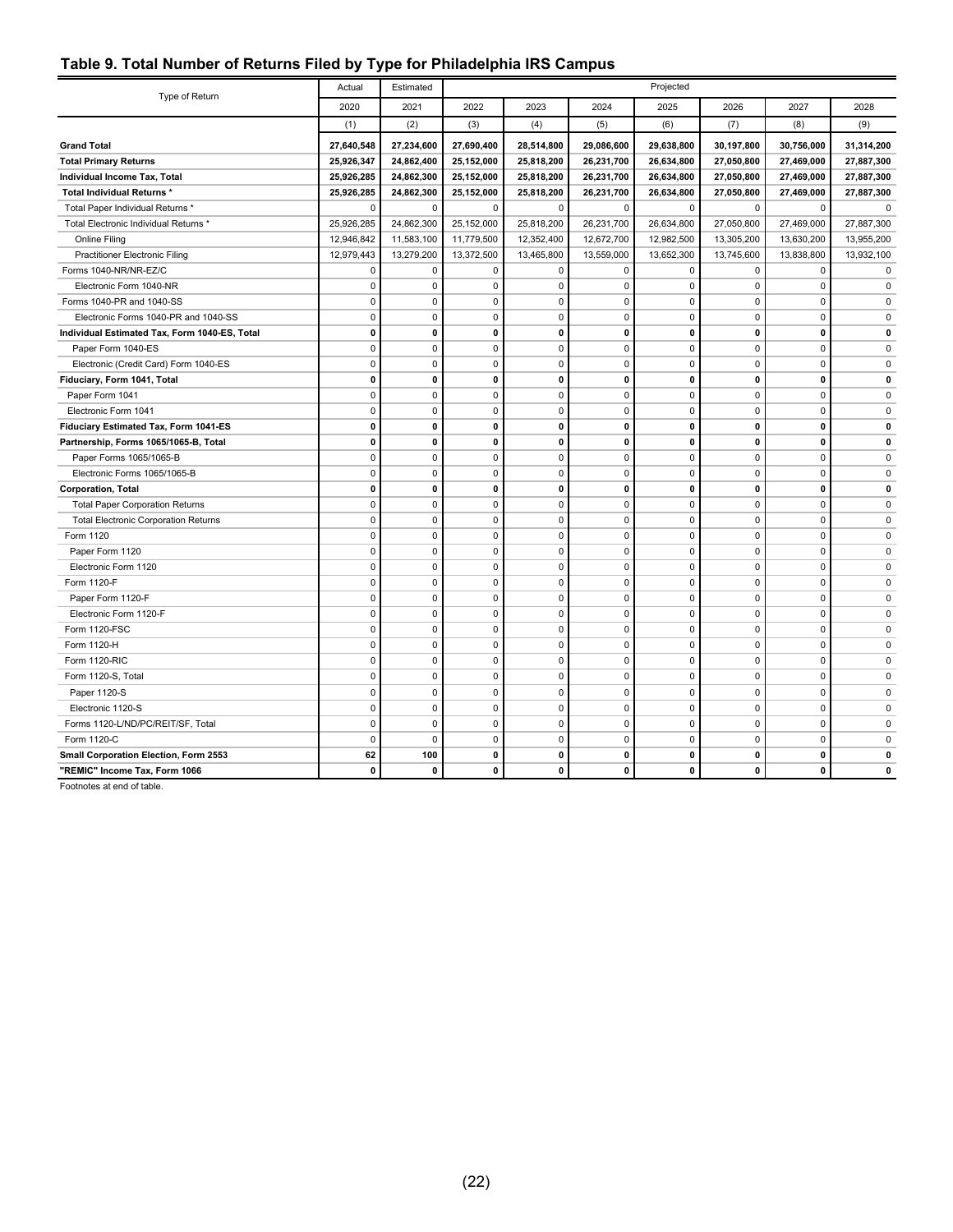#### **Table 9. Total Number of Returns Filed by Type for Philadelphia IRS Campus—Continued**

| Type of Return                                                                      | Actual       | Estimated    |             |              |                     | Projected   |              |              |                  |
|-------------------------------------------------------------------------------------|--------------|--------------|-------------|--------------|---------------------|-------------|--------------|--------------|------------------|
|                                                                                     | 2020         | 2021         | 2022        | 2023         | 2024                | 2025        | 2026         | 2027         | 2028             |
|                                                                                     | (1)          | (2)          | (3)         | (4)          | (5)                 | (6)         | (7)          | (8)          | (9)              |
| Estate, Forms 706, 706-GS(D)/GS(T)/NA, Total                                        | 0            | $\pmb{0}$    | 0           | $\mathbf 0$  | $\mathbf 0$         | 0           | $\mathbf 0$  | 0            | $\mathbf 0$      |
| Gift, Form 709                                                                      | $\mathbf 0$  | $\pmb{0}$    | 0           | $\mathbf 0$  | $\mathbf 0$         | $\pmb{0}$   | $\mathbf 0$  | 0            | $\mathbf{0}$     |
| <b>Employment, Total</b>                                                            | $\pmb{0}$    | $\pmb{0}$    | 0           | $\pmb{0}$    | 0                   | $\pmb{0}$   | 0            | 0            | $\mathbf 0$      |
| <b>Total Paper Employment Returns</b>                                               | $\pmb{0}$    | $\mathbf 0$  | 0           | $\mathbf 0$  | 0                   | $\pmb{0}$   | $\pmb{0}$    | 0            | 0                |
| <b>Total Electronic Employment Returns</b>                                          | $\mathbf 0$  | $\mathbf 0$  | $\mathbf 0$ | $\mathbf 0$  | $\mathbf 0$         | $\mathbf 0$ | $\mathbf 0$  | 0            | $\mathbf 0$      |
| Forms 940 and 940-PR, Total                                                         | 0            | $\mathbf 0$  | $\mathbf 0$ | $\mathbf 0$  | $\mathbf 0$         | $\mathbf 0$ | $\mathbf 0$  | 0            | $\mathbf 0$      |
| Paper Forms 940 and 940-PR                                                          | $\mathbf 0$  | $\mathbf 0$  | $\pmb{0}$   | $\mathbf 0$  | $\mathbf 0$         | $\pmb{0}$   | $\mathbf 0$  | 0            | $\mathbf 0$      |
| Form 940 E-File/Online/XML                                                          | $\mathbf 0$  | $\mathbf 0$  | $\pmb{0}$   | $\mathbf 0$  | $\mathbf 0$         | $\pmb{0}$   | $\mathbf 0$  | 0            | 0                |
| Forms 941, 941-PR/SS, Total                                                         | $\pmb{0}$    | $\mathbf 0$  | $\pmb{0}$   | $\pmb{0}$    | $\mathbf 0$         | $\pmb{0}$   | $\mathbf 0$  | $\mathbf 0$  | $\mathbf 0$      |
| Paper Forms 941, 941-PR/SS                                                          | $\mathbf 0$  | $\mathbf 0$  | $\mathbf 0$ | $\mathbf 0$  | $\mathbf 0$         | $\pmb{0}$   | $\mathbf 0$  | $\mathbf 0$  | $\mathbf 0$      |
| Form 941 E-File/Online/XML                                                          | $\mathbf 0$  | $\mathbf 0$  | $\pmb{0}$   | $\pmb{0}$    | $\pmb{0}$           | $\pmb{0}$   | $\pmb{0}$    | $\pmb{0}$    | $\pmb{0}$        |
| Forms 943, 943-PR and 943-SS                                                        | $\pmb{0}$    | $\mathbf 0$  | $\pmb{0}$   | 0            | $\mathbf 0$         | $\pmb{0}$   | $\mathbf 0$  | 0            | $\pmb{0}$        |
| Paper Forms 943, 943-PR and 943-SS                                                  | $\mathbf 0$  | $\mathbf 0$  | $\mathbf 0$ | $\mathbf 0$  | $\mathbf 0$         | $\mathbf 0$ | $\mathbf 0$  | $\mathbf 0$  | $\mathbf 0$      |
| Electronic Forms 943, 943-PR and 943-SS                                             | $\mathbf 0$  | $\mathbf 0$  | $\mathbf 0$ | $\mathbf 0$  | $\mathbf 0$         | $\mathbf 0$ | $\Omega$     | $\Omega$     | $\mathbf 0$      |
| Forms 944, 944-PR and 944-SS, Total                                                 | $\pmb{0}$    | $\mathbf 0$  | $\pmb{0}$   | $\Omega$     | $\Omega$            | $\pmb{0}$   | $\Omega$     | $\Omega$     | $\pmb{0}$        |
| Paper Forms 944, 944-PR and 944-SS                                                  | $\pmb{0}$    | $\mathbf 0$  | $\pmb{0}$   | $\pmb{0}$    | $\mathbf 0$         | $\pmb{0}$   | $\mathbf 0$  | $\mathbf 0$  | $\pmb{0}$        |
| Electronic Form 944                                                                 | $\pmb{0}$    | $\mathbf 0$  | $\pmb{0}$   | $\pmb{0}$    | $\ddot{\mathbf{0}}$ | $\pmb{0}$   | $\pmb{0}$    | $\pmb{0}$    | $\mathbf 0$      |
| Form 945                                                                            | $\mathbf 0$  | $\Omega$     | $\mathbf 0$ | $\mathbf 0$  | $\mathbf 0$         | $\mathbf 0$ | $\mathbf 0$  | $\mathbf 0$  | $\mathbf 0$      |
| Paper Form 945                                                                      | $\pmb{0}$    | $\Omega$     | $\pmb{0}$   | $\pmb{0}$    | $\mathsf 0$         | $\pmb{0}$   | $\pmb{0}$    | $\pmb{0}$    | $\pmb{0}$        |
| Electronic Form 945                                                                 | $\pmb{0}$    | $\mathbf 0$  | $\pmb{0}$   | $\mathbf 0$  | 0                   | $\pmb{0}$   | $\pmb{0}$    | 0            | $\mathbf 0$      |
| Form CT-1                                                                           | $\mathbf 0$  | $\mathbf 0$  | $\mathbf 0$ | $\mathbf 0$  | $\mathbf 0$         | $\mathbf 0$ | $\mathbf 0$  | 0            | $\mathbf 0$      |
|                                                                                     | $\mathbf 0$  | $\mathbf{0}$ | 0           | $\mathbf{0}$ | $\mathbf{0}$        | $\mathbf 0$ | $\mathbf{0}$ | 0            | $\mathbf{0}$     |
| Withholding Tax for Foreign Persons, Form 1042                                      | $\pmb{0}$    | $\pmb{0}$    | 0           | $\mathbf 0$  | $\mathbf 0$         | $\pmb{0}$   | $\mathbf 0$  | 0            |                  |
| <b>Exempt Organizations, Total</b>                                                  | $\mathbf 0$  | 0            | 0           | $\mathbf 0$  | $\mathbf 0$         | $\mathbf 0$ | $\mathbf 0$  | 0            | 0<br>$\mathbf 0$ |
| Government Entities/Bonds, Total                                                    | $\mathbf 0$  | $\pmb{0}$    | 0           | $\mathbf 0$  | $\mathbf 0$         | $\pmb{0}$   | $\mathbf 0$  | 0            | 0                |
| <b>Political Organizations, Total</b>                                               | $\mathbf 0$  | $\mathbf{0}$ | 0           | 0            | $\mathbf 0$         | $\mathbf 0$ | $\mathbf 0$  | 0            | $\mathbf 0$      |
| Excise, Total                                                                       | 0            |              | 0           | $\pmb{0}$    | 0                   | 0           | 0            | 0            | $\mathbf 0$      |
| Excise Taxes re Employee Plans, Form 5330                                           | 0            | 0<br>0       | 0           | 0            | $\mathbf 0$         | 0           | $\mathbf 0$  | 0            | $\mathbf 0$      |
| Payment or Refund Under Sec.7519, Form 8752<br><b>Supplemental Documents, Total</b> | 1,714,201    | 2,372,300    | 2,538,300   | 2,696,600    | 2,854,900           | 3,004,000   | 3,147,100    | 3,286,900    | 3,426,900        |
| Form 1040-X                                                                         | 15,327       | 183,500      | 185,600     | 189,600      | 193,600             | 197,600     | 201,600      | 205,600      | 209,600          |
| Paper Form 1040-X                                                                   | $\pmb{0}$    | $\mathbf 0$  | $\pmb{0}$   | $\mathbf 0$  | $\pmb{0}$           | $\mathbf 0$ | $\mathbf 0$  | $\mathbf{0}$ | $\pmb{0}$        |
| Electronic Form 1040-X**                                                            | 15,327       | 183,500      | 185,600     | 189,600      | 193,600             | 197,600     | 201,600      | 205,600      | 209,600          |
| Form 4868, Total                                                                    | 1,698,874    | 2,188,700    | 2,352,700   | 2,507,000    | 2,661,300           | 2,806,400   | 2,945,500    | 3,081,400    | 3,217,400        |
| Paper Form 4868                                                                     | 0            | $\Omega$     | 0           | $\mathbf 0$  | $\mathbf 0$         | $\Omega$    | $\mathbf 0$  | 0            | $\mathbf 0$      |
| Electronic Form 4868                                                                | 1,698,874    | 2,188,700    | 2,352,700   | 2,507,000    | 2,661,300           | 2,806,400   | 2,945,500    | 3,081,400    | 3,217,400        |
| Credit Card                                                                         | 0            | $\mathbf 0$  | 0           | $\mathbf 0$  | $\mathbf 0$         | $\mathbf 0$ | $\mathbf 0$  | 0            | 0                |
| E-File                                                                              | 1,698,874    | 2,188,700    | 2,352,700   | 2,507,000    | 2,661,300           | 2,806,400   | 2,945,500    | 3,081,400    | 3,217,400        |
| Form 1120-X                                                                         | $\mathbf 0$  | $\mathbf 0$  | $\mathbf 0$ | $\mathbf 0$  | $\mathbf 0$         | $\mathbf 0$ | $\mathbf 0$  | $\mathbf 0$  | $\mathbf 0$      |
| Form 5558                                                                           | $\pmb{0}$    | $\mathbf 0$  | $\pmb{0}$   | $\pmb{0}$    | $\mathbf 0$         | $\pmb{0}$   | $\Omega$     | $\pmb{0}$    | $\pmb{0}$        |
| Form 7004                                                                           | $\pmb{0}$    | $\mathbf 0$  | $\pmb{0}$   | 0            | $\mathbf 0$         | $\pmb{0}$   | $\pmb{0}$    | $\mathsf 0$  | 0                |
| Paper Form 7004                                                                     | $\mathbf 0$  | $\mathbf 0$  | $\pmb{0}$   | $\pmb{0}$    | $\mathbf 0$         | $\pmb{0}$   | $\mathbf 0$  | $\mathbf 0$  | $\mathbf 0$      |
| Electronic Form 7004                                                                | $\mathbf 0$  | $\mathbf 0$  | $\mathbf 0$ | $\mathbf 0$  | $\mathbf 0$         | $\mathbf 0$ | $\mathbf 0$  | 0            | $\mathbf 0$      |
| Form 8868                                                                           | $\pmb{0}$    | 0            | $\pmb{0}$   | 0            | $\mathsf 0$         | $\pmb{0}$   | $\pmb{0}$    | 0            | $\pmb{0}$        |
| Paper Form 8868                                                                     | 0            | $\mathbf 0$  | $\mathbf 0$ | $\mathbf 0$  | $\mathbf 0$         | $\mathbf 0$ | $\mathbf 0$  | 0            | $\pmb{0}$        |
| Electronic Form 8868                                                                | $\mathbf{0}$ | $\Omega$     | $\mathbf 0$ | $\Omega$     | $\Omega$            | $\mathbf 0$ | $\Omega$     | $\Omega$     | $\mathbf 0$      |
|                                                                                     |              |              |             |              |                     |             |              |              |                  |

\* Form 990-N is all electronic.<br>\*\* Nandatory electronic filing of the 2020 Form 990-T started in February 2021.<br>\*\*\* Electronic filing of Form 4720 available as of March 2021 for Tax Year 2020 returns.<br>\*\*\*\* Form 8871 is all

NOTES: Detail may not add to subtotal/total due to rounding.

See Table Notes section for more information. SOURCE: Internal Revenue Service, Statistics of Income Division, 2021 Publication 6186.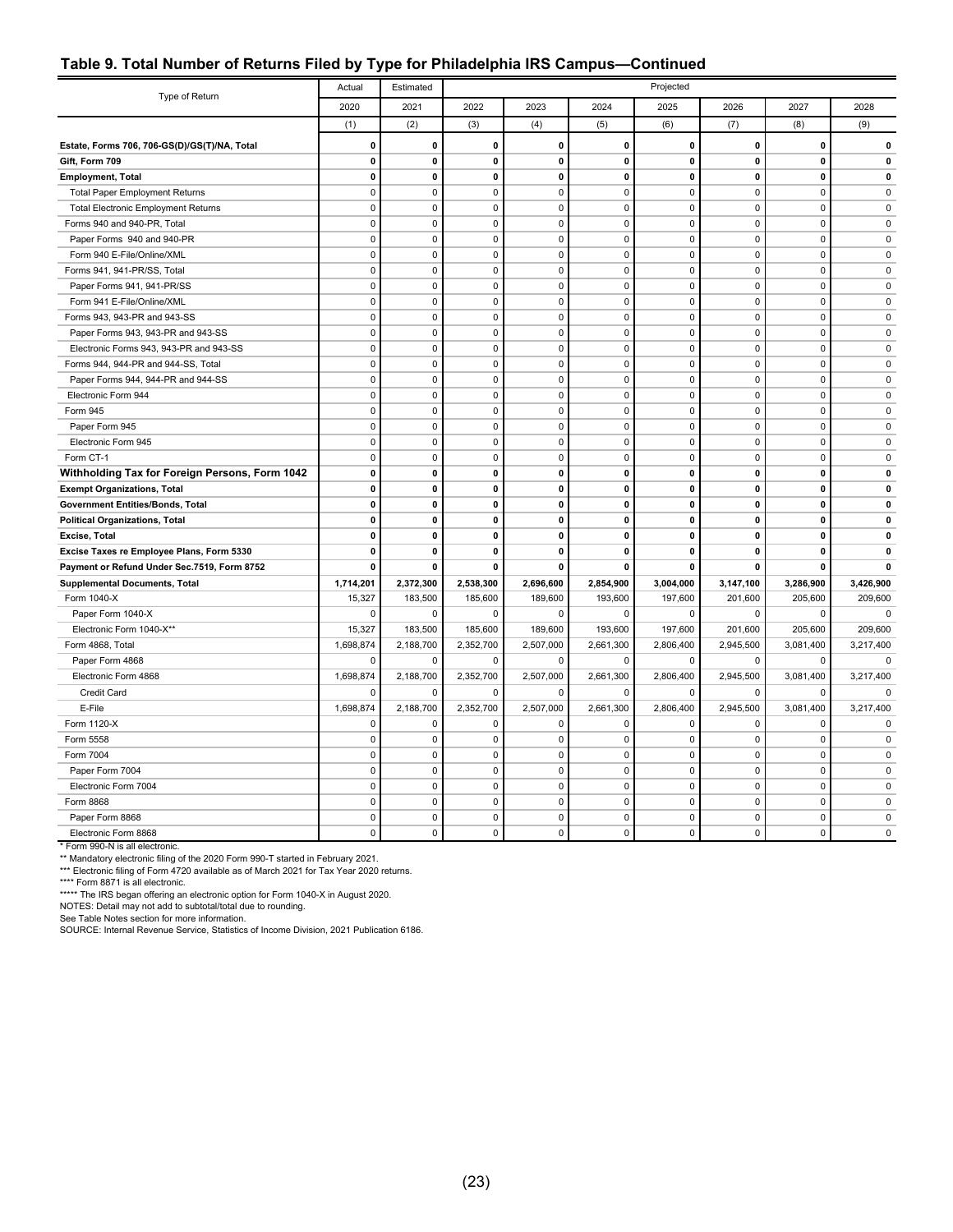### <span id="page-28-0"></span>**Table 10. Total Number of Returns Filed by Type of Return and Examination Class for the United States**

|                                                              | Actual      | Estimated   |             | Projected   |             |             |             |             |             |
|--------------------------------------------------------------|-------------|-------------|-------------|-------------|-------------|-------------|-------------|-------------|-------------|
| Type of return                                               | 2020        | 2021        | 2022        | 2023        | 2024        | 2025        | 2026        | 2027        | 2028        |
|                                                              | (1)         | (2)         | (3)         | (4)         | (5)         | (6)         | (7)         | (8)         | (9)         |
| Individual, Forms 1040, 1040-SR, and 1040-SP, Total [1]      | 160,077,451 | 164,339,300 | 160,749,100 | 163,810,500 | 165,444,000 | 167,067,400 | 168,814,000 | 170,618,600 | 172,464,900 |
| Forms 1040-PR/SS                                             | 113,041     | 145,600     | 133,100     | 126,300     | 118,400     | 110,500     | 102,800     | 95,100      | 87,500      |
| EITC Classes (with TPI<\$200,000), Total                     | 25,742,571  | 25,461,200  | 24,131,500  | 23,823,100  | 23,304,500  | 22,788,700  | 22,293,100  | 21,807,900  | 21,330,000  |
| TPI Under \$200,000 and TGR<\$25,000                         | 23,620,209  | 23,239,100  | 21,929,800  | 21,551,500  | 20,982,800  | 20,417,100  | 19,870,000  | 19,332,500  | 18,801,900  |
| TPI Under \$200,000 and TGR>=\$25,000                        | 2,122,362   | 2,222,000   | 2,201,700   | 2,271,500   | 2,321,700   | 2,371,600   | 2,423,100   | 2,475,300   | 2,528,100   |
| Nonbusiness (with No EITC), Total                            | 107,081,703 | 109,949,800 | 107,919,700 | 110,344,300 | 111,808,100 | 113,263,200 | 114,800,000 | 116,375,200 | 117,977,700 |
| TPI Under \$200,000 and No Schedule E or Form 2106           | 97,299,691  | 100,893,900 | 99,969,000  | 103,143,300 | 105,422,500 | 107,688,500 | 110,028,000 | 112,401,100 | 114,798,100 |
| TPI Under \$200,000 and Schedule E or Form 2106 Are Okay     | 9,782,012   | 9,056,000   | 7,950,600   | 7,200,900   | 6,385,600   | 5,574,700   | 4,772,100   | 3,974,100   | 3,179,600   |
| Nonfarm Business, Total [2]                                  | 16,631,624  | 17,587,100  | 17,288,100  | 17,701,900  | 17,961,800  | 18,220,100  | 18,491,400  | 18,768,800  | 19,050,500  |
| TGR Under \$25,000                                           | 11,460,742  | 12,056,700  | 11,838,500  | 12,108,800  | 12,273,700  | 12,437,600  | 12,610,500  | 12,787,600  | 12,967,600  |
| TGR \$25,000 Under \$100,000                                 | 3,540,036   | 3,794,900   | 3,752,700   | 3,864,700   | 3,943,100   | 4,021,000   | 4,101,700   | 4,183,700   | 4,266,600   |
| TGR \$100,000 Under \$200,000                                | 918,652     | 973,400     | 952,000     | 970,000     | 979,600     | 989,000     | 999,200     | 1,009,800   | 1,020,600   |
| TGR \$200,000 or More                                        | 712,194     | 762,000     | 744,800     | 758,400     | 765,400     | 772,400     | 780,000     | 787,800     | 795,800     |
| Farm Business & TPI<\$200,000, Total [3]                     | 1,115,863   | 1,060,300   | 959,500     | 900,800     | 833,900     | 767,400     | 701,800     | 636,700     | 571,900     |
| High-Income Taxpayers, Total                                 | 9,392,649   | 10,135,300  | 10,317,200  | 10,914,200  | 11,417,400  | 11,917,700  | 12,424,900  | 12,935,100  | 13,447,300  |
| No Schedule C or F present & TPI \$200,000 Under \$1 Million | 6,329,624   | 6,810,200   | 6,948,600   | 7,366,200   | 7,720,500   | 8,072,800   | 8,429,700   | 8,788,500   | 9,148,700   |
| Schedule C or F present & TPI \$200,000 Under \$1 Million    | 2,445,520   | 2,649,200   | 2,682,000   | 2,823,100   | 2,939,900   | 3,056,000   | 3,174,000   | 3,292,800   | 3,412,100   |
| TPI \$1 Million or More                                      | 617,505     | 676,000     | 686,600     | 724,900     | 757,000     | 788,900     | 821,200     | 853,800     | 886,500     |
| Fiduciary, Form 1041, Total                                  | 2,831,111   | 3,187,300   | 3,030,700   | 2,999,000   | 2,969,900   | 2,943,300   | 2,919,100   | 2,897,000   | 2,876,800   |
| Income Distribution Deduction with Tax                       | 540,924     | 395,200     | 350,100     | 333,900     | 326,000     | 320,500     | 315,700     | 311,100     | 306,500     |
| Income Distribution Deduction > \$0 with No Tax              | 734,826     | 807,600     | 809,100     | 809,100     | 809,100     | 809,100     | 809,100     | 809,100     | 809,100     |
| All Other                                                    | 1,555,361   | 1,984,500   | 1,871,600   | 1,856,000   | 1,834,800   | 1,813,700   | 1,794,200   | 1,776,800   | 1,761,200   |
| Partnership, Form 1065/1065-B, Total                         | 4,114,980   | 4,865,500   | 4,829,600   | 5,028,500   | 5,238,800   | 5,457,100   | 5,565,300   | 5,677,100   | 5,791,600   |
| 10 or Fewer Partners, Total                                  | 3,885,932   | 4,608,800   | 4,583,400   | 4,777,300   | 4,982,600   | 5,196,000   | 5,299,200   | 5,406,100   | 5,515,600   |
| Gross Receipts Under \$100,000                               | 3,088,714   | 3,703,500   | 3,717,500   | 3,884,800   | 4,066,000   | 4,255,000   | 4,333,800   | 4,416,300   | 4,501,400   |
| Gross Receipts \$100,000 or More                             | 797,218     | 905,300     | 865,900     | 892,500     | 916,600     | 941,000     | 965,400     | 989,800     | 1,014,200   |
| 11 or More Partners                                          | 229,048     | 256,700     | 246,300     | 251,200     | 256,200     | 261,100     | 266,100     | 271,000     | 276,000     |
| Corporation, Forms 1120 and Other [4], Total                 | 1,575,783   | 1,783,800   | 1,736,900   | 1,723,100   | 1,709,100   | 1,695,500   | 1,682,400   | 1,670,200   | 1,658,800   |
| No Balance Sheet                                             | 363,174     | 445,500     | 450,100     | 462,900     | 475,900     | 489,500     | 503,900     | 519,200     | 535,600     |
| Returns with Assets, Total                                   | 1,212,609   | 1,338,300   | 1,286,800   | 1,260,300   | 1,233,300   | 1,206,000   | 1,178,600   | 1,151,000   | 1,123,300   |
| Under \$250,000                                              | 685,130     | 721,100     | 680,100     | 650,600     | 619,900     | 588,200     | 555,700     | 522,400     | 488,200     |
| \$250,000 Under \$1 Million                                  | 265,124     | 300,300     | 293,300     | 293,400     | 294,300     | 295,500     | 297,100     | 299,100     | 301,400     |
| \$1 Million Under \$5 Million                                | 160,317     | 185,300     | 183,900     | 186,300     | 188,800     | 191,400     | 194,200     | 197,300     | 200,700     |
| \$5 Million Under \$10 Million                               | 33,052      | 38,200      | 38,500      | 39,500      | 40,500      | 41,500      | 42,600      | 43,800      | 45,100      |
| \$10 Million Under \$50 Million                              | 40,545      | 54,900      | 53,600      | 53,300      | 53,100      | 52,800      | 52,600      | 52,300      | 52,100      |
| \$50 Million Under \$100 Million                             | 8,748       | 11,800      | 11,500      | 11,400      | 11,300      | 11,200      | 11,100      | 11,000      | 11,000      |
| \$100 Million Under \$250 Million                            | 7,592       | 10,300      | 10,000      | 9,900       | 9,900       | 9,800       | 9,700       | 9,700       | 9,600       |
| \$250 Million Under \$500 Million                            | 4,032       | 5,400       | 5,200       | 5,100       | 5,000       | 4,900       | 4,900       | 4,800       | 4,700       |
| \$500 Million Under \$1 Billion                              | 2,891       | 3,900       | 3,800       | 3,800       | 3,700       | 3,700       | 3,700       | 3,700       | 3,600       |
| \$1 Billion Under \$5 Billion                                | 3,503       | 4,800       | 4,700       | 4,700       | 4,600       | 4,600       | 4,600       | 4,600       | 4,600       |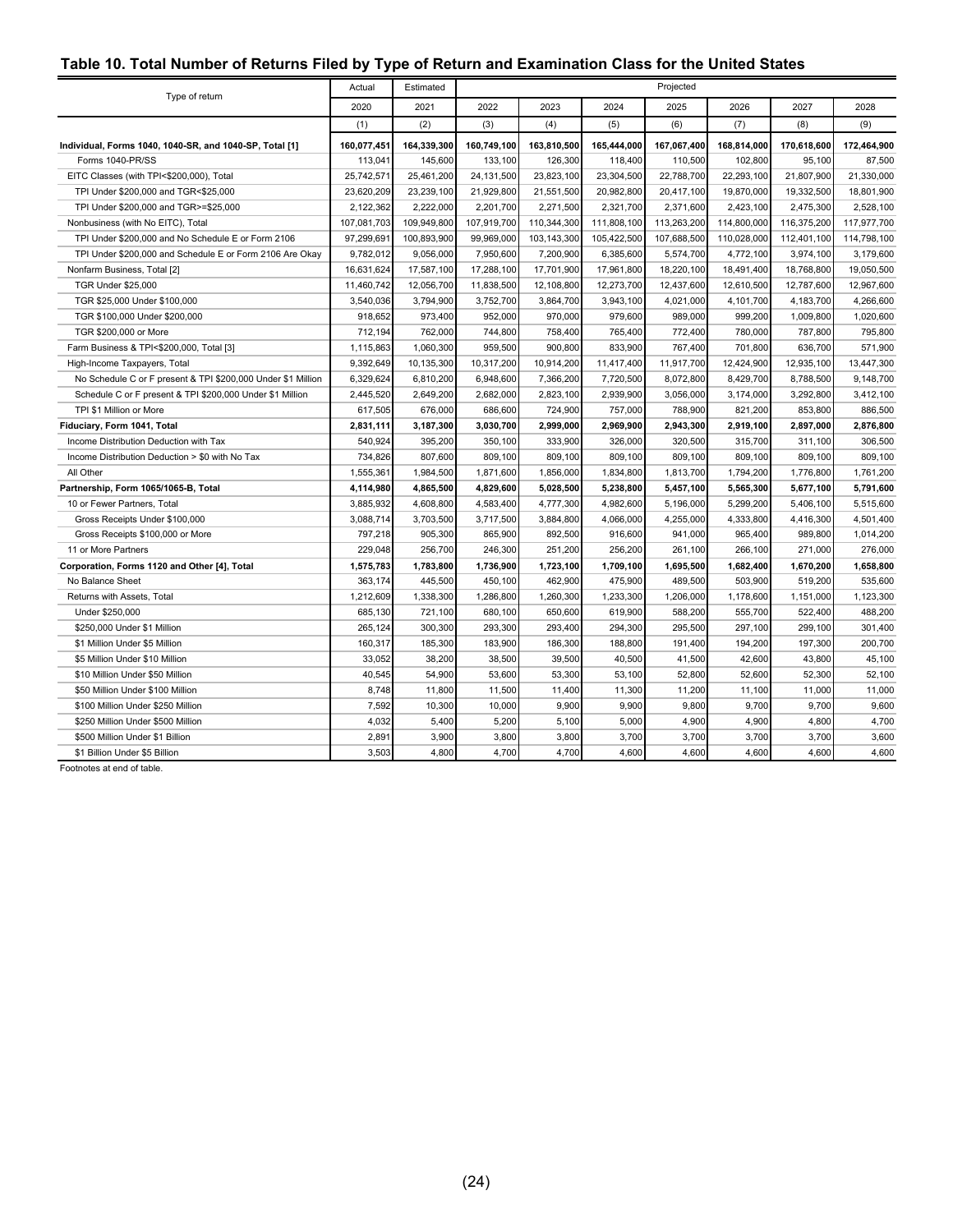#### **Table 10. Total Number of Returns Filed by Type of Return and Examination Class for the United States—Continued**

| Type of Return                                           | Actual    | Estimated                  |           | Projected                                            |                    |           |                                                |           |             |
|----------------------------------------------------------|-----------|----------------------------|-----------|------------------------------------------------------|--------------------|-----------|------------------------------------------------|-----------|-------------|
|                                                          | 2020      | 2021                       | 2022      | 2023                                                 | 2024               | 2025      | 2026                                           | 2027      | 2028        |
|                                                          | (1)       | (2)                        | (3)       | (4)                                                  | (5)                | (6)       | (7)                                            | (8)       | (9)         |
| \$5 Billion Under \$20 Billion                           | 1,141     | 1,600                      | 1.500     | 1,500                                                | 1,500              | 1,500     | 1,500                                          | 1.500     | 1,500       |
| \$20 Billion or More                                     | 535       | 800                        | 800       | 800                                                  | 800                | 700       | 700                                            | 700       | 700         |
| Corporation, Form 1120-C, Total                          | 3,310     | 3,300                      | 3,300     | 3,300                                                | 3,300              | 3,300     | 3,300                                          | 3,300     | 3,300       |
| Corporation, Form 1120-F, Total                          | 43.963    | 57,300                     | 55,200    | 56,100                                               | 57,000             | 57,900    | 58,800                                         | 59.600    | 60,400      |
| No Balance Sheet and Assets Under \$10 Million           | 40.722    | 53.100                     | 51.100    | 52,000                                               | 52.800             | 53.600    | 54,400                                         | 55.200    | 55.900      |
| Assets \$10 Million Under \$250 Million                  | 2,643     | 3,400                      | 3,300     | 3,400                                                | 3,400              | 3,500     | 3,500                                          | 3.600     | 3,600       |
| Assets \$250 Million or More                             | 598       | 800                        | 800       | 800                                                  | 800                | 800       | 800                                            | 800       | 800         |
| Corporation, Form 1120-S, Total                          | 4,987,179 | 5,400,300                  | 5,355,500 | 5,421,700                                            | 5,486,200          | 5,548,200 | 5,607,300                                      | 5,663,200 | 5,715,900   |
| Assets Under \$200,000                                   | 3,619,135 | 4,024,900                  | 3,959,400 | 3,999,500                                            | 4,035,400          | 4,067,800 | 4,096,900                                      | 4,122,700 | 4,145,200   |
| Assets \$200,000 Under \$10 Million                      | 1,312,599 | 1,318,300                  | 1,337,300 | 1,361,800                                            | 1,388,800          | 1,416,700 | 1,445,000                                      | 1,473,500 | 1,502,000   |
| Assets \$10 Million or More                              | 55,445    | 57,100                     | 58,800    | 60,400                                               | 62,100             | 63,700    | 65,400                                         | 67,000    | 68,700      |
| Estate, Forms 706, 706GS(D), 706GS(T), and 706-NA, Total | 16.389    | 28,400                     | 14.500    | 13,700                                               | 12,900             | 12,100    | 11,400                                         | 10.700    | 10,100      |
| Estate Under \$1.5 Million. Total                        | 4,715     | 4,200                      | 3,500     | 3,000                                                | 2,500              | 2,100     | 1,800                                          | 1.500     | 1,200       |
| Estate Under \$1.5 Million, Taxable                      | 36        | $\Omega$                   | 0         | 0                                                    |                    |           | 0                                              |           | $\mathbf 0$ |
| Estate \$1.5 Million Under \$5 Million. Total            | 5,103     | 3,200                      | 2,800     | 2,500                                                | 2,300              | 2,200     | 2,100                                          | 2,100     | 2,100       |
| Estate \$1.5 Million Under \$5 Million, Taxable          | 22        |                            |           |                                                      |                    |           |                                                |           | $\Omega$    |
| Estate \$5 Million Under \$10 Million. Total             | 3,165     | 10,100                     | 3,900     | 3,900                                                | 3,900              | 3,700     | 3,600                                          | 3,400     | 3,300       |
| Estate \$5 Million Under \$10 Million, Taxable           | 108       | 300                        | 100       | 100                                                  | 100                | 100       | 100                                            | 100       | 100         |
| Estate \$10 Million Under \$20 Million, Total            | 2,162     | 6,900                      | 2,700     | 2,700                                                | 2,600              | 2,600     | 2,500                                          | 2,300     | 2,200       |
| Estate \$10 Million Under \$20 Million, Taxable          | 538       | 1,700                      | 700       | 700                                                  | 700                | 600       | 600                                            | 600       | 600         |
| Estate \$20 Million or More. Total                       | 1,244     | 4,000                      | 1,500     | 1,500                                                | 1,500              | 1,500     | 1,400                                          | 1.400     | 1,300       |
| Estate \$20 Million or More, Taxable                     | 605       | 1,900                      | 800       | 800                                                  | 700                | 700       | 700                                            | 700       | 600         |
| Gift, Form 709, Total                                    | 173,364   | 268,400<br>$4040.00 k + 1$ | 228,300   | 227,400<br>$1.001$ $1.001$ $1.001$ $1.0000$ $1.0000$ | 226,400<br>101000L | 225,400   | 224,500<br>$1.5001$ $1.5011$ $1.5011$ $1.5001$ | 223,600   | 222,600     |

[1] Does not include Forms 1040-PR/SS, 1040-NR, 1040-NR-EZ; includes new Form 1040-SR beginning in Calendar Year 2020 and Form 1040-SP beginning in Calendar Year 2021.<br>[2] Includes nonfarm business returns (with No EITC)

[4] 1120 "Other" includes Forms 1120-FSC/L/ND/PC/REIT/RIC/SF.

NOTES: Detail may not add to total due to rounding.

Table does not contain Non-Master File counts.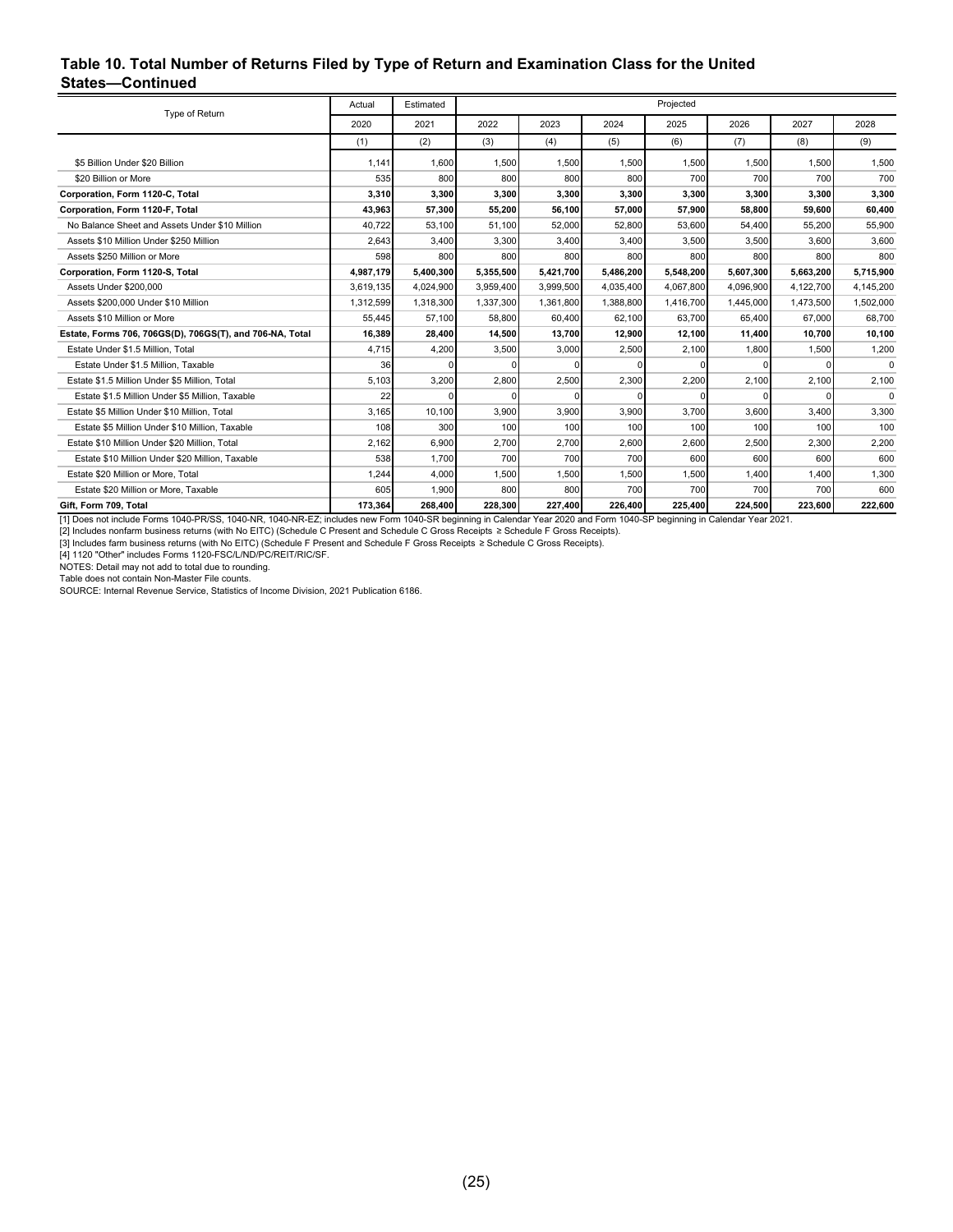#### <span id="page-30-0"></span>**Table 11. Accuracy Measures for U.S. Forecasts of Major Return Categories—Mean Absolute Percent Error (MAPE) and Number of Overprojections for the Four Most Recent Projection Cycles**

|                                  | Projection Error on Forecasts for:            |                          |                           |                           |                           |                           |
|----------------------------------|-----------------------------------------------|--------------------------|---------------------------|---------------------------|---------------------------|---------------------------|
| Item                             | Calendar Year<br>2020 Actual *<br>(thousands) | 1 Year<br>Ahead<br>$N=4$ | 2 Years<br>Ahead<br>$N=4$ | 3 Years<br>Ahead<br>$N=4$ | 4 Years<br>Ahead<br>$N=4$ | 5 Years<br>Ahead<br>$N=4$ |
|                                  | (1)                                           | (2)                      | (3)                       | (4)                       | (5)                       | (6)                       |
| Grand Total-Selected Returns *   | 246,507                                       |                          |                           |                           |                           |                           |
| <b>MAPE</b>                      |                                               | 1.76%                    | 2.22%                     | 1.86%                     | 2.37%                     | 2.74%                     |
| Number of Overprojections        |                                               | 3                        | 2                         | 3                         | $\overline{4}$            | 4                         |
| <b>Grand Total-Paper</b>         | 51,890                                        |                          |                           |                           |                           |                           |
| <b>MAPE</b>                      |                                               | 8.21%                    | 11.69%                    | 10.70%                    | 14.84%                    | 15.85%                    |
| Number of Overprojections        |                                               | $\overline{2}$           | 3                         | 4                         | $\overline{4}$            | 4                         |
| <b>Grand Total-E-file</b>        | 194,618                                       |                          |                           |                           |                           |                           |
| <b>MAPE</b>                      |                                               | 0.94%                    | 1.84%                     | 2.13%                     | 1.85%                     | 1.54%                     |
| Number of Overprojections        |                                               | $\overline{2}$           | $\overline{2}$            | $\mathbf{1}$              | $\mathbf{1}$              | $\mathbf{1}$              |
| Total Primary-Selected Returns * | 223,206                                       |                          |                           |                           |                           |                           |
| <b>MAPE</b>                      |                                               | 1.18%                    | 1.43%                     | 1.50%                     | 2.50%                     | 2.84%                     |
| Number of Overprojections        |                                               | 2                        | 3                         | 4                         | $\overline{4}$            | 4                         |
| <b>Primary Total-Paper</b>       | 45,144                                        |                          |                           |                           |                           |                           |
| <b>MAPE</b>                      |                                               | 5.83%                    | 8.62%                     | 10.04%                    | 13.78%                    | 17.07%                    |
| Number of Overprojections        |                                               | 3                        | $\overline{2}$            | $\overline{4}$            | $\overline{4}$            | 4                         |
| <b>Primary Total-E-file</b>      | 178,062                                       |                          |                           |                           |                           |                           |
| <b>MAPE</b>                      |                                               | 0.69%                    | 1.52%                     | 1.67%                     | 1.20%                     | 1.56%                     |
| Number of Overprojections        |                                               | $\mathbf{1}$             | $\overline{2}$            | 3                         | $\mathbf{1}$              | $\mathbf{1}$              |
| <b>Individual Total</b>          | 145,211                                       |                          |                           |                           |                           |                           |
| <b>MAPE</b>                      |                                               | 2.84%                    | 2.46%                     | 2.57%                     | 3.44%                     | 3.94%                     |
| Number of Overprojections        |                                               | 3                        | 3                         | $\overline{4}$            | $\overline{4}$            | 4                         |
| <b>Individual Total-Paper</b>    | 9,095                                         |                          |                           |                           |                           |                           |
| <b>MAPE</b>                      |                                               | 12.90%                   | 19.60%                    | 21.41%                    | 20.40%                    | 19.34%                    |
| Number of Overprojections        |                                               | 3                        | 2                         | $\overline{2}$            | 2                         | 4                         |
| Individual Total-E-file          | 136,116                                       |                          |                           |                           |                           |                           |
| <b>MAPE</b>                      |                                               | 2.03%                    | 1.67%                     | 1.83%                     | 2.66%                     | 2.58%                     |
| Number of Overprojections        |                                               | $\overline{2}$           | 3                         | $\overline{4}$            | $\overline{4}$            | 4                         |
| <b>Individual Estimated Tax</b>  | 17,565                                        |                          |                           |                           |                           |                           |
| <b>MAPE</b>                      |                                               | 6.98%                    | 9.07%                     | 10.12%                    | 16.11%                    | 18.86%                    |
| Number of Overprojections        |                                               | 2                        | 3                         | 4                         | $\overline{4}$            | 4                         |
| <b>Fiduciary Total</b>           | 2,831                                         |                          |                           |                           |                           |                           |
| <b>MAPE</b>                      |                                               | 3.66%                    | 4.60%                     | 5.32%                     | 7.38%                     | 7.19%                     |
| Number of Overprojections        |                                               | 2                        | 3                         | 4                         | $\overline{4}$            | 4                         |
| Partnership Total                | 4,115                                         |                          |                           |                           |                           |                           |
| <b>MAPE</b>                      |                                               | 1.73%                    | 2.73%                     | 2.58%                     | 4.63%                     | 6.62%                     |
| Number of Overprojections        |                                               | 3                        | $\overline{2}$            | $\mathbf{1}$              | $\mathbf{1}$              | $\mathbf{1}$              |
| <b>Corporation Total</b>         | 6,721                                         |                          |                           |                           |                           |                           |
| <b>MAPE</b>                      |                                               | 2.38%                    | 3.73%                     | 3.80%                     | 5.05%                     | 5.11%                     |
| Number of Overprojections        |                                               | 3                        | $\mathbf{1}$              | 2                         | $\mathbf{1}$              | 1                         |
| <b>Employment Total</b>          | 27,541                                        |                          |                           |                           |                           |                           |
| <b>MAPE</b>                      |                                               | 3.44%                    | 4.66%                     | 4.72%                     | 4.58%                     | 3.70%                     |
| Number of Overprojections        |                                               | $\overline{2}$           | 1                         | $\overline{2}$            | $\overline{2}$            | $\overline{2}$            |
| <b>Exempt Organization Total</b> | 1,245                                         |                          |                           |                           |                           |                           |
| <b>MAPE</b>                      |                                               | 9.00%                    | 13.01%                    | 12.46%                    | 12.99%                    | 16.97%                    |
| Number of Overprojections        |                                               | 3                        | 3                         | 3                         | $\overline{4}$            | $\overline{4}$            |
| <b>Excise Total</b>              | 1,020                                         |                          |                           |                           |                           |                           |
| <b>MAPE</b>                      |                                               | 1.17%                    | 3.12%                     | 2.63%                     | 2.09%                     | 2.45%                     |
| Number of Overprojections        |                                               | $\overline{2}$           | $2^{\circ}$               | $\overline{2}$            | $\mathbf{1}$              | $\mathbf{1}$              |

\* Some actuals shown in this table may differ from official counts reported elsewhere because they exclude certain return series only recently projected and whose accuracy cannot yet be evaluated.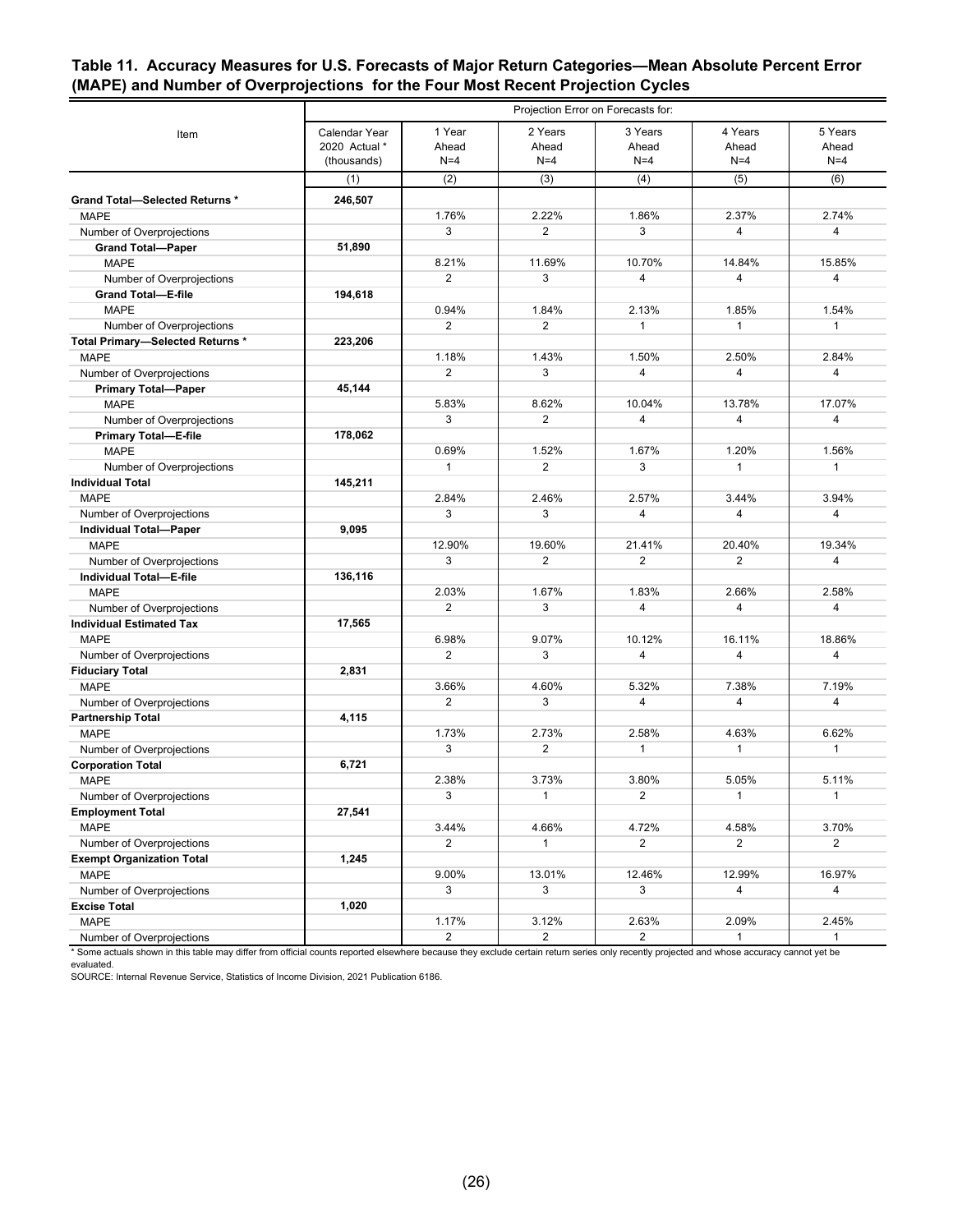## <span id="page-31-0"></span>**Table Notes**

- Detail may not add to total due to rounding.
- Projected volumes are rounded to the nearest 100, therefore counts of 49 or fewer are rounded to 0. However, some forms show zero filings because the data are associated either with selected areas only or recently established or eliminated filing options.
- Actual and forecasted counts for the major categories are based on IRS Master File processing, as recorded in the electronic versions of the *Report of Returns Posted to the IRS Master Files.* The tax return counts presented in this document do not include Non-Master File accounts.
- Complete IRS Master File counts for CY 2020 were not available for Forms 8849 and 5558. IRS operating division staff members supplied these counts at the national level; some data were derived from secondary sources.

#### **Notes for Tables 1–9**

- "Grand Total" is the sum of "Total Primary Returns" and "Supplemental Documents, Total." The "Total Primary Returns" category is the sum of all forms shown in the tables, excluding all "Supplemental Documents."
- "Individual Income Tax, Total" includes both paper and electronic Forms 1040, 1040-SR, 1040-SP, 1040-NR, 1040NR-EZ, 1040-PR, 1040-SS and 1040-C. Starting with CY 2019, Forms 1040, 1040-A, and 1040-EZ were replaced with a new, streamlined Form 1040; Form 1040-SR is a new individual form type beginning in CY 2020; Form 1040-SP is a new individual form type beginning in CY 2021.
- "Forms 1040, 1040-SR, 1040-SP, Total" includes both paper and electronic Forms 1040, 1040-SR, and 1040-SP.
- "Individual Estimated Tax, Form 1040-ES, Total" includes both paper and electronic Form 1040-ES. Various return categories, such as Form 1040-ES and other business and individual tax returns, include line items to account for alternative tax-filing methods.
- "Fiduciary, Form 1041, Total" includes both paper and electronic Form 1041.
- "Fiduciary Estimated Tax, Form 1041-ES" is the *Estimated Income Tax for Estate and Trust.*
- "Partnership, Forms 1065/1065-B, Total" includes both paper and electronic Forms 1065 and 1065-B.
- "Corporation Income Tax, Total" includes both paper and electronic Forms 1120, 1120-C, 1120- F, 1120-FSC, 1120-H, 1120-L, 1120-ND, 1120-PC, 1120-REIT, 1120-RIC, 1120-S, and 1120- SF. As a result of the *Foreign Sales Corporation (FSC) Repeal and Extraterritorial Income Act of 2000,* which repealed provisions in the U.S. Internal Revenue Code relating to the taxation of foreign sales corporations, the volume of Forms 1120-FSC is declining. Form 1120-POL volumes are reported separately under the forms for "Political Organizations." Form 1120-IC-DISC is not included in these corporation projections.
- "Form 2553" is the *Election (To File Form 1120-S) by a Small Business Corporation.*
- "Form 1066" is *the U.S. Real Estate Mortgage Investment Conduit (REMIC) Income Tax Return.*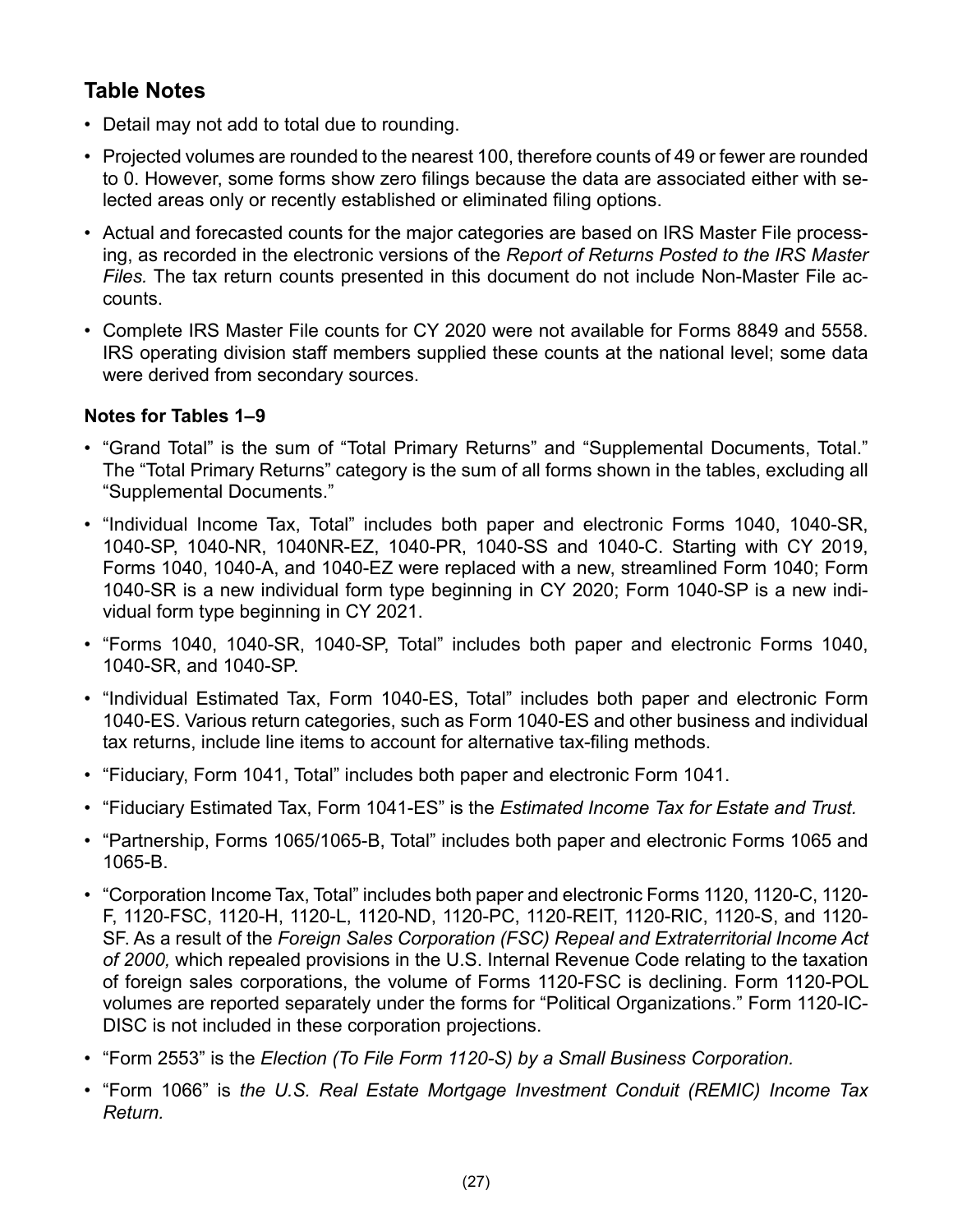- "Estate, Total" includes Forms 706, 706-NA, 706-GS(D), and 706-GS(T).
- "Gift, Form 709" is the *U.S. Gift (and Generation-Skipping Transfer) Tax Return.*
- "Employment Tax, Total" includes both paper and electronic Forms 940, 940-PR, 941, 941-PR, 941-SS, 943, 943-PR, 943-SS, 944, 944-PR, 944-SS, 945, and CT-1. Form CT-2 returns are excluded.
- "Form 1042" is the *Annual Withholding Tax Return for U.S. Source Income of Foreign Persons.* It is sometimes considered an employment tax return but listed separately here. This form is assigned to the International area.
- "Exempt Organizations, Total" includes both paper and electronic Forms 990, 990-EZ, 990-N (only available electronically starting in CY 2008), 990-PF, 990-T, 4720, and 5227. Beginning in Calendar Year 2021, the Form 990 series must be filed electronically. Mandatory electronic filing of the 2020 Form 990-T returns started in February 2021. Electronic filing option for Form 4720 returns became available in March 2021.
- "Government Entities/Bonds, Total" includes paper Forms 8038, 8038-CP, 8038-G, 8038-GC, 8038-T, 8038-TC, and 8328.
- "Political Organizations, Total" includes both paper and electronic Forms 1120-POL, and 8872 and Form 8871 (only available electronically). Beginning in Calendar Year 2021, Form 8872 must be filed electronically. Temporary waivers will be available for small organizations.
- "Excise, Total" includes both paper and electronic Forms 11-C, 720, 730, 2290, and 8849.
- "Form 5330" is the *Return of Excise Taxes Related to Employee Benefit Plans.*
- "Form 5500-EZ" is the *Annual Return for One-Participant (Owners and Their Spouses) Retirement Plan.*
- "Form 8752" is the *Required Payment or Refund Under Section 7519.*
- "Supplemental Documents" consist mainly of applications for extensions of time to file amended tax returns, which include both paper and electronic Forms 1040-X, 1120-X, 4868, 5558, 7004, and 8868. An electronic option for Form 1040-X began in August 2020.

#### **Notes for Table 10**

- Return volumes presented in Table 10 reflect additional detail for certain form types by "examination class," as defined by IRS staff who use them for internal compliance planning purposes. While most of the examination class categories are self-explanatory, a few require a bit more clarification.
- Examination class definitions for Individual "Forms 1040, 1040-SR and 1040-SP":
	- Earned Income Tax Credit (EITC) returns with Total Positive Income (TPI) reflects total income less than \$200,000 excluding losses and Schedule C/F with Total Gross Receipts (TGR) less than \$25,000 and \$25,000 or more.
	- Nonbusiness returns (with no EITC) having 1) TPI less than \$200,000 and no Schedule C, E, F, or Form 2106 and 2) TPI less than \$200,000 with only Schedule E or Form 2106.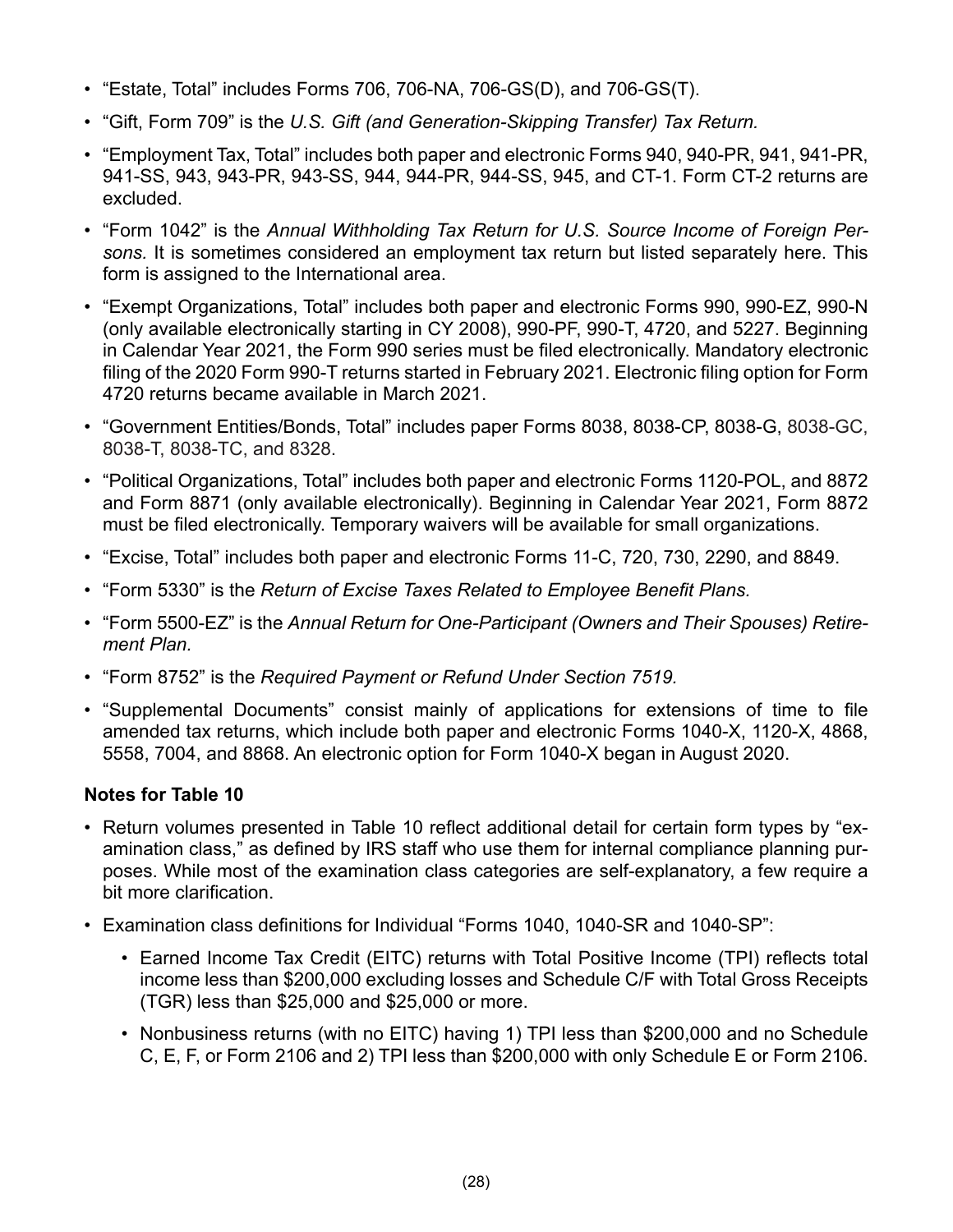- All nonfarm business returns (no EITC) and TPI less than \$200,000 and Schedule C/F present with 1) TGR less than \$25,000, 2) TGR at \$25,000 or under \$100,000, 3) TGR at \$100,000 or under \$200,000, and 4) TGR \$200,000 or more.
- Farm business returns with no EITC, Schedule F present with TGR greater than Schedule C TGR (if any), and TPI less than \$200,000.
- High income taxpayers is a new category broken out by 1) no Schedule C or F but with TPI \$200,000 or more and less than \$1,000,000, 2) Schedule C or F returns present with TPI \$200,000 or more and less than \$1,000,000, and 3) TPI \$1,000,000 or more.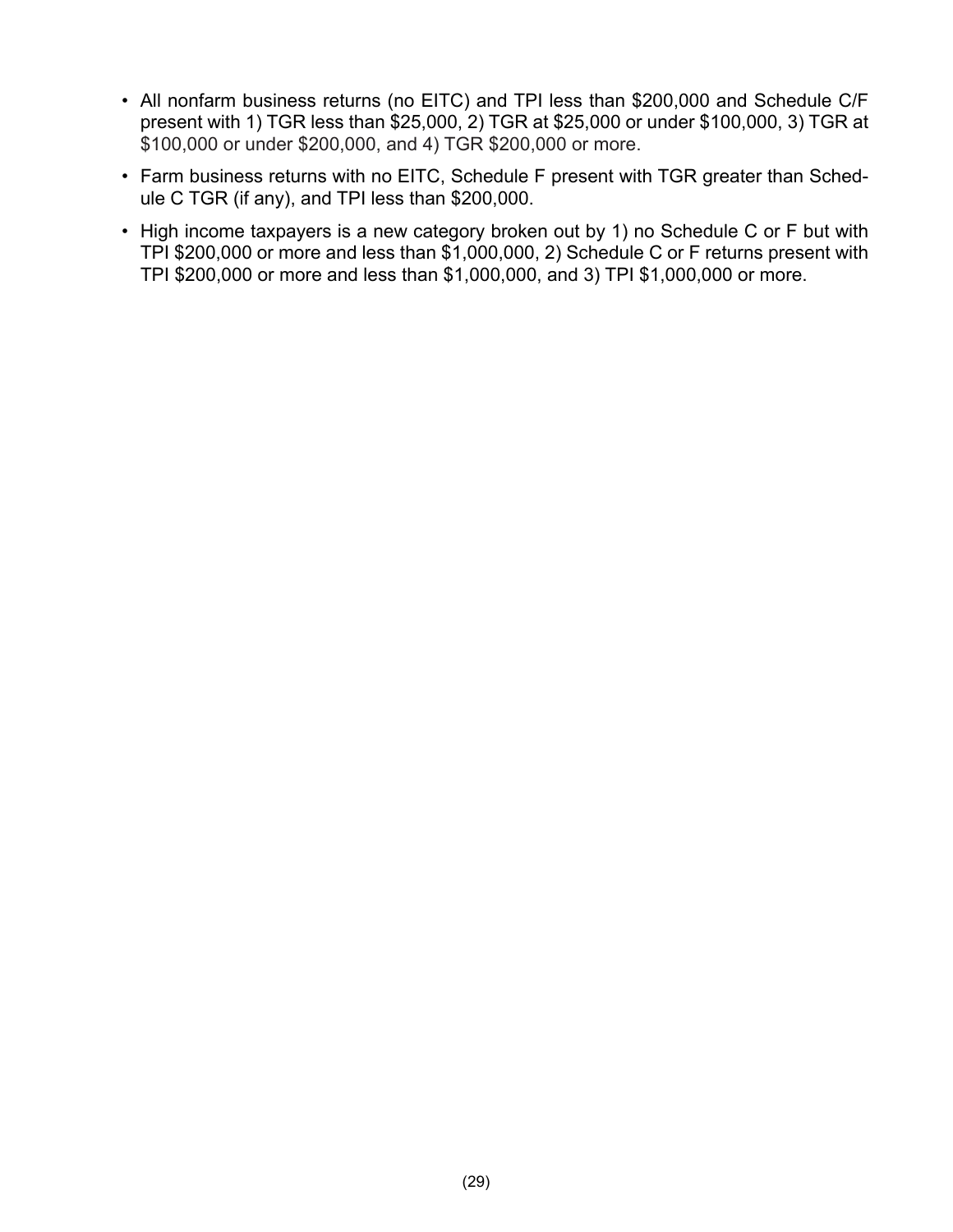## **Approved Configuration of IRS Campuses for Most Paper Individual Returns—CY 2022**

<span id="page-34-0"></span>

| <b>Austin IRS</b><br><b>Campus</b> | <b>Kansas City</b><br><b>IRS Campus</b> | <b>Ogden IRS</b><br>Campus |
|------------------------------------|-----------------------------------------|----------------------------|
| Arizona                            | Alabama                                 | Alaska                     |
| Florida                            | Arkansas                                | California                 |
| International                      | Connecticut                             | Colorado                   |
| Louisiana                          | <b>Delaware</b>                         | Hawaii                     |
| Mississippi                        | <b>District of Columbia</b>             | Idaho                      |
| <b>New Mexico</b>                  | Georgia                                 | Kansas                     |
| <b>Texas</b>                       | <b>Illinois</b>                         | Michigan                   |
|                                    | Indiana                                 | Montana                    |
|                                    | lowa                                    | Nebraska                   |
|                                    | Kentucky                                | Nevada                     |
|                                    | Maine                                   | North Dakota               |
|                                    | Maryland                                | Ohio                       |
|                                    | <b>Massachusetts</b>                    | Oregon                     |
|                                    | Minnesota                               | South Dakota               |
|                                    | <b>Missouri</b>                         | Utah                       |
|                                    | New Hampshire                           | Washington                 |
|                                    | New Jersey                              | Wyoming                    |
|                                    | <b>New York</b>                         |                            |
|                                    | <b>North Carolina</b>                   |                            |
|                                    | <b>Oklahoma</b>                         |                            |
|                                    | Pennsylvania                            |                            |
|                                    | Rhode Island                            |                            |
|                                    | South Carolina                          |                            |
|                                    | <b>Tennessee</b>                        |                            |
|                                    | Vermont                                 |                            |
|                                    | Virginia                                |                            |
|                                    | West Virginia                           |                            |
|                                    | Wisconsin                               |                            |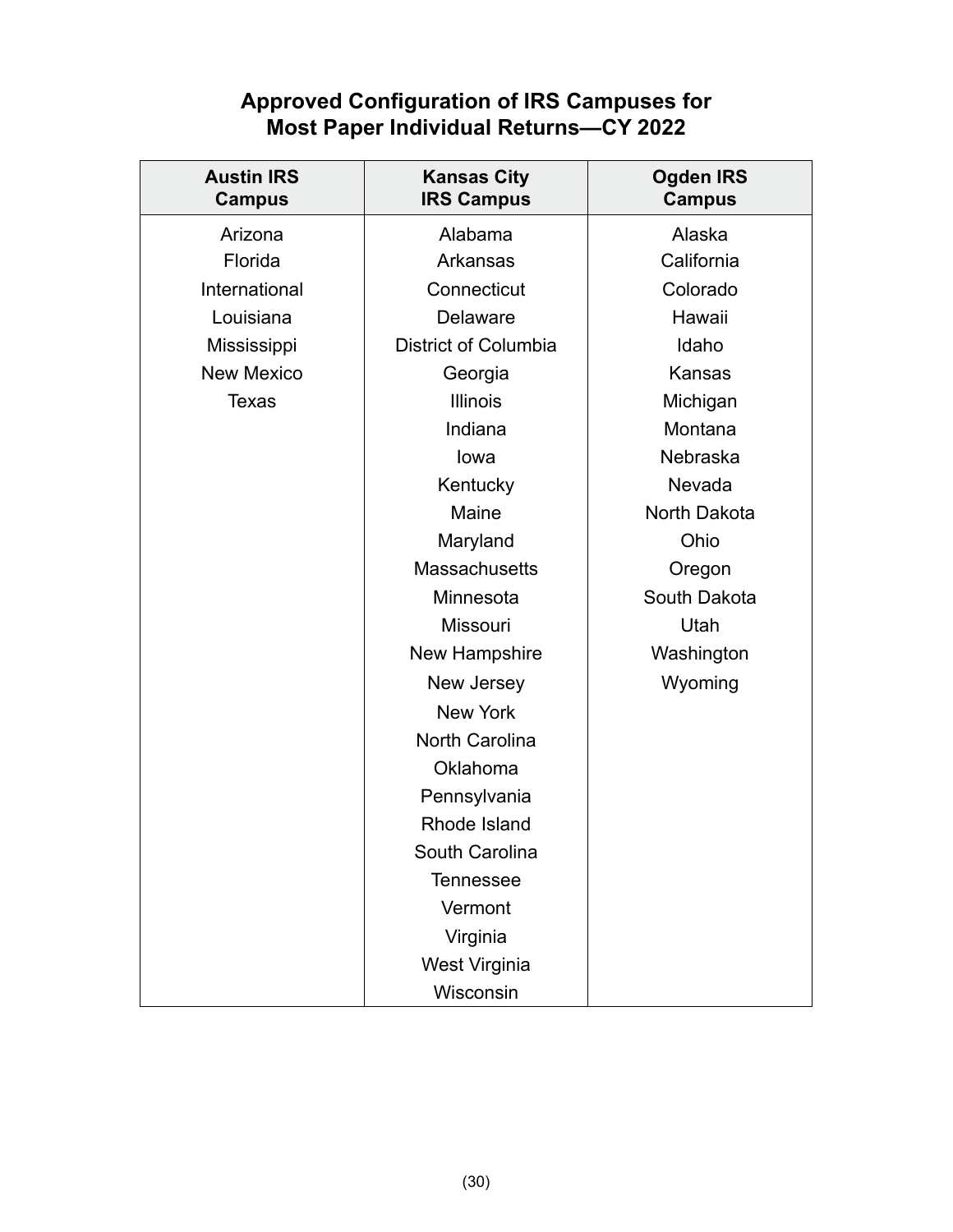## **Approved Configuration of IRS Campuses for Most Paper Individual Returns—CY 2023**

| <b>Austin IRS</b><br><b>Campus</b> | <b>Kansas City</b><br><b>IRS Campus</b> | <b>Ogden IRS</b><br><b>Campus</b> |
|------------------------------------|-----------------------------------------|-----------------------------------|
| Arizona                            | Alabama                                 | Alaska                            |
| Florida                            | Arkansas                                | California                        |
| International*                     | Connecticut                             | Colorado                          |
| <b>New Mexico</b>                  | <b>Delaware</b>                         | Hawaii                            |
| <b>Texas</b>                       | <b>District of Columbia</b>             | Idaho                             |
|                                    | Georgia                                 | Kansas                            |
|                                    | <b>Illinois</b>                         | Michigan                          |
|                                    | Indiana                                 | Montana                           |
|                                    | International*                          | <b>Nebraska</b>                   |
|                                    | lowa                                    | Nevada                            |
|                                    | Kentucky                                | North Dakota                      |
|                                    | Louisiana                               | Ohio                              |
|                                    | Maine                                   | Oregon                            |
|                                    | Maryland                                | South Dakota                      |
|                                    | <b>Massachusetts</b>                    | Utah                              |
|                                    | Minnesota                               | Washington                        |
|                                    | Mississippi                             | Wyoming                           |
|                                    | <b>Missouri</b>                         |                                   |
|                                    | New Hampshire                           |                                   |
|                                    | New Jersey                              |                                   |
|                                    | <b>New York</b>                         |                                   |
|                                    | <b>North Carolina</b>                   |                                   |
|                                    | Oklahoma                                |                                   |
|                                    | Pennsylvania                            |                                   |
|                                    | Rhode Island                            |                                   |
|                                    | South Carolina                          |                                   |
|                                    | <b>Tennessee</b>                        |                                   |
|                                    | Vermont                                 |                                   |
|                                    | Virginia                                |                                   |
|                                    | West Virginia                           |                                   |
|                                    | Wisconsin                               |                                   |

\* International returns will be processed at the Austin IRS campus and the Kansas City IRS campus in the first half of CY 2023. Beginning mid-June, these returns will be processed only at the Kansas City IRS campus. Please contact a staff member (see Page iii) if you are interested in additional details.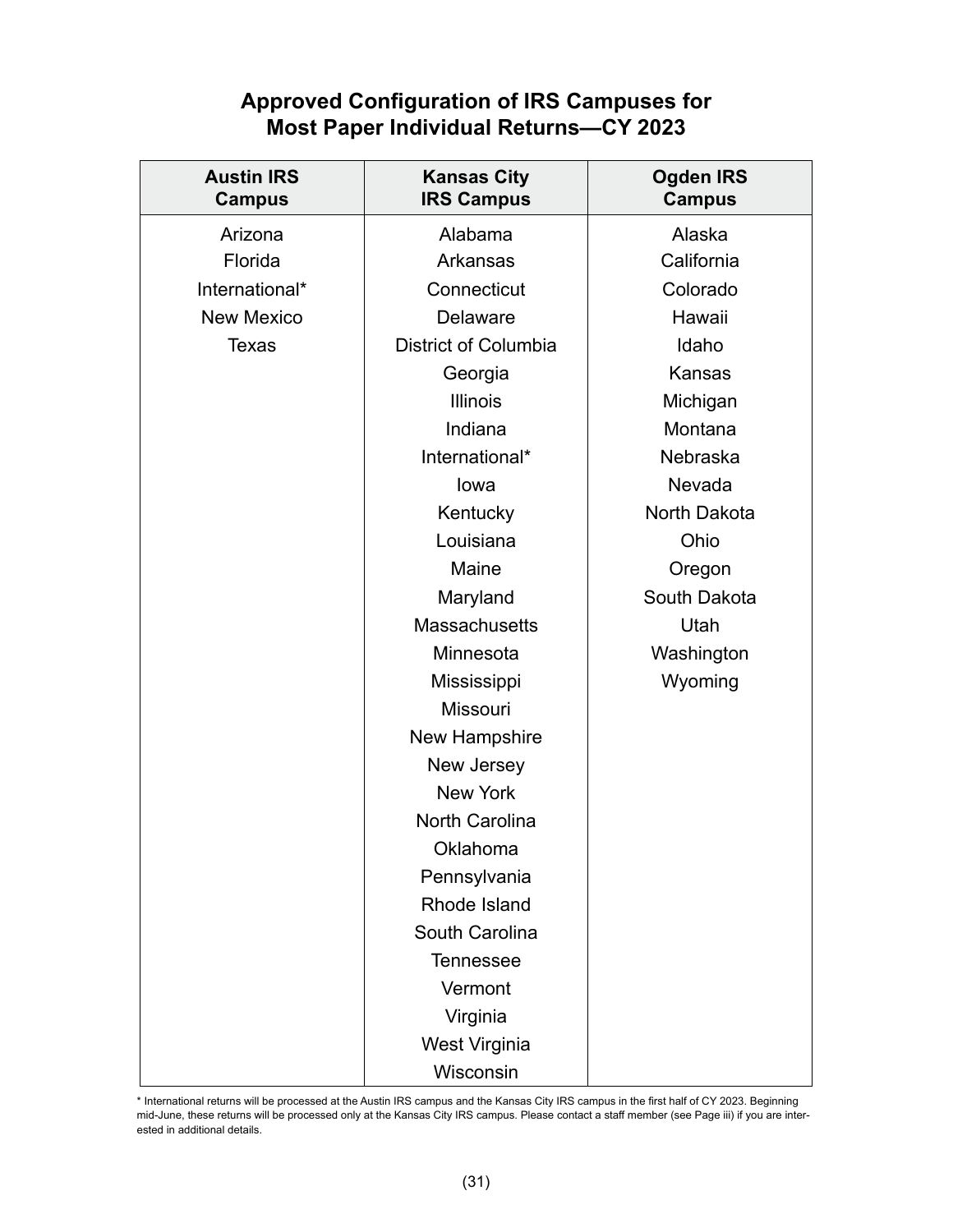## **Approved Configuration of IRS Campuses for Most Paper Individual Returns—CY 2024**

| <b>Austin IRS</b><br><b>Campus</b> | <b>Kansas City</b><br><b>IRS Campus</b> | <b>Ogden IRS</b><br><b>Campus</b> |
|------------------------------------|-----------------------------------------|-----------------------------------|
| Texas*                             | Alabama                                 | Alaska                            |
|                                    | Arkansas                                | Arizona                           |
|                                    | Connecticut                             | California                        |
|                                    | <b>Delaware</b>                         | Colorado                          |
|                                    | <b>District of Columbia</b>             | Hawaii                            |
|                                    | Florida                                 | Idaho                             |
|                                    | Georgia                                 | Kansas                            |
|                                    | <b>Illinois</b>                         | Michigan                          |
|                                    | Indiana                                 | Montana                           |
|                                    | International                           | Nebraska                          |
|                                    | lowa                                    | Nevada                            |
|                                    | Kentucky                                | <b>New Mexico</b>                 |
|                                    | Louisiana                               | North Dakota                      |
|                                    | Maine                                   | Ohio                              |
|                                    | Maryland                                | Oregon                            |
|                                    | <b>Massachusetts</b>                    | South Dakota                      |
|                                    | Minnesota                               | Utah                              |
|                                    | Mississippi                             | Washington                        |
|                                    | <b>Missouri</b>                         | Wyoming                           |
|                                    | New Hampshire                           |                                   |
|                                    | New Jersey                              |                                   |
|                                    | <b>New York</b>                         |                                   |
|                                    | <b>North Carolina</b>                   |                                   |
|                                    | Oklahoma                                |                                   |
|                                    | Pennsylvania                            |                                   |
|                                    | <b>Rhode Island</b>                     |                                   |
|                                    | South Carolina                          |                                   |
|                                    | <b>Tennessee</b>                        |                                   |
|                                    | Texas*                                  |                                   |
|                                    | Vermont                                 |                                   |
|                                    | Virginia                                |                                   |
|                                    | West Virginia                           |                                   |
|                                    | Wisconsin                               |                                   |

<sup>\*</sup> Texas returns will be processed at the Austin IRS campus and the Kansas City IRS campus in the first half of CY 2024. Beginning mid-June, these returns will be processed only at the Kansas City IRS campus. Please contact a staff member (see Page iii) if you are interested in additional details.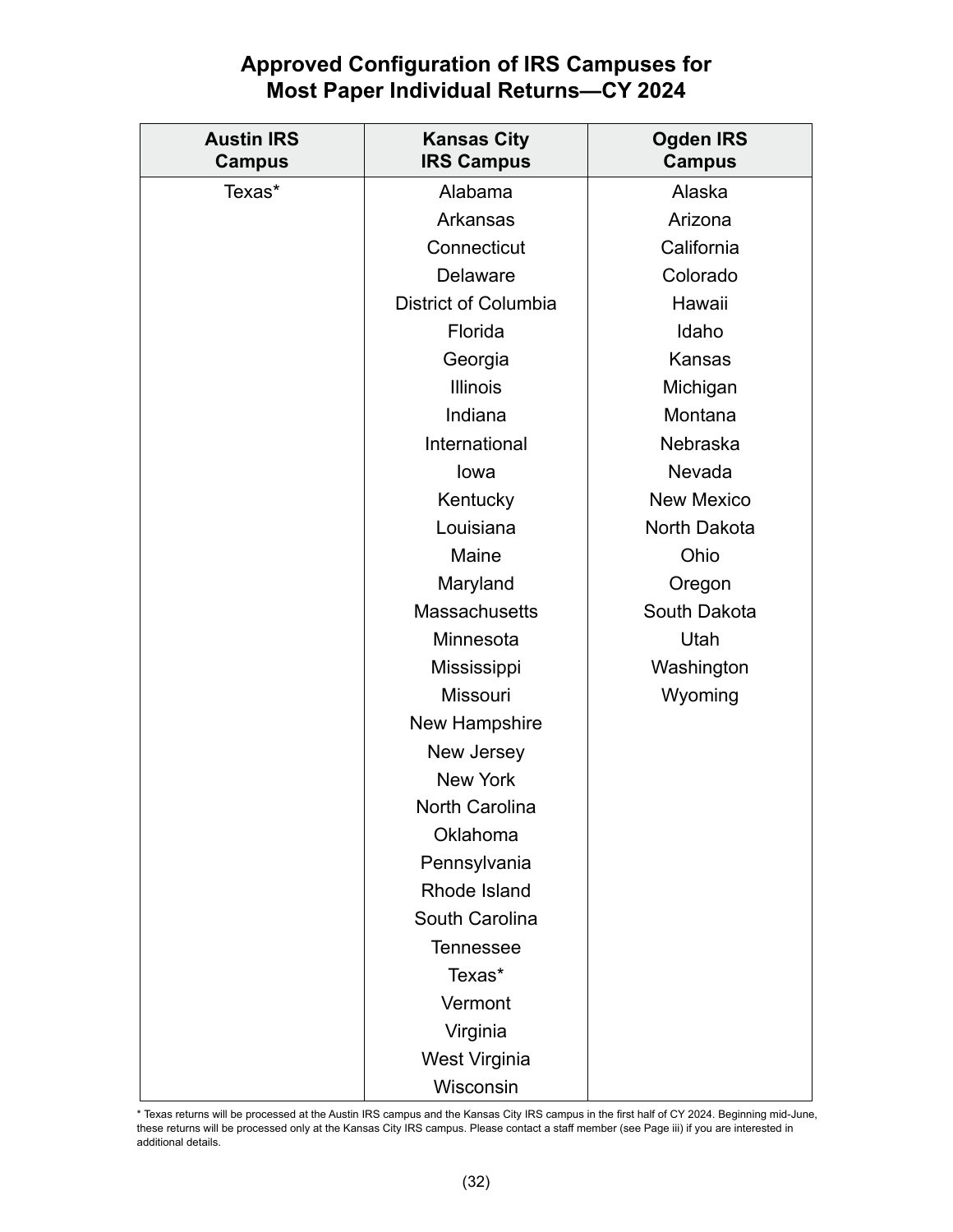## <span id="page-37-0"></span>**Approved Configuration of IRS Campuses for Electronic Individual Returns—CY 2022 Alignment Through CY 2028**

| <b>Andover IRS Campus</b>     | <b>Austin IRS Campus</b>       | <b>Fresno IRS Campus</b> |
|-------------------------------|--------------------------------|--------------------------|
| Connecticut                   | Alabama                        | Alaska                   |
| <b>Delaware</b>               | <b>Arkansas</b>                | Arizona                  |
| <b>District of Columbia</b>   | Colorado                       | California               |
| Maine                         | International                  | Hawaii                   |
| Maryland                      | lowa                           | Idaho                    |
| <b>Massachusetts</b>          | Louisiana                      | Montana                  |
| New Hampshire                 | Mississippi                    | Nevada                   |
| New Jersey                    | Nebraska                       | Oregon                   |
| <b>New York</b>               | <b>New Mexico</b>              | Utah                     |
| Pennsylvania                  | North Dakota                   | Washington               |
| Rhode Island                  | Oklahoma                       | Wyoming                  |
| Vermont                       | South Dakota                   |                          |
| Virginia                      | <b>Texas</b>                   |                          |
| <b>Kansas City IRS Campus</b> | <b>Philadelphia IRS Campus</b> |                          |
| <b>Illinois</b>               | Florida                        |                          |
| Indiana                       | Georgia                        |                          |
| <b>Kansas</b>                 | Kentucky                       |                          |
| Michigan                      | <b>North Carolina</b>          |                          |
| Minnesota                     | South Carolina                 |                          |
| <b>Missouri</b>               | <b>Tennessee</b>               |                          |
| Ohio                          |                                |                          |
| West Virginia                 |                                |                          |
| Wisconsin                     |                                |                          |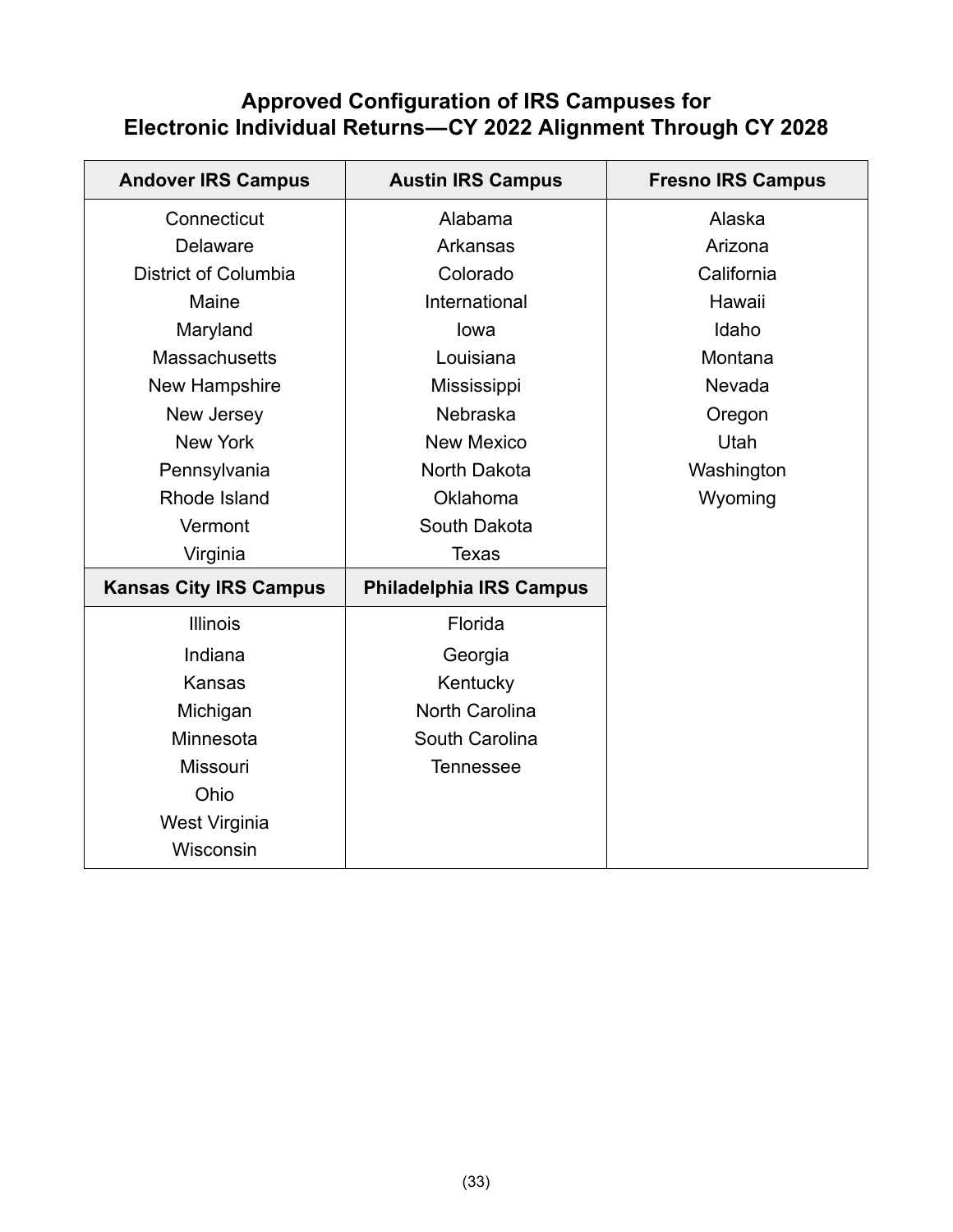| <b>Kansas City IRS Campus</b> | <b>Ogden IRS Campus</b> |  |
|-------------------------------|-------------------------|--|
| Connecticut                   | Alabama                 |  |
| Delaware                      | Alaska                  |  |
| <b>District of Columbia</b>   | Arizona                 |  |
| Georgia                       | <b>Arkansas</b>         |  |
| Illinois                      | California              |  |
| Indiana                       | Colorado                |  |
| Kentucky                      | Florida                 |  |
| Maine                         | Hawaii                  |  |
| Maryland                      | Idaho                   |  |
| <b>Massachusetts</b>          | International           |  |
| Michigan                      | lowa                    |  |
| New Hampshire                 | Kansas                  |  |
| New Jersey                    | Louisiana               |  |
| <b>New York</b>               | Minnesota               |  |
| <b>North Carolina</b>         | Mississippi             |  |
| Ohio                          | <b>Missouri</b>         |  |
| Pennsylvania                  | Montana                 |  |
| Rhode Island                  | <b>Nebraska</b>         |  |
| <b>South Carolina</b>         | Nevada                  |  |
| <b>Tennessee</b>              | <b>New Mexico</b>       |  |
| Vermont                       | North Dakota            |  |
| Virginia                      | Oklahoma                |  |
| <b>West Virginia</b>          | Oregon                  |  |
| Wisconsin                     | South Dakota            |  |
|                               | <b>Texas</b>            |  |
|                               | Utah                    |  |
|                               | Washington              |  |
|                               | Wyoming                 |  |

## <span id="page-38-0"></span>**Approved Configuration of IRS Campuses for Most Paper Business Returns—CY 2022 Alignment**

Please contact a staff member (see Page iii) if you are interested in alignments for CY 2022 and beyond.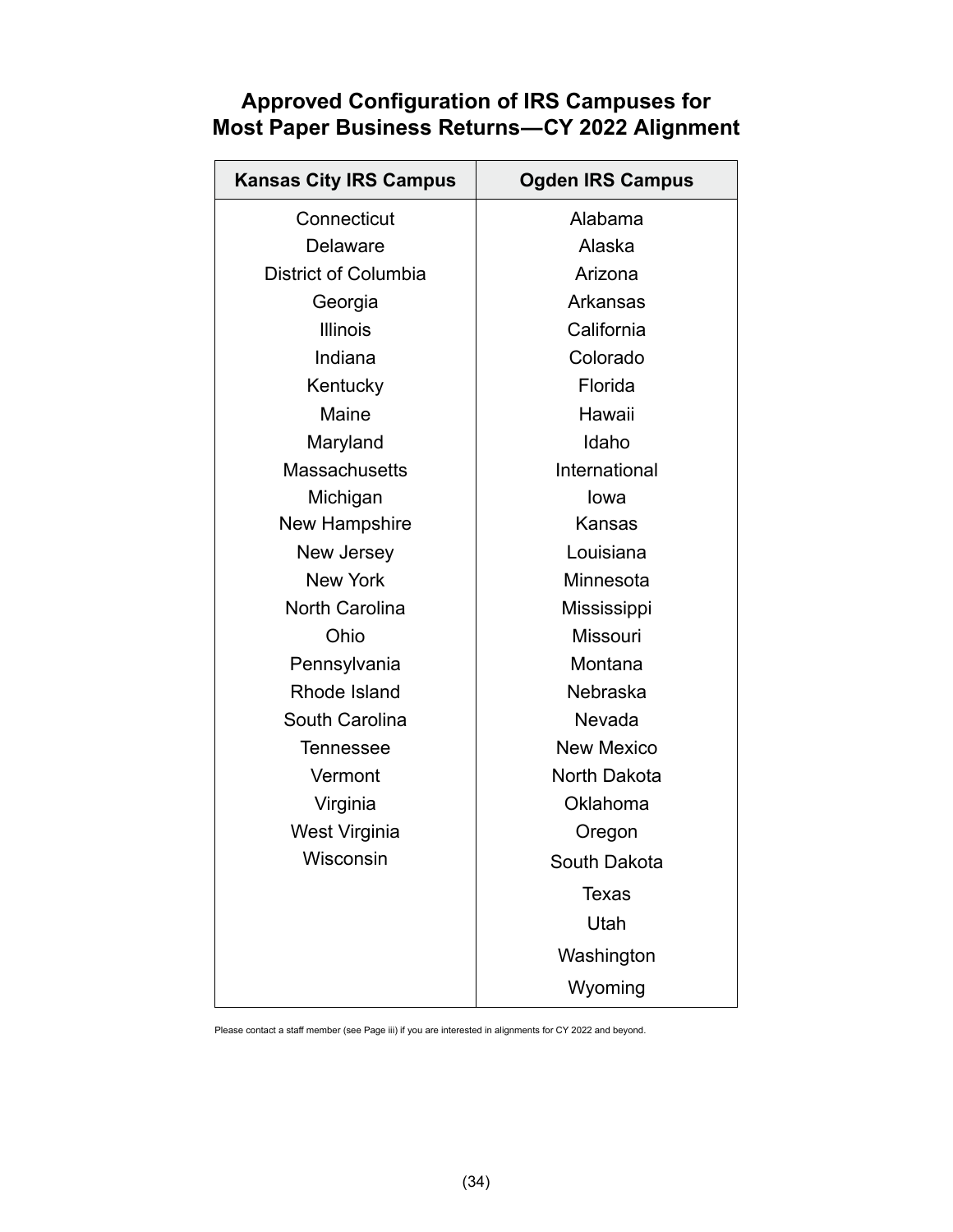## <span id="page-39-0"></span>**Approved Configuration of IRS Campuses for Electronic Business Returns—CY 2022 Alignment**

| <b>Kansas City IRS Campus</b> | <b>Ogden IRS Campus</b> |  |
|-------------------------------|-------------------------|--|
| Connecticut                   | Alabama                 |  |
| <b>Delaware</b>               | Alaska                  |  |
| <b>District of Columbia</b>   | Arizona                 |  |
| Georgia                       | Arkansas                |  |
| Indiana                       | California              |  |
| Kentucky                      | Colorado                |  |
| Maine                         | Florida                 |  |
| Maryland                      | Hawaii                  |  |
| <b>Massachusetts</b>          | Idaho                   |  |
| Michigan                      | <b>Illinois</b>         |  |
| <b>New Hampshire</b>          | lowa                    |  |
| New Jersey                    | Kansas                  |  |
| <b>New York</b>               | Louisiana               |  |
| North Carolina                | Minnesota               |  |
| Ohio                          | Mississippi             |  |
| Pennsylvania                  | <b>Missouri</b>         |  |
| Rhode Island                  | Montana                 |  |
| <b>South Carolina</b>         | Nebraska                |  |
| <b>Tennessee</b>              | Nevada                  |  |
| Vermont                       | <b>New Mexico</b>       |  |
| Virginia                      | North Dakota            |  |
| West Virginia                 | Oklahoma                |  |
| Wisconsin                     | Oregon                  |  |
|                               | South Dakota            |  |
|                               | <b>Texas</b>            |  |
|                               | Utah                    |  |
|                               | Washington              |  |
|                               | Wyoming                 |  |

Please contact a staff member (see Page iii) if you are interested in alignments for CY 2022 and beyond.